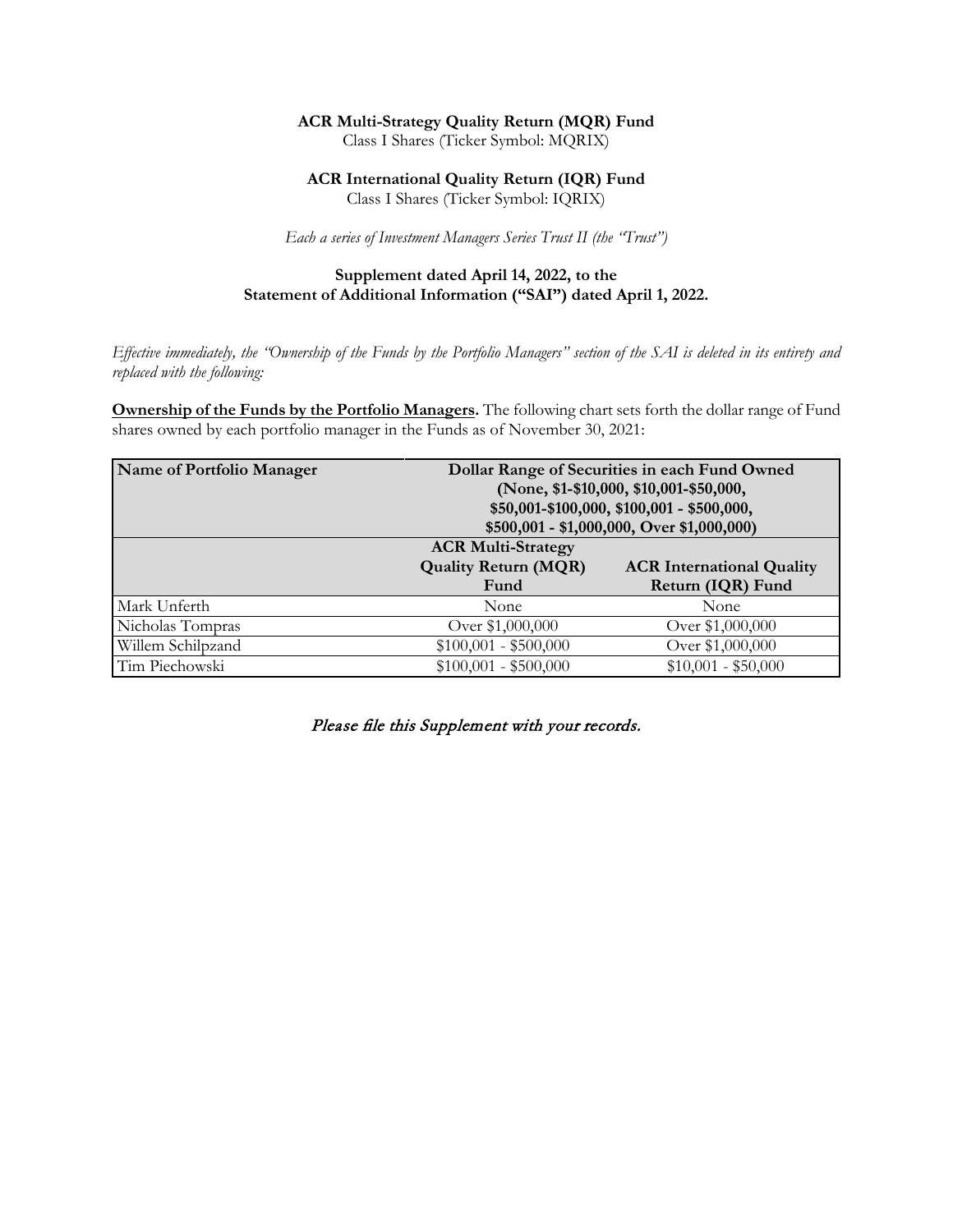#### **Statement of Additional Information April 1, 2022**

### **ACR Multi-Strategy Quality Return (MQR) Fund Class I Shares (Ticker Symbol: MQRIX)**

### **ACR International Quality Return (IQR) Fund Class I Shares (Ticker Symbol: IQRIX)**

*Each a series of Investment Managers Series Trust II*

This Statement of Additional Information ("SAI") is not a prospectus, and it should be read in conjunction with the Prospectus dated April 1, 2022, as may be amended from time to time, of the ACR Multi-Strategy Quality Return (MQR) Fund and ACR International Quality Return (IQR) Fund (each, a "Fund" and together, the Funds), a series of Investment Managers Series Trust II (the "Trust"). ACR Alpine Capital Research, LLC ("ACR" or the "Advisor") is the investment advisor to the Funds. A copy of the Funds' Prospectus may be obtained by contacting the Funds at the address or telephone number specified below. The Funds' Annual Report to shareholders for the fiscal year ended November 30, 2021, is incorporated herein by reference. A copy of the Funds' Annual Report can be obtained by contacting the Funds at the address or telephone number specified below.

### **ACR Funds P.O. Box 2175 Milwaukee, Wisconsin 53201** 1-855-955-9552

### **TABLE OF CONTENTS**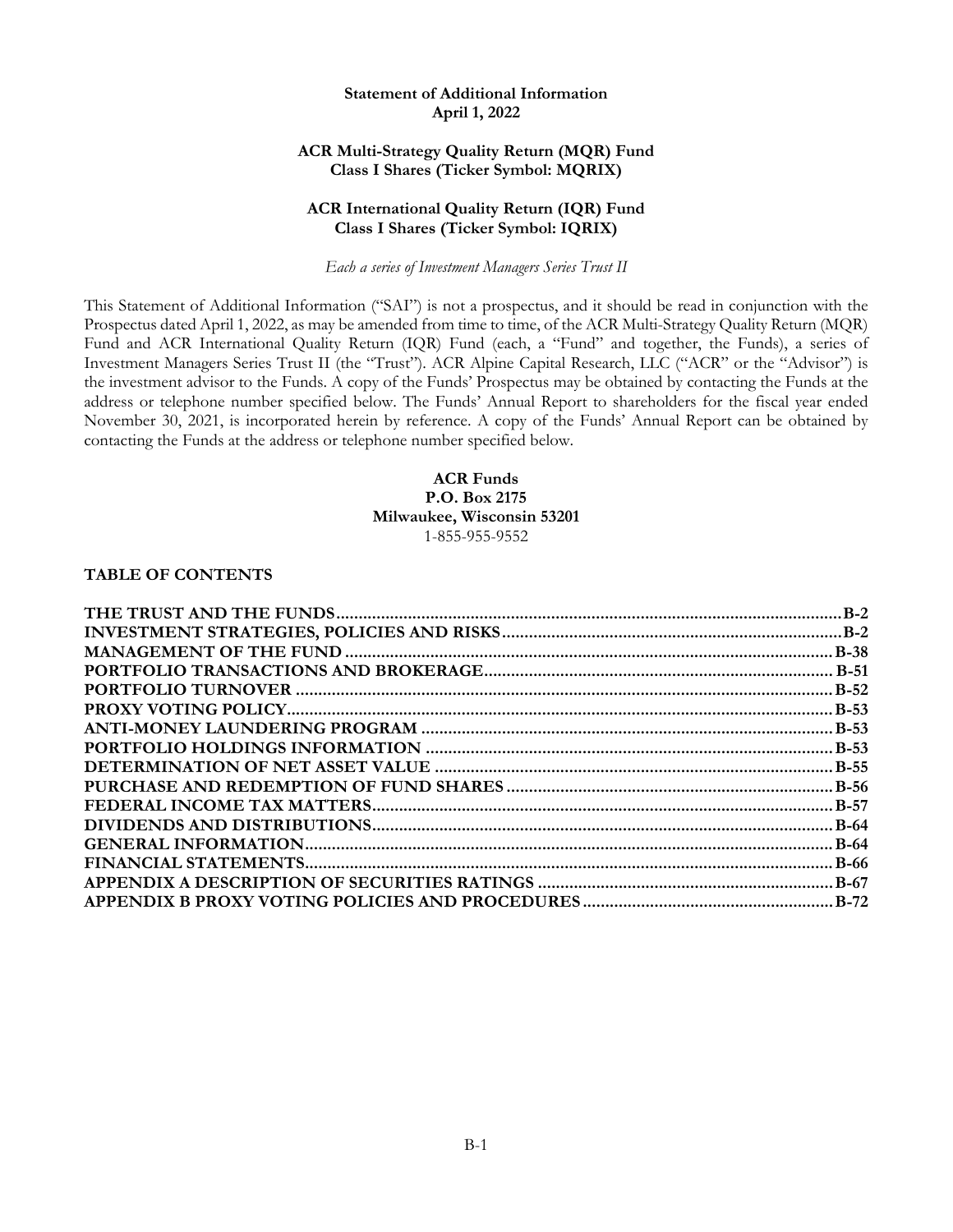# **THE TRUST AND THE FUNDS**

<span id="page-2-0"></span>The Trust is an open-end management investment company organized as a Delaware statutory trust under the laws of the State of Delaware on August 20, 2013. The Trust currently consists of several other series of shares of beneficial interest. This SAI relates only to the Funds and not to the other series of the Trust.

The Trust is registered with the Securities and Exchange Commission ("SEC") as an open-end management investment company. Such a registration does not involve supervision of the management or policies of the Funds. The Prospectus of the Funds and this SAI omit certain of the information contained in the Registration Statement filed with the SEC. Copies of such information may be obtained from the SEC upon payment of the prescribed fee.

Each Fund is a non-diversified fund, which means it is not subject to the diversification requirements under the Investment Company Act of 1940, as amended (the "1940 Act"). Under the 1940 Act, a diversified fund may not, with respect to 75% of its total assets, invest more than 5% of its total assets in the securities of one issuer (and in not more than 10% of the outstanding voting securities of an issuer), excluding cash, Government securities, and securities of other investment companies. Although the Funds are not required to comply with the above requirement, each Fund intends to diversify its assets to the extent necessary to qualify for tax treatment as a regulated investment company under the Internal Revenue Code of 1986, as amended (the "Code"). A Fund's classification as a diversified fund may only be changed with the approval of the Fund's shareholders.

Each Fund currently offers one class of shares: Class I shares. Other classes may be established from time to time in accordance with the provisions of the Trust's Agreement and Declaration of Trust (the "Declaration of Trust").

## **INVESTMENT STRATEGIES, POLICIES AND RISKS**

<span id="page-2-1"></span>The discussion below supplements information contained in the Funds' Prospectus pertaining to the investment policies of each Fund.

## **PRINCIPAL AND NON-PRINCIPAL INVESTMENT STRATEGIES, POLICIES AND RISKS**

Each Fund's principal investment strategies and related risks are identified in the below table and described in detail following the table.

| <b>Securities and Investment Techniques</b> | <b>ACR Multi-</b><br><b>Strategy Quality</b><br>Return (MQR)<br>Fund | <b>ACR</b><br>International<br><b>Quality Return</b><br>(IQR) Fund |
|---------------------------------------------|----------------------------------------------------------------------|--------------------------------------------------------------------|
| <b>Borrowing</b>                            | $X^*$                                                                | $X^*$                                                              |
|                                             |                                                                      |                                                                    |
| <b>Equity Securities</b>                    | X                                                                    | X                                                                  |
| Common Stock                                | X                                                                    | X                                                                  |
| Preferred Stock                             | X                                                                    | X                                                                  |
| Small and Mid-Capitalization Stock          | X                                                                    | X                                                                  |
| Warrants and Rights                         | X                                                                    | $X^*$                                                              |
| Convertible Securities                      | X                                                                    | $X^*$                                                              |
|                                             |                                                                      |                                                                    |
| <b>Investment Company Securities</b>        | $X^*$                                                                | X                                                                  |
| Closed-End Funds                            | $X^*$                                                                | $X^*$                                                              |
| Exchange-Traded Funds                       | $X^*$                                                                | X                                                                  |
|                                             |                                                                      |                                                                    |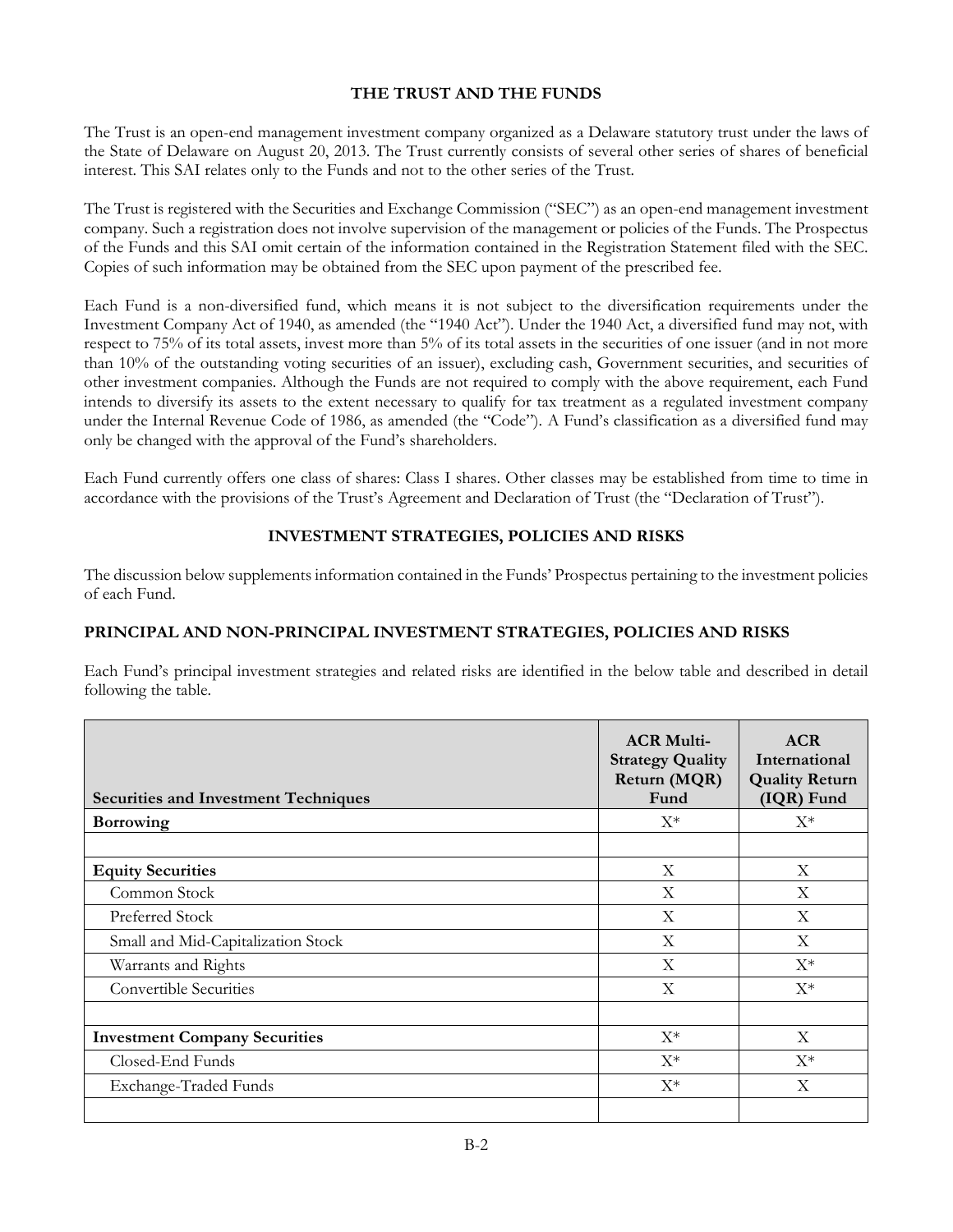| <b>Securities and Investment Techniques</b>                           | <b>ACR Multi-</b><br><b>Strategy Quality</b><br>Return (MQR)<br>Fund | <b>ACR</b><br>International<br><b>Quality Return</b><br>(IQR) Fund |
|-----------------------------------------------------------------------|----------------------------------------------------------------------|--------------------------------------------------------------------|
| <b>Initial Public Offerings</b>                                       | X                                                                    | X                                                                  |
|                                                                       |                                                                      |                                                                    |
| <b>Master Limited Partnerships</b>                                    | $X^*$                                                                | $X^*$                                                              |
|                                                                       |                                                                      |                                                                    |
| <b>Real Estate Investment Trusts</b>                                  | $\mathbf X$                                                          | $\mathbf{X}^*$                                                     |
|                                                                       |                                                                      |                                                                    |
| <b>Private Equity Investments</b>                                     | $\mathbf{X}^*$                                                       |                                                                    |
|                                                                       |                                                                      |                                                                    |
| <b>Fixed Income Securities</b>                                        | X                                                                    | $\mathbf{X}^{\mathbf{\ast}}$                                       |
| <b>Debt Securities</b>                                                | X                                                                    | $\mathbf{X}^{\mathbf{\ast}}$                                       |
| Floating Rate, Inverse Floating Rate and Index Obligations Securities | $X^*$                                                                | $\mathbf{X}^{\mathbf{\ast}}$                                       |
| Lower Rated Debt Securities                                           | $\mathbf X$                                                          | $\mathbf{X}^{\mathbf{\ast}}$                                       |
| Over-the-Counter Transactions - Fixed Income Securities               | $X^*$                                                                | $\mathbf{X}^{\mathbf{\ast}}$                                       |
| Mortgage-Backed Securities                                            | $X^*$                                                                | $\mathbf{X}^{\mathbf{\ast}}$                                       |
| <b>Asset-Backed Securities</b>                                        | $X^*$                                                                | $\mathbf{X}^{\mathbf{\ast}}$                                       |
| Government Obligations                                                | $\mathbf{X}^*$                                                       | $\mathbf{X}^{\mathbf{\ast}}$                                       |
| <b>Agency Obligations</b>                                             |                                                                      | $\mathbf{X}^{\mathbf{\ast}}$                                       |
| Mezzanine Securities                                                  | $\boldsymbol{\mathrm{X}}$                                            | $\mathbf{X}^{\mathbf{\ast}}$                                       |
|                                                                       |                                                                      |                                                                    |
| When-Issued or Delayed-Delivery Securities                            | $\mathbf{X}^{\mathbf{\ast}}$                                         | $\mathbf{X}^{\mathbf{\ast}}$                                       |
|                                                                       |                                                                      |                                                                    |
| <b>Foreign Investments</b>                                            | X                                                                    | X                                                                  |
| Depository Receipts                                                   | X                                                                    | $\mathbf X$                                                        |
| <b>Emerging Markets</b>                                               | $\mathbf X$                                                          | $\mathbf X$                                                        |
| Foreign Currency Transactions                                         | $\mathbf{X}^*$                                                       | $X^*$                                                              |
| Sovereign Debt Obligations                                            | $X^*$                                                                | $\mathbf{X}^*$                                                     |
| <b>Frontier Markets</b>                                               | $\mathbf{X}^*$                                                       | $\mathbf{X}^*$                                                     |
|                                                                       |                                                                      |                                                                    |
| Derivatives                                                           | X                                                                    | $\mathbf{X}^{\mathbf{\ast}}$                                       |
| Futures and Options on Futures                                        | $\mathbf X$                                                          | $\mathbf{X}^{\mathbf{\ast}}$                                       |
| Options on Securities and Securities Indices                          | $\mathbf X$                                                          | $\mathbf{X}^{\mathbf{\ast}}$                                       |
| <b>Stock Index Futures</b>                                            | $\mathbf X$                                                          | $\mathbf{X}^{\mathbf{\ast}}$                                       |
| Swap Transactions                                                     | $\mathbf X$                                                          | $\mathbf{X}^{\mathbf{\ast}}$                                       |
| Over-the-Counter Derivative Transactions                              | $\mathbf X$                                                          | $\mathbf{X}^{\mathbf{\ast}}$                                       |
|                                                                       |                                                                      |                                                                    |
| <b>Illiquid Securities</b>                                            | $\mathbf{X}^*$                                                       | $\mathbf{X}^*$                                                     |
|                                                                       |                                                                      |                                                                    |
| <b>Private Placements and Restricted Securities</b>                   | X                                                                    | $\mathbf{X}^{\mathbf{\ast}}$                                       |
|                                                                       |                                                                      |                                                                    |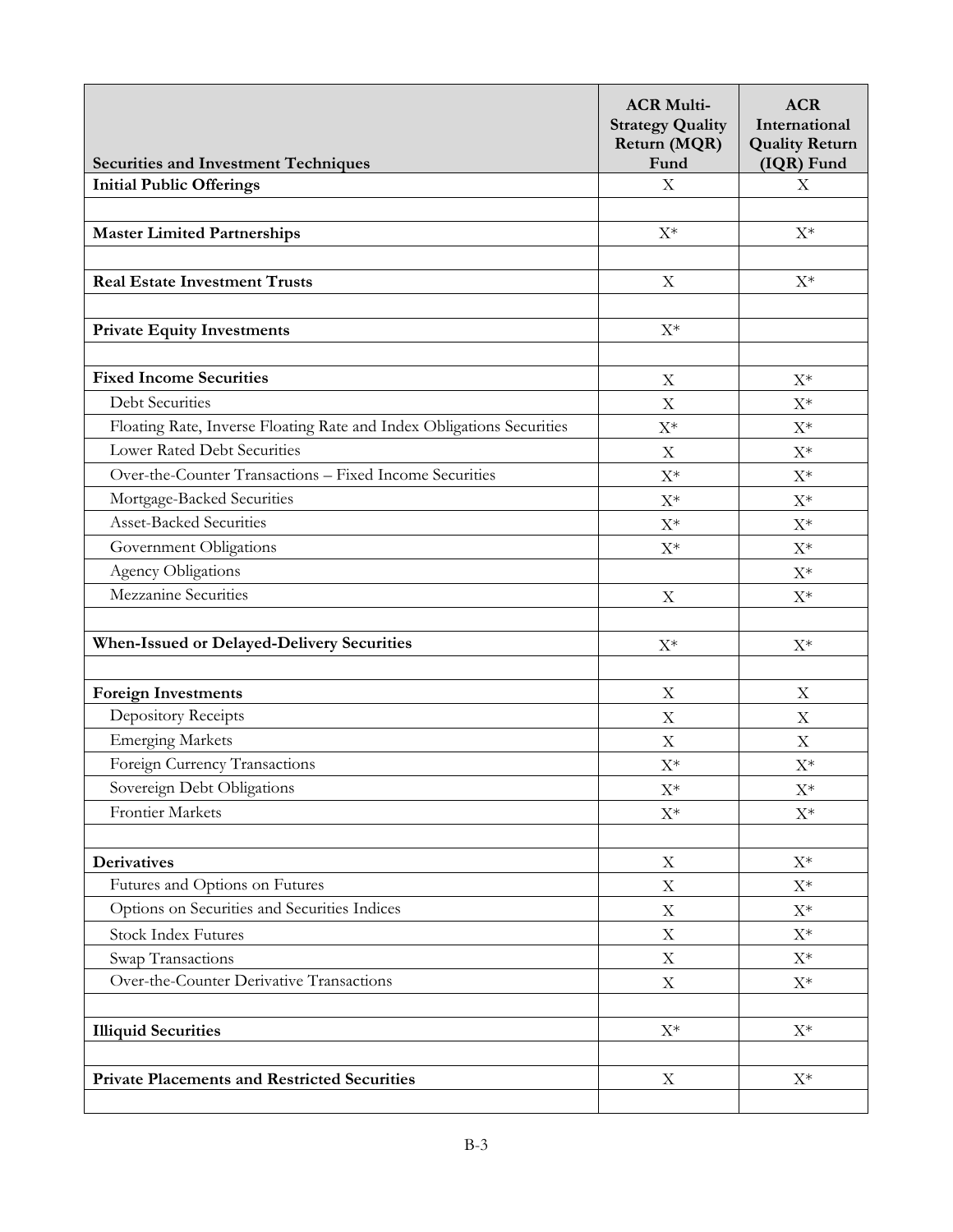|                                                                      | <b>ACR Multi-</b><br><b>Strategy Quality</b> | <b>ACR</b><br>International         |
|----------------------------------------------------------------------|----------------------------------------------|-------------------------------------|
| <b>Securities and Investment Techniques</b>                          | Return (MQR)<br>Fund                         | <b>Quality Return</b><br>(IQR) Fund |
| <b>Lending Portfolio Securities</b>                                  | $X^*$                                        | $\mathbf{X}^{\mathbf{\ast}}$        |
|                                                                      |                                              |                                     |
| <b>Short Sales</b>                                                   | X                                            | $X^*$                               |
|                                                                      |                                              |                                     |
| <b>Bank Loans and Loan Participations</b>                            | X                                            | $X^*$                               |
|                                                                      |                                              |                                     |
| <b>Trade Claims</b>                                                  | $X^*$                                        |                                     |
|                                                                      |                                              |                                     |
| <b>Temporary Investments</b>                                         | $X^*$                                        | $X^*$                               |
|                                                                      |                                              |                                     |
| <b>Short Term Investments</b>                                        | $X^*$                                        | $X^*$                               |
| Bank Certificates of Deposit, Bankers' Acceptances and Time Deposits | $X^*$                                        | $X^*$                               |
| Savings Association Obligations                                      | $\mathbf{X}^*$                               | $X^*$                               |
| Commercial Paper, Short-Term Notes and Other Corporate Obligations   | $\mathbf{X}^*$                               | $X^*$                               |
|                                                                      |                                              |                                     |
| <b>Repurchase Agreements</b>                                         | $X^*$                                        | $X^*$                               |
|                                                                      |                                              |                                     |
| <b>Reverse Repurchase Agreement</b>                                  | $X^*$                                        | $X^*$                               |

Non-principal investment strategy for the Fund.

### **MARKET CONDITIONS**

Events in certain sectors historically have resulted, and may in the future result, in an unusually high degree of volatility in the financial markets, both domestic and foreign. These events have included, but are not limited to: bankruptcies, corporate restructurings, and other events related to the sub-prime mortgage crisis in 2008; governmental efforts to limit short selling and high frequency trading; measures to address U.S. federal and state budget deficits; social, political, and economic instability in Europe; economic stimulus by the Japanese central bank; steep declines in oil prices; dramatic changes in currency exchange rates; China's economic slowdown; and Russia's invasion of Ukraine. Interconnected global economies and financial markets increase the possibility that conditions in one country or region might adversely impact issuers in a different country or region. Such events may cause significant declines in the values and liquidity of many securities and other instruments. It is impossible to predict whether such conditions will recur. Because such situations may be widespread, it may be difficult to identify both risks and opportunities using past models of the interplay of market forces, or to predict the duration of such events.

An outbreak of infectious respiratory illness caused by a novel coronavirus known as COVID-19 was first detected in China in December 2019 and then was detected globally. This coronavirus has resulted in certain travel restrictions, closed international borders, enhanced health screenings at ports of entry and elsewhere, disruption of and delays in healthcare service preparation and delivery, prolonged quarantines, cancellations, supply chain disruptions, and lower consumer demand, as well as general concern and uncertainty. The impact of COVID-19, and other infectious illness outbreaks that may arise in the future, could adversely affect the economies of many nations or the entire global economy, individual issuers and capital markets in ways that cannot necessarily be foreseen. In addition, the impact of infectious illnesses in emerging market countries may be greater due to generally less established healthcare systems. Public health crises caused by the COVID-19 outbreak may exacerbate other pre-existing political, social and economic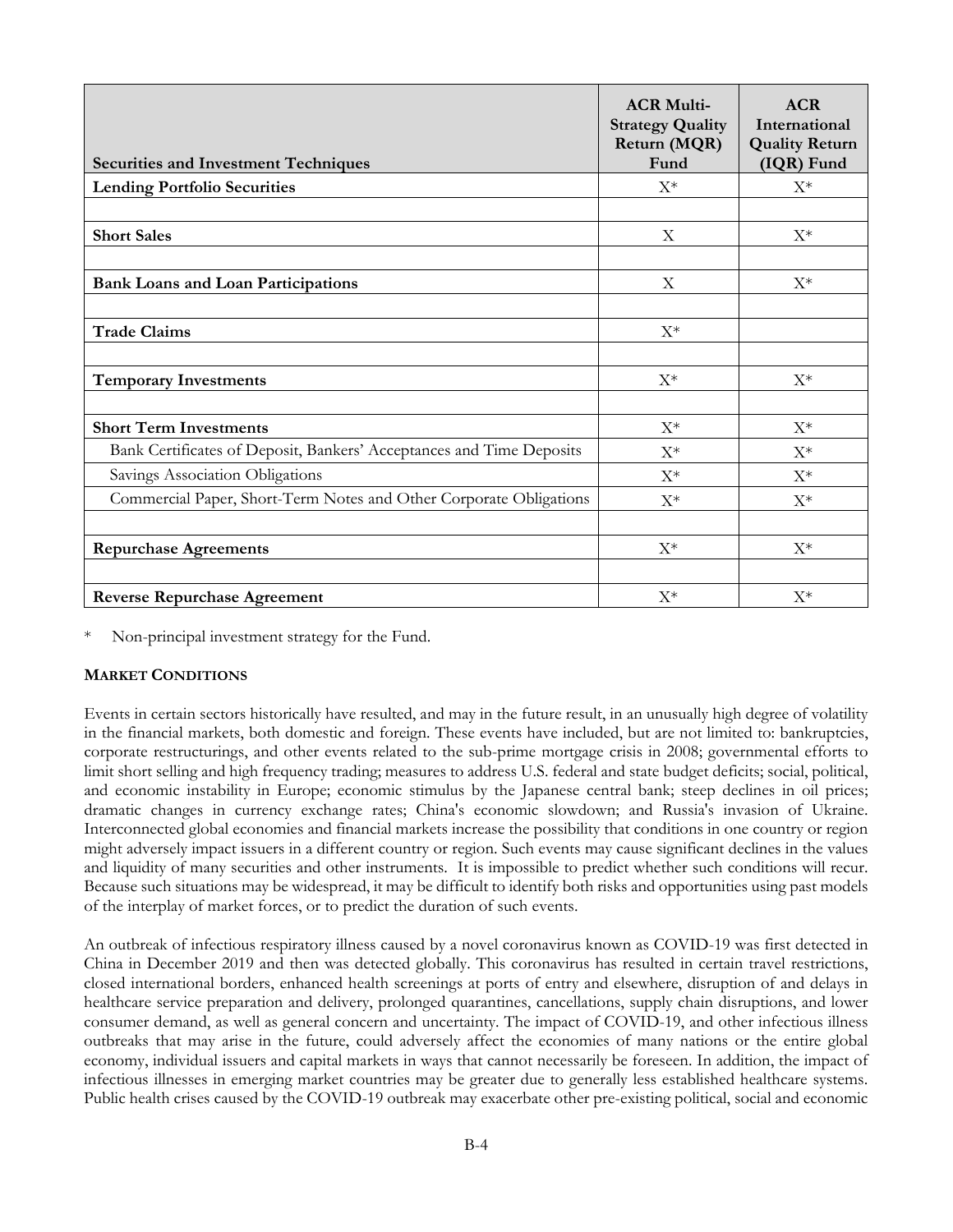risks in certain countries or globally. The duration of the COVID-19 outbreak and its effects cannot be determined with certainty.

#### **EQUITY SECURITIES**

#### **Common Stock**

The Funds may invest in common stock. Common stock represents an equity (ownership) interest in a company, and usually possesses voting rights and earns dividends. Dividends on common stock are not fixed but are declared at the discretion of the issuer. Common stock generally represents the riskiest investment in a company. In addition, common stock generally has the greatest appreciation and depreciation potential because increases and decreases in earnings are usually reflected in a company's stock price.

The fundamental risk of investing in common stock is that the value of the stock might decrease. Stock values fluctuate in response to the activities of an individual company or in response to general market and/or economic conditions. While common stocks have historically provided greater long-term returns than preferred stocks, fixed-income and money market investments, common stocks have also experienced significantly more volatility than the returns from those other investments.

### **Preferred Stock**

The Funds may invest in preferred stock. Preferred stock is a class of stock having a preference over common stock as to the payment of dividends and a share of the proceeds resulting from the issuer's liquidation although preferred stock is usually subordinate to the debt securities of the issuer. Some preferred stocks also entitle their holders to receive additional liquidation proceeds on the same basis as the holders of the issuer's common stock. Preferred stock typically does not possess voting rights and its market value may change based on changes in interest rates. If interest rates rise, the fixed dividend on preferred stocks may be less attractive, causing the price of preferred stocks to decline. Preferred stock may have mandatory sinking fund provisions, as well as call/redemption provisions prior to maturity, a negative feature when interest rates decline. In addition, a Fund may receive stocks or warrants as a result of an exchange or tender of fixed income securities. Preference stock, which is more common in emerging markets than in developed markets, is a special type of common stock that shares in the earnings of an issuer, has limited voting rights, may have a dividend preference, and may also have a liquidation preference. Depending on the features of the particular security, holders of preferred and preference stock may bear the risks regarding common stock or fixed income securities.

### **Small- and Mid-Cap Stocks**

The Funds may invest in stock of companies with market capitalizations that are small compared to other publicly traded companies. Investments in larger companies present certain advantages in that such companies generally have greater financial resources, more extensive research and development, manufacturing, marketing and service capabilities, and more stability and greater depth of management and personnel. Investments in smaller, less seasoned companies may present greater opportunities for growth but also may involve greater risks than customarily are associated with more established companies. The securities of smaller companies may be subject to more abrupt or erratic market movements than larger, more established companies. These companies may have limited product lines, markets or financial resources, or they may be dependent upon a limited management group. Their securities may be traded in the over-the-counter ("OTC") market or on a regional exchange, or may otherwise have limited liquidity. As a result of owning large positions in this type of security, each Fund is subject to the additional risk of possibly having to sell portfolio securities at disadvantageous times and prices if redemptions require the Fund to liquidate its securities positions. In addition, it may be prudent for a Fund, as its asset size grows, to limit the number of relatively small positions it holds in securities having limited liquidity in order to minimize its exposure to such risks, to minimize transaction costs, and to maximize the benefits of research. As a consequence, as a Fund's asset size increases, the Fund may reduce its exposure to illiquid small capitalization securities, which could adversely affect performance.

The Funds may also invest in stocks of companies with medium market capitalizations (i.e., mid-cap companies). Such investments share some of the risk characteristics of investments in stocks of companies with small market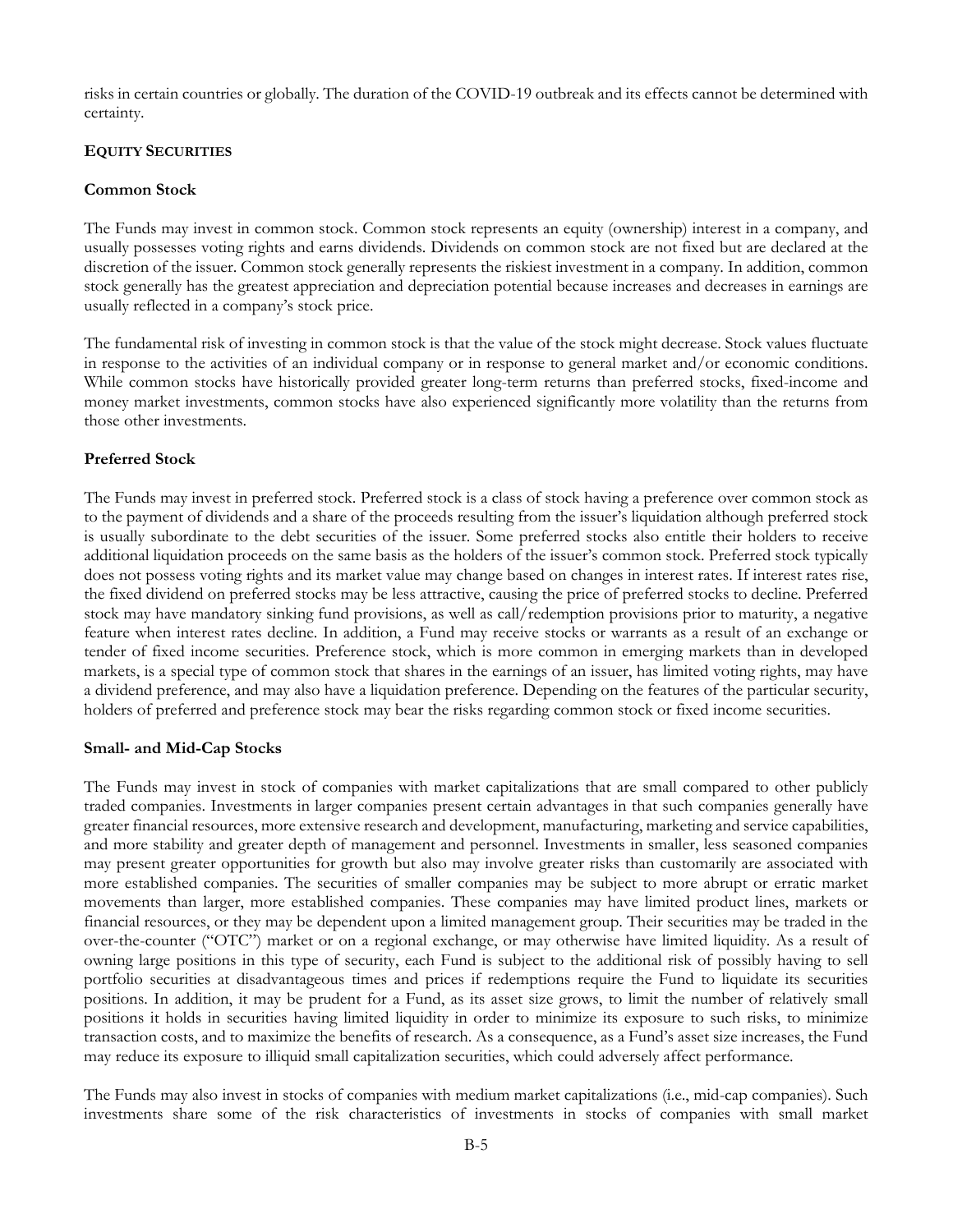capitalizations described above, although mid cap companies tend to have longer operating histories, broader product lines and greater financial resources and their stocks tend to be more liquid and less volatile than those of smaller capitalization issuers.

### **Warrants and Rights**

The Funds may invest in warrants or rights (including those acquired in units or attached to other securities) that entitle (but do not obligate) the holder to buy equity securities at a specific price for a specific period of time but will do so only if such equity securities are deemed appropriate by the Advisor. Rights are similar to warrants but typically have a shorter duration and are issued by a company to existing stockholders to provide those holders the right to purchase additional shares of stock at a later date. Warrants and rights do not have voting rights, do not earn dividends, and do not entitle the holder to any rights with respect to the assets of the company that has issued them. They do not represent ownership of the underlying companies but only the right to purchase shares of those companies at a specified price on or before a specified exercise date. Warrants and rights tend to be more volatile than the underlying stock, and if at a warrant's expiration date the stock is trading at a price below the price set in the warrant or right, the warrant will expire worthless. Conversely, if at the expiration date the stock is trading at a price higher than the price set in the warrant or right, a Fund can acquire the stock at a price below its market value. The prices of warrants and rights do not necessarily parallel the prices of the underlying securities. An investment in warrants or rights may be considered speculative.

### **Convertible Securities**

The Funds may invest in convertible securities. A convertible security is a preferred stock, warrant or other security that may be converted or exchanged for a prescribed amount of common stock or other security of the same or a different issuer or into cash within a particular period of time at a specified price or formula. A convertible security generally entitles the holder to receive the dividend or interest until the convertible security matures or is redeemed, converted or exchanged. Before conversion, convertible securities generally have characteristics similar to both fixed income and equity securities. Although to a lesser extent than with fixed income securities generally, the market value of convertible securities tends to decline as interest rates increase and, conversely, tends to increase as interest rates decline. In addition, because of the conversion feature, the market value of convertible securities tends to vary with fluctuations in the market value of the underlying common stocks and, therefore, also will react to variations in the general market for equity securities. A significant feature of convertible securities is that as the market price of the underlying common stock declines, convertible securities tend to trade increasingly on a yield basis, and so they may not experience market value declines to the same extent as the underlying common stock. When the market price of the underlying common stock increases, the prices of the convertible securities tend to rise as a reflection of the value of the underlying common stock. While no securities investments are without risk, investments in convertible securities generally entail less risk than investments in common stock of the same issuer.

### **INVESTMENT COMPANY SECURITIES**

Each Fund may invest in shares of other investment companies (each, an "Underlying Fund"), including open-end funds, closed-end funds, unit investment trusts ("UITs") and exchange-traded funds ("ETFs"), to the extent permitted by applicable law and subject to certain restrictions set forth in this SAI.

Under Section 12(d)(1)(A) of the 1940 Act, a Fund may acquire securities of an Underlying Fund in amounts which, as determined immediately after the acquisition is made, do not exceed (i) 3% of the total outstanding voting stock of such Underlying Fund, (ii) 5% of the value of the Fund's total assets, and (iii) 10% of the value of the Fund's total assets when combined with all other Underlying Fund securities held by the Fund. Each Fund may exceed these statutory limits when permitted by SEC order or other applicable law or regulatory guidance, such as is the case with many ETFs. In October 2020, the SEC adopted certain regulatory changes and took other actions related to the ability of an investment company to invest in the securities of another investment company. These changes include, in part, the rescission of certain SEC exemptive orders permitting investments in excess of the statutory limits, the withdrawal of certain related SEC staff no-action letters, and the adoption of Rule 12d1-4 under the 1940 Act, which permits a Fund to invest in other investment companies beyond the statutory limits, subject to certain conditions. Rule 12d1-4, among other things, (1) applies to both "acquired funds" and "acquiring funds," each as defined under the rule; (2) includes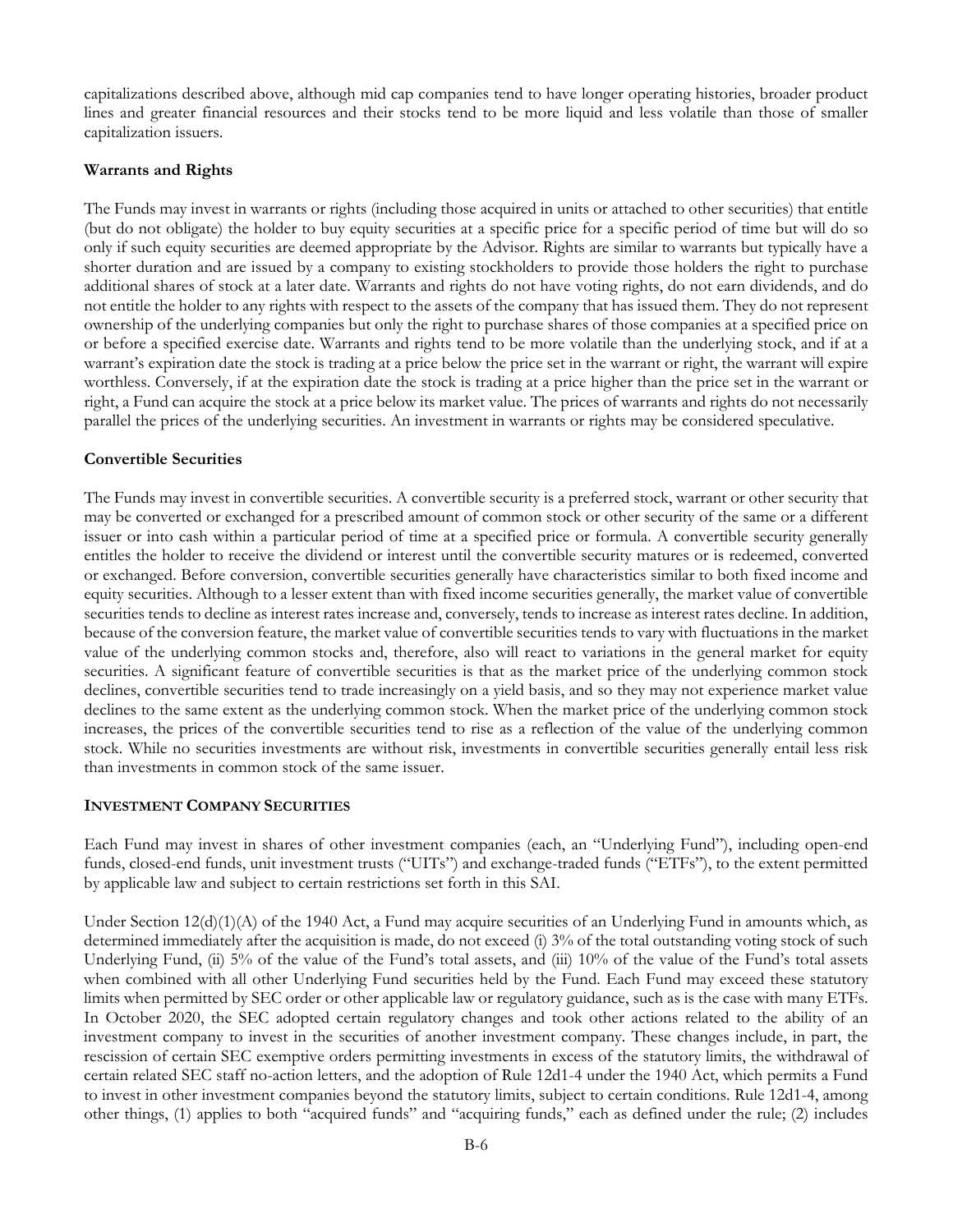limits on control and voting of acquired funds' shares; (3) requires that the investment advisers of an acquired fund and acquiring fund relying on the rule make certain specified findings based on their evaluation of the relevant fund of funds structure; (4) requires funds that are relying on the rule, and which do not have the same investment adviser, to enter into a fund of funds investment agreement, which must include specific terms; and (5) includes certain limits on complex fund of funds structures.

Generally, under Sections 12(d)(1)(F) and 12(d)(1)(G) of the 1940 Act and SEC rules adopted pursuant to the 1940 Act, each Fund may acquire the securities of affiliated and unaffiliated Underlying Funds subject to the following guidelines and restrictions:

- Each Fund may own an unlimited amount of the securities of any registered open-end fund or registered unit investment trust that is affiliated with the Fund, so long as any such Underlying Fund has a policy that prohibits it from acquiring any securities of registered open-end funds or registered UITs in reliance on certain sections of the 1940 Act.
- Each Fund and its "affiliated persons" may own up to 3% of the outstanding stock of any fund, subject to the following restrictions:
	- i. each Fund and each Underlying Fund, in the aggregate, may not charge a sales load greater than the limits set forth in Rule 2830(d)(3) of the Conduct Rules of the Financial Industry Regulatory Authority ("FINRA") applicable to funds of funds;
	- ii. each Underlying Fund is not obligated to redeem more than 1% of its total outstanding securities during any period less than 30 days; and
	- iii. each Fund is obligated either to (i) seek instructions from its shareholders with regard to the voting of all proxies with respect to the Underlying Fund and to vote in accordance with such instructions, or (ii) to vote the shares of the Underlying Fund held by the Fund in the same proportion as the vote of all other shareholders of the Underlying Fund.

Underlying Funds typically incur fees that are separate from those fees incurred directly by a Fund. Each Fund's purchase of such investment company securities results in the layering of expenses as Fund shareholders would indirectly bear a proportionate share of the operating expenses of such investment companies, including advisory fees, in addition to paying Fund expenses. In addition, the securities of other investment companies may also be leveraged and will therefore be subject to certain leverage risks. The net asset value and market value of leveraged securities will be more volatile and the yield to shareholders will tend to fluctuate more than the yield generated by unleveraged securities. Investment companies may have investment policies that differ from those of a Fund.

Under certain circumstances an open-end investment company in which a Fund invests may determine to make payment of a redemption by the Fund wholly or in part by a distribution in kind of securities from its portfolio, instead of in cash. As a result, a Fund may hold such securities until the Advisor determines it is appropriate to dispose of them. Such disposition will impose additional costs on the Fund.

Investment decisions by the investment advisors to the registered investment companies in which a Fund invests are made independently of the Fund. At any particular time, one Underlying Fund may be purchasing shares of an issuer whose shares are being sold by another Underlying Fund. As a result, under these circumstances a Fund indirectly would incur certain transactional costs without accomplishing any investment purpose.

# **Exchange-Traded Funds ("ETFs")**

The Funds may invest in ETFs. ETFs are pooled investment vehicles that generally seek to track the performance of specific indices. ETFs may be organized as open-end funds or as unit investment trusts ("UITs"). Their shares are listed on stock exchanges and can be traded throughout the day at market-determined prices.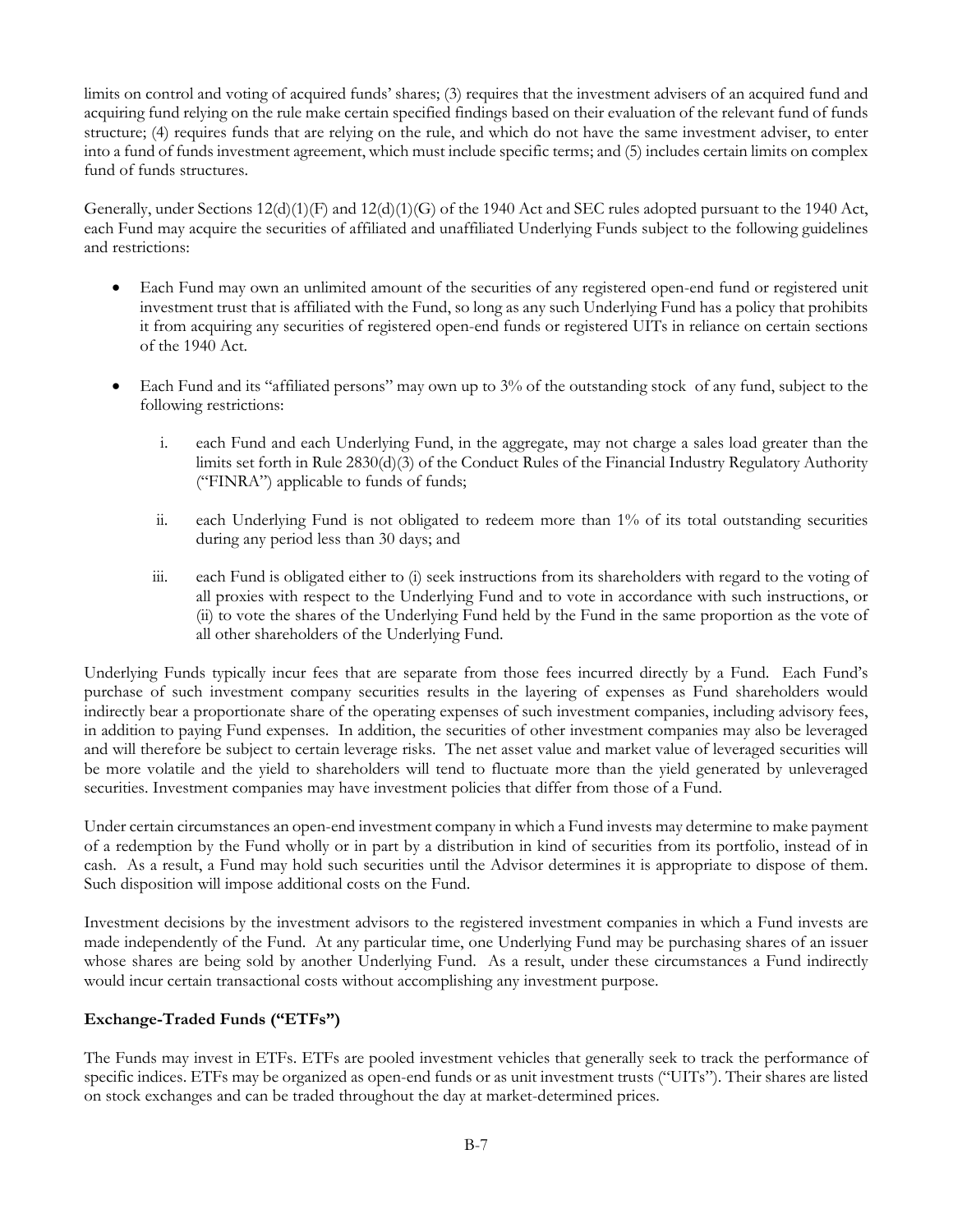An ETF generally issues index-based investments in large aggregations of shares known as "Creation Units" in exchange for a "Portfolio Deposit" consisting of (a) a portfolio of securities designated by the ETF, (b) a cash payment equal to a pro rata portion of the dividends accrued on the ETF's portfolio securities since the last dividend payment by the ETF, net of expenses and liabilities, and (c) a cash payment or credit ("Balancing Amount") designed to equalize the net asset value of the shares and the net asset value of a Portfolio Deposit.

Shares of ETFs are not individually redeemable, except upon the reorganization, merger, conversion or liquidation of the ETF. To redeem shares of an ETF, an investor must accumulate enough shares of the ETF to reconstitute a Creation Unit. The liquidity of small holdings of ETF shares, therefore, will depend upon the existence of a secondary market for such shares. Upon redemption of a Creation Unit, the investor will receive securities designated by the ETF ("Redemption Securities") and a cash payment in an amount equal to the difference between the net asset value of the shares being redeemed and the net asset value of the Redemption Securities.

The price of ETF shares is based upon (but not necessarily identical to) the value of the securities held by the ETF. Accordingly, the level of risk involved in the purchase or sale of ETF shares is similar to the risk involved in the purchase or sale of traditional common stock, with the exception that the pricing mechanism for ETF shares is based on a basket of stocks. Disruptions in the markets for the securities underlying ETF shares purchased or sold by a Fund could result in losses on such shares. There is no assurance that the requirements of the national securities exchanges necessary to maintain the listing of shares of any ETF will continue to be met.

## **Closed-End Funds**

The Funds may invest in shares of closed-end funds. Investments in closed-end funds are subject to various risks, including reliance on management's ability to meet the closed-end fund's investment objective and to manage the closedend fund portfolio; fluctuation in the net asset value of closed-end fund shares compared to the changes in the value of the underlying securities that the closed-end fund owns; and bearing a pro rata share of the management fees and expenses of each underlying closed-end fund resulting in the Fund's shareholders being subject to higher expenses than if he or she invested directly in the closed-end fund(s).

## **INITIAL PUBLIC OFFERINGS**

The Funds may purchase securities of companies in initial public offerings ("IPOs"). By definition, IPOs have not traded publicly until the time of their offerings. Special risks associated with IPOs may include limited numbers of shares available for trading, unseasoned trading, lack of investor knowledge of the companies, and limited operating history, all of which may contribute to price volatility. Many IPOs are issued by undercapitalized companies of small or microcap size. The effect of IPOs on the Fund's performance depends on a variety of factors, including the number of IPOs a Fund invests in relative to the size of a Fund and whether and to what extent a security purchased in an IPO appreciates or depreciates in value.

## **MASTER LIMITED PARTNERSHIPS ("MLPS")**

The Funds may invest in MLPs. An MLP is an entity receiving partnership taxation treatment under the Code, the interests or "units" of which are traded on securities exchanges like shares of corporate stock. A typical MLP consists of a general partner and limited partners; however, some entities receiving partnership taxation treatment under the Code are established as limited liability companies. The general partner manages the partnership; has an ownership stake in the partnership, typically a 2% general partner equity interest and usually additional common units and subordinated units; and is typically eligible to receive an incentive distribution. The limited partners provide capital to the partnership, have a limited (if any) role in the operation and management of the partnership, and receive cash distributions. An MLP typically pays an established minimum quarterly distribution to common unit holders, as provided under the terms of its partnership agreement. Common units have arrearage rights in distributions to the extent that the MLP fails to make minimum quarterly distributions. Once the MLP distributes the minimum quarterly distribution to common units, subordinated units then are entitled to receive distributions of up to the minimum quarterly distribution, but have no arrearage rights. At the discretion of the general partners' board of directors, any distributable cash that exceeds the minimum quarterly distribution that the MLP distributed to the common and subordinated units is then distributed to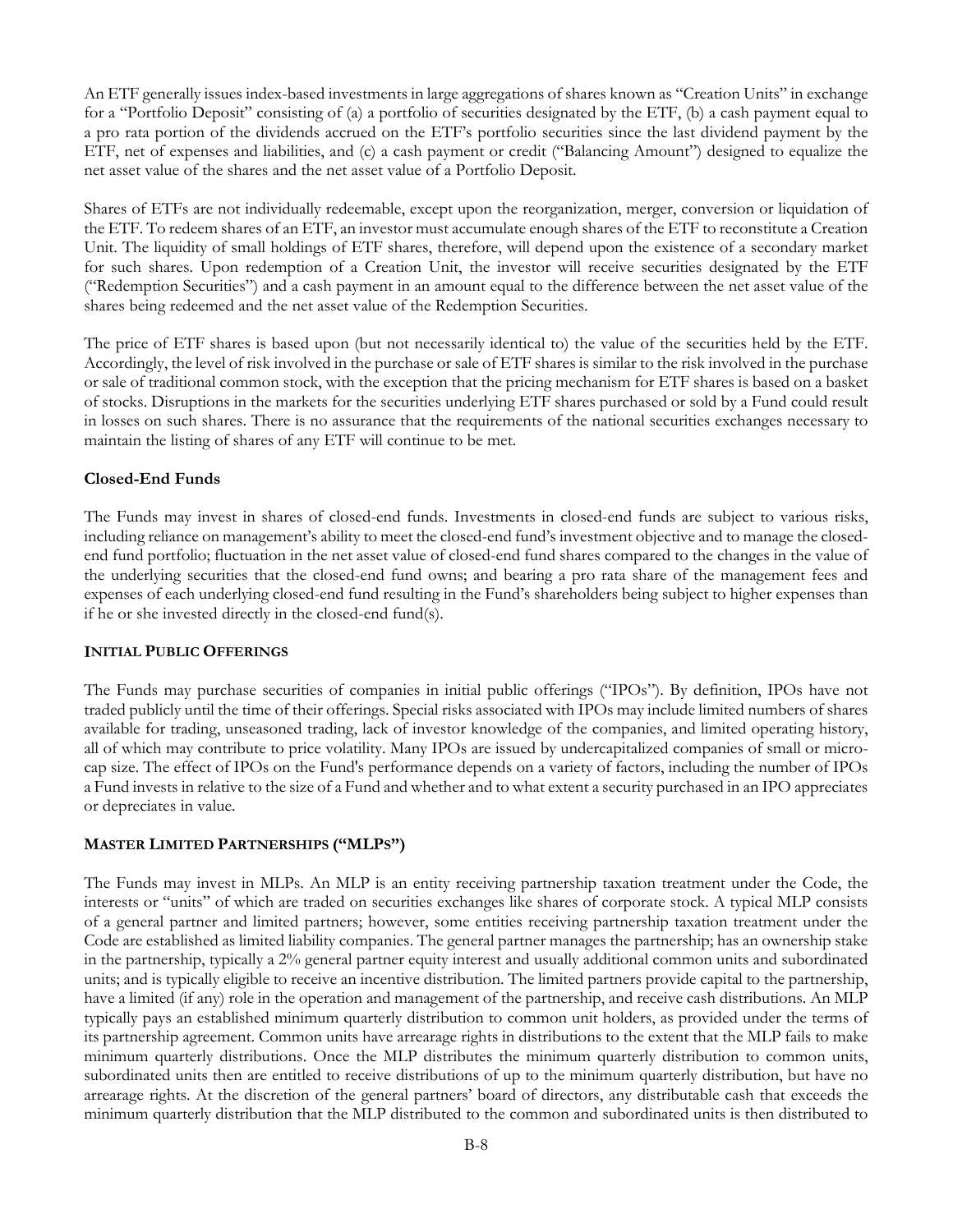both common and subordinated units, typically on a pro rata basis. Incentive distributions are often paid to the general partner such that as the distribution to limited partnership interests increases, the general partner may receive a proportionately larger share of the total distribution. Incentive distributions are designed to encourage the general partner, who controls and operates the partnership, to maximize the partnership's cash flow and increase distributions to the limited partners.

Generally speaking, MLP investment returns are enhanced during periods of declining or low interest rates and tend to be negatively influenced when interest rates are rising. As an income vehicle, the unit price can be influenced by general interest rate trends independent of specific underlying fundamentals. In addition, most MLPs are leveraged and typically carry a portion of a "floating" rate debt, and a significant upward swing in interest rates would also drive interest expense higher. Furthermore, most MLPs grow by acquisitions partly financed by debt, and higher interest rates could make it more difficult to make acquisitions.

# **REAL ESTATE INVESTMENT TRUSTS ("REITS")**

The Funds may invest in REITs. REITs are pooled investment vehicles that invest primarily in income producing real estate or real estate related loans or interests. REITs are generally classified as equity REITs, mortgage REITs, or a combination of equity and mortgage REITs. Equity REITs invest the majority of their assets directly in real property and derive income primarily from the collection of rents. Equity REITs can also realize capital gains by selling properties that have appreciated in value. Mortgage REITs invest the majority of their assets in real estate mortgages and derive income from the collection of principal and interest payments. Similar to regulated investment companies such as the Funds, REITs are not taxed on income distributed to shareholders provided they comply with certain requirements of the Code. The Funds will indirectly bear its proportionate share of expenses incurred by REITs in which the Funds invest in addition to the expenses incurred directly by the Funds.

Investing in REITs involves certain unique risks in addition to those risks associated with investing in the real estate industry in general. Equity REITs may be affected by changes in the value of the underlying property owned by the REITs, while mortgage REITs may be affected by the quality of any credit extended. REITs are dependent upon management skills, are not diversified, and are subject to heavy cash flow dependency, default by borrowers and selfliquidation.

Investing in REITs involves risks similar to those associated with investing in small capitalization companies. REITs may have limited financial resources, may trade less frequently and in a limited volume and may be subject to more abrupt or erratic price movements than larger company securities. Historically, small capitalization stocks, such as REITs, have had more price volatility than larger capitalization stocks.

REITs may fail to qualify for the favorable federal income tax treatment generally available to them under the Code and may fail to maintain their exemptions from registration under the 1940 Act. REITs (especially mortgage REITs) also are subject to interest rate risks. When interest rates decline, the value of a REIT's investment in fixed-rate obligations can be expected to rise. Conversely, when interest rates rise, the value of a REIT's investment in fixed-rate obligations can be expected to decline. In contrast, as interest rates on adjustable rate mortgage loans are reset periodically, yields on a REIT's investments in such loans will gradually align themselves to reflect changes in market interest rates, causing the value of such investments to fluctuate less dramatically in response to interest rate fluctuations than would investments in fixed-rate obligations.

## **PRIVATE EQUITY INVESTMENTS**

The ACR Multi-Strategy Quality Return (MQR) Fund may invest in private equity investments. Private equity investing seeks to generate capital appreciation through investments (directly or indirectly through private equity companies) in private companies in need of capital. Private equity investing seeks to profit from, among other things, inefficiencies through valuation and due diligence analysis of available business opportunities. Private equity companies include those whose principal business is to invest in, lend capital to or provide services to privately held companies, including buyout, venture capital, growth capital or distressed companies.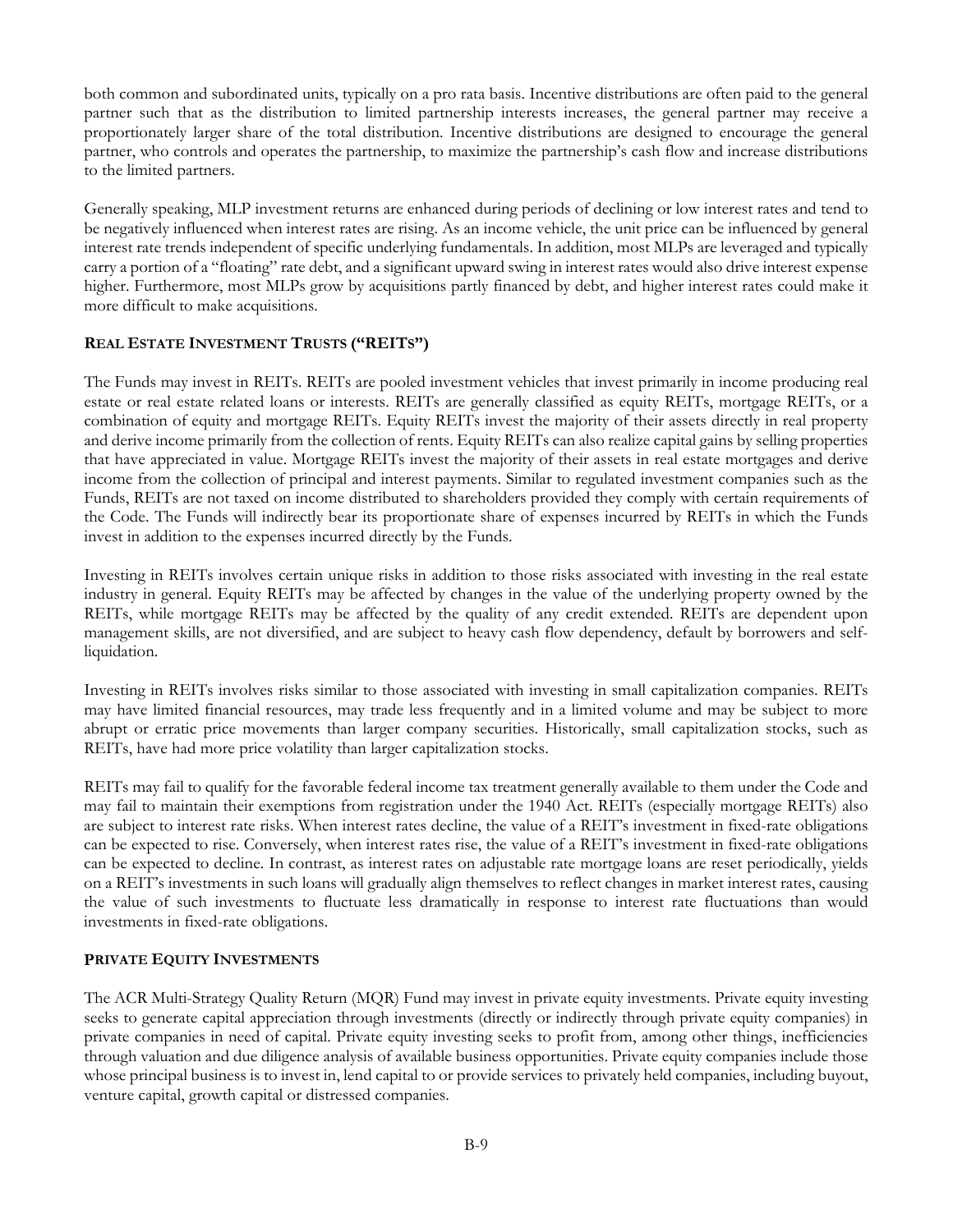In addition to the risks associated with the Fund's other investments, the Fund's private equity investments are also subject to the underlying risks that affect the private equity companies, including, but not limited to, liquidity risk, valuation risk and credit risk. Additional special risks inherent in investing in private equity companies include that little public information exists for private and thinly traded companies, and there is a risk that the Advisor may not be able to make a fully informed investment decision. Private equity companies may also have relatively concentrated investment portfolios, consisting of a relatively small number of holdings and the returns realized by the Fund on these investments may be adversely impacted by the poor performance of a small number of investments, or even a single investment, held by the private equity company.

### **FIXED INCOME SECURITIES**

### **Debt Securities**

The Funds may invest in debt securities. Debt securities are used by issuers to borrow money. Generally, issuers pay investors periodic interest and repay the amount borrowed either periodically during the life of the security and/or at maturity. Some debt securities, such as zero coupon bonds, do not pay current interest, but are purchased at a discount from their face values and accrue interest at the applicable coupon rate over a specified time period. Some debt securities pay a periodic coupon that is not fixed; instead payments "float" relative to a reference rate, such as the Secured Overnight Financing Rate ("SOFR"). This "floating rate" debt may pay interest at levels above or below the previous interest payment. The market prices of debt securities fluctuate depending on such factors as interest rates, credit quality and maturity. In general, market prices of debt securities decline when interest rates rise and increase when interest rates fall.

Lower rated debt securities, those rated Ba or below by Moody's Investors Service, Inc. ("Moody's") and/or BB or below by Standard & Poor's Ratings Group ("S&P") or unrated but determined by the Advisor to be of comparable quality, are described by the rating agencies as speculative and involve greater risk of default or price changes than higher rated debt securities due to changes in the issuer's creditworthiness or the fact that the issuer may already be in default. The market prices of these securities may fluctuate more than higher quality securities and may decline significantly in periods of general economic difficulty. It may be more difficult to sell or to determine the value of lower rated debt securities.

Certain additional risk factors related to debt securities are discussed below:

Sensitivity to interest rate and economic changes. Debt securities may be sensitive to economic changes, political and corporate developments, and interest rate changes. In addition, during an economic downturn or periods of rising interest rates, issuers that are highly leveraged may experience increased financial stress that could adversely affect their ability to meet projected business goals, obtain additional financing, and service their principal and interest payment obligations. Furthermore, periods of economic change and uncertainty can be expected to result in increased volatility of market prices and yields of certain debt securities. For example, prices of these securities can be affected by financial contracts held by the issuer or third parties (such as derivatives) related to the security or other assets or indices.

Payment expectations. Debt securities may contain redemption or call provisions. If an issuer exercises these provisions in a lower interest rate environment, a Fund would have to replace the security with a lower yielding security, resulting in decreased income to investors. If the issuer of a debt security defaults on its obligations to pay interest or principal or is the subject of bankruptcy proceedings, a Fund may incur losses or expenses in seeking recovery of amounts owed to it.

Liquidity. Liquidity risk may result from the lack of an active market, or reduced number and capacity of traditional market participants to make a market in fixed income securities, and may be magnified in a rising interest rate environment or other circumstances where investor redemptions from fixed income mutual funds may be higher than normal, causing increased supply in the market due to selling activity. In such cases, a Fund, due to limitations on investments in illiquid securities and the difficulty in purchasing and selling such securities or instruments, may be unable to achieve its desired level of exposure to a certain sector. To the extent that a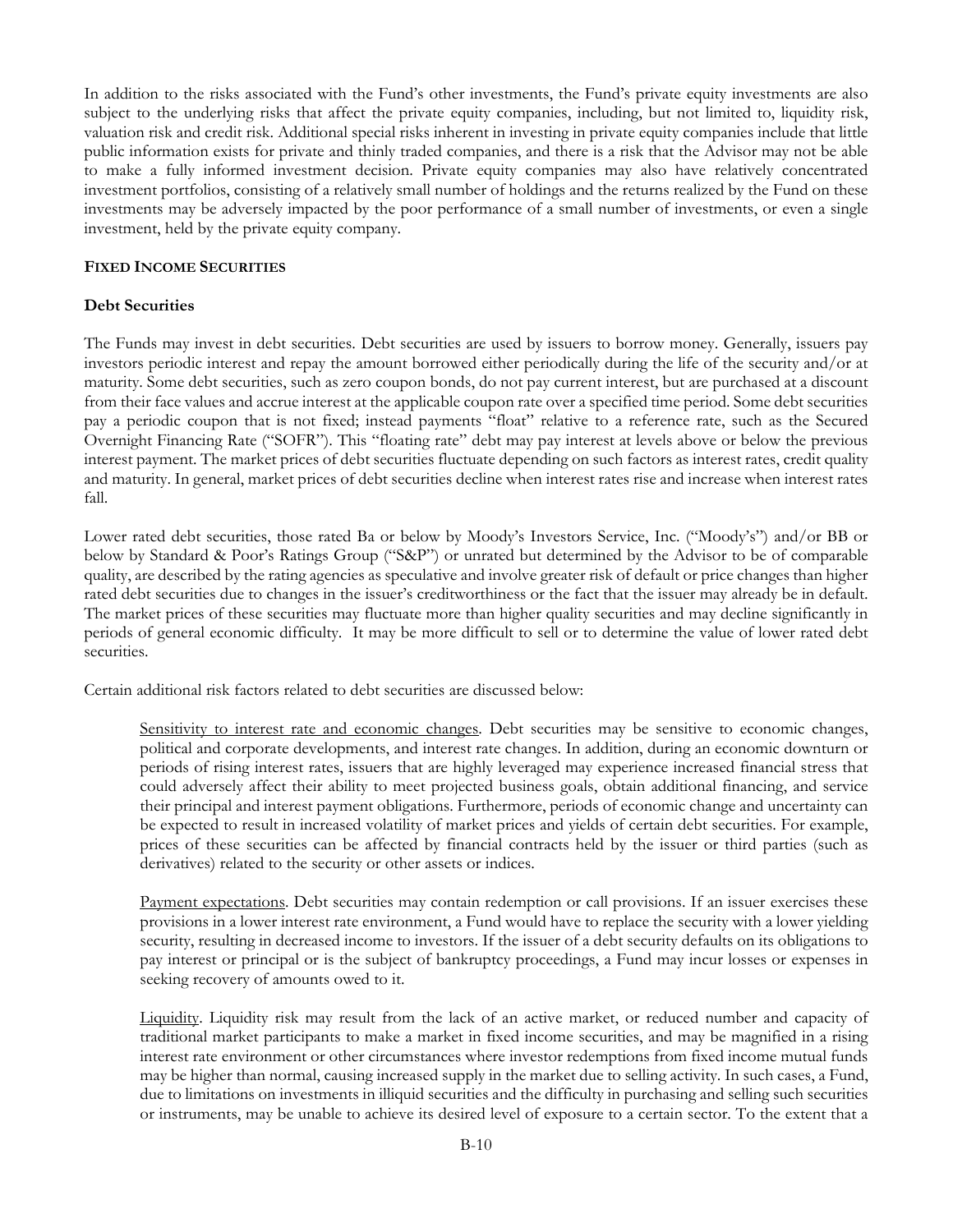Fund's principal investment strategies involve investments in securities of companies with smaller market capitalizations, foreign non-U.S. securities, Rule 144A securities, illiquid sectors of fixed income securities, derivatives or securities with substantial market and/or credit risk, the Fund will tend to have the greatest exposure to liquidity risk. Further, fixed income securities with longer durations until maturity face heightened levels of liquidity risk as compared to fixed income securities with shorter durations until maturity. Finally, liquidity risk also refers to the risk of unusually high redemption requests or other unusual market conditions that may make it difficult for a Fund to fully honor redemption requests within the allowable time period. Meeting such redemption requests could require a Fund to sell securities at reduced prices or under unfavorable conditions, which would reduce the value of the Fund. It may also be the case that other market participants may be attempting to liquidate fixed income holdings at the same time as a Fund, causing increased supply in the market and contributing to liquidity risk and downward pricing pressure.

The Advisor attempts to reduce the risks described above through diversification of a Fund's portfolio, credit analysis of each issuer, and by monitoring broad economic trends as well as corporate and legislative developments, but there can be no assurance that it will be successful in doing so. Credit ratings of debt securities provided by rating agencies indicate a measure of the safety of principal and interest payments, not market value risk. The rating of an issuer is a rating agency's view of past and future potential developments related to the issuer and may not necessarily reflect actual outcomes. There can be a lag between corporate developments and the time a rating is assigned and updated.

Changing Fixed Income Market Conditions. Following the financial crisis that began in 2007, the U.S. government and the Board of Governors of the Federal Reserve System (the "Federal Reserve"), as well as certain foreign governments and central banks, took steps to support financial markets, including by keeping interest rates at historically low levels and by purchasing large quantities of securities issued or guaranteed by the U.S. government, its agencies or instrumentalities on the open market ("Quantitative Easing"). Similar steps were taken again in 2020 in an effort to support the economy during the coronavirus pandemic. This and other government interventions may not work as intended, particularly if the efforts are perceived by investors as being unlikely to achieve the desired results. In addition, when the Federal Reserve determines to "taper" or reduce Quantitative Easing and/or raise the federal funds rate, there is a risk that interest rates across the U.S. financial system will rise. Such policy changes may expose fixed-income and related markets to heightened volatility and may reduce liquidity for certain Fund investments, which could cause the value of the Fund's investments and share price to decline. If the Fund invests in derivatives tied to fixed income markets it may be more substantially exposed to these risks than a fund that does not invest in derivatives.

Bond markets have consistently grown over the past three decades while the capacity for traditional dealer counterparties to engage in fixed income trading has not kept pace and in some cases has decreased. As a result, dealer inventories of corporate bonds, which provide a core indication of the ability of financial intermediaries to "make markets," are at or near historic lows in relation to market size. Because market makers provide stability to a market through their intermediary services, the significant reduction in dealer inventories could potentially lead to decreased liquidity and increased volatility in the fixed income markets. Such issues may be exacerbated during periods of economic uncertainty.

<u>Bond Ratings</u>. Bond rating agencies may assign modifiers (such as  $+/-$ ) to ratings categories to signify the relative position of a credit within the rating category. Investment policies that are based on ratings categories should be read to include any security within that category, without considering the modifier. Please refer to Appendix A for more information about credit ratings.

### **Floating Rate, Inverse Floating Rate and Index Obligations**

The Funds may invest in debt securities with interest payments or maturity values that are not fixed, but float in conjunction with (or inversely to) an underlying index or price. These securities may be backed by sovereign or corporate issuers, or by collateral such as mortgages. The indices and prices upon which such securities can be based include interest rates, currency rates and commodities prices. Floating rate securities pay interest according to a coupon which is reset periodically. The reset mechanism may be formula based, or reflect the passing through of floating interest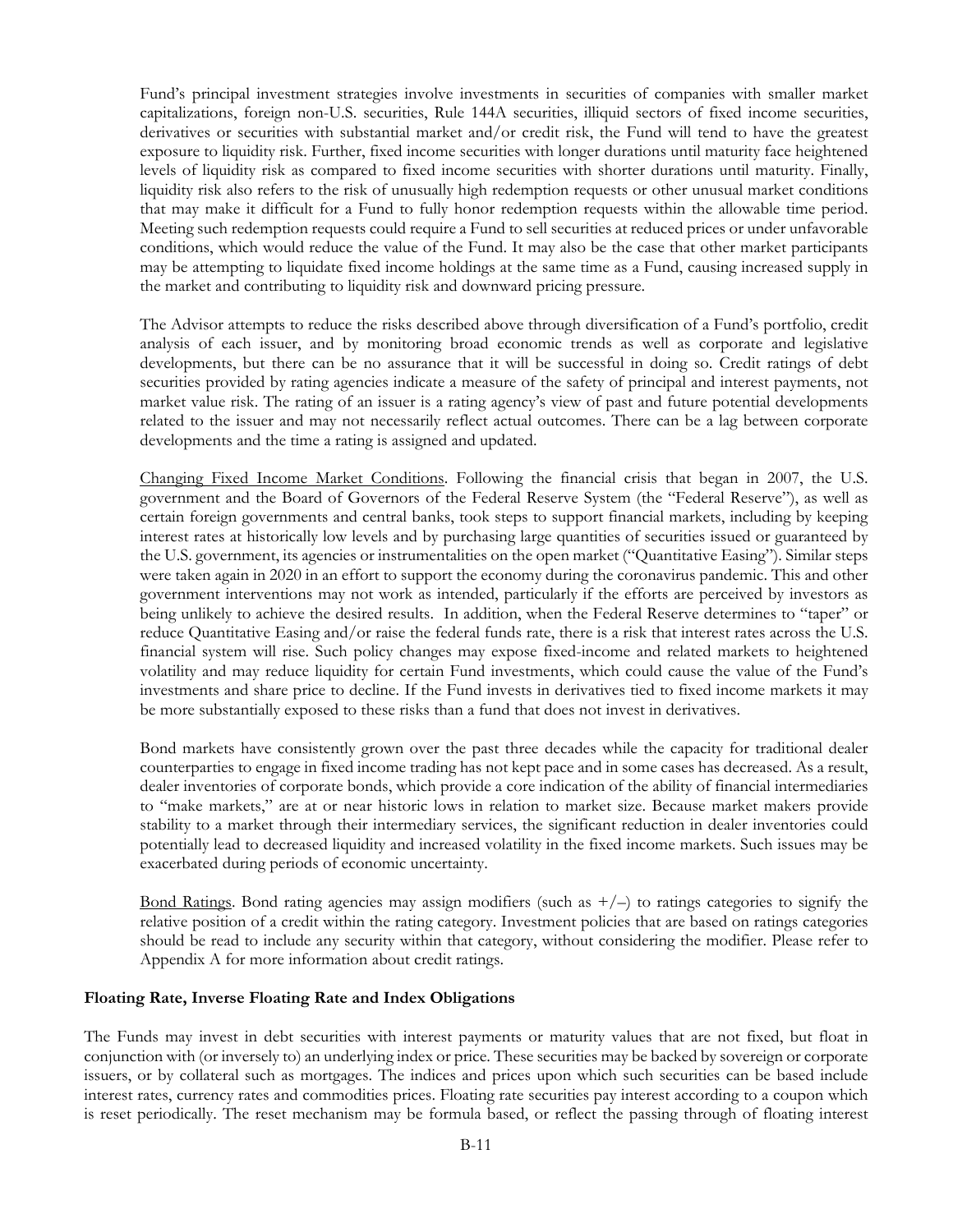payments on an underlying collateral pool. Inverse floating rate securities are similar to floating rate securities except that their coupon payments vary inversely with an underlying index by use of a formula. Inverse floating rate securities tend to exhibit greater price volatility than other floating rate securities. Interest rate risk and price volatility on inverse floating rate obligations can be high, especially if leverage is used in the formula. Index securities pay a fixed rate of interest, but have a maturity value that varies by formula, so that when the obligation matures a gain or loss may be realized. The risk of index obligations depends on the volatility of the underlying index, the coupon payment and the maturity of the obligation.

## **Lower-Rated Debt Securities**

The Funds may invest in lower-rated fixed-income securities (commonly known as "junk bonds"). The lower ratings reflect a greater possibility that adverse changes in the financial condition of the issuer or in general economic conditions, or both, or an unanticipated rise in interest rates, may impair the ability of the issuer to make payments of interest and principal. The inability (or perceived inability) of issuers to make timely payment of interest and principal would likely make the values of securities held by a Fund more volatile and could limit a Fund's ability to sell its securities at prices approximating the values a Fund had placed on such securities. In the absence of a liquid trading market for securities held by it, a Fund at times may be unable to establish the fair value of such securities. Securities ratings are based largely on the issuer's historical financial condition and the rating agencies' analysis at the time of rating. Consequently, the rating assigned to any particular security is not necessarily a reflection of the issuer's current financial condition, which may be better or worse than the rating would indicate. In addition, the rating assigned to a security by Moody's or S&P (or by any other nationally recognized securities rating agency) does not reflect an assessment of the volatility of the security's market value or the liquidity of an investment in the security.

Like those of other fixed-income securities, the values of lower-rated securities fluctuate in response to changes in interest rates. A decrease in interest rates will generally result in an increase in the value of the Fund's fixed-income assets. Conversely, during periods of rising interest rates, the value of the Fund's fixed-income assets will generally decline. The values of lower-rated securities may often be affected to a greater extent by changes in general economic conditions and business conditions affecting the issuers of such securities and their industries. Negative publicity or investor perceptions may also adversely affect the values of lower-rated securities. Changes by nationally recognized securities rating agencies in their ratings of any fixed-income security and changes in the ability of an issuer to make payments of interest and principal may also affect the value of these investments. Changes in the value of portfolio securities generally will not affect income derived from these securities, but will affect a Fund's net asset value. A Fund will not necessarily dispose of a security when its rating is reduced below its rating at the time of purchase. However, the Advisor will monitor the investment to determine whether its retention will assist in meeting the Fund's investment objective. Issuers of lower-rated securities are often highly leveraged, so that their ability to service their debt obligations during an economic downturn or during sustained periods of rising interest rates may be impaired. Such issuers may not have more traditional methods of financing available to them and may be unable to repay outstanding obligations at maturity by refinancing.

The risk of loss due to default in payment of interest or repayment of principal by such issuers is significantly greater because such securities frequently are unsecured and subordinated to the prior payment of senior indebtedness. It is possible that, under adverse market or economic conditions or in the event of adverse changes in the financial condition of the issuer, a Fund could find it more difficult to sell these securities when the Advisor believes it advisable to do so or may be able to sell the securities only at prices lower than if they were more widely held. Under these circumstances, it may also be more difficult to determine the fair value of such securities for purposes of computing a Fund's net asset value. In order to enforce its rights in the event of a default, a Fund may be required to participate in various legal proceedings or take possession of and manage assets securing the issuer's obligations on such securities. This could increase the Fund's operating expenses and adversely affect a Fund's net asset value. The ability of a holder of a taxexempt security to enforce the terms of that security in a bankruptcy proceeding may be more limited than would be the case with respect to securities of private issuers. In addition, a Fund's intention to qualify as a "regulated investment company" under the Code may limit the extent to which a Fund may exercise its rights by taking possession of such assets. To the extent a Fund invests in securities in the lower rating categories, the achievement of the Fund's investment objective is more dependent on the Advisor's investment analysis than would be the case if the Fund were investing in securities in the higher rating categories**.**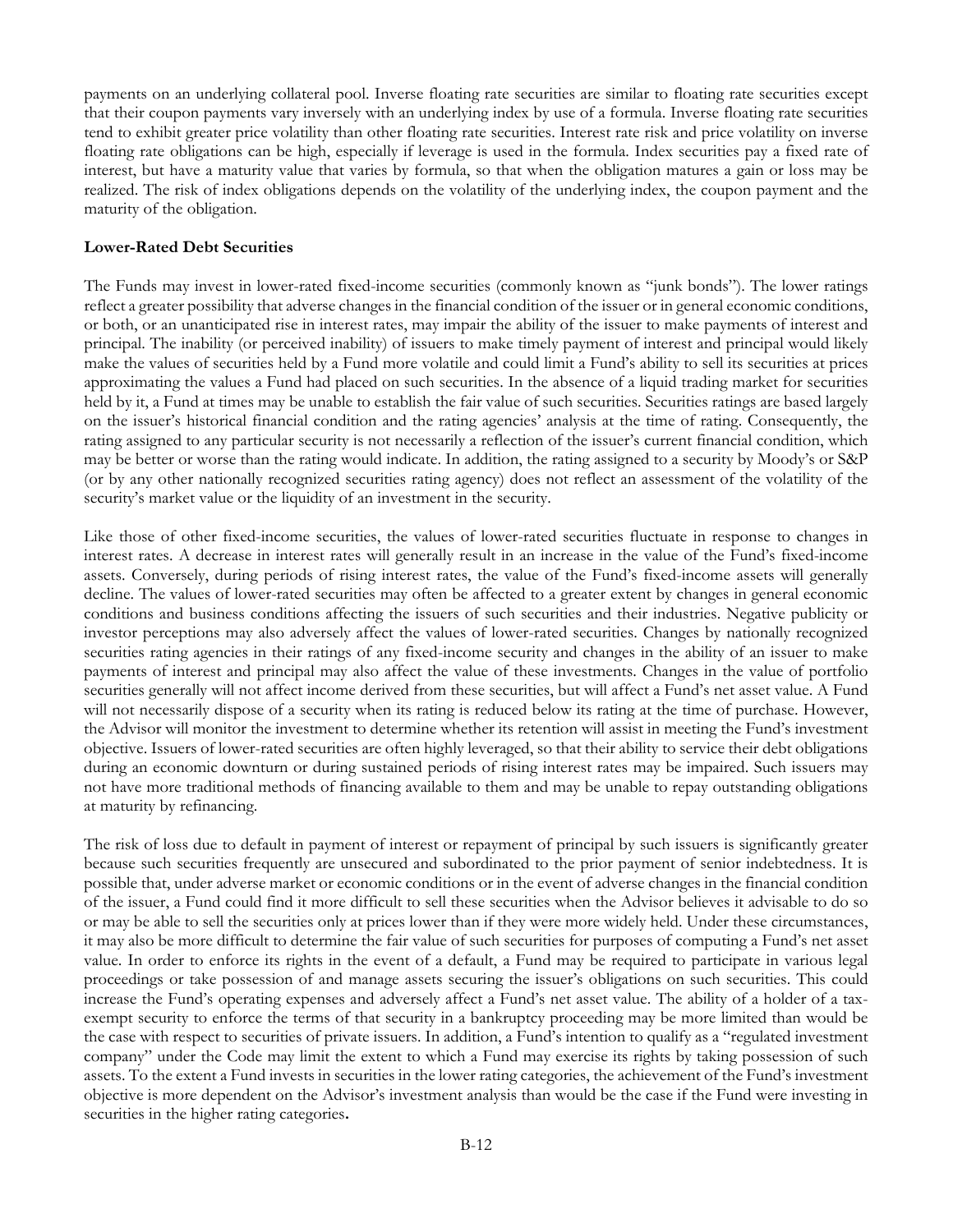### **Over-the-Counter Transactions – Fixed Income Securities**

The Funds may enter into OTC transactions involving fixed income securities. OTC transactions differ from exchangetraded transactions in several respects. OTC transactions are transacted directly with dealers and not with a clearing corporation. Without the availability of a clearing corporation, OTC transaction pricing is normally done by reference to information from market makers, which information is carefully monitored by the Advisor and verified in appropriate cases. As OTC transactions are transacted directly with dealers, there is a risk of nonperformance by the dealer as a result of the insolvency of such dealer or otherwise. An OTC transaction may only be terminated voluntarily by entering into a closing transaction with the dealer with whom the Fund originally dealt. Any such cancellation may require the Fund to pay a premium to that dealer. In those cases in which the Fund has entered into a covered transaction and cannot voluntarily terminate the transaction, the Fund will not be able to sell the underlying security until the transaction expires or is exercised or different cover is substituted. The Fund intends to enter into OTC transactions only with dealers which agree to, and which are expected to be capable of, entering into closing transactions with the Fund. There is also no assurance that the Fund will be able to liquidate an OTC transaction at any time prior to expiration.

### **Mortgage-Backed Securities**

The Funds may invest in mortgage-backed securities and derivative mortgage-backed securities, and may also invest in "principal only" and "interest only" components. Mortgage-backed securities are securities that directly or indirectly represent a participation in, or are secured by and payable from, mortgage loans on real property. As with other debt securities, mortgage-backed securities are subject to credit risk and interest rate risk. However, the yield and maturity characteristics of mortgage-backed securities differ from traditional debt securities. A major difference is that the principal amount of the obligations may normally be prepaid at any time because the underlying assets (i.e., loans) generally may be prepaid at any time. The relationship between prepayments and interest rates may give some mortgagebacked securities less potential for growth in value than conventional fixed-income securities with comparable maturities. In addition, in periods of falling interest rates, the rate of prepayments tends to increase. During such periods, the reinvestment of prepayment proceeds by the Fund will generally be at lower rates than the rates that were carried by the obligations that have been prepaid. If interest rates rise, borrowers may prepay mortgages more slowly than originally expected. This may further reduce the market value of mortgage-backed securities and lengthen their durations. Because of these and other reasons, a mortgage-backed security's total return, maturity and duration may be difficult to predict precisely.

Mortgage-backed securities come in different classes that have different risks. Junior classes of mortgage-backed securities are designed to protect the senior class investors against losses on the underlying mortgage loans by taking the first loss if there are liquidations among the underlying loans. Junior classes generally receive principal and interest payments only after all required payments have been made to more senior classes. If a Fund invests in junior classes of mortgage-related securities, it may not be able to recover all of its investment in the securities it purchases. In addition, if the underlying mortgage portfolio has been overvalued, or if mortgage values subsequently decline, the Fund may suffer significant losses. Investments in mortgage-backed securities involve the risks of interruptions in the payment of interest and principal (delinquency) and the potential for loss of principal if the property underlying the security is sold as a result of foreclosure on the mortgage (default). These risks include the risks associated with direct ownership of real estate, such as the effects of general and local economic conditions on real estate values, the conditions of specific industry segments, the ability of tenants to make lease payments and the ability of a property to attract and retain tenants, which in turn may be affected by local market conditions such as oversupply of space or a reduction of available space, the ability of the owner to provide adequate maintenance and insurance, energy costs, government regulations with respect to environmental, zoning, rent control and other matters, and real estate and other taxes. If the underlying borrowers cannot pay their mortgage loans, they may default and the lenders may foreclose on the property.

The ability of borrowers to repay mortgage loans underlying mortgage-backed securities will typically depend upon the future availability of financing and the stability of real estate values. For mortgage loans not guaranteed by a government agency or other party, the only remedy of the lender in the event of a default is to foreclose upon the property. If borrowers are not able or willing to pay the principal balance on the loans, there is a good chance that payments on the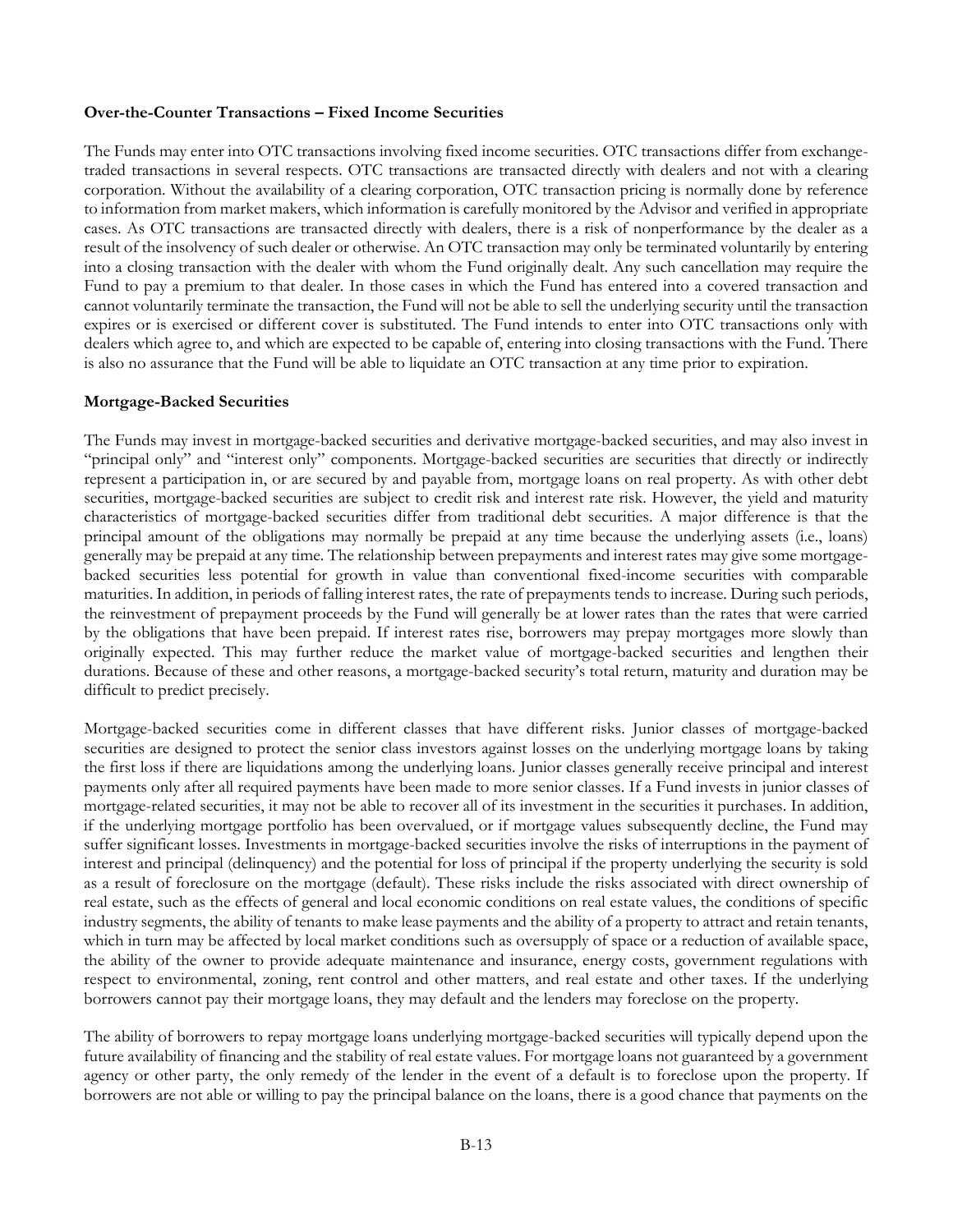related mortgage-related securities will not be made. Certain borrowers on underlying mortgages may become subject to bankruptcy proceedings, in which case the value of the mortgage-backed securities may decline.

### **Asset-Backed Securities**

The Funds may invest in asset-backed securities that, through the use of trusts and special purpose vehicles, are securitized with various types of assets, such as automobile receivables, credit card receivables and home-equity loans in pass- through structures similar to the mortgage-related securities described above. In general, the collateral supporting asset-backed securities is of shorter maturity than the collateral supporting mortgage loans and is less likely to experience substantial prepayments. However, asset-backed securities are not backed by any governmental agency. Credit card receivables are generally unsecured, and the debtors are entitled to the protection of a number of state and federal consumer credit laws, many of which give such debtors the right to set off certain amounts owed on the credit cards, thereby reducing the balance due. In addition, some issuers of automobile receivables permit the servicers to retain possession of the underlying obligations. If the servicers were to sell these obligations to another party, there is a risk that the purchaser would acquire an interest superior to that of the holders of the related automobile receivables. The impairment of value of collateral or other assets underlying an asset-based security, such as a result of non-payment of loans or non-performance of other collateral or underlying assets, may reduce the value of such asset-based security and result in losses to a Fund.

Collateralized Debt Obligations. Collateralized Debt Obligations ("CDOs") include Collateralized Bond Obligations ("CBOs"), Collateralized Loan Obligations ("CLOs") and other similarly structured securities. CBOs and CLOs are types of asset backed securities. A CBO is a trust which is backed by a diversified pool of high risk, below investment grade fixed income securities. A CLO is a trust typically collateralized by a pool of loans, which may include, among others, domestic and foreign senior secured loans, senior unsecured loans, and subordinate corporate loans, including loans that may be rated below investment grade or equivalent unrated loans. The risks of an investment in a CDO depend largely on the type of the collateral securities and the class of the CDO in which the Fund invests. CDOs carry additional risks including, but not limited to, (i) the possibility that distributions from collateral securities will not be adequate to make interest or other payments, (ii) the collateral may decline in value or default, (iii) the Fund may invest in CDOs that are subordinate to other classes, and (iv) the complex structure of the security may not be fully understood at the time of investment and may produce disputes with the issuer or unexpected investment results.

### **Government Obligations**

The Funds may invest in U.S. government obligations. Such obligations include Treasury bills, certificates of indebtedness, notes and bonds. U.S. government obligations include securities issued or guaranteed as to principal and interest by the U.S. government, its agencies or instrumentalities. Treasury bills, the most frequently issued marketable government securities, have a maturity of up to one year and are issued on a discount basis. U.S. government obligations include securities issued or guaranteed by government-sponsored enterprises.

Payment of principal and interest on U.S. government obligations may be backed by the full faith and credit of the United States or may be backed solely by the issuing or guaranteeing agency or instrumentality itself. In the latter case, the investor must look principally to the agency or instrumentality issuing or guaranteeing the obligation for ultimate repayment, which agency or instrumentality may be privately owned. There can be no assurance that the U.S. government would provide financial support to its agencies or instrumentalities, including government-sponsored enterprises, where it is not obligated to do so. In addition, U.S. government obligations are subject to fluctuations in market value due to fluctuations in market interest rates. As a general matter, the value of debt instruments, including U.S. government obligations, declines when market interest rates increase and rises when market interest rates decrease. Certain types of U.S. government obligations are subject to fluctuations in yield or value due to their structure or contract terms.

## **Agency Obligations**

The Funds may invest in agency obligations, such as obligations of the Export-Import Bank of the United States, Tennessee Valley Authority, Resolution Funding Corporation, Farmers Home Administration, Federal Home Loan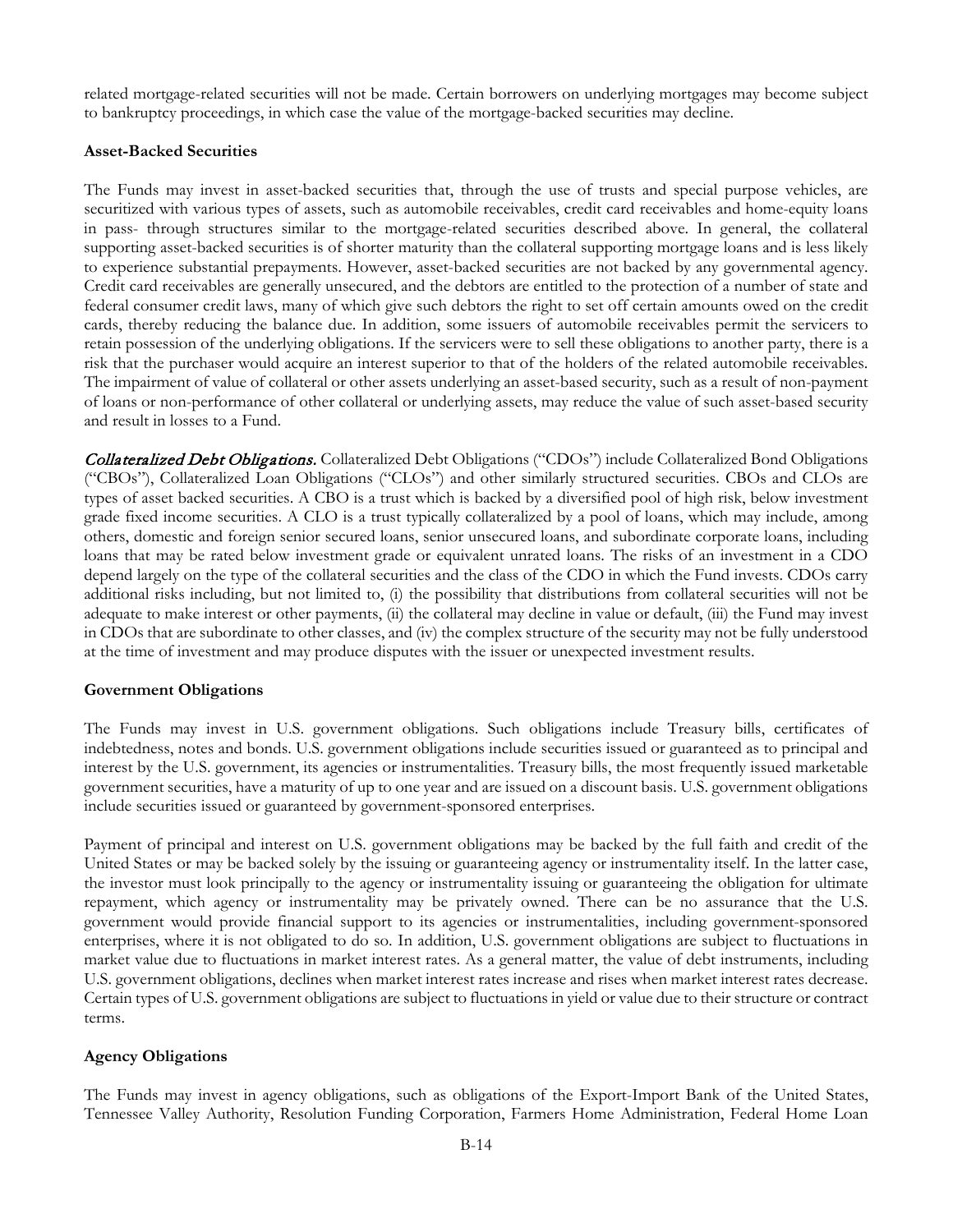Banks, Federal Intermediate Credit Banks, Federal Farm Credit Banks, Federal Land Banks, Federal Housing Administration, Government National Mortgage Association ("GNMA"), commonly known as "Ginnie Mae," Federal National Mortgage Association ("FNMA"), commonly known as "Fannie Mae," Federal Home Loan Mortgage Corporation ("FHLMC"), commonly known as "Freddie Mac," and the Student Loan Marketing Association ("SLMA"). Some, such as those of the Export-Import Bank of the United States, are supported only by the right of the issuer to borrow from the Treasury; others, such as those of the FNMA and FHLMC, are supported by only the discretionary authority of the U.S. government to purchase the agency's obligations; still others, such as those of the SLMA, are supported only by the credit of the instrumentality. No assurance can be given that the U.S. government would provide financial support to U.S. government-sponsored instrumentalities because they are not obligated by law to do so. As a result, there is a risk that these entities will default on a financial obligation. For instance, in September 2008, at the direction of the U.S. Treasury, FNMA and FHLMC were placed into conservatorship under the Federal Housing Finance Agency ("FHFA"), a newly created independent regulator.

### **Mezzanine Securities**

The Funds may invest in certain high yield securities known as mezzanine securities, which are subordinated debt securities generally issued in private placements in connection with an equity security (e.g., with attached warrants). Mezzanine investments may be issued with or without registration rights. Mezzanine investments are usually unsecured and subordinate to other obligations of the issuer.

## **WHEN-ISSUED OR DELAYED-DELIVERY SECURITIES**

The Funds may purchase securities on a when-issued or delayed delivery basis. For example, delivery of and payment for these securities can take place a month or more after the date of the purchase commitment. The purchase price and the interest rate payable, if any, on the securities are fixed on the purchase commitment date or at the time the settlement date is fixed. The value of such securities is subject to market fluctuations and, in the case of fixed income securities, no interest accrues to a Fund until settlement takes place. When purchasing a security on a when-issued or delayeddelivery basis, a Fund assumes the rights and risks of ownership of the security, including the risk of price and yield fluctuations. Accordingly, at the time a Fund makes the commitment to purchase securities on a when-issued or delayed delivery basis, it will record the transaction, reflect the value each day of such securities in determining its net asset value and, if applicable, calculate the maturity for the purposes of average maturity from that date. At the time of its acquisition, a when-issued security may be valued at less than the purchase price. A Fund will make commitments for such when-issued transactions only when it has the intention of actually acquiring the securities. To facilitate such acquisitions, a Fund will maintain with the custodian a segregated account with liquid assets, consisting of cash, U.S. government securities or other appropriate securities, in an amount at least equal to such commitments. On delivery dates for such transactions, a Fund will meet its obligations from maturities or sales of the securities held in the segregated account and/or from cash flow. If, however, a Fund chooses to dispose of the right to acquire a when-issued security prior to its acquisition, it could, as with the disposition of any other portfolio obligation, recognize taxable capital gain or loss due to market fluctuation. Also, a Fund may be disadvantaged if the other party to the transaction defaults.

### **FOREIGN INVESTMENTS**

The Funds may make foreign investments. Investments in the securities of foreign issuers and other non-U.S. investments may involve risks in addition to those normally associated with investments in the securities of U.S. issuers or other U.S. investments. All foreign investments are subject to risks of foreign political and economic instability, adverse movements in foreign exchange rates, and the imposition or tightening of exchange controls and limitations on the repatriation of foreign capital. Other risks stem from potential changes in governmental attitude or policy toward private investment, which in turn raises the risk of nationalization, increased taxation or confiscation of foreign investors' assets. Additionally, the imposition of sanctions, trade restrictions (including tariffs) and other government restrictions by the United States and/or other governments may adversely affect the values of a Fund's foreign investments.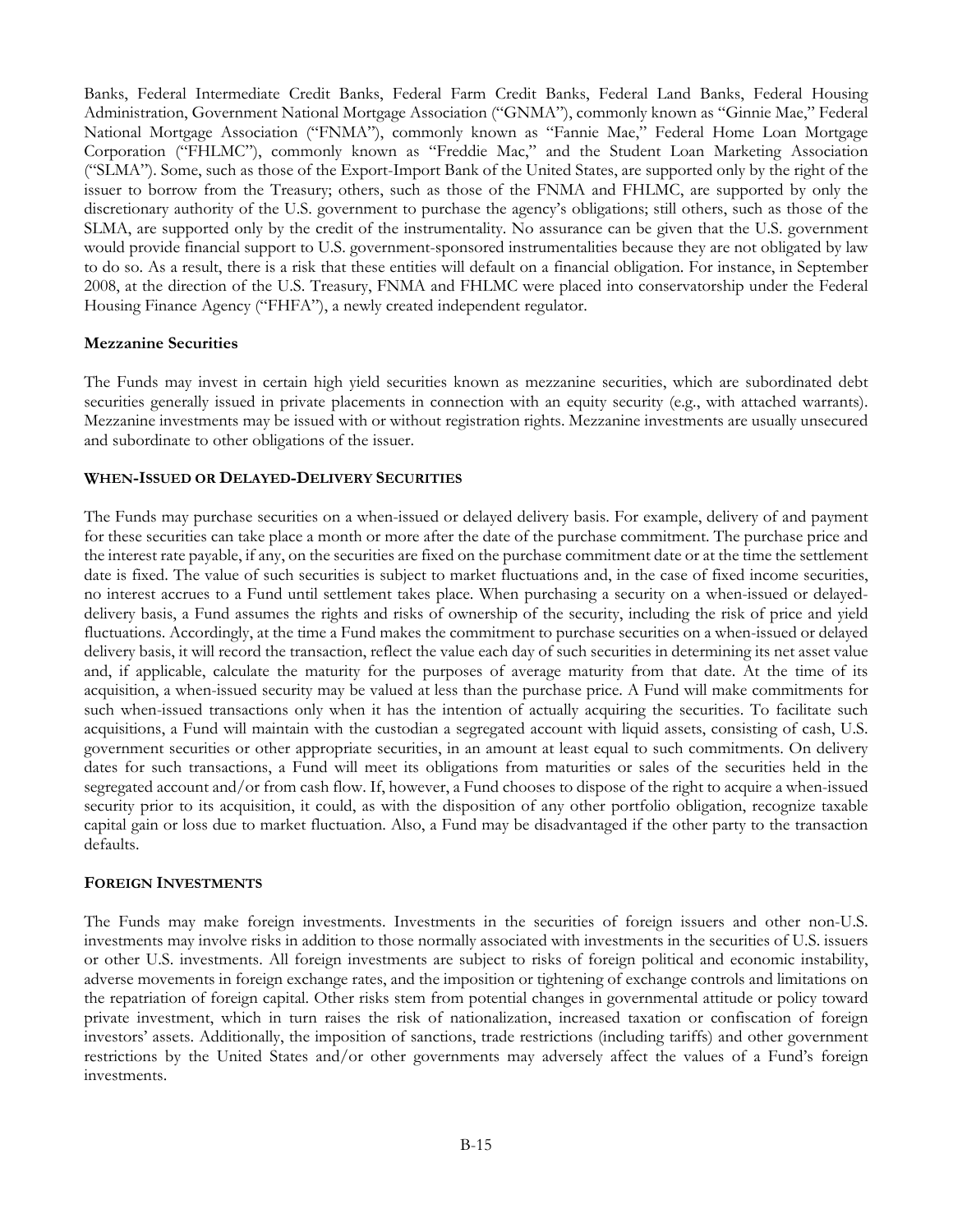The financial problems in global economies over the past several years, including the European sovereign debt crisis, may continue to cause high volatility in global financial markets. In addition, global economies are increasingly interconnected, which increases the possibilities that conditions in one country or region might adversely impact a different country or region. The severity or duration of these conditions may also be affected if one or more countries leave the Euro currency or by other policy changes made by governments or quasi-governmental organizations.

Additional non-U.S. taxes and expenses may also adversely affect the Funds' performance, including foreign withholding taxes on foreign securities' dividends. Brokerage commissions and other transaction costs on foreign securities exchanges are generally higher than in the United States. Foreign companies may be subject to different accounting, auditing and financial reporting standards. To the extent foreign securities held by a Fund are not registered with the SEC or with any other U.S. regulator, the issuers thereof will not be subject to the reporting requirements of the SEC or any other U.S. regulator. Accordingly, less information may be available about foreign companies and other investments than is generally available on issuers of comparable securities and other investments in the United States. Foreign securities and other investments may also trade less frequently and with lower volume and may exhibit greater price volatility than U.S. securities and other investments.

Changes in foreign exchange rates will affect the value in U.S. dollars of any foreign currency-denominated securities and other investments held by a Fund. Exchange rates are influenced generally by the forces of supply and demand in the foreign currency markets and by numerous other political and economic events occurring outside the United States, many of which may be difficult, if not impossible, to predict.

Income from any foreign securities and other investments will be received and realized in foreign currencies, and a Fund is required to compute and distribute income in U.S. dollars. Accordingly, a decline in the value of a particular foreign currency against the U.S. dollar occurring after the Funds' income has been earned and computed in U.S. dollars may require the Fund to liquidate portfolio securities or other investments to acquire sufficient U.S. dollars to make a distribution. Similarly, if the exchange rate declines between the time a Fund incurs expenses in U.S. dollars and the time such expenses are paid, a Fund may be required to liquidate additional portfolio securities or other investments to purchase the U.S. dollars required to meet such expenses.

The Funds may purchase foreign bank obligations. In addition to the risks described above that are generally applicable to foreign investments, the investments that the Fund makes in obligations of foreign banks, branches or subsidiaries may involve further risks, including differences between foreign banks and U.S. banks in applicable accounting, auditing and financial reporting standards, and the possible establishment of exchange controls or other foreign government laws or restrictions applicable to the payment of certificates of deposit or time deposits that may affect adversely the payment of principal and interest on the securities and other investments held by the Fund.

# **Depository Receipts**

The Funds may invest in depository receipts. American Depository Receipts ("ADRs") are negotiable receipts issued by a U.S. bank or trust company that evidence ownership of securities in a foreign company which have been deposited with such bank or trust company's office or agent in a foreign country. European Depository Receipts ("EDRs") are negotiable certificates held in the bank of one country representing a specific number of shares of a stock traded on an exchange of another country. Global Depository Receipts ("GDRs") are negotiable certificates held in the bank of one country representing a specific number of shares of a stock traded on an exchange of another country. Canadian Depository Receipts ("CDRs") are negotiable receipts issued by a Canadian bank or trust company that evidence ownership of securities in a foreign company which have been deposited with such bank or trust company's office or agent in a foreign country.

Investing in ADRs, EDRs, GDRs, and CDRs presents risks that may not be equal to the risk inherent in holding the equivalent shares of the same companies that are traded in the local markets even though the Fund will purchase, sell and be paid dividends on ADRs in U.S. dollars. These risks include fluctuations in currency exchange rates, which are affected by international balances of payments and other economic and financial conditions; government intervention; speculation; and other factors. With respect to certain foreign countries, there is the possibility of expropriation or nationalization of assets, confiscatory taxation, political and social upheaval, and economic instability. The Fund may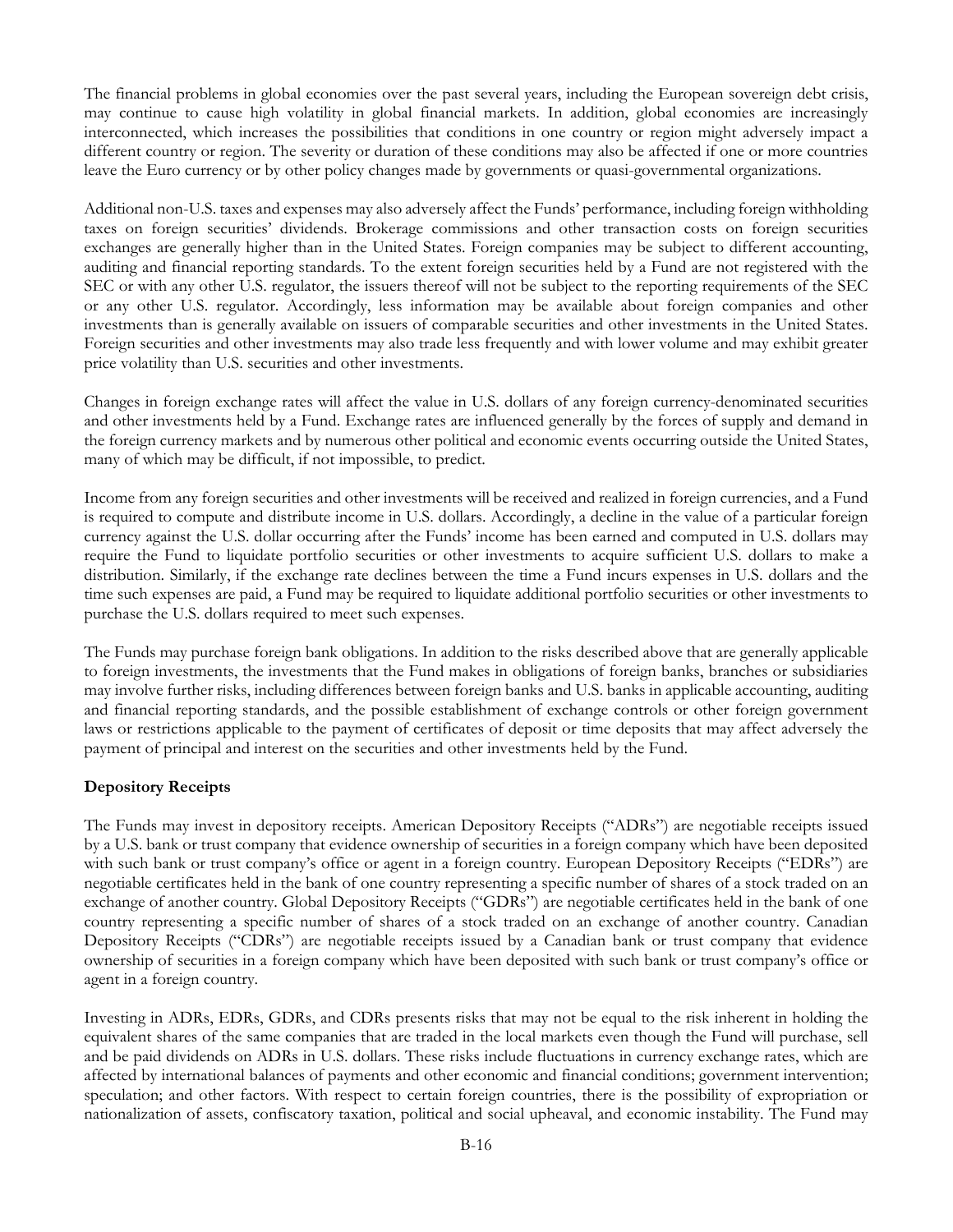be required to pay foreign withholding or other taxes on certain ADRs, EDRs, GDRs, or CDRs that it owns, but investors may or may not be able to deduct their pro-rata share of such taxes in computing their taxable income, or take such shares as a credit against their U.S. federal income tax. See "Federal Income Tax Matters." ADRs, EDRs, GDRs, and CDRs may be sponsored by the foreign issuer or may be unsponsored. Unsponsored ADRs, EDRs, GDRs, and CDRs are organized independently and without the cooperation of the foreign issuer of the underlying securities. Unsponsored ADRs, EDRs, GDRs, and CDRs are offered by companies which are not prepared to meet either the reporting or accounting standards of the United States. While readily exchangeable with stock in local markets, unsponsored ADRs, EDRs, GDRs, and CDRs may be less liquid than sponsored ADRs, EDRs, GDRs, and CDRs. Additionally, there generally is less publicly available information with respect to unsponsored ADRs, EDRs, GDRs, and CDRs.

#### **Emerging Markets**

The Funds may invest in companies organized or doing substantial business in emerging market countries or developing countries as defined by the World Bank, International Financial Corporation, or the Morgan Stanley Capital International (MSCI) emerging market indices or other comparable indices. Investing in emerging markets involves additional risks and special considerations not typically associated with investing in other more established economies or markets. Such risks may include (i) increased risk of nationalization or expropriation of assets or confiscatory taxation; (ii) greater social, economic and political uncertainty, including war; (iii) higher dependence on exports and the corresponding importance of international trade; (iv) greater volatility, less liquidity and smaller capitalization of markets; (v) greater volatility in currency exchange rates; (vi) greater risk of inflation; (vii) greater controls on foreign investment and limitations on realization of investments, repatriation of invested capital and on the ability to exchange local currencies for U.S. dollars; (viii) increased likelihood of governmental involvement in and control over the economy; (ix) governmental decisions to cease support of economic reform programs or to impose centrally planned economies; (x) differences in regulatory, accounting, auditing, and financial reporting and recordkeeping standards, which may result in the unavailability of material information about issuers; (xi) less extensive regulation of the markets; (xii) longer settlement periods for transactions and less reliable clearance and custody arrangements; (xiii) less developed corporate laws regarding fiduciary duties of officers and directors and the protection of investors; (xiv) certain considerations regarding the maintenance of the Fund's securities with local brokers and securities depositories and (xv) the imposition of withholding or other taxes on dividends, interest, capital gains, other income or gross sale or disposition proceeds.

Repatriation of investment income, assets and the proceeds of sales by foreign investors may require governmental registration and/or approval in some emerging market countries. The Fund could be adversely affected by delays in or a refusal to grant any required governmental registration or approval for such repatriation, or by withholding taxes imposed by emerging market countries on interest or dividends paid on securities held by the Fund or gains from the disposition of such securities.

In emerging markets, there is often less government supervision and regulation of business and industry practices, stock exchanges, over-the-counter markets, brokers, dealers, counterparties and issuers than in other more established markets. The Public Company Accounting Oversight Board, which regulates auditors of U.S. public companies, for example, is unable to inspect audit work and practices in certain countries, such as China. Any regulatory supervision that is in place may be subject to manipulation or control. Some emerging market countries do not have mature legal systems comparable to those of more developed countries. Moreover, the process of legal and regulatory reform may not be proceeding at the same pace as market developments, which could result in investment risk. Legislation to safeguard the rights of private ownership may not yet be in place in certain areas, and there may be the risk of conflict among local, regional and national requirements. In certain cases, the laws and regulations governing investments in securities may not exist or may be subject to inconsistent or arbitrary appreciation or interpretation. Both the independence of judicial systems and their immunity from economic, political or nationalistic influences remain largely untested in many countries. It may also be difficult or impossible for the Fund to pursue legal remedies or to obtain and enforce judgments in local courts.

There may also be restrictions on imports from certain countries, such as Russia, and dealings with certain statesponsored entities. For example, following Russia's large-scale invasion of Ukraine, the President of the United States signed an Executive Order in February 2022 prohibiting U.S. persons from entering transactions with the Central Bank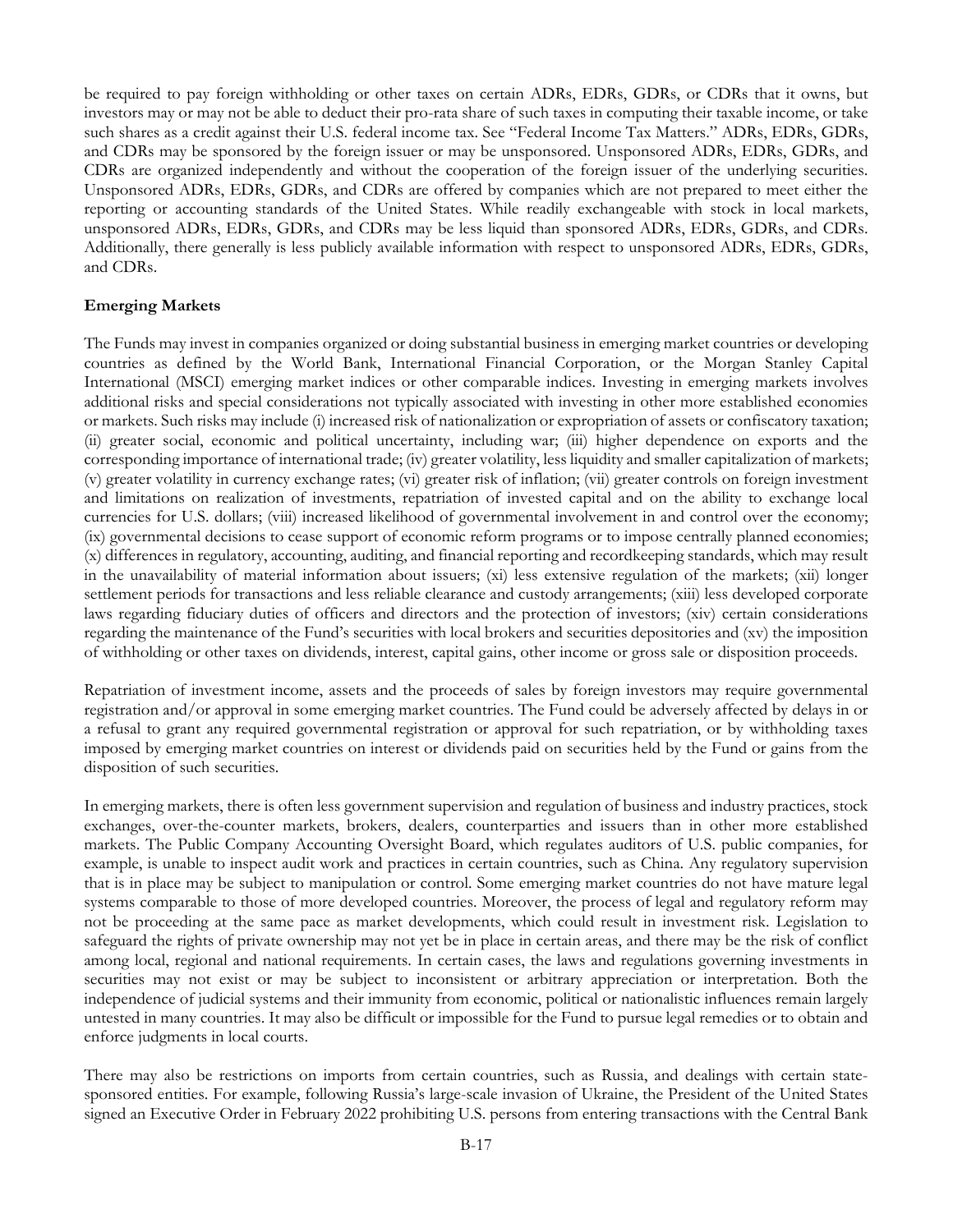of Russia and Executive Orders in March 2022 prohibiting U.S. persons from importing oil and gas from Russia as well as other popular Russian exports, such as diamonds, seafood and vodka. There may also be restrictions on investments in Chinese companies. For example, the President of the United States of America signed an Executive Order in June 2021 affirming and expanding the U.S. policy prohibiting U.S. persons from purchasing or investing in publicly-traded securities of companies identified by the U.S. Government as "Chinese Military Industrial Complex Companies." The list of such companies can change from time to time, and as a result of forced selling or an inability to participate in an investment the Advisor otherwise believes is attractive, the Fund may incur losses.

## **Foreign Currency Transactions**

The Funds may conduct foreign currency exchange transactions either on a spot, i.e., cash, basis at the prevailing rate in the foreign exchange market. Foreign currency transactions are generally used to obtain foreign currencies to settle securities transactions or to exchange one currency for another. They can also be used as a hedge to protect assets against adverse changes in foreign currency exchange rates or regulations. When a Fund uses foreign currency exchanges as a hedge, it may also limit potential gain that could result from an increase in the value of such currencies. Currency exchange rates may be volatile and the Fund may be affected either favorably or unfavorably by fluctuations in the relative rates of exchange between the currencies of different nations, market or economic downswings, or other relevant factors, such as the actions of governments or central banks, the imposition of currency controls, and speculation. Foreign currency hedging transactions are used to protect against foreign currency exchange rate risks.

There is no systematic reporting of last sale information for foreign currencies, and there is no regulatory requirement that quotations available through dealers or other market sources be firm or revised on a timely basis. Quotation information available is generally representative of very large transactions in the interbank market. The interbank market in foreign currencies is a global around-the-clock market. Since foreign currency transactions occurring in the interbank market involve substantially larger amounts than those that may be involved in the use of foreign currency options, the Fund may be disadvantaged by having to deal in an odd lot market (generally consisting of transactions of less than \$1 million) for the underlying foreign currencies at prices that are less favorable than for round lots.

## **Sovereign Debt Obligations**

The Funds may invest in sovereign debt obligations, which are securities issued or guaranteed by foreign governments, governmental agencies or instrumentalities and political subdivisions, including debt of developing countries. Sovereign debt may be in the form of conventional securities or other types of debt instruments such as loans or loan participations. Sovereign debt of developing countries may involve a high degree of risk, and may be in default or present the risk of default. Governmental entities responsible for repayment of the debt may be unable or unwilling to repay principal and pay interest when due, and may require renegotiation or rescheduling of debt payments. In addition, prospects for repayment of principal and payment of interest may depend on political as well as economic factors. Although some sovereign debt, such as Brady Bonds, is collateralized by U.S. government securities, repayment of principal and payment of interest is not guaranteed by the U.S. government. There is no bankruptcy proceeding by which sovereign debt on which governmental entities have defaulted may be collected in whole or in part.

## **Frontier Markets**

The ACR International Quality Return (IQR) Fund may invest in companies organized or doing substantial business in frontier market countries. Frontier market countries include a sub-set of those currently considered to be developing by the World Bank, the International Finance Corporation, the United Nations, or the countries' authorities. These countries typically are located in the Asia-Pacific region, Eastern Europe, the Middle East, Central and South America, and Africa. The risks of investing in emerging/developing markets are heightened in frontier markets, which have even less developed economies and financial systems.

In addition, investing in frontier markets includes the risk of share blocking. Share blocking refers to a practice in certain foreign markets, in which voting rights related to an issuer's securities are predicated on these securities being blocked from trading at the custodian or sub-custodian level for a period of time around a shareholder meeting. These restrictions have the effect of prohibiting securities to potentially be voted (or having been voted), from trading within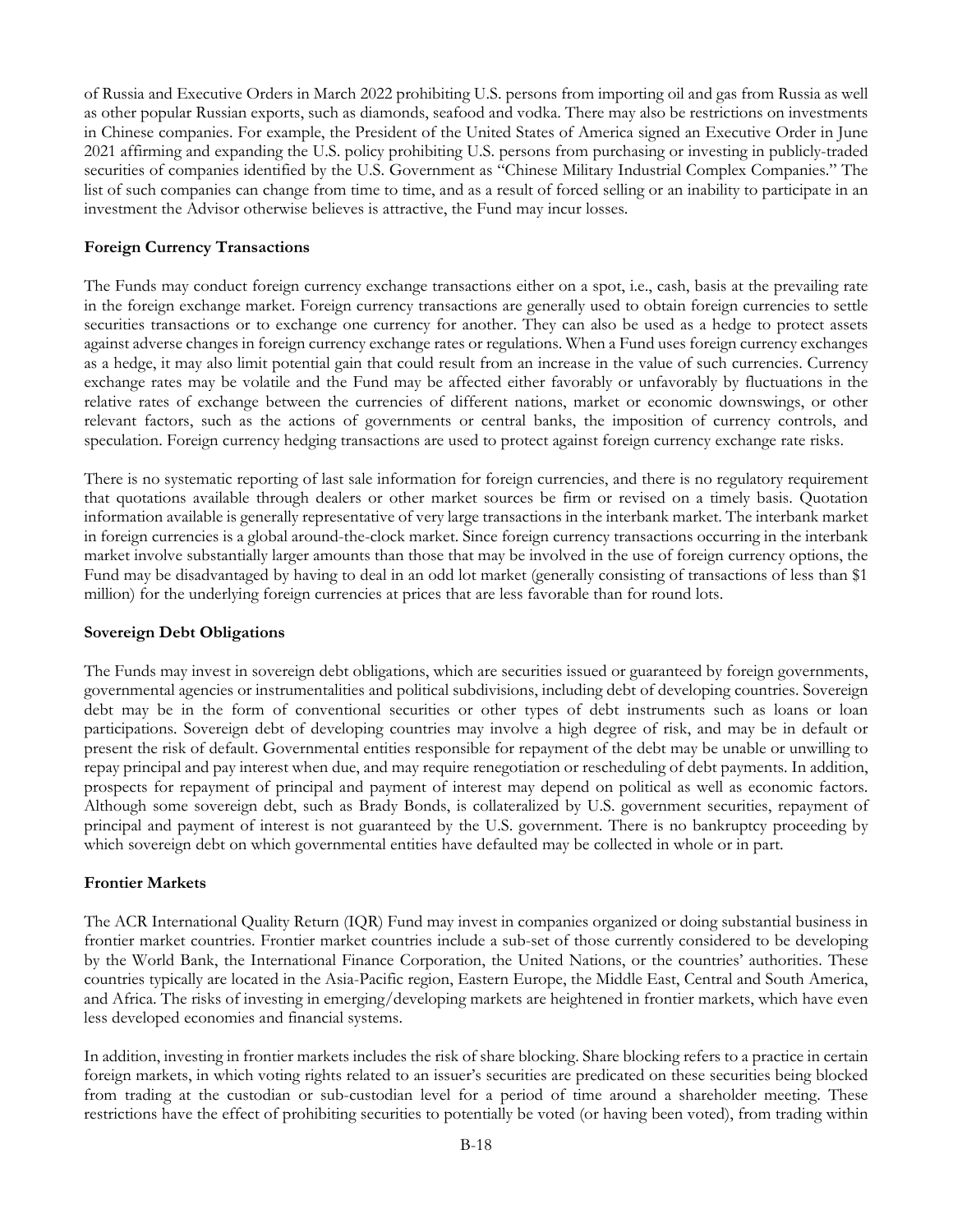a specified number of days before, and in certain instances, after the shareholder meeting. Share blocking may prevent the Fund from buying or selling securities for a period of time, which can last from a day to several weeks. During the time that shares are blocked, trades in such securities will not settle.

## **DEVELOPMENTS IN THE CHINA REGION**

After nearly 30 years of unprecedented growth, the People's Republic of China now faces a slowing economy. The real estate market, which many observers believed to be inflated, has begun to decline. Local governments, which had borrowed heavily to bolster growth, face high debt burdens and limited revenue sources. As a result, demand for Chinese exports by the United States and countries in Europe, and demands for Chinese imports from such countries, may weaken due to the effects of more limited economic growth. Additionally, Chinese actions to lay claim to disputed islands have caused relations with China's regional trading partners to suffer, and could cause further disruption to regional and international trade. From time to time and as recently as January 2020, China has experienced outbreaks of infectious illnesses, and the country may be subject to other public health threats, infectious illnesses, diseases or similar issues in the future. Any spread of an infectious illness, public health threat or similar issue could reduce consumer demand or economic output, result in market closures, travel restrictions or quarantines, and generally have a significant impact on the Chinese economy. In the long run, China's ability to develop and sustain a credible legal, regulatory, monetary, and socioeconomic system could influence the course of outside investment.

### **EUROPE—RECENT EVENTS**

A number of countries in Europe have experienced severe economic and financial difficulties. Many non-governmental issuers, and even certain governments, have defaulted on, or been forced to restructure, their debts; many other issuers have faced difficulties obtaining credit or refinancing existing obligations; financial institutions have in many cases required government or central bank support, have needed to raise capital, and/or have been impaired in their ability to extend credit; and financial markets in Europe and elsewhere have experienced extreme volatility and declines in asset values and liquidity. These difficulties may continue, worsen or spread within or outside Europe. Responses to the financial problems by European governments, central banks and others, including austerity measures and reforms, may not work, may result in social unrest and may limit future growth and economic recovery or have other unintended consequences. Further defaults or restructurings by governments and others of their debt could have additional adverse effects on economies, financial markets and asset valuations around the world.

The European Union (the "EU") currently faces major issues involving its membership, structure, procedures and policies, including the successful political, economic and social integration of new member states, the EU's resettlement and distribution of refugees, and resolution of the EU's problematic fiscal and democratic accountability. In addition, one or more countries may abandon the Euro, the common currency of the EU, and/or withdraw from the EU. The impact of these actions, especially if they occur in a disorderly fashion, is not clear but could be significant and farreaching.

United Kingdom Exit from the EU. On January 31, 2020, the United Kingdom (the "UK") formally withdrew from the EU (commonly referred to as "Brexit") and, after a transition period, left the EU single market and customs union under the terms of a new trade agreement, effective January 1, 2021. The agreement governs the new relationship between the UK and EU with respect to trading goods and services, but critical aspects of the relationship remain unresolved and subject to further negotiation and agreement. The political, regulatory, and economic consequences of Brexit are uncertain, and the ultimate ramifications may not be known for some time. The effects of Brexit on the UK and EU economies and the broader global economy could be significant, resulting in negative impacts, such as business and trade disruptions, increased volatility and illiquidity, and potentially lower economic growth of markets in the UK, EU, and globally, which could negatively impact the value of the Fund's investments. Brexit could also lead to legal uncertainty and politically divergent national laws and regulations while the new relationship between the UK and EU is further defined and the UK determines which EU laws to replace or replicate. Additionally, depreciation of the British pound sterling and/or the euro in relation to the U.S. dollar following Brexit could adversely affect Fund investments denominated in the British pound sterling and/or the euro, regardless of the performance of the investment.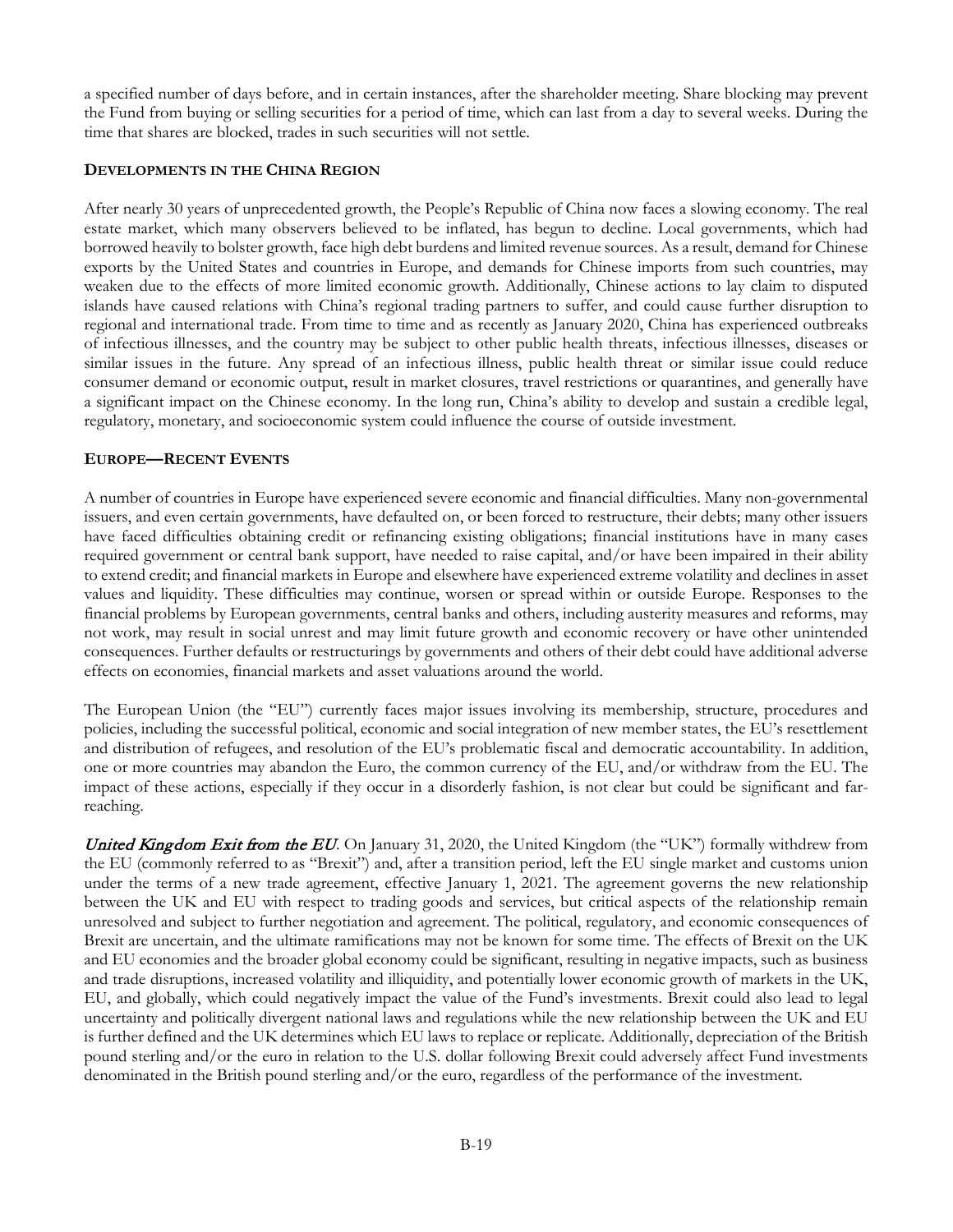Russia's Invasion of Ukraine. Russia has attempted to assert its influence in Eastern Europe in the recent past through economic and military measures, including military incursions into Georgia in 2008 and eastern Ukraine in 2014, heightening geopolitical risk in the region and tensions with the West. On February 24, 2022, Russia initiated a largescale invasion of Ukraine resulting in the displacement of millions of Ukrainians from their homes, a substantial loss of life, and the widespread destruction of property and infrastructure throughout Ukraine. In response to Russia's invasion of Ukraine, the governments of the United States, the European Union, the United Kingdom, and many other nations joined together to impose heavy economic sanctions on certain Russian individuals, including its political leaders, as well as Russian corporate and banking entities and other Russian industries and businesses. The sanctions restrict companies from doing business with Russia and Russian companies, prohibit transactions with the Russian central bank and other key Russian financial institutions and entities, ban Russian airlines and ships from using many other countries' airspace and ports, respectively, and place a freeze on certain Russian assets. The sanctions also removed some Russian banks from the Society for Worldwide Interbank Financial Telecommunications (SWIFT), the electronic network that connects banks globally to facilitate cross-border payments. In addition, the United States has banned oil and other energy imports from Russia, and the United Kingdom made a commitment to phase out oil imports from Russia by the end of 2022. The United States, the European Union, the United Kingdom, and their global allies may impose additional sanctions or other intergovernmental actions against Russia in the future, but Russia may respond in kind by imposing retaliatory economic sanctions or countermeasures. The extent and duration of the war in Ukraine and the longevity and severity of sanctions remain unknown, but they could have a significant adverse impact on the European economy as well as the price and availability of certain commodities, including oil and natural gas, throughout the world. Further, an escalation of the military conflict beyond Ukraine's borders could result in significant, long-lasting damage to the economies of Eastern and Western Europe as well as the global economy.

**General.** Whether or not a Fund invests in securities of issuers located in Europe or with significant exposure to European issuers or countries, these events could negatively affect the value and liquidity of the Fund's investments due to the interconnected nature of the global economy and capital markets. The Fund may also be susceptible to these events to the extent that the Fund invests in municipal obligations with credit support by non-U.S. financial institutions.

### **DERIVATIVES**

The Funds may utilize a variety of derivatives contracts, such as futures, options, swaps and forward contracts, both for investment purposes and for hedging purposes. Hedging involves special risks including the possible default by the other party to the transaction, illiquidity and, to the extent the Advisor's assessment of certain market movements is incorrect, the risk that the use of hedging could result in losses greater than if hedging had not been used. Nonetheless, with respect to certain investment positions, a Fund may not be sufficiently hedged against market fluctuations, in which case an investment position could result in a loss greater than if the Advisor had been sufficiently hedged with respect to such position.

The Advisor will not, in general, attempt to hedge all market or other risks inherent in a Fund's positions, and may hedge certain risks, if at all, only partially. Specifically, the Advisor may choose not, or may determine that it is economically unattractive, to hedge certain risks, either in respect of particular positions or in respect of the Fund's overall portfolio. Moreover, it should be noted that the Fund's portfolio always will be exposed to unidentified systematic risk factors and to certain risks that cannot be completely hedged, such as credit risk (relating both to particular securities and to counterparties). A Fund's portfolio composition may result in various directional market risks remaining unhedged, although the Advisor may rely on diversification to control such risks to the extent that the Advisor believes it is desirable to do so.

The regulation of derivatives markets in the United States is a rapidly changing area of law and is subject to modification by government and judicial action. In particular, the Dodd-Frank Wall Street Reform and Consumer Protection Act (the "Dodd-Frank Act"), signed into law in 2010, granted significant authority to the SEC and the Commodity Futures Trading Commission ("CFTC") to impose comprehensive regulations on the over-the-counter and cleared derivatives markets. These regulations include, but are not limited to, mandatory clearing of certain derivatives and requirements relating to disclosure, margin and trade reporting. New regulations could adversely affect the value, availability and performance of certain derivative instruments, may make them more costly, and may limit or restrict their use by the Funds.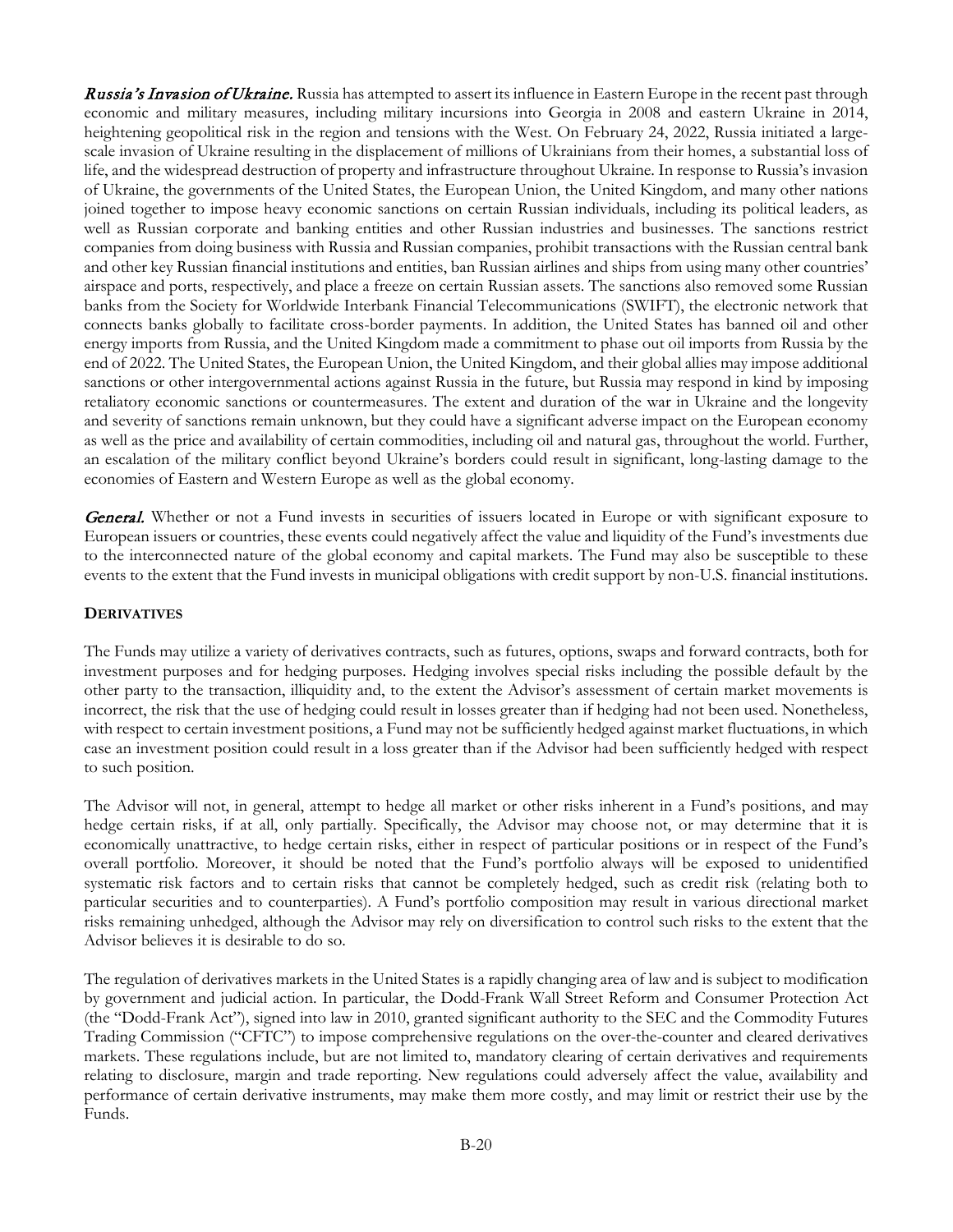On October 28, 2020, the SEC adopted Rule 18f-4 under the 1940 Act (the "Derivatives Rule") which, following an implementation period, will replace existing SEC and staff guidance with an updated, comprehensive framework for registered investment companies' use of derivatives. Among other changes, the Derivatives Rule will require an investment company to trade derivatives and certain other instruments that create future payment or delivery obligations subject to a value-at-risk ("VaR") leverage limit, develop and implement a derivatives risk management program and new testing requirements, and comply with new requirements related to board and SEC reporting. These new requirements will apply unless the Fund qualifies as a "limited derivatives user," which the Derivatives Rule defines as a fund that limits its derivatives exposure to 10% of its net assets. Complying with the Derivatives Rule may increase the cost of the Fund's investments and cost of doing business, which could adversely affect investors. Other potentially adverse regulatory obligations can develop suddenly and without notice.

Certain additional risk factors related to derivatives are discussed below:

**Derivatives Risk**. Under recently adopted rules by the CFTC, transactions in some types of interest rate swaps and index credit default swaps on North American and European indices will be required to be cleared. In a cleared derivatives transaction, a Fund's counterparty is a clearing house (such as CME Clearing, ICE Clearing or LCH.Clearnet), rather than a bank or broker. Since each Fund is not a member of clearing houses and only members of a clearing house can participate directly in the clearing house, a Fund will hold cleared derivatives through accounts at clearing members, who are futures commission merchants that are members of the clearing houses and who have the appropriate regulatory approvals to engage in swap transactions. A Fund will make and receive payments owed under cleared derivatives transactions (including margin payments) through its accounts at clearing members. Clearing members guarantee performance of their clients' obligations to the clearing house. In contrast to bilateral derivatives transactions, following a period of advance notice to a Fund, clearing members generally can require termination of existing cleared derivatives transactions at any time and increases in margin above the margin that it required at the beginning of a transaction. Clearing houses also have broad rights to increase margin requirements for existing transactions and to terminate transactions. Any such increase or termination could interfere with the ability of a Fund to pursue its investment strategy. Also, a Fund is subject to execution risk if it enters into a derivatives transaction that is required to be cleared (or that the Advisor expects to be cleared), and no clearing member is willing or able to clear the transaction on the Fund's behalf. While the documentation in place between a Fund and its clearing members generally provides that the clearing members will accept for clearing all transactions submitted for clearing that are within credit limits specified by the clearing members in advance, a Fund could be subject to this execution risk if the Fund submits for clearing transactions that exceed such credit limits, if the clearing house does not accept the transactions for clearing, or if the clearing members do not comply with their agreement to clear such transactions. In that case, the transaction might have to be terminated, and a Fund could lose some or all of the benefit of any increase in the value of the transaction after the time of the transaction. In addition, new regulations could, among other things, restrict a Fund's ability to engage in, or increase the cost to the Fund of, derivatives transactions, for example, by making some types of derivatives no longer available to the Fund or increasing margin or capital requirements. If a Fund is not able to enter into a particular derivatives transaction, the Fund's investment performance and risk profile could be adversely affected as a result.

**Counterparty Risk**. Counterparty risk with respect to OTC derivatives may be affected by new regulations promulgated by the CFTC and SEC affecting the derivatives market. As described under "Derivatives Risk" above, some derivatives transactions will be required to be cleared, and a party to a cleared derivatives transaction is subject to the credit risk of the clearing house and the clearing member through which it holds its cleared position, rather than the credit risk of its original counterparty to the derivative transaction. Clearing members are required to segregate all funds received from customers with respect to cleared derivatives transactions from the clearing member's proprietary assets. However, all funds and other property received by a clearing broker from its customers are generally held by the clearing broker on a commingled basis in an omnibus account, which may also invest those funds in certain instruments permitted under the applicable regulations. The assets of a Fund might not be fully protected in the event of the bankruptcy of the Fund's clearing member because the Fund would be limited to recovering only a pro rata share of all available funds segregated on behalf of the clearing broker's customers for a relevant account class. Also, the clearing member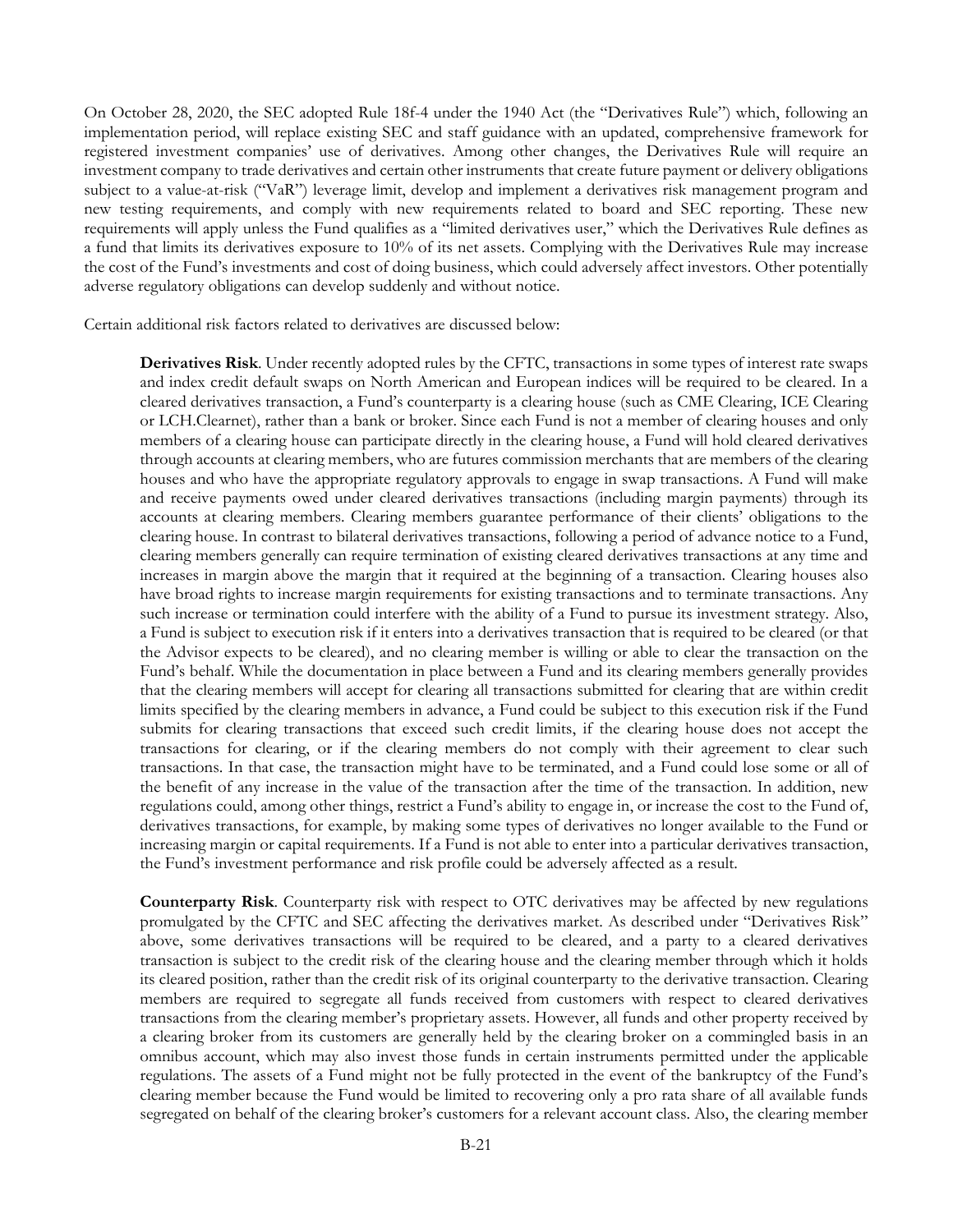transfers to the clearing house the amount of margin required by the clearing house for cleared derivatives transactions, which amounts are generally held in an omnibus account at the clearing house for all customers of the clearing member. For commodities futures positions, the clearing house may use all of the collateral held in the clearing member's omnibus account to meet a loss in that account, without regard to which customer in fact supplied that collateral. Accordingly, in addition to bearing the credit risk of its clearing member, each customer to a futures transaction also bears "fellow customer" risk from other customers of the clearing member. However, with respect to cleared swaps positions, recent regulations promulgated by the CFTC require that the clearing member notify the clearing house of the amount of initial margin provided by the clearing member to the clearing house that is attributable to each customer. Because margin in respect of cleared swaps must be earmarked for specific clearing member customers, the clearing house may not use the collateral of one customer to cover the obligations of another customer. However, if the clearing member does not provide accurate reporting, a Fund is subject to the risk that a clearing house will use the Fund's assets held in an omnibus account at the clearing house to satisfy payment obligations of a defaulting customer of the clearing member to the clearing house. In addition, a clearing member may generally choose to provide to the clearing house the net amount of variation margin required for cleared swaps for all of the clearing member's customers in the aggregate, rather than the gross amount of each customer. A Fund is therefore subject to the risk that a clearing house will not make variation margin payments owed to the Fund if another customer of the clearing member has suffered a loss and is in default.

### **Futures and Options on Futures**

The Funds may use interest rate, foreign currency, index and other futures contracts. A Fund may use options on futures contracts. A futures contract provides for the future sale by one party and purchase by another party of a specified quantity of the security or other financial instrument at a specified price and time. A futures contract on an index is an agreement pursuant to which two parties agree to take or make delivery of an amount of cash equal to the difference between the value of the index at the close of the last trading day of the contract and the price at which the index contract originally was written. Although the value of an index might be a function of the value of certain specified securities, physical delivery of these securities is not always made. A public market exists in futures contracts covering a number of indexes, as well as financial instruments, including, without limitation: U.S. Treasury bonds; U.S. Treasury notes; GNMA Certificates; three-month U.S. Treasury bills; 90-day commercial paper; bank certificates of deposit; Eurodollar certificates of deposit; the Australian Dollar; the Canadian Dollar; the British Pound; the Japanese Yen; the Swiss Franc; the Mexican Peso; and certain multinational currencies, such as the Euro. It is expected that other futures contracts will be developed and traded in the future.

The Funds may purchase and write (sell) call and put futures options. Futures options possess many of the same characteristics as options on securities and indexes (discussed above). A futures option gives the holder the right, in return for the premium paid, to assume a long position (call) or short position (put) in a futures contract at a specified exercise price upon expiration of, or at any time during the period of, the option. Upon exercise of a call option, the holder acquires a long position in the futures contract and the writer is assigned the opposite short position. In the case of a put option, the opposite is true. When a purchase or sale of a futures contract is made by a Fund, a Fund is required to deposit with its futures commission merchant a specified amount of liquid assets ("initial margin"). The margin required for a futures contract is set by the exchange on which the contract is traded and may be modified during the term of the contract. The initial margin is in the nature of a performance bond or good faith deposit on the futures contract that is returned to a Fund upon termination of the contract, assuming all contractual obligations have been satisfied. A Fund expects to earn taxable interest income on its initial margin deposits. A Fund, as a writer of an option, may have no control over whether the underlying futures contracts may be sold (call) or purchased (put) and as a result, bears the market risk of an unfavorable change in the valuation of the futures contracts underlying the written option. A Fund, as a purchaser of an option, bears the risk that the counterparties to the option may not have the ability to meet the terms of the option contract.

A Fund invests in futures, options on futures and other instruments subject to regulation by the CFTC in reliance upon and in accordance with CFTC Regulation 4.5. Under Regulation 4.5, if the Fund uses futures, options on futures, or swaps other than for bona fide hedging purposes (as defined by the CFTC), the aggregate initial margin and premiums on these positions (after taking into account unrealized profits and unrealized losses on any such positions and excluding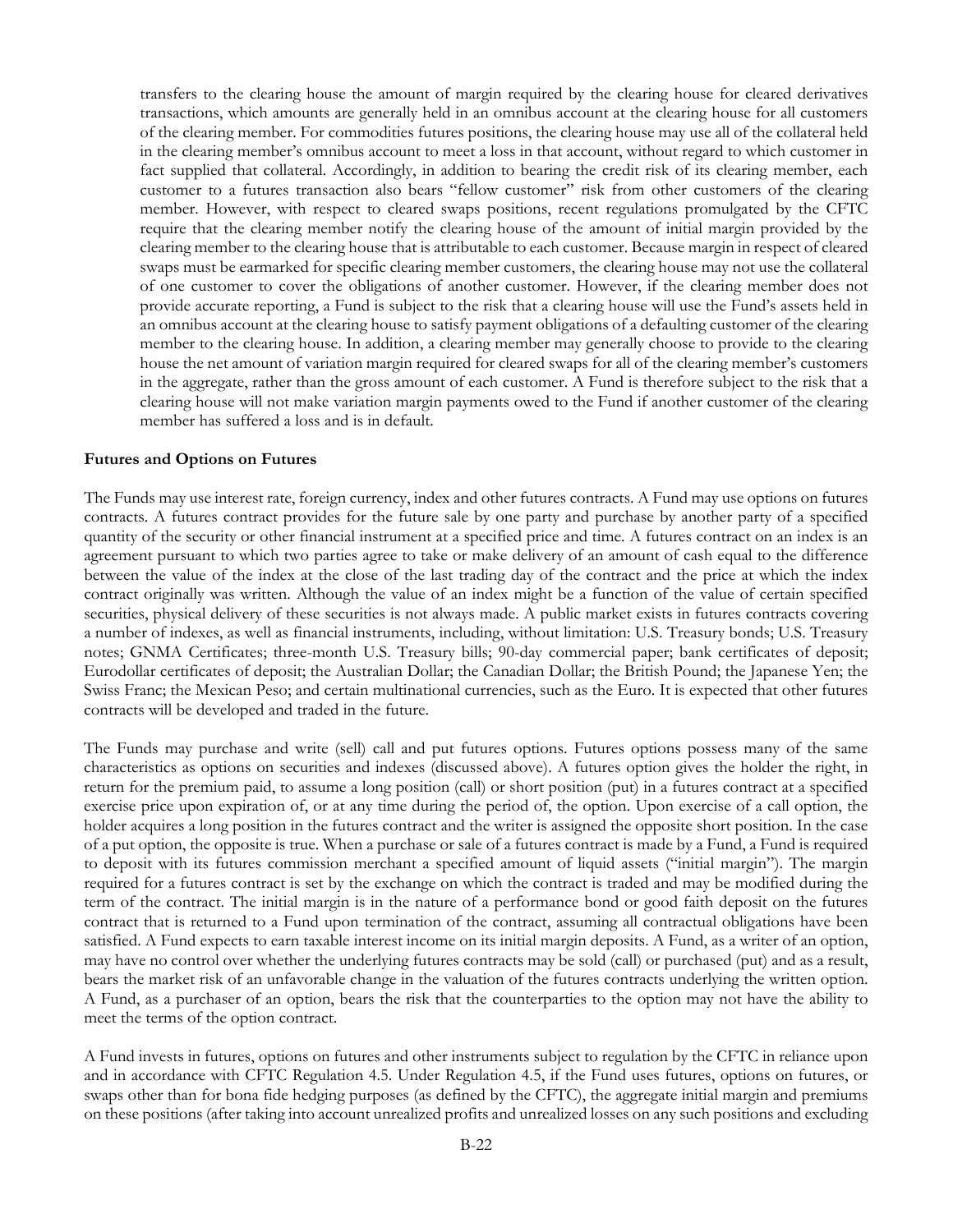the amount by which options are "in-the-money" at the time of purchase of a new position) may not exceed 5% of the Fund's liquidation value, or alternatively, the aggregate net notional value of those positions at the time may not exceed 100% of the Fund's liquidation value (after taking into account unrealized profits and unrealized losses on any such positions). The Advisor, on behalf of a Fund, has filed a notice of eligibility for exclusion from the definition of the term "commodity pool operator" in accordance with CFTC Regulation 4.5. As of the date of this SAI, the Fund is not deemed to be a "commodity pool" or "commodity pool operator" under the Commodity Exchange Act ("CEA"), and it is not subject to registration or regulation as such under the CEA. In addition, as of the date of this SAI, the Advisor is not deemed to be a "commodity pool operator" or "commodity trading adviser" with respect to the advisory services it provides to a Fund. In the future, if a Fund's use of futures, options on futures, or swaps requires the Advisor to register as a commodity pool operator with the CFTC with respect to a Fund, the Advisor will do so at that time.

A futures contract held by a Fund is valued daily at the official settlement price of the exchange on which it is traded. Each day a Fund pays or receives cash, called "variation margin", equal to the daily change in value of the futures contract. This process is known as "marking to market". Variation margin does not represent a borrowing or loan by a Fund but is instead a settlement between a Fund and the broker of the amount one would owe the other if the futures contract expired. In computing daily net asset value, a Fund will mark to market its open futures positions. A Fund also is required to deposit and to maintain margin with respect to put and call options on futures contracts written by it. Such margin deposits will vary depending on the nature of the underlying futures contract (and the related initial margin requirements), the current market value of the option and other futures positions held by a Fund. Although some futures contracts call for making or taking delivery of the underlying securities, generally these obligations are closed out prior to delivery by offsetting purchases or sales of matching futures contracts (involving the same exchange, underlying security or index and delivery month). If an offsetting purchase price is less than the original sale price, the Fund realizes a capital gain, or if it is more, the Fund realizes a capital loss. Conversely, if an offsetting sale price is more than the original purchase price, a Fund realizes a capital gain, or if it is less, the Fund realizes a capital loss. The transaction costs also must be included in these calculations.

The Funds may write covered straddles consisting of a call and a put written on the same underlying futures contract. A straddle will be covered when sufficient assets are deposited to meet the Fund's immediate obligations. A Fund may use the same liquid assets to cover both the call and put options if the exercise price of the call and put are the same, or if the exercise price of the call is higher than that of the put. In such cases, the Fund also will segregate liquid assets equivalent to the amount, if any, by which the put is "in the money."

With respect to options and futures contracts that are cash settled, a Fund is permitted to set aside liquid assets in an amount equal to the Fund's daily marked-to-market net obligations under the contracts (less any amounts a Fund has posted as margin), if any, rather than the full notional value. In the case of options and futures contracts that are not cash settled, a Fund will set aside liquid assets equal to the full notional value of the contracts (less any amounts the Fund has posted as margin), while the positions are open.

## **Options on Securities and Securities Indices**

The Funds may invest in options on securities and stock indices. A call option entitles the purchaser, in return for the premium paid, to purchase specified securities at a specified price during the option period. A put option entitles the purchaser, in return for the premium paid, to sell specified securities during the option period. The Fund may invest in both European-style or American-style options. A European-style option is only exercisable immediately prior to its expiration. American-style options are exercisable at any time prior to the expiration date of the option.

Writing Call Options. The Funds may write covered call options. A call option is "covered" if a Fund owns the security underlying the call or has an absolute right to acquire the security without additional cash consideration (or, if additional cash consideration is required, cash or cash equivalents in such amounts as held in a segregated account by the Fund's custodian. The writer of a call option receives a premium and gives the purchaser the right to buy the security underlying the option at the exercise price. The writer has the obligation upon exercise of the option to deliver the underlying security against payment of the exercise price during the option period. If the writer of an exchange-traded option wishes to terminate his obligation, he may effect a "closing purchase transaction." This is accomplished by buying an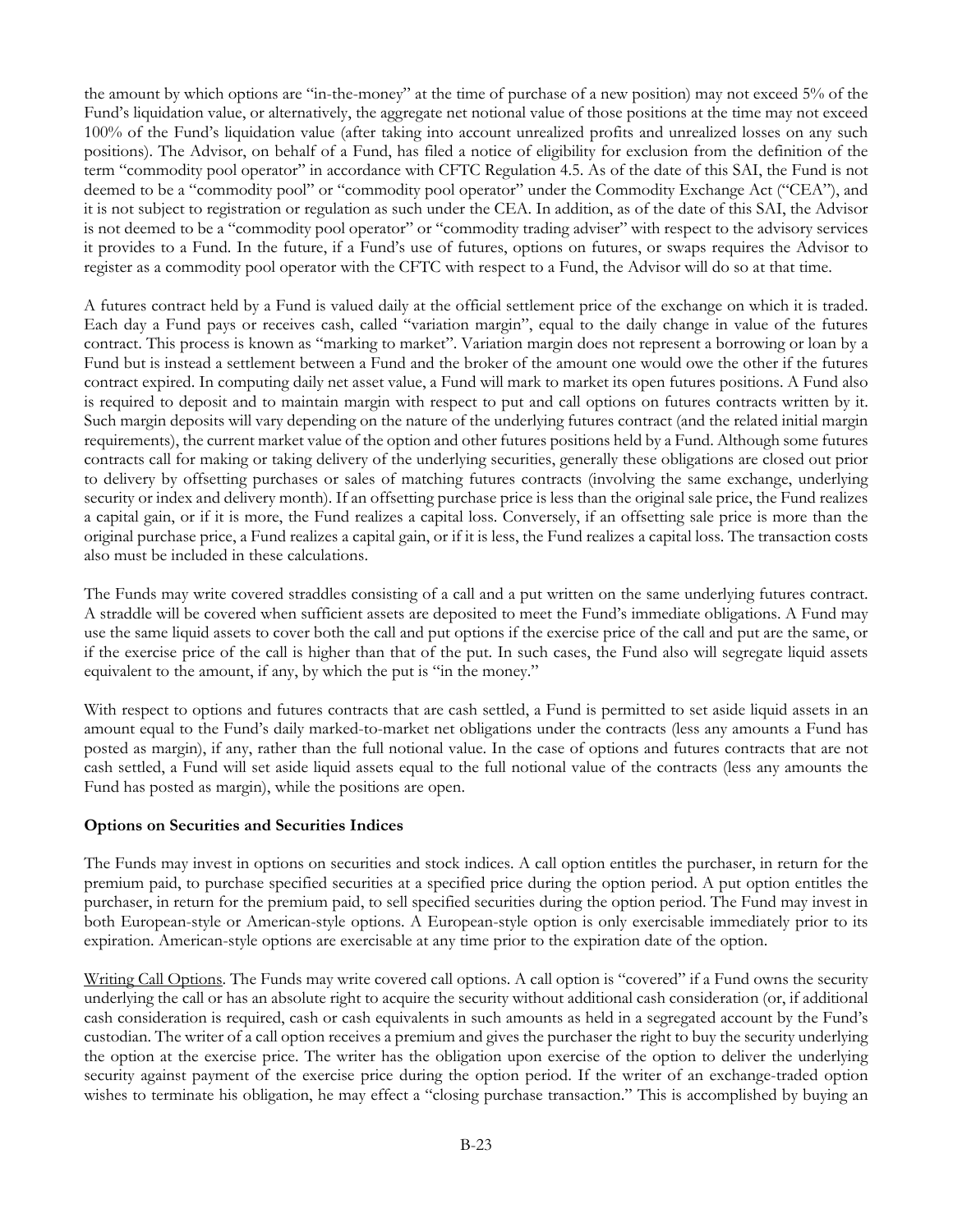option of the same series as the option previously written. A writer may not effect a closing purchase transaction after it has been notified of the exercise of an option.

Effecting a closing transaction in a written call option will permit a Fund to write another call option on the underlying security with either a different exercise price, expiration date or both. Also, effecting a closing transaction will permit the cash or proceeds from the concurrent sale of any securities subject to the option to be used for other investments of the Fund. If the Fund desires to sell a particular security from its portfolio on which it has written a call option, it will effect a closing transaction prior to or concurrent with the sale of the security.

The Funds will realize a gain from a closing transaction if the cost of the closing transaction is less than the premium received from writing the option or if the proceeds from the closing transaction are more than the premium paid to purchase the option. The Fund will realize a loss from a closing transaction if the cost of the closing transaction is more than the premium received from writing the option or if the proceeds from the closing transaction are less than the premium paid to purchase the option. However, because increases in the market price of a call option will generally reflect increases in the market price of the underlying security, any loss to the Fund resulting from the repurchase of a call option is likely to be offset in whole or in part by appreciation of the underlying security owned by the Fund.

If a Fund were assigned an exercise notice on a call it has written, it would be required to liquidate portfolio securities in order to satisfy the exercise, unless it has other liquid assets that are sufficient to satisfy the exercise of the call. If the Fund has written a call, there is also a risk that the market may decline between the time the Fund has a call exercised against it, at a price which is fixed as of the closing level of the index on the date of exercise, and the time it is able to sell securities in its portfolio.

In addition to covered call options, the Fund may write uncovered (or "naked") call options on securities, including shares of ETFs, and indices; however, SEC rules require that the Fund segregates assets on its books and records with a value equal to the value of the securities or the index that the holder of the option is entitled to call. Segregated securities cannot be sold while the option strategy is outstanding, unless they are replaced with other suitable assets. As a result, there is a possibility that segregation of a large percentage of the Fund's assets could impede portfolio management or the Fund's ability to meet redemption requests or other current obligations.

Writing Covered Index Call Options. The Funds may sell index call options. The Fund may also execute a closing purchase transaction with respect to the option it has sold and then sell another option with either a different exercise price and/or expiration date. The Fund's objective in entering into such closing transactions is to increase option premium income, to limit losses or to protect anticipated gains in the underlying stocks. The cost of a closing transaction, while reducing the premium income realized from the sale of the option, should be offset, at least in part, by the appreciation in the value of the underlying index, and by the opportunity to realize additional premium income from selling a new option.

When a Fund sells an index call option, it does not deliver the underlying stocks or cash to the broker through whom the transaction is effected. In the case of an exchange-traded option, the Fund establishes an escrow account. The Fund's custodian (or a securities depository acting for the custodian) acts as the Fund's escrow agent. The escrow agent enters into documents known as escrow receipts with respect to the stocks included in the Fund (or escrow receipts with respect to other acceptable securities). The escrow agent releases the stocks from the escrow account when the call option expires or the Fund enters into a closing purchase transaction. Until such release, the underlying stocks cannot be sold by the Fund. The Fund may enter into similar collateral arrangements with the counterparty when it sells OTC index call options.

When a Fund sells an index call option, it is also required to "cover" the option pursuant to requirements enunciated by the staff of the SEC. The staff has indicated that a mutual fund may "cover" an index call option by (1) owning and holding for the term of the option a portfolio of stocks substantially replicating the movement of the index underlying the call option; (2) purchasing an American-style call option on the same index with an exercise price not greater than the exercise price of the written option; or (3) establishing and maintaining for the term of the option a segregated account consisting of cash, U.S. government securities or other high-grade debt securities, equal in value to the aggregate contract price of the call option (the current index value times the specific multiple). The Fund generally "covers" the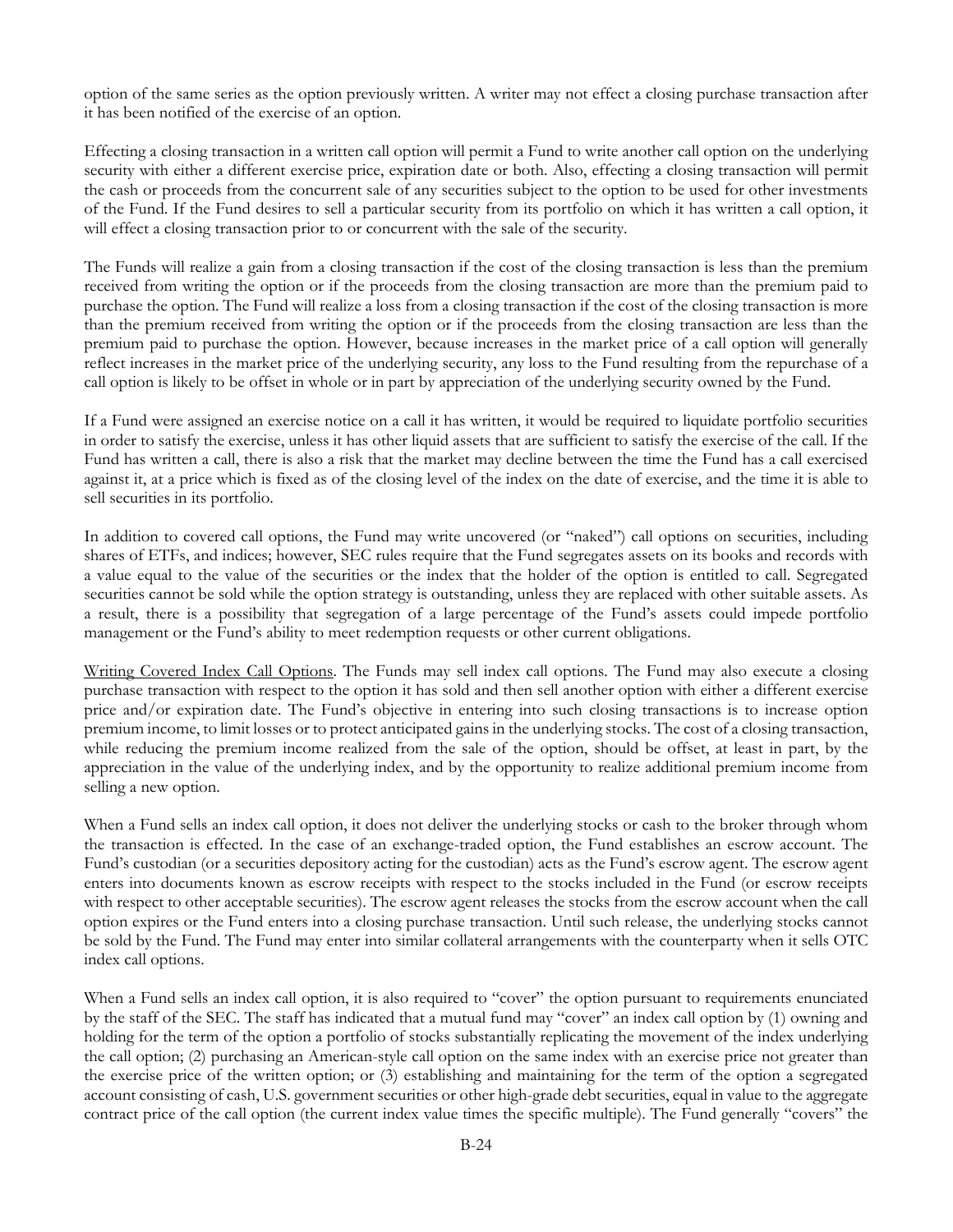index options it has sold by owning and holding stocks substantially replicating the movement of the applicable index. As an alternative method of "covering" the option, the Fund may purchase an appropriate offsetting option.

The purchaser of an index call option sold by the Fund may exercise the option at a price fixed as of the closing level of the index on exercise date. Unless the Fund has liquid assets sufficient to satisfy the exercise of the index call option, the Fund would be required to liquidate portfolio securities to satisfy the exercise. The market value of such securities may decline between the time the option is exercised and the time the Fund is able to sell the securities. For example, even if an index call which the Fund has written is "covered" by an index call held by the Fund with the same strike price, it will bear the risk that the level of the index may decline between the close of trading on the date the exercise notice is filed with the Options Clearing Corporation and the close of trading on the date the Fund exercises the call it holds or the time it sells the call, which in either case would occur no earlier than the day following the day the exercise notice was filed. If the Fund fails to anticipate an exercise, it may have to borrow from a bank (in amounts not exceeding 5% of the Fund's total assets) pending settlement of the sale of the portfolio securities and thereby incur interest charges. If trading is interrupted on the index, the Fund would not be able to close out its option positions.

Risks of Transactions in Options**.** There are several risks associated with transactions in options on securities and indices. Options may be more volatile than the underlying securities and, therefore, on a percentage basis, an investment in options may be subject to greater fluctuation in value than an investment in the underlying securities themselves. There are also significant differences between the securities and options markets that could result in an imperfect correlation between these markets, causing a given transaction not to achieve its objective. In addition, a liquid secondary market for particular options may be absent for reasons which include the following: there may be insufficient trading interest in certain options; restrictions may be imposed by an exchange on opening transactions or closing transactions or both; trading halts, suspensions or other restrictions may be imposed with respect to particular classes or series of options of underlying securities; unusual or unforeseen circumstances may interrupt normal operations on an exchange; the facilities of an exchange or clearing corporation may not be adequate to handle current trading volume at all times; or one or more exchanges could, for economic or other reasons, decide or be compelled at some future date to discontinue the trading of options (or a particular class or series of options), in which event the secondary market on that exchange (or in that class or series of options) would cease to exist, although outstanding options that had been issued by a clearing corporation as a result of trades on that exchange would continue to be exercisable in accordance with their terms.

A decision as to whether, when and how to use options involves the exercise of skill and judgment, and even a wellconceived transaction may be unsuccessful to some degree because of market behavior or unexpected events. The extent to which the Fund may enter into options transactions may be limited by the requirements of the Code for qualification of the Fund as a regulated investment company.

Over-the-Counter Options. The Funds may engage in transactions involving OTC options as well as exchange-traded options. Certain additional risks are specific to OTC options. A Fund may engage a clearing corporation to exercise exchange-traded options, but if the Fund purchased an OTC option, it must then rely on the dealer from which it purchased the option if the option is exercised. Failure by the dealer to do so would result in the loss of the premium paid by the Fund as well as loss of the expected benefit of the transaction.

Exchange-traded options generally have a continuous liquid market while OTC options may not. Consequently, a Fund may generally be able to realize the value of an OTC option it has purchased only by exercising or reselling the option to the dealer who issued it. Similarly, when a Fund writes an OTC option, the Fund may generally be able to close out the option prior to its expiration only by entering into a closing purchase transaction with the dealer to whom the Fund originally wrote the option. While the Funds will seek to enter into OTC options only with dealers who will agree to and are expected to be capable of entering into closing transactions with the Funds, there can be no assurance that a Fund will at any time be able to liquidate an OTC option at a favorable price at any time prior to expiration. Unless a Fund, as a covered OTC call option writer, is able to effect a closing purchase transaction, it will not be able to liquidate securities (or other assets) used as cover until the option expires or is exercised. In the event of insolvency of the other party, a Fund may be unable to liquidate an OTC option. With respect to options written by a Fund, the inability to enter into a closing transaction may result in material losses to a Fund. For example, since a Fund must maintain a secured position with respect to any call option on a security it writes, the Fund may not sell the assets which it has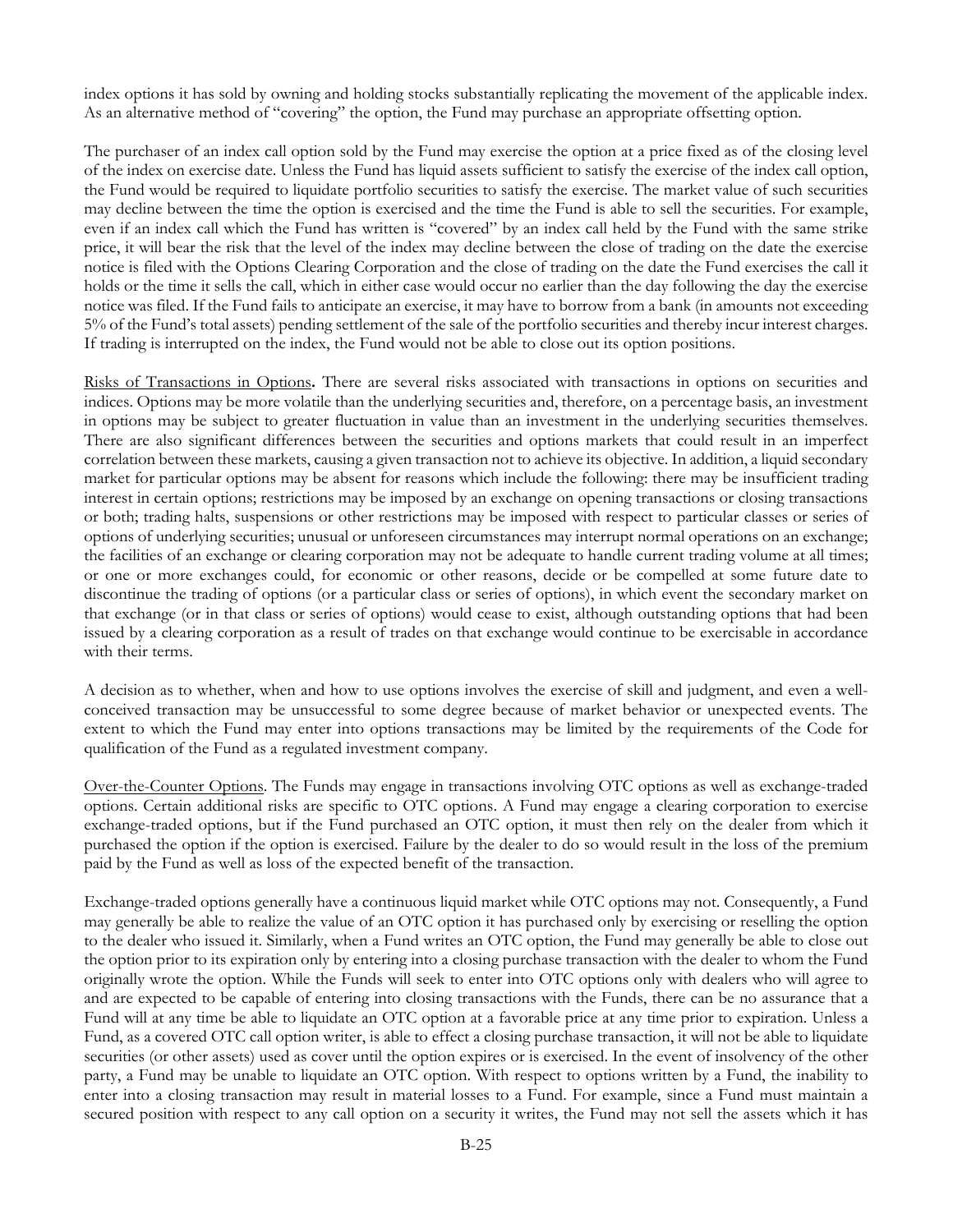segregated to secure the position while it is obligated under the option. This requirement may impair the Fund's ability to sell portfolio securities at a time when such sale might be advantageous.

The SEC has taken the position that purchased OTC options are illiquid securities. A Fund may treat the cover used for written OTC options as liquid if the dealer agrees that the Fund may repurchase the OTC option it has written for a maximum price to be calculated by a predetermined formula. In such cases, the OTC option would be considered illiquid only to the extent the maximum purchase price under the formula exceeds the intrinsic value of the option. Accordingly, each Fund will treat OTC options as subject to the Fund's limitation on illiquid securities. If the SEC changes its position on the liquidity of OTC options, the Funds will change the treatment of such instruments accordingly.

Stock Index Options. Each Fund may invest in options on indices, including broad-based security indices. Puts and calls on indices are similar to puts and calls on other investments except that all settlements are in cash and gain or loss depends on changes in the index in question rather than on price movements in individual securities. When a Fund writes a call on an index, it receives a premium and agrees that, prior to the expiration date, the purchaser of the call, upon exercise of the call, will receive from the fund an amount of cash if the closing level of the index upon which the call is based is greater than the exercise price of the call. The amount of cash is equal to the difference between the closing price of the index and the exercise price of the call times a specified multiple ("multiplier"), which determines the total dollar value for each point of such difference. When a Fund buys a call on an index, it pays a premium and has the same rights as to such call as are indicated above. When a Fund buys a put on an index, it pays a premium and has the right, prior to the expiration date, to require the seller of the put, upon the Fund's exercise of the put, to deliver to the fund an amount of cash if the closing level of the index upon which the put is based is less than the exercise price of the put, which amount of cash is determined by the multiplier, as described above for calls. When a Fund writes a put on an index, it receives a premium and the purchaser of the put has the right, prior to the expiration date, to require the Fund to deliver to it an amount of cash equal to the difference between the closing level of the index and exercise price times the multiplier if the closing level is less than the exercise price.

The risks of investment in options on indices may be greater than options on securities. Because index options are settled in cash, if a Fund writes a call on an index it cannot provide in advance for its potential settlement obligations by acquiring and holding the underlying index. A Fund can offset some of the risk of writing a call index option by holding a diversified portfolio of securities or instruments similar to those on which the underlying index is based. However, a Fund cannot, as a practical matter, acquire and hold a portfolio containing exactly the same securities or instruments as underlie the index and, as a result, bears a risk that the value of the securities or instruments held will vary from the value of the index.

Even if a Fund could assemble a portfolio that exactly reproduced the composition of the underlying index, it still would not be fully covered from a risk standpoint because of the "timing risk" inherent in writing index options. When an index option is exercised, the amount of cash that the holder is entitled to receive is determined by the difference between the exercise price and the closing index level on the date when the option is exercised. As with other kinds of options, a Fund as the call writer will not learn of the assignment until the next business day at the earliest. The time lag between exercise and notice of assignment poses no risk for the writer of a covered call on a specific underlying security or instrument, such as common stock, because there the writer's obligation is to deliver the underlying security or instrument, not to pay its value as of a fixed time in the past. So long as the writer already owns the underlying security or instrument, it can satisfy its settlement obligations by simply delivering it, and the risk that its value may have declined since the exercise date is borne by the exercising holder. In contrast, even if the writer of an index call holds investments that exactly match the composition of the underlying index, it will not be able to satisfy its assignment obligations by delivering those investments against payment of the exercise price. Instead, it will be required to pay cash in an amount based on the closing index value on the exercise date. By the time it learns that it has been assigned, the index may have declined, with a corresponding decline in the value of its portfolio. This "timing risk" is an inherent limitation on the ability of index call writers to cover their risk exposure by holding security or instrument positions.

If a Fund has purchased an index option and exercises it before the closing index value for that day is available, it runs the risk that the level of the underlying index may subsequently change. If such a change causes the exercised option to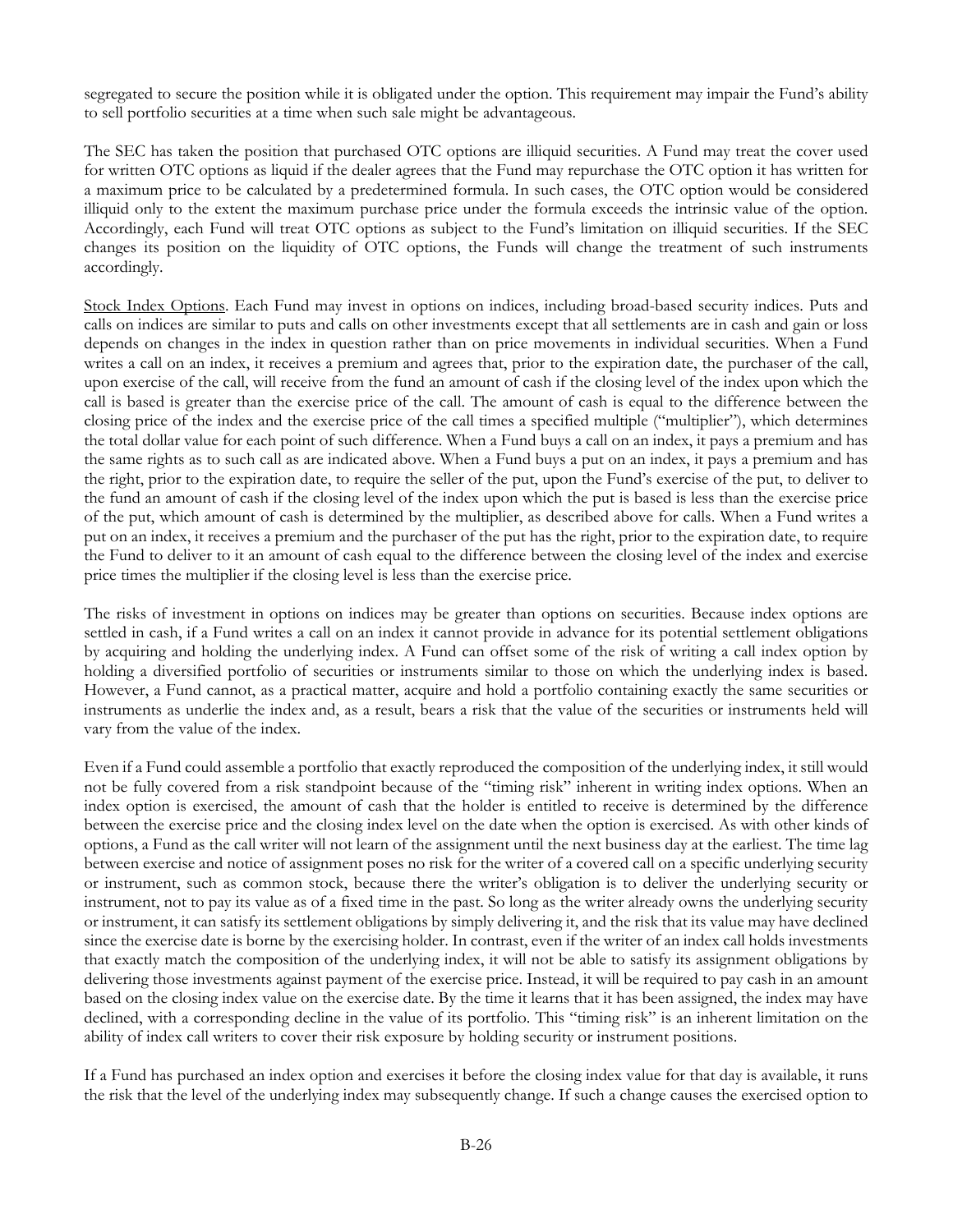fall out-of-the-money, the Fund will be required to pay the difference between the closing index value and the exercise price of the option (times the applicable multiplier) to the assigned writer.

## **Stock Index Futures**

The Funds may invest in stock index futures only as a substitute for a comparable market position in the underlying securities. A stock index future obligates the seller to deliver (and the purchaser to accept), effectively, an amount of cash equal to a specific dollar amount times the difference between the value of a specific stock index at the close of the last trading day of the contract and the price at which the agreement is made. No physical delivery of the underlying stocks in the index is made. With respect to stock indices that are permitted investments, each Fund intends to purchase and sell futures contracts on the stock index for which it can obtain the best price with consideration also given to liquidity.

# **Swap Transactions**

The Funds may enter into interest rate, currency and index swaps and the purchase or sale of related caps, floors and collars. A Fund may enter into these transactions to preserve a return or spread on a particular investment or portion of its portfolio, to protect against currency fluctuations or to protect against any increase in the price of securities it anticipates purchasing at a later date. Swaps may be used in conjunction with other instruments to offset interest rate, currency or other underlying risks. For example, interest rate swaps may be offset with "caps," "floors" or "collars". A "cap" is essentially a call option which places a limit on the amount of floating rate interest that must be paid on a certain principal amount. A "floor" is essentially a put option which places a limit on the minimum amount that would be paid on a certain principal amount. A "collar" is essentially a combination of a long cap and a short floor where the limits are set at different levels.

Each Fund will usually enter into swaps on a net basis; that is, the two payment streams will be netted out in a cash settlement on the payment date or dates specified in the instrument, with the Fund receiving or paying, as the case may be, only the net amount of the two payments. To the extent obligations created thereby may be deemed to constitute senior securities, each Fund will maintain required collateral in a segregated account consisting of U.S. government securities or cash or cash equivalents.

Total Return Swaps. Each Fund may enter into total return swap contracts for investment purposes. Total return swaps are contracts in which one party agrees to make periodic payments based on the change in market value of the underlying assets, which may include a specified security, basket of securities or security indexes during the specified period, in return for periodic payments based on a fixed or variable interest rate of the total return from other underlying assets. Total return swaps may be used to obtain exposure to a security or market without owning or taking physical custody of such security or market, including in cases in which there may be disadvantages associated with direct ownership of a particular security. In a typical total return equity swap, payments made by the Fund or the counterparty are based on the total return of a particular reference asset or assets (such as an equity security, a combination of such securities, or an index). That is, one party agrees to pay another party the return on a stock, basket of stocks, or stock index in return for a specified interest rate. By entering into an equity index swap, for example, the index receiver can gain exposure to stocks making up the index of securities without actually purchasing those stocks. Total return swaps involve not only the risk associated with the investment in the underlying securities, but also the risk of the counterparty not fulfilling its obligations under the agreement.

Credit Default Swaps. Each Fund may enter into credit default swap transactions for investment purposes. A credit default swap may have as reference obligations one or more securities that are not currently held by the Fund. The Fund may be either the buyer or seller in the transaction. Credit default swaps may also be structured based on the debt of a basket of issuers, rather than a single issuer, and may be customized with respect to the default event that triggers purchase or other factors. As a seller, the Fund would generally receive an upfront payment or a fixed rate of income throughout the term of the swap, which typically is between six months and three years, provided that there is no credit event. If a credit event occurs, generally the seller must pay the buyer the full face amount of deliverable obligations of the reference obligations that may have little or no value. The notional value of the credit default swap will be used to segregate liquid assets for selling protection on credit default swaps. If the Fund were a buyer and no credit event occurs,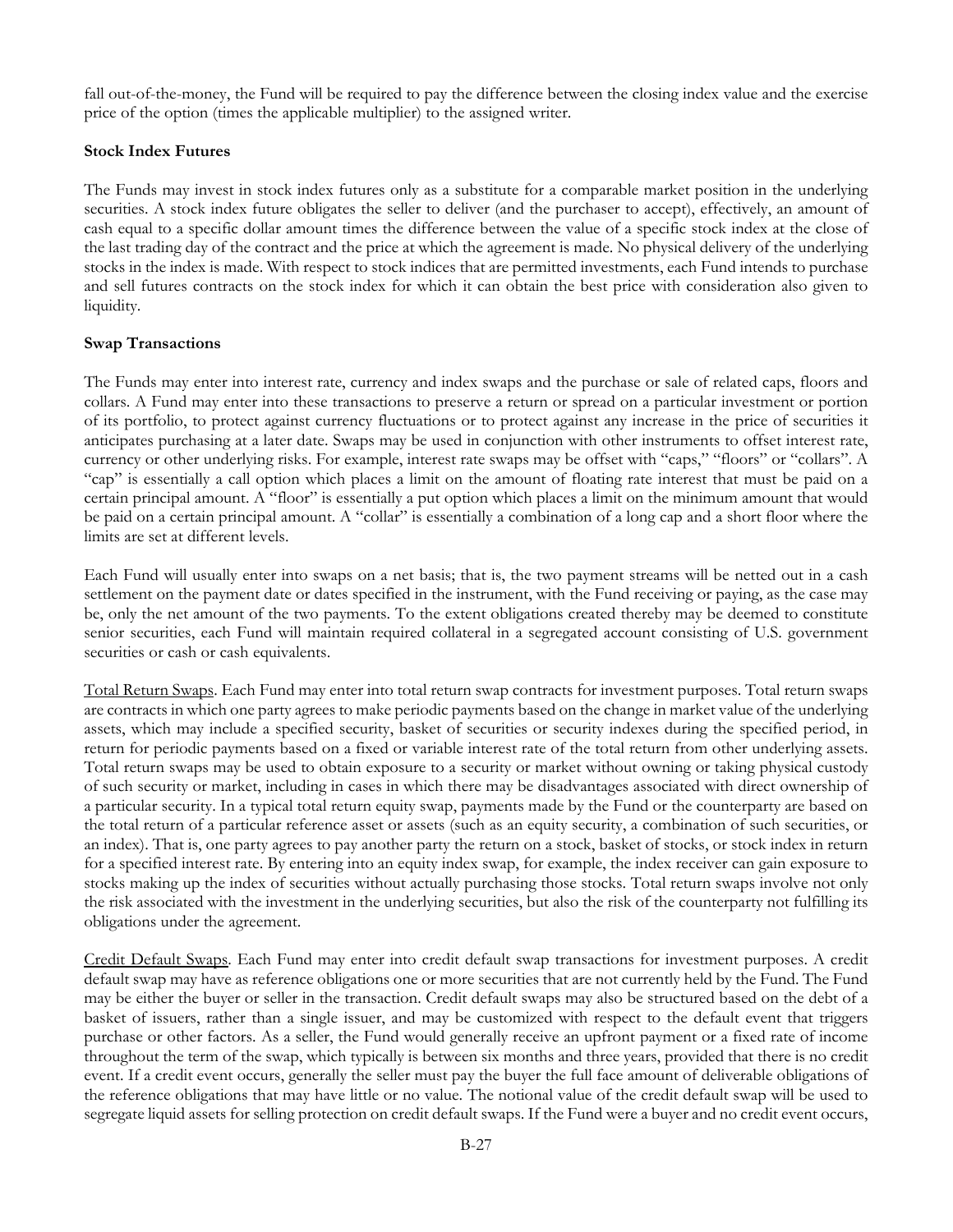the Fund would recover nothing if the swap is held through its termination date. However, if a credit event occurs, the buyer may elect to receive the full notional value of the swap in exchange for an equal face amount of deliverable obligations of the reference obligation that may have little or no value. When a Fund buys credit default swaps it will segregate an amount at least equal to the amount of any accrued premium payment obligations including amounts for early terminations. The use of swap transactions by the Fund entails certain risks, which may be different from, or possibly greater than, the risks associated with investing directly in the securities and other investments that are the referenced asset for the swap transaction. Swaps are highly specialized instruments that require investment techniques, risk analyses, and tax planning different from those associated with stocks, bonds, and other traditional investments. The use of a swap requires an understanding not only of the referenced asset, reference rate, or index, but also of the swap itself, without the benefit of observing the performance of the swap under all the possible market conditions. Because some swap transactions have a leverage component, adverse changes in the value or level of the underlying asset, reference rate, or index can result in a loss substantially greater than the amount invested in the swap itself. Certain swaps have the potential for unlimited loss, regardless of the size of the initial investment.

Each Fund may also purchase credit default swap contracts in order to hedge against the risk of default of the debt of a particular issuer or basket of issuers, in which case the Fund would function as the counterparty referenced in the preceding paragraph. This would involve the risk that the investment may expire worthless and would only generate income in the event of an actual default by the issuer(s) of the underlying obligation(s) (or, as applicable, a credit downgrade or other indication of financial instability). It would also involve the risk that the seller may fail to satisfy its payment obligations to the Fund in the event of a default. The purchase of credit default swaps involves costs, which will reduce the Fund's return.

Currency Swaps. Each Fund may enter into currency swap transactions for investment purposes. Currency swaps are similar to interest rate swaps, except that they involve multiple currencies. The Fund may enter into a currency swap when it has exposure to one currency and desires exposure to a different currency. Typically the interest rates that determine the currency swap payments are fixed, although occasionally one or both parties may pay a floating rate of interest. Unlike an interest rate swap, however, the principal amounts are exchanged at the beginning of the contract and returned at the end of the contract. In addition to paying and receiving amounts at the beginning and termination of the agreements, both sides will also have to pay in full periodically based upon the currency they have borrowed. Change in foreign exchange rates and changes in interest rates, as described above, may negatively affect currency swaps.

Interest Rate Swaps. The Funds may enter into an interest rate swap in an effort to protect against declines in the value of fixed income securities held by the Fund. In such an instance, the Fund may agree to pay a fixed rate (multiplied by a notional amount) while a counterparty agrees to pay a floating rate (multiplied by the same notional amount). If interest rates rise, resulting in a diminution in the value of the Fund's portfolio, the Fund would receive payments under the swap that would offset, in whole or in part, such diminution in value.

Options on Swaps. The Funds may enter into options on swap agreements. An option on a swap agreement, or a "swaption," is a contract that gives a counterparty the right (but not the obligation) to enter into a new swap agreement or to shorten, extend, cancel or otherwise modify an existing swap agreement, at some designated future time on specified terms. In return, the purchaser pays a "premium" to the seller of the contract. The seller of the contract receives the premium and bears the risk of unfavorable changes on the underlying swap. The Fund may write (sell) and purchase put and call swaptions. The Fund may also enter into swaptions on either an asset-based or liability-based basis, depending on whether the Fund is hedging its assets or its liabilities. The Fund may write (sell) and purchase put and call swaptions to the same extent it may make use of standard options on securities or other instruments. The Fund may enter into these transactions primarily to preserve a return or spread on a particular investment or portion of its holdings, as a duration management technique, to protect against an increase in the price of securities the Fund anticipates purchasing at a later date, or for any other purposes, such as for speculation to increase returns. Swaptions are generally subject to the same risks involved in the Fund's use of options.

Depending on the terms of the particular option agreement, the Fund will generally incur a greater degree of risk when it writes a swaption than it will incur when it purchases a swaption. When the Fund purchases a swaption, it risks losing only the amount of the premium it has paid should it decide to let the option expire unexercised. However, when the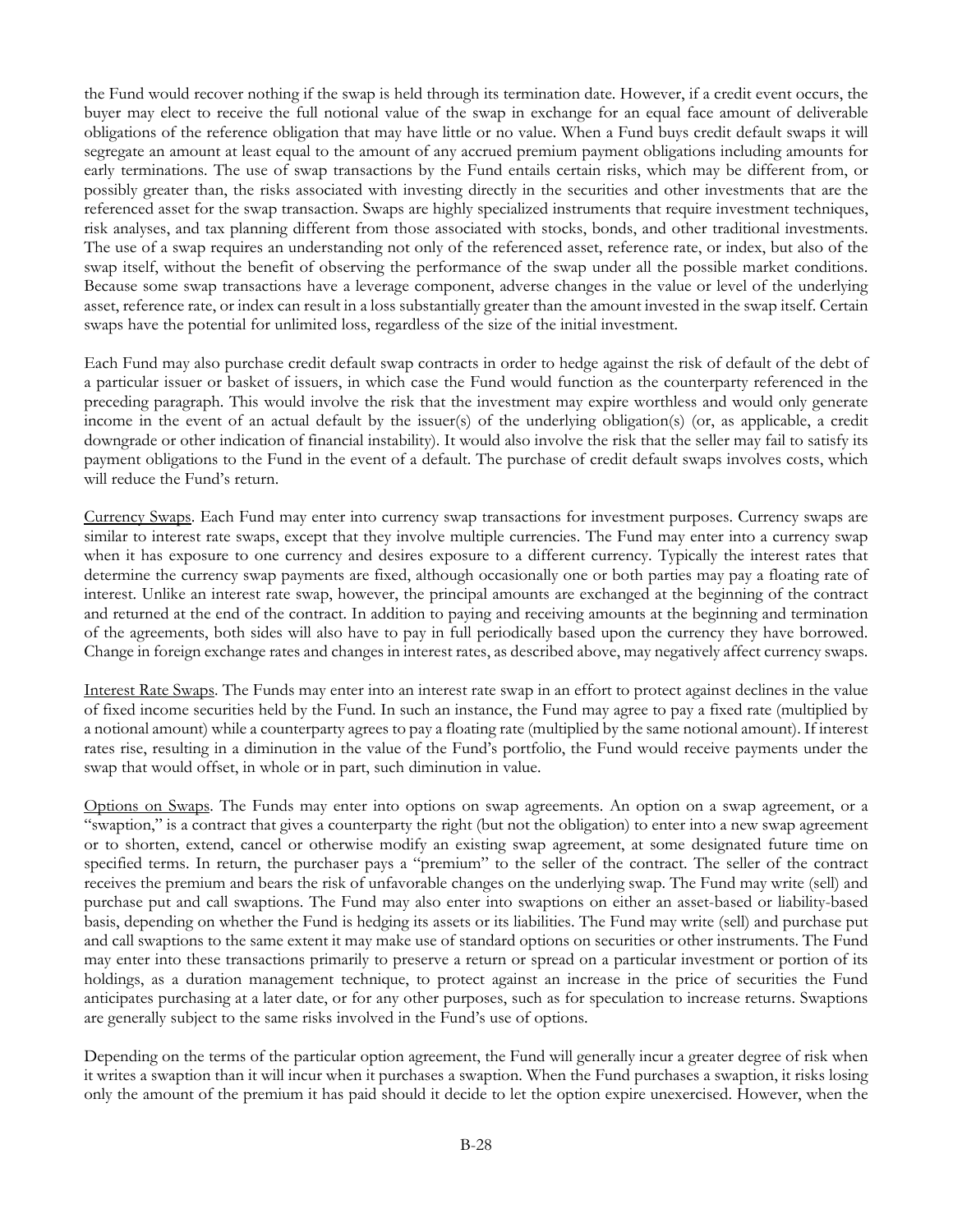Fund writes a swaption, upon exercise of the option the Fund will become obligated according to the terms of the underlying agreement.

## **Over-the-Counter Derivatives Transactions**

The Funds may enter into OTC derivative transactions. The Dodd-Frank Act established a new statutory framework that comprehensively regulated the OTC derivatives markets for the first time. Key Dodd*-*Frank Act provisions relating to OTC derivatives require rulemaking by the SEC and the CFTC, not all of which has been proposed or finalized as at the date of this SAI. Prior to the Dodd-Frank Act, the OTC derivatives markets were traditionally traded on a bilateral basis (so-called "bilateral OTC transactions"). Now certain OTC derivatives contracts are required to be centrally cleared and traded on exchanges or electronic trading platforms called swap execution facilities ("SEFs").

Bilateral OTC transactions differ from exchange-traded or cleared derivatives transactions in several respects. Bilateral OTC transactions are transacted directly with dealers and not with a clearing corporation. Without the availability of a clearing corporation, bilateral OTC transaction pricing is normally done by reference to information from market makers, which information is carefully monitored by the Advisor and verified in appropriate cases. As bilateral OTC transactions are entered into directly with a dealer, there is a risk of nonperformance by the dealer as a result of its insolvency or otherwise. Under recently-adopted CFTC regulations, counterparties of registered swap dealers and major swap participants have the right to elect segregation of initial margin in respect of uncleared swaps. If a counterparty makes such an election, any initial margin that is posted to the swap dealer or major swap participant must be segregated in individual customer accounts held at an independent third party custodian. In addition, the collateral may only be invested in certain categories of instruments identified in the CFTC's regulations. Agreements covering these segregation arrangements must generally provide for consent by both the counterparty and the swap dealer or major swap participant to withdraw margin from the segregated account. Given these limitations on the use of uncleared swaps collateral, there is some likelihood that the electing counterparty will experience an increase in the costs associated with trading swaps with the relevant swap dealer or major swap participant. Certain other protections apply to a counterparty to uncleared swaps under the CFTC's regulations even if the counterparty does not elect segregation of its initial margin. These regulations are newly adopted, and it remains unclear whether they will be effective in protecting initial margin in the manner intended in the event of significant market stress or the insolvency of a swap dealer or major swap participant.

Furthermore, a bilateral OTC transaction may only be terminated voluntarily by entering into a closing transaction with the dealer with which a Fund originally dealt. Any such cancellation may require the Fund to pay a premium to that dealer. In those cases in which a Fund has entered into a covered transaction and cannot voluntarily terminate the transaction, the Fund will not be able to sell the underlying security until the transaction expires or is exercised or different cover is substituted. The Funds will seek to enter into OTC transactions only with dealers which agree to, and which are expected to be capable of, entering into closing transactions with the Funds. There is also no assurance that a Fund will be able to liquidate an OTC transaction at any time prior to expiration.

The requirement to execute certain OTC derivatives contracts on SEFs may offer certain advantages over traditional bilateral OTC trading, such as ease of execution, price transparency, increased liquidity and/or favorable pricing. However, SEF trading may make it more difficult and costly for a Fund to enter into highly tailored or customized transactions and may result in additional costs and risks. Market participants such as the Funds that execute derivatives contracts through a SEF, whether directly or through a broker intermediary, are required to submit to the jurisdiction of the SEF and comply with SEF and CFTC rules and regulations which impose, among other things disclosure and recordkeeping obligations. In addition, each Fund will generally incur SEF or broker intermediary fees when it trades on a SEF. Each Fund may also be required to indemnify the SEF or broker intermediary for any losses or costs that may result from the Fund's transactions on the SEF.

## **ILLIQUID AND RESTRICTED SECURITIES**

Each Fund may invest up to 15% of its net assets in illiquid securities. Illiquid securities are securities that a Fund reasonably expects cannot be sold or disposed of in current market conditions in seven calendar days or less without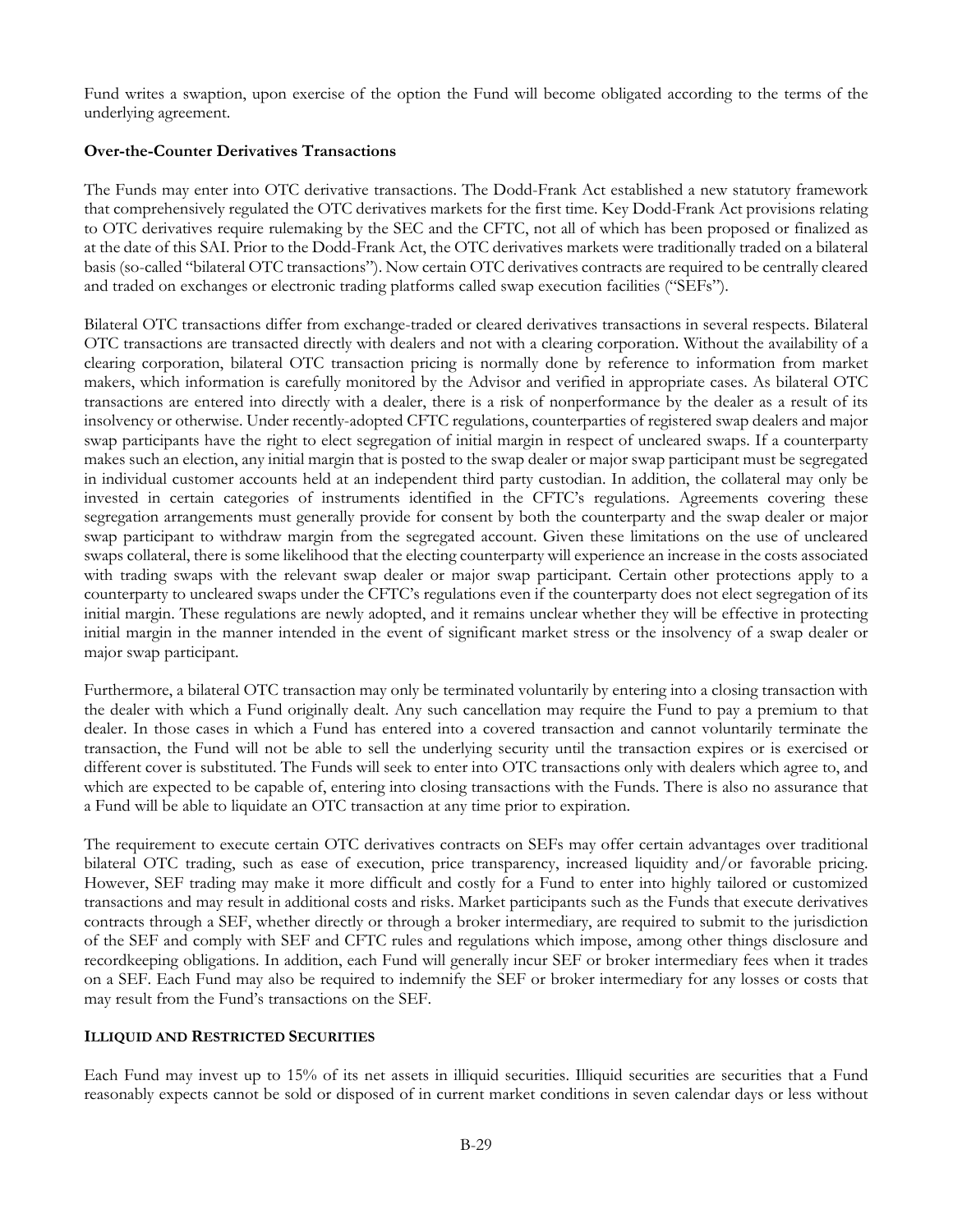the sale or disposition significantly changing the market value of the securities. Illiquid securities may be difficult to value, and a Fund may have difficulty or be unable to dispose of such securities promptly or at reasonable prices.

The Funds may invest in restricted securities. Restricted securities are securities that may not be sold freely to the public absent registration under the Securities Act of 1933, as amended (the "1933 Act"), or an exemption from registration. While restricted securities are generally presumed to be illiquid, it may be determined that a particular restricted security is liquid. Rule 144A under the 1933 Act establishes a safe harbor from the registration requirements of the 1933 Act for resales of certain securities to qualified institutional buyers. Institutional markets for restricted securities sold pursuant to Rule 144A in many cases provide both readily ascertainable values for restricted securities and the ability to liquidate an investment to satisfy share redemption orders. Such markets might include automated systems for the trading, clearance and settlement of unregistered securities of domestic and foreign issuers, such as the PORTAL System sponsored by NASDAQ. An insufficient number of qualified buyers interested in purchasing Rule 144A eligible restricted securities, however, could adversely affect the marketability of such portfolio securities and result in the Funds' inability to dispose of such securities promptly or at favorable prices.

The Funds may purchase commercial paper issued pursuant to Section 4(a)(2) of the 1933 Act. 4(a)(2) commercial paper typically has the same price and liquidity characteristics as commercial paper, except that the resale of  $4(a)(2)$  commercial paper is limited to the institutional investor marketplace. Such a restriction on resale makes 4(a)(2) commercial paper technically a restricted security under the 1933 Act. In practice, however, 4(a)(2) commercial paper can be resold as easily as any other unrestricted security held by the Funds.

Rule 22e-4 under the 1940 Act requires, among other things, that the Funds establish a liquidity risk management program ("LRMP") that is reasonably designed to assess and manage liquidity risk. Rule 22e-4 defines "liquidity risk" as the risk that a fund could not meet requests to redeem shares issued by the fund without significant dilution of the remaining investors' interests in the fund. The Funds have implemented a LRMP to meet the relevant requirements. Additionally, the Board, including a majority of the Independent Trustees, approved the designation of the Advisor as the Funds' LRMP administrator to administer such program, and will review no less frequently than annually a written report prepared by the Advisor that addresses the operation of the LRMP and assesses its adequacy and effectiveness of implementation. Among other things, the LRMP provides for the classification of each Fund investment as a "highly liquid investment," "moderately liquid investment," "less liquid investment" or "illiquid investment." The liquidity risk classifications of the Funds' investments are determined after reasonable inquiry and taking into account relevant market, trading and investment-specific considerations. To the extent that a Fund investment is deemed to be an "illiquid investment" or a "less liquid investment," the Funds can expect to be exposed to greater liquidity risk. There is no guarantee the LRMP will be effective in its operations, and complying with Rule 22e-4, including bearing related costs, could impact a Fund's performance and its ability to seek its investment objective.

A Fund will not purchase illiquid securities if, as a result of the purchase, more than 15% of the Fund's net assets are invested in such securities. If at any time a portfolio manager and/or the Advisor determines that the value of illiquid securities held by a Fund exceeds 15% of the Fund's net assets, the Fund's portfolio managers and the Advisor will take such steps as they consider appropriate to reduce the percentage as soon as reasonably practicable.

### **PRIVATE PLACEMENTS AND RESTRICTED SECURITIES**

The Funds may invest in private placement and restricted securities. Private placement securities are securities that have been privately placed and are not registered under the 1933 Act. They are eligible for sale only to certain eligible investors. Private placements often may offer attractive opportunities for investment not otherwise available on the open market. Private placements typically may be sold only to qualified institutional buyers (or, in the case of the initial sale of certain securities, to accredited investors as defined in Rule 501(a) under the 1933 Act), or in a privately negotiated transaction or to a limited number of purchasers, or in limited quantities after they have been held for a specified period of time and other conditions are met pursuant to an exemption from registration.

Private placements and other restricted securities may only be sold in privately negotiated transactions or in a public offering with respect to which a registration statement is in effect under the 1933 Act. Where registration is required, a Fund may be obligated to pay all or part of the registration expenses and a considerable period may elapse between the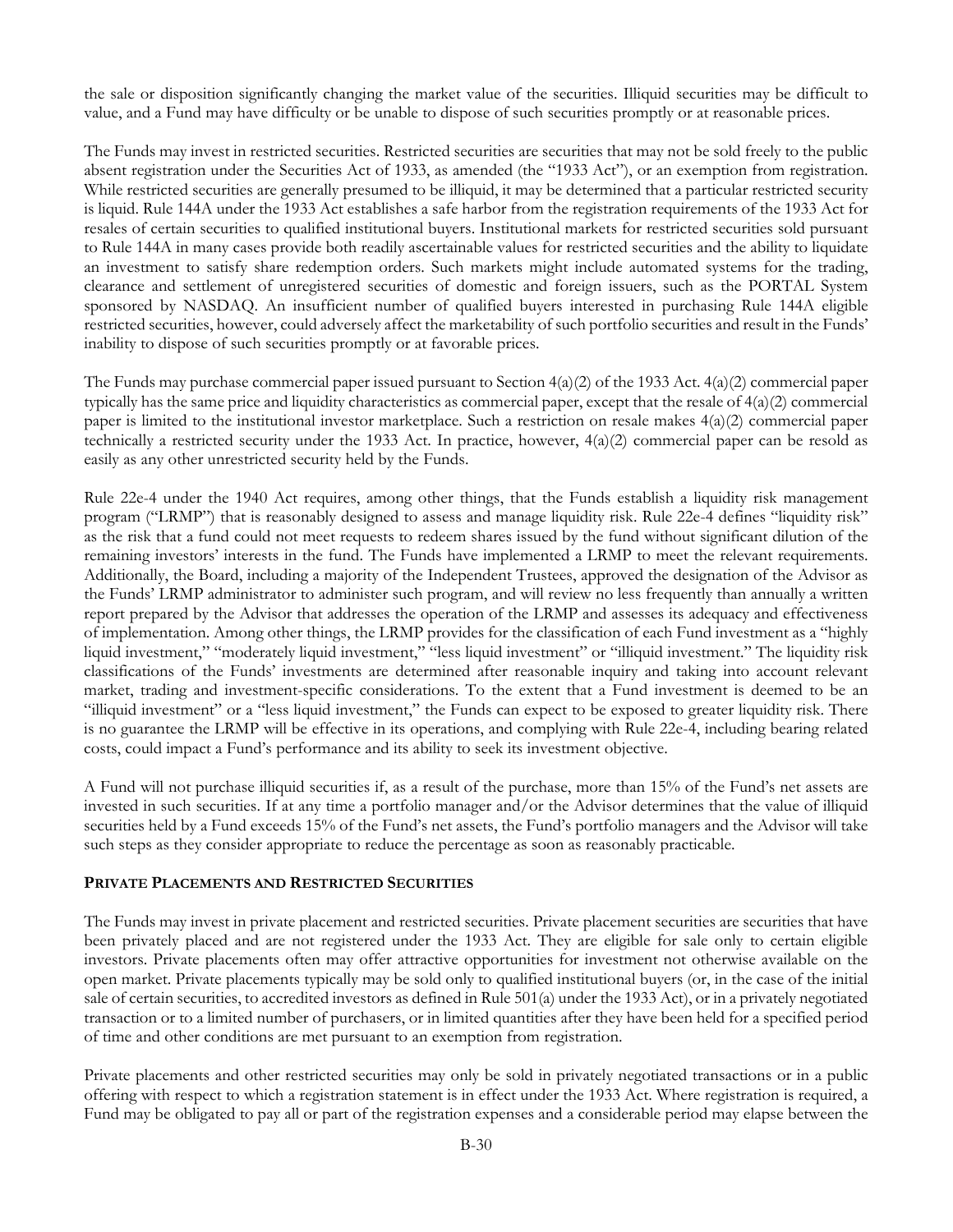time of the decision to sell and the time the Fund may be permitted to sell a security under an effective registration statement. If, during such a period, adverse market conditions were to develop, a Fund might obtain a less favorable price than that which prevailed when it decided to sell. Restricted securities issued pursuant to Rule 144A under the 1933 Act that have a readily available market usually are not deemed illiquid for purposes of the limitation on investment in illiquid securities by a Fund discussed above under "Illiquid Securities." However, investing in Rule 144A securities could result in increasing the level of a Fund's illiquidity if qualified institutional buyers become, for a time, uninterested in purchasing these securities.

Investing in private placement and other restricted securities is subject to certain risks. Because there may be relatively few potential purchasers for such securities, especially under adverse market or economic conditions or in the event of adverse changes in the financial condition of the issuer, a Fund could find it more difficult to sell such securities when it may be advisable to do so or it may be able to sell such securities only at prices lower than if such securities were more widely held. At times, it also may be more difficult to determine the fair value of such securities for purposes of computing a Fund's net asset value due to the absence of a trading market.

Each Fund intends to limit the purchase of private placements and other restricted securities, together with other securities considered to be illiquid, to not more than 15% of its net assets.

# **SHORT SALES**

The Funds may seek to hedge investments or realize additional gains through the use of short sales. A short sale is a transaction in which a Fund sells a security it does not own in anticipation that the market price of that security will decline. If the price of the security sold short increases between the time of the short sale and the time the Fund replaces the borrowed security, the Fund will incur a loss; conversely, if the price declines, the Fund will realize a capital gain. Any gain will be decreased, and any loss will be increased, by the transaction costs incurred by the Fund, including the costs associated with providing collateral to the broker-dealer (usually cash and liquid securities) and the maintenance of collateral with its custodian. The Funds also may be required to pay a premium to borrow a security, which would increase the cost of the security sold short. Although the Fund's gain is limited to the price at which it sold the security short, its potential loss is theoretically unlimited.

The broker-dealer will retain the net proceeds of the short sale to the extent necessary to meet margin requirements until the short position is closed out.

When the Advisor believes that the price of a particular security held by a Fund may decline, it may make "short sales" against the box" to hedge the unrealized gain on such security. Selling short against the box involves selling a security which a Fund owns for delivery at a specified date in the future. A Fund will incur transaction costs to open, maintain and close short sales against the box.

To the extent a Fund sells securities short (except in the case of short sales "against the box"), it is required to segregate an amount of cash or liquid securities on its records equal to the market price of the securities sold short. The segregated assets are marked to market daily in an attempt to ensure that the amount deposited in the segregated account is at least equal to the market value of the securities sold short. Segregated securities cannot be sold while the position they are covering is outstanding, unless they are replaced with similar securities. As a result, there is the possibility that segregation of a large percentage of a Fund's assets could affect its portfolio management.

## **BANK LOANS AND LOAN PARTICIPATIONS**

Commercial banks and other financial institutions or institutional investors make corporate loans to companies that need capital to grow or restructure. Borrowers generally pay interest on corporate loans at rates that change in response to changes in market interest rates such as the London Interbank Offered Rate ("LIBOR") or the prime rates of U.S. banks. As a result, the value of corporate loan investments is generally less exposed to the adverse effects of shifts in market interest rates than investments that pay a fixed rate of interest. However, because the trading market for certain corporate loans may be less developed than the secondary market for bonds and notes, the Funds may experience difficulties in selling its corporate loans. The Funds may make certain corporate loan investments as part of a broader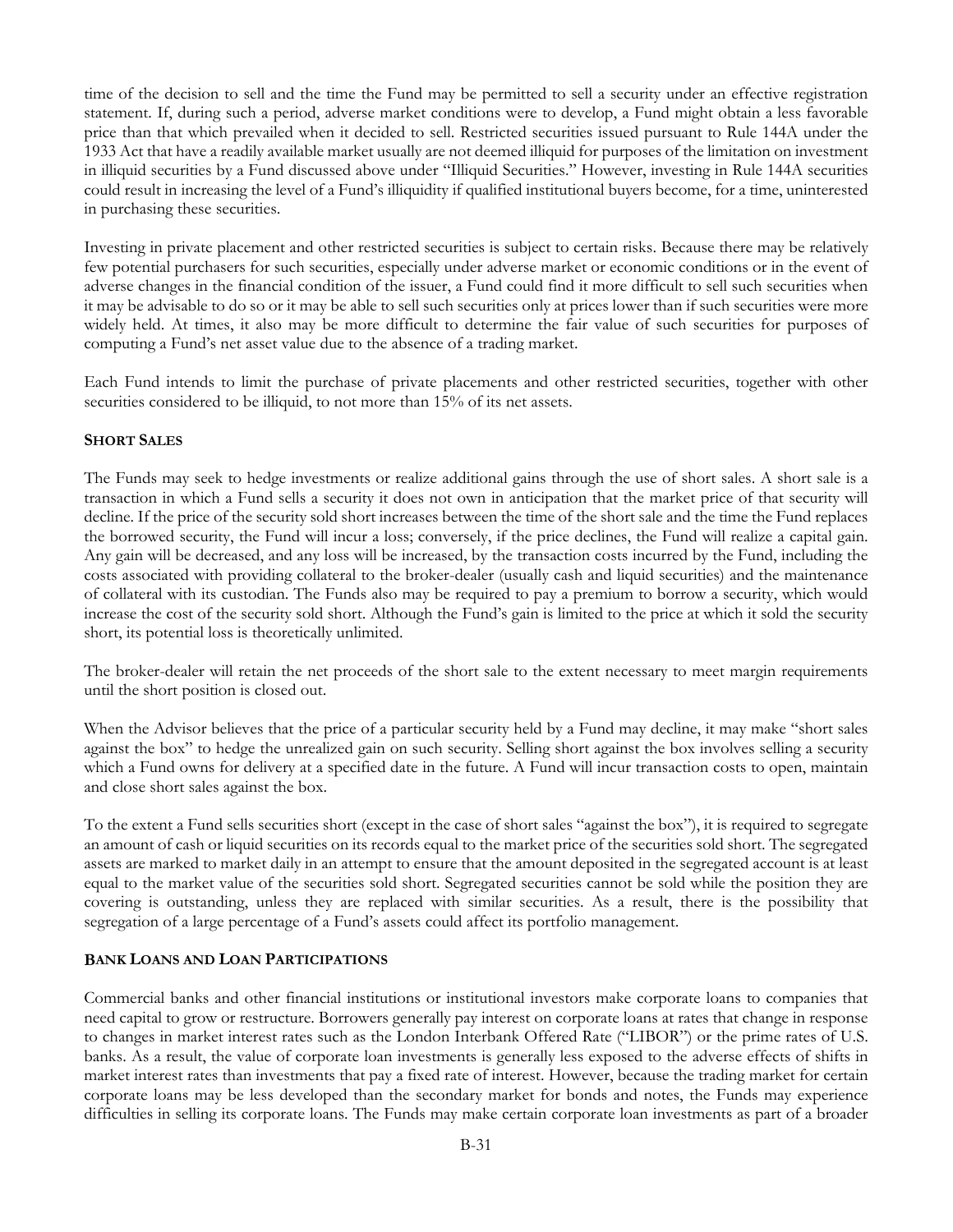group of lenders (together often referred to as a "syndicate") that is represented by a leading financial institution (or agent bank). The syndicate's agent arranges the corporate loans, holds collateral and accepts payments of principal and interest. If the agent develops financial problems or is terminated, the Funds may not recover its investment or recovery may be delayed. Corporate loans may be denominated in currencies other than U.S. dollars and are subject to the credit risk of nonpayment of principal or interest. Further, substantial increases in interest rates may cause an increase in loan defaults. Although the loans will generally be fully collateralized at the time of acquisition, the collateral may decline in value, be relatively illiquid or lose all or substantially all of its value subsequent to investment. If a borrower files for protection from its creditors under the U.S. bankruptcy laws, these laws may limit the Fund's rights to the collateral. In addition, the value of collateral may erode during a bankruptcy case. In the event of a bankruptcy, the holder of a corporate loan may not recover its principal, may experience a long delay in recovering its investment and may not receive interest during the delay.

The Funds may also invest in second lien loans (secured loans with a claim on collateral subordinate to a senior lender's claim on such collateral) and unsecured loans. Holders' claims under unsecured loans are subordinated to claims of creditors holding secured indebtedness and possibly other classes of creditors holding unsecured debt. Unsecured loans have a greater risk of default than secured loans, particularly during periods of deteriorating economic conditions. Also, since they do not afford the lender recourse to collateral, unsecured loans are subject to greater risk of nonpayment in the event of default than secured loans. Many such loans are relatively illiquid and may be difficult to value.

Some bank loans are subject to the risk that a court, pursuant to fraudulent conveyance or other similar laws, could subordinate the bank loans to presently existing or future indebtedness of the borrower or take other action detrimental to the holders of the bank loans, including, in certain circumstances, invalidating such bank loans or causing interest previously paid to be refunded to the borrower. If interest were required to be refunded, it could negatively affect Fund performance.

Indebtedness of companies whose creditworthiness is poor involves substantially greater risks and may be highly speculative. Some companies may never pay off their indebtedness or pay only a small fraction of the amount owed. Consequently, when investing in indebtedness of companies with poor credit, the Fund bears a substantial risk of losing the entire amount invested.

Investments in bank loans through a direct assignment of the financial institution's interest with respect to the bank loan may involve additional risks. For example, if a secured bank loan is foreclosed, the Funds could become part owner of any collateral, and would bear the costs and liabilities associated with owning and disposing of the collateral. In addition, it is conceivable that under emerging legal theories of lender liability, the Funds could be held liable as a colender. The Funds generally will treat the corporate borrower as the "issuer" of indebtedness held by the Fund. In the case of loan participations where a bank or other lending institution serves as a financial intermediary between the Funds and the corporate borrower, if the participation does not shift to the Funds the direct debtor-creditor relationship with the corporate borrower, SEC interpretations require the Funds to treat both the lending bank or other lending institution and the corporate borrower as "issuers".

Bank loans may be structured to include both term loans, which are generally fully funded at the time of investment, and revolving credit facilities, which would require the Funds to make additional investments in the bank loans as required under the terms of the credit facility at the borrower's demand.

A financial institution's employment as agent bank may be terminated in the event that it fails to observe a requisite standard of care or becomes insolvent. A successor agent bank would generally be appointed to replace the terminated agent bank, and assets held by the agent bank under the loan agreement would remain available to the holders of such indebtedness. However, if assets held by the agent bank for the benefit of the Funds were determined to be subject to the claims of the agent bank's general creditors, the Funds may incur certain costs and delays in realizing payments on a bank loan or loan participation and could suffer a loss of principal and/or interest.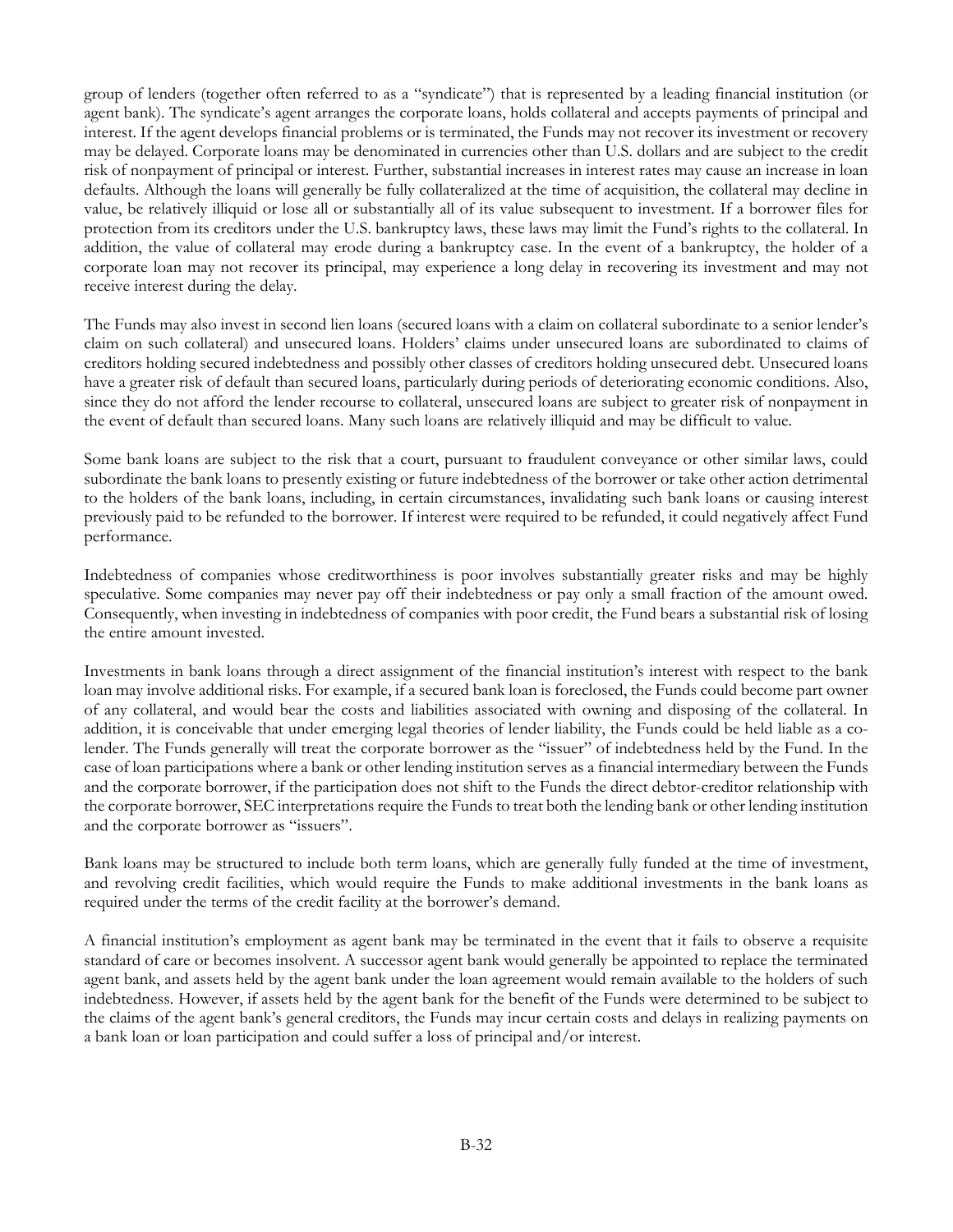## **TRADE CLAIMS**

The ACR Multi-Strategy Quality Return (MQR) Fund may purchase trade claims against companies, including companies in bankruptcy or reorganization proceedings. Trade claims generally include claims of suppliers for goods delivered and not paid, claims for unpaid services rendered, claims for contract rejection damages and claims related to litigation. An investment in trade claims is speculative and carries a high degree of risk. Trade claims may be illiquid instruments which generally do not pay interest and there can be no guarantee that the debtor will ever be able to satisfy the obligation on the trade claim. Additionally, there can be restrictions on the purchase, sale, and/or transferability of trade claims during all or part of a bankruptcy proceeding. The markets in trade claims are not regulated by U.S. federal securities laws or the SEC.

Trade claims are typically unsecured and may be subordinated to other unsecured obligations of a debtor, and generally are subject to defenses of the debtor with respect to the underlying transaction giving rise to the trade claim. Trade claims are subject to risks not generally associated with standardized securities and instruments due to the idiosyncratic nature of the claims purchased. These risks include the risk that the debtor may contest the allowance of the claim due to disputes the debtor has with the original claimant or the inequitable conduct of the original claimant, or due to administrative errors in connection with the transfer of the claim. Recovery on allowed trade claims may also be impaired if the anticipated dividend payable on unsecured claims in the bankruptcy is not realized or if the timing of the bankruptcy distribution is delayed. As a result of the foregoing factors, trade claims are also subject to the risk that if the Fund does receive payment, it may be in an amount less than what the Fund paid for or otherwise expects to receive in respect of the claim. In addition, because they are not negotiable instruments, trade claims are typically less liquid than negotiable instruments.

### **TEMPORARY INVESTMENTS**

Each Fund may take temporary defensive measures that are inconsistent with the Fund's normal fundamental or nonfundamental investment policies and strategies in response to adverse market, economic, political, or other conditions as determined by the Advisor. Such measures could include, but are not limited to, investments in (1) highly liquid shortterm fixed income securities issued by or on behalf of municipal or corporate issuers, obligations of the U.S. government and its agencies, commercial paper, and bank certificates of deposit; (2) repurchase agreements involving any such securities; and (3) other money market instruments. When the Advisor believes equity market conditions are not favorable to the Fund's principal investment strategies, the Fund may temporarily invest up to 100% of its assets in cash or high quality short-term money market instruments. Each Fund also may invest in shares of money market mutual funds to the extent permitted under applicable law. Money market mutual funds are investment companies, and the investments in those companies by the Fund are in some cases subject to certain fundamental investment restrictions. As a shareholder in a mutual fund, a Fund will bear its ratable share of its expenses, including management fees, and will remain subject to payment of the fees to the Advisor, with respect to assets so invested. A Fund may not achieve its investment objectives during temporary defensive periods.

### **SHORT-TERM INVESTMENTS**

The Funds may invest in any of the following securities and instruments:

## **Certificates of Deposit, Bankers' Acceptances and Time Deposits**

The Funds may acquire certificates of deposit, bankers' acceptances and time deposits in U.S. dollar or foreign currencies. Certificates of deposit are negotiable certificates issued against monies deposited in a commercial bank, or savings and loan association for a definite period of time that earn a specified return. Bankers' acceptances are negotiable drafts or bills of exchange, normally drawn by an importer or exporter to pay for specific merchandise, which are "accepted" by a bank, meaning in effect that the bank unconditionally agrees to pay the face value of the instrument on maturity. Time deposits are non-negotiable deposits maintained at a banking institution for a specified period of time at a specified interest rate. The Fund may only acquire certificates of deposit, bankers' acceptances, and time deposits issued by commercial banks or savings and loan associations that, at the time of the Fund's investment, have capital,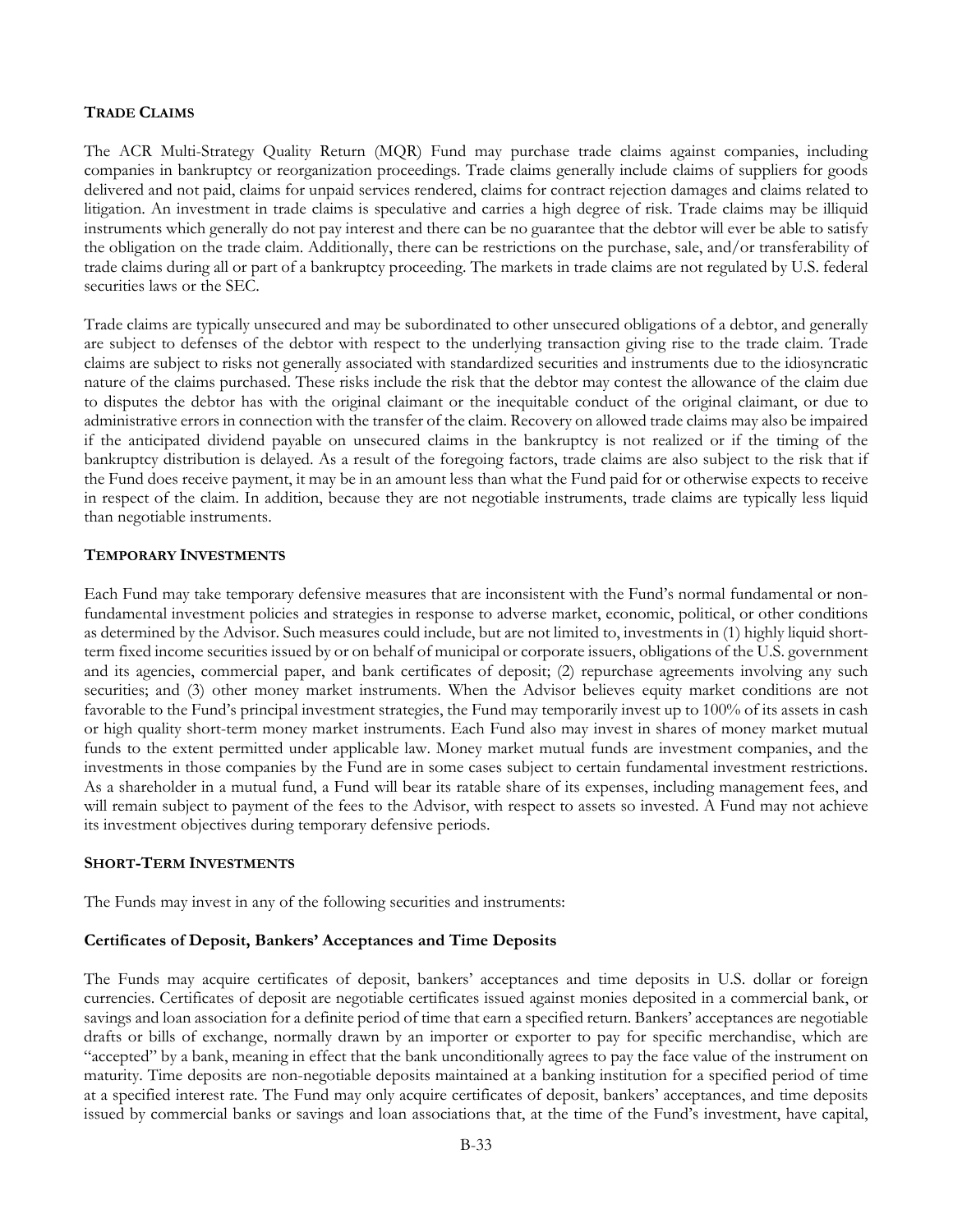surplus and undivided profits in excess of \$100 million (including assets of both domestic and foreign branches), based on latest published reports, or less than \$100 million if the principal amount of such obligations are fully insured by the U.S. government. If a Fund holds instruments of foreign banks or financial institutions, it may be subject to additional investment risks that are different in some respects from those incurred if the Funds invests only in debt obligations of U.S. domestic issuers. See "Foreign Investments" above. Such risks include future political and economic developments, the possible imposition of withholding taxes by the particular country in which the issuer is located, the possible confiscation or nationalization of foreign deposits, the possible establishment of exchange controls, or the adoption of other foreign governmental restrictions which may adversely affect the payment of principal and interest on these securities.

Domestic banks and foreign banks are subject to different governmental regulations with respect to the amount and types of loans that may be made and interest rates that may be charged. In addition, the profitability of the banking industry depends largely upon the availability and cost of funds and the interest income generated from lending operations. General economic conditions and the quality of loan portfolios affect the banking industry.

As a result of federal and state laws and regulations, domestic banks are required to maintain specified levels of reserves, are limited in the amount that they can loan to a single borrower, and are subject to regulations designed to promote financial soundness. However, such laws and regulations may not necessarily apply to foreign banks, thereby affecting the risk involved in bank obligations that the Funds may acquire.

# **Commercial Paper, Short-Term Notes and Other Corporate Obligations**

Each Fund may invest a portion of its assets in commercial paper and short-term notes. Commercial paper consists of unsecured promissory notes issued by corporations. Issues of commercial paper and short-term notes will normally have maturities of less than nine months and fixed rates of return, although such instruments may have maturities of up to one year.

A Fund's investment in commercial paper and short-term notes will consist of issues rated at the time of purchase "A-2" or higher by S&P, "Prime-1" or "Prime-2" by Moody's, or similarly rated by another nationally recognized statistical rating organization or, if unrated, will be determined by the Advisor to be of comparable quality. These rating symbols are described in Appendix A.

Corporate debt obligations are subject to the risk of an issuer's inability to meet principal and interest payments on the obligations, i.e., credit risk. The Advisor may actively expose a Fund to credit risk. However, there can be no guarantee that the Advisor will be successful in making the right selections and thus fully mitigate the impact of credit risk changes on the Fund.

## **REPURCHASE AGREEMENTS**

The Funds may enter into repurchase agreements with respect to its portfolio securities. Pursuant to such agreements, a Fund acquires securities from financial institutions such as banks and broker-dealers deemed to be creditworthy by the Advisor, subject to the seller's agreement to repurchase and the Fund's agreement to resell such securities at a mutually agreed upon date and price. The repurchase price generally equals the price paid by the Fund plus interest negotiated on the basis of current short-term rates (which may be more or less than the rate on the underlying portfolio security). Securities subject to repurchase agreements will be held by the custodian or in the Federal Reserve/Treasury Book-Entry System or an equivalent foreign system. The seller under a repurchase agreement will be required to maintain the value of the underlying securities at not less than 102% of the repurchase price under the agreement. If the seller defaults on its repurchase obligation, the Fund will suffer a loss to the extent that the proceeds from a sale of the underlying securities are less than the repurchase price under the agreement. Bankruptcy or insolvency of such a defaulting seller may cause the Fund's rights with respect to such securities to be delayed or limited. Repurchase agreements are considered to be loans under the 1940 Act.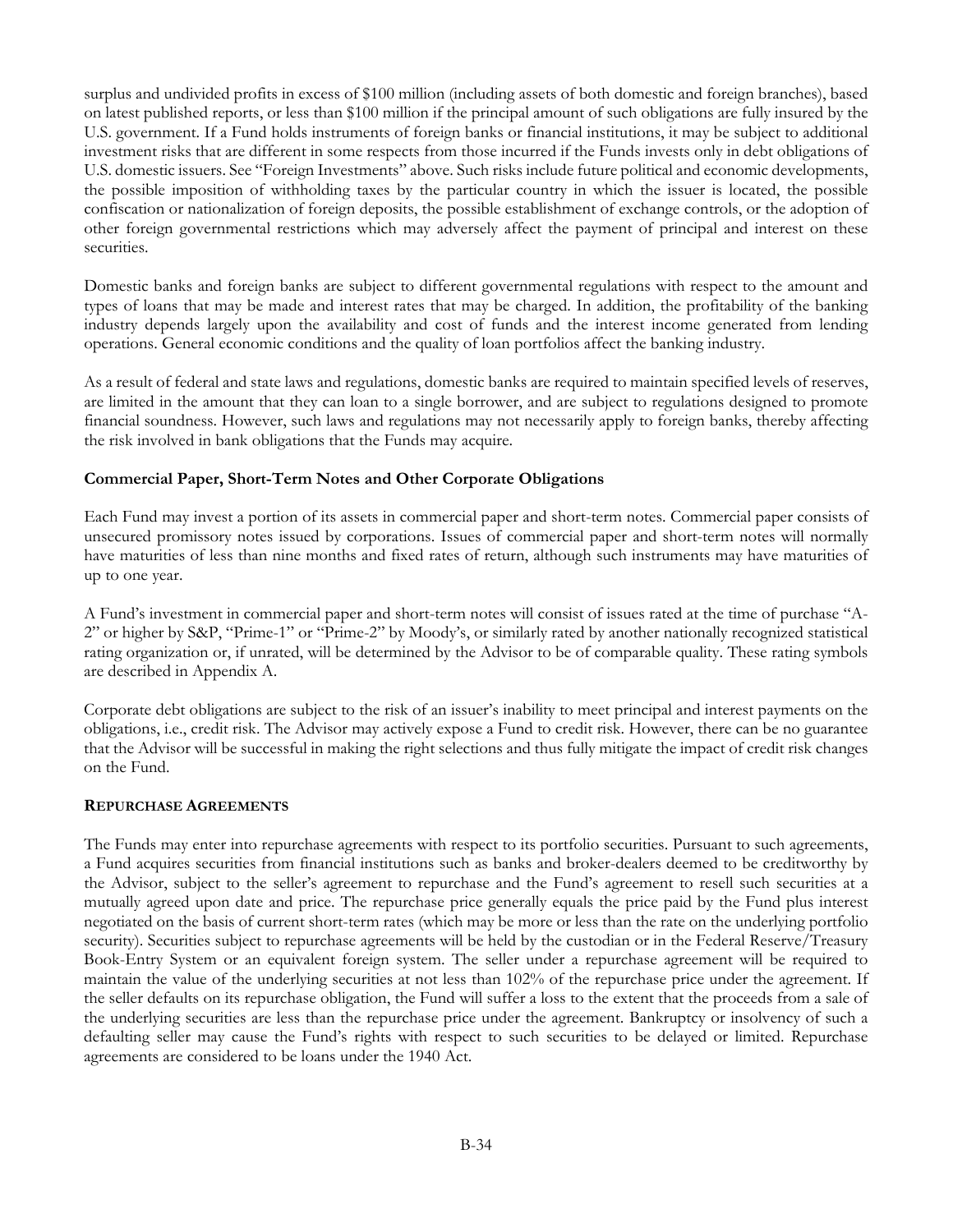### **REVERSE REPURCHASE AGREEMENTS**

The Funds may enter into "reverse" repurchase agreements to avoid selling securities during unfavorable market conditions to meet redemptions. The Fund may invest a maximum of 10% of total assets in reverse repurchase agreements. Pursuant to a reverse repurchase agreement, the Funds will sell portfolio securities and agree to repurchase them from the buyer at a particular date and price. Whenever the Funds enters into a reverse repurchase agreement, it will establish a segregated account in which it will maintain liquid assets in an amount at least equal to the repurchase price marked to market daily (including accrued interest), and will subsequently monitor the account to ensure that such equivalent value is maintained. The Funds pays interest on amounts obtained pursuant to reverse repurchase agreements. Reverse repurchase agreements are considered to be borrowings by the Funds.

## **CYBERSECURITY RISK**

Investment companies, such as the Funds, and their service providers may be subject to operational and information security risks resulting from cyber attacks. Cyber attacks include, among other behaviors, stealing or corrupting data maintained online or digitally, denial of service attacks on websites, the unauthorized release of confidential information or various other forms of cybersecurity breaches. Cyber attacks affecting the Funds or the Advisor, the Funds' custodian or transfer agent, or intermediaries or other third-party service providers may adversely impact the Funds. For instance, cyber attacks may interfere with the processing of shareholder transactions, impact the Funds' ability to calculate its net asset value, cause the release of private shareholder information or confidential company information, impede trading, subject the Funds to regulatory fines or financial losses, and cause reputational damage. The Funds may also incur additional costs for cybersecurity risk management purposes. While each Fund and its service providers have established business continuity plans and risk management systems designed to prevent or reduce the impact of cybersecurity attacks, such plans and systems have inherent limitations due in part to the ever-changing nature of technology and cybersecurity attack tactics, and there is a possibility that certain risks have not been adequately identified or prepared for. Furthermore, the Funds cannot control any cybersecurity plans or systems implemented by their service providers.

Similar types of cybersecurity risks are also present for issuers of securities in which the Funds invest, which could result in material adverse consequences for such issuers, and may cause the Funds' investments in such portfolio companies to lose value.

## **BORROWING**

The Funds may engage in limited borrowing activities. Borrowing creates an opportunity for increased return, but, at the same time, creates special risks. Furthermore, if a Fund were to engage in borrowing, an increase in interest rates could reduce the value of the Fund's shares by increasing the Fund's interest expense. Subject to the limitations described under "Investment Limitations" below, a Fund may be permitted to borrow for temporary purposes and/or for investment purposes. Such a practice will result in leveraging of a Fund's assets and may cause the Fund to liquidate portfolio positions when it would not be advantageous to do so. This borrowing may be secured or unsecured. Provisions of the 1940 Act require a Fund to maintain continuous asset coverage (that is, total assets including borrowings, less liabilities exclusive of borrowings) of 300% of the amount borrowed, with an exception for borrowings not in excess of 5% of the Fund's total assets made for temporary administrative purposes. Any borrowings for temporary administrative purposes in excess of 5% of the Fund's total assets will count against this asset coverage requirement. If the 300% asset coverage should decline as a result of market fluctuations or other reasons, the Fund may be required to sell some of its portfolio holdings within three days to reduce the debt and restore the 300% asset coverage, even though it may be disadvantageous from an investment standpoint if the Fund sells securities at that time. Borrowing will tend to exaggerate the effect on net asset value of any increase or decrease in the market value of the Fund's portfolio. Money borrowed will be subject to interest charges which may or may not be recovered by appreciation of the securities purchased, if any. A Fund also may be required to maintain minimum average balances in connection with such borrowings or to pay a commitment or other fee to maintain a line of credit; either of these requirements would increase the cost of borrowing over the stated interest rate.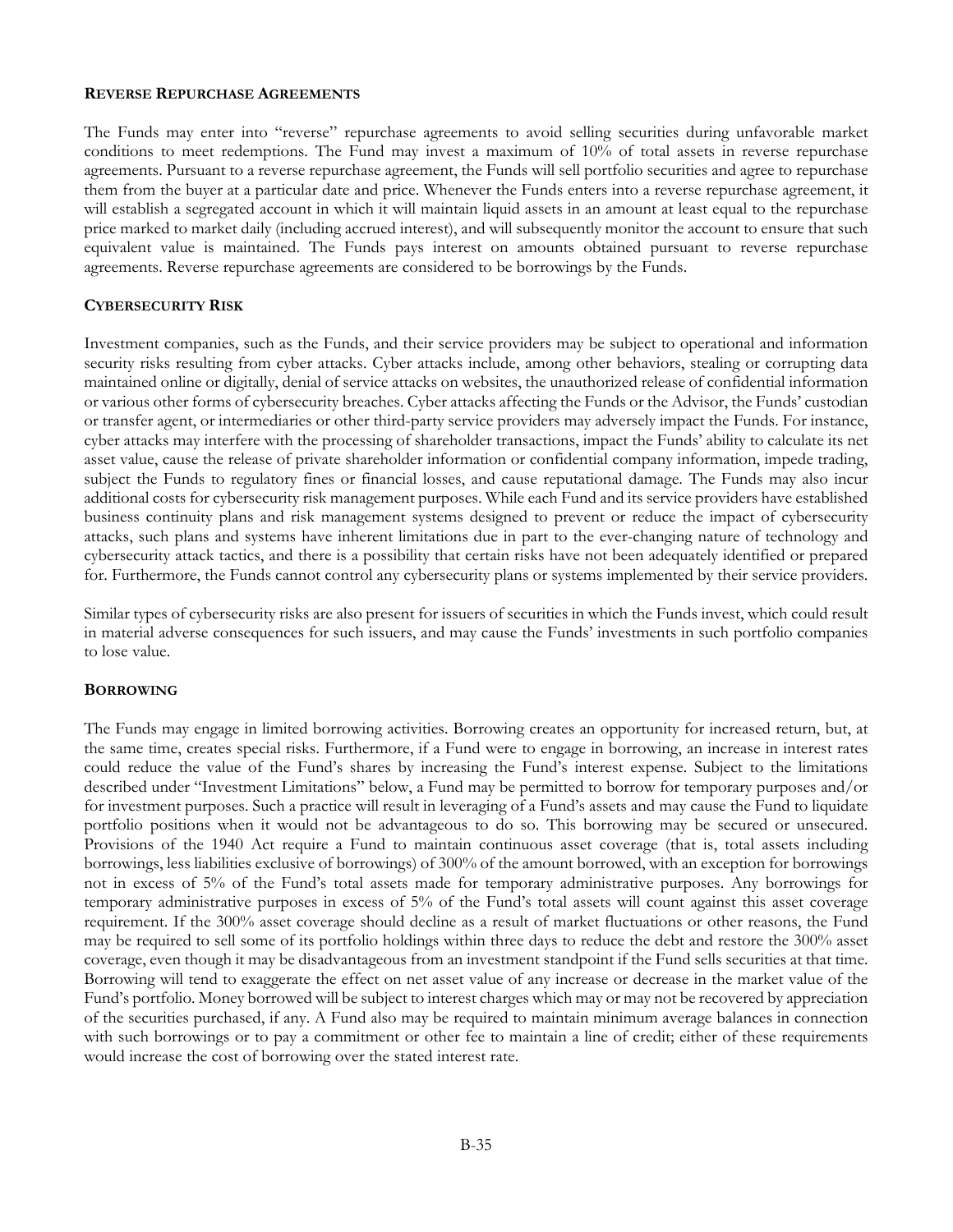#### **LENDING PORTFOLIO SECURITIES**

Consistent with applicable regulatory requirements and each Fund's investment restrictions, a Fund may lend portfolio securities to securities broker-dealers or financial institutions, provided that such loans are callable at any time by the Fund (subject to notice provisions described below), and are at all times secured by cash or cash equivalents, which are maintained in a segregated account pursuant to applicable regulations and that are at least equal to the market value, determined daily, of the loaned securities. The advantage of such loans is that a Fund continues to receive the income on the loaned securities while at the same time earns interest on the cash amounts deposited as collateral, which will be invested in short-term obligations. A Fund will not lend portfolio securities if such loans are not permitted by the laws or regulations of any state in which its shares are qualified for sale. A Fund's loans of portfolio securities will be collateralized in accordance with applicable regulatory requirements and no loan will cause the value of all loaned securities to exceed 33 1/3% of the value of the Fund's total assets.

A loan may generally be terminated by the borrower on one business day's notice, or by a Fund on five business days' notice. If the borrower fails to deliver the loaned securities within five days after receipt of notice or fails to maintain the requisite amount of collateral, the Fund could use the collateral to replace the securities while holding the borrower liable for any excess of replacement cost over collateral. As with any extensions of credit, there are risks of delay in recovery and in some cases even loss of rights in the collateral should the borrower of the securities fail financially. However, these loans of portfolio securities will only be made to firms deemed by the Fund's management to be creditworthy and when the income that can be earned from such loans justifies the attendant risks. Upon termination of the loan, the borrower is required to return the securities to the Fund. Any gain or loss in the market price during the loan period would inure to the Fund. The risks associated with loans of portfolio securities are substantially similar to those associated with repurchase agreements. Thus, if the counterparty to the loan petitions for bankruptcy or becomes subject to the U.S. Bankruptcy Code, the law regarding the rights of the Fund is unsettled. As a result, under extreme circumstances, there may be a restriction on the Fund's ability to sell the collateral, and the Fund would suffer a loss. When voting or consent rights that accompany loaned securities pass to the borrower, the Fund will follow the policy of calling the loaned securities, to be delivered within one day after notice, to permit the exercise of such rights if the matters involved would have a material effect on the Fund's investment in such loaned securities. The Funds will pay reasonable finder's, administrative and custodial fees in connection with a loan of its securities.

# **LIBOR RISK**

Many financial instruments, financings or other transactions to which the Fund may be a party use or may use a floating rate based on the London Interbank Offered Rate ("LIBOR"). LIBOR is the offered rate at which major international banks can obtain wholesale, unsecured funding, and LIBOR may be available for different durations (e.g., 1 month or 3 months) and for different currencies. LIBOR may be a significant factor in determining the Fund's payment obligations under a derivative investment, the cost of financing to the Fund or an investment's value or return to the Fund, and may be used in other ways that affect the Fund's investment performance. In July 2017, the Financial Conduct Authority, the United Kingdom's financial regulatory body, announced that after 2021 it will cease its active encouragement of banks to provide the quotations needed to sustain LIBOR. In March 2021, the administrator of LIBOR announced a delay in the phase out of the majority of the USD LIBOR publications until June 30, 2023, although remainder of LIBOR publications ended on December 31, 2021. Various financial industry groups have been planning for the transition, but there are obstacles to converting certain securities and transactions to a new benchmark. Transition planning is ongoing, and the effect of the transition process and its ultimate success cannot yet be determined. The transition process may lead to increased volatility and illiquidity in markets for instruments the terms of which are based on LIBOR. It could also lead to a reduction in the value of some LIBOR-based investments and reduce the effectiveness of new hedges placed against existing LIBOR-based investments. While some LIBOR-based instruments may contemplate a scenario in which LIBOR is no longer available by providing for an alternative rate-setting methodology and/or increased costs for certain LIBOR-related instruments or financing transactions, not all may have such provisions and there may be significant uncertainty regarding the effectiveness of any such alternative methodologies, resulting in prolonged adverse market conditions for the Fund. Since the usefulness of LIBOR as a benchmark could deteriorate during the transition period, these effects could occur prior to the completion of the applicable phase out. The willingness and ability of issuers to include enhanced provisions in new and existing contracts or instruments also remains uncertain. Any of these factors may adversely affect the Fund's performance or NAV.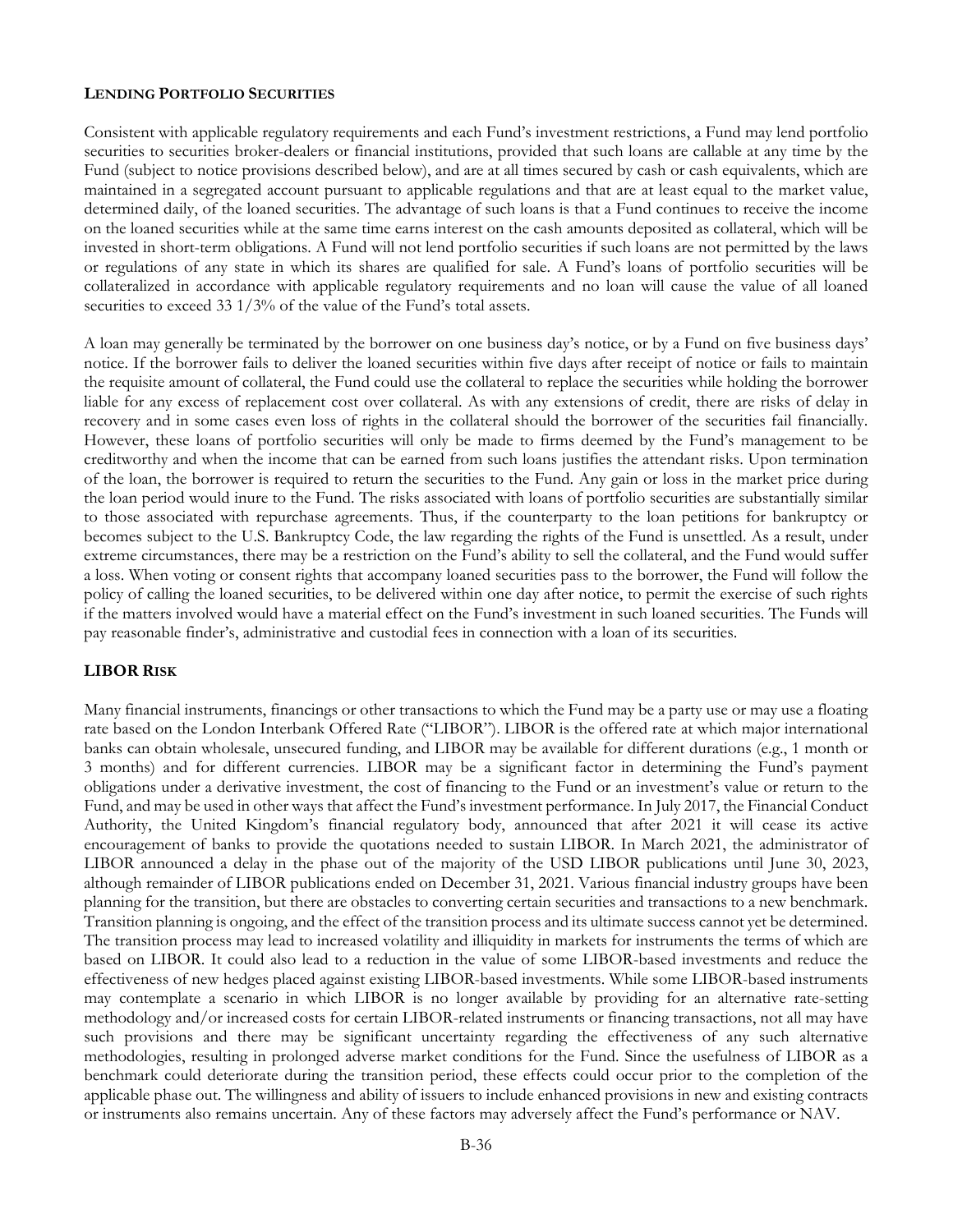#### **BANKRUPTCY, INSOLVENCY OR SIMILAR EVENTS**

In connection with the bankruptcy, insolvency or similar event relating to a company in which a Fund has invested, the default or breach by such company of the terms of the Fund's investment therein, or similar occurrence, the Fund may acquire, hold and/or receive various types of interests in or relative to such company. These interests may include, but are not limited to, direct holdings of rights, royalties, income streams and other economic interests in or that are issued relative to the company or all or a portion of its operations. They also may include interests in liquidating trusts, special purpose vehicles or other entities (including but not limited to interests in wholly-owned subsidiaries established by a Fund) formed to hold such rights and interests on behalf of a Fund and/or other investors. These interests are likely to be illiquid and may be difficult to value. The nature, structure and receipt of such interests may be dictated or influenced by the application of bankruptcy, land management, tax and other laws and regulations; the type and rights of other investors; the terms, conditions and structure of a Fund's original investment in the company; and other factors. A Fund may incur substantial expenses in an effort to seek recovery of all or a portion of its investment (which may prove unsuccessful). In an effort to minimize losses and/or maximize benefits (tax and otherwise), which ultimately may be unsuccessful, or otherwise in seeking to exercise its rights as a security holder, a Fund may choose by itself or in conjunction with other investors and creditors, to pursue litigation or similar action as a security holder and at its expense, if it determines that doing so would be in the best interests of the Fund and its shareholders.

# **INVESTMENT RESTRICTIONS**

Each Fund has adopted the following restrictions as fundamental policies, which may not be changed without the favorable "vote of the holders of a majority of the outstanding voting securities" of the Fund, as defined in the 1940 Act. Under the 1940 Act, the "vote of the holders of a majority of the outstanding voting securities" of a Fund means the vote of the holders of the lesser of (i) 67% of the shares of the Fund represented at a meeting at which the holders of more than 50% of its outstanding shares are represented or (ii) more than 50% of the outstanding shares of the Fund. Each Fund's investment objective is a non-fundamental policy and may be changed without shareholder approval.

#### Neither Fund may:

- 1. Issue senior securities, borrow money or pledge its assets, except that (i) each Fund may borrow from banks in amounts not exceeding one-third of its net assets (including the amount borrowed); and (ii) this restriction shall not prohibit either Fund from engaging in options transactions or short sales or investing in financial futures, swaps, when-issued or delayed delivery securities, or reverse repurchase agreements;
- 2. Act as underwriter, except to the extent a Fund may be deemed to be an underwriter in connection with the sale of securities in its investment portfolio;
- 3. Invest 25% or more of its total assets, calculated at the time of purchase, in any one industry or group of industries (other than securities issued by the U.S. government, its agencies or instrumentalities);
- 4. Purchase or sell real estate or interests in real estate or real estate limited partnerships (although each Fund may purchase and sell securities which are secured by real estate and securities of companies which invest or deal in real estate, such as REITs;
- 5. Make loans of money, except (a) for purchases of debt securities consistent with the investment policies of the Fund, (b) by engaging in repurchase agreements or, (c) through the loan of portfolio securities in an amount up to 33 1/3% of the Fund's net assets; or
- 6. Purchase or sell commodities or commodity futures contracts (although each Fund may invest in financial futures and in companies involved in the production, extraction, or processing of agricultural, energy, base metals, precious metals, and other commodity-related products).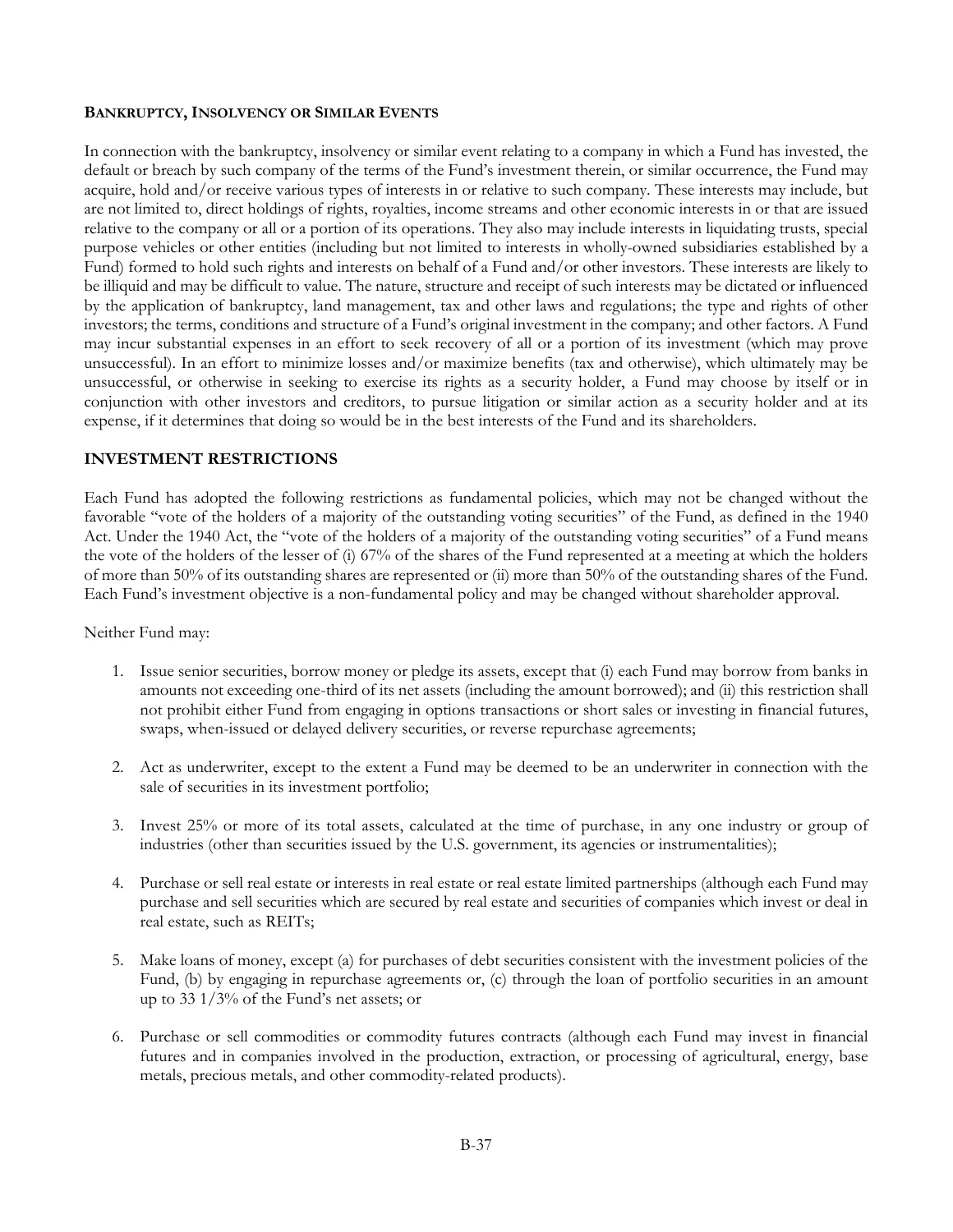Each Fund observes the following restriction as a matter of operating but not fundamental policy, pursuant to positions taken by federal regulatory authorities:

Each Fund may not invest, in the aggregate, more than 15% of its net assets in securities that the Fund reasonably expects cannot be sold or disposed of in current market conditions in seven calendar days or less without the sale or disposition significantly changing the market value of the securities.

Except with respect to borrowing, if a percentage or rating restriction on investment or use of assets set forth herein or in the Prospectus is adhered to at the time a transaction is effected, later changes in percentage resulting from any cause other than actions by a Fund will not be considered a violation.

# **MANAGEMENT OF THE FUNDS**

#### **Trustees and Officers**

The overall management of the business and affairs of the Trust is vested with its Board of Trustees. The Board approves all significant agreements between the Trust and persons or companies furnishing services to it, including the agreements with the Advisor, co-administrators, distributor, custodian and transfer agent. The day-to-day operations of the Trust are delegated to its officers, except that the Advisor is responsible for making day-to-day investment decisions in accordance with each Fund's investment objectives, strategies, and policies, all of which are subject to general supervision by the Board.

The Trustees and officers of the Trust, their years of birth and positions with the Trust, term of office with the Trust and length of time served, their business addresses and principal occupations during the past five years and other directorships held during the past five years are listed in the table below. Unless noted otherwise, each person has held the position listed for a minimum of five years. Thomas Knipper, Kathleen K. Shkuda, Larry D. Tashjian and John P. Zader are all of the Trustees who are not "interested persons" of the Trust, as that term is defined in the 1940 Act (collectively, the "Independent Trustees").

| Name, Address, Year<br>of Birth and<br>Position(s) held with<br><b>Trust</b> | Term of<br>Officec<br>and<br>Length of<br>Time<br><b>Served</b> | Principal Occupation During the Past<br><b>Five Years and Other Affiliations</b> | Number<br>of<br><b>Portfolios</b><br>in the<br>Fund<br>Complex<br>Overseen<br>by<br>Trusteed | <b>Other Directorships</b><br><b>Held by Trustee</b><br>During the Past<br>Five Yearse |
|------------------------------------------------------------------------------|-----------------------------------------------------------------|----------------------------------------------------------------------------------|----------------------------------------------------------------------------------------------|----------------------------------------------------------------------------------------|
| "Independent" Trustees:                                                      |                                                                 |                                                                                  |                                                                                              |                                                                                        |
| Thomas Knipper, CPA a                                                        | Since                                                           | Independent Consulting, financial                                                | $\overline{2}$                                                                               | None.                                                                                  |
| (Born 1957)                                                                  | September                                                       | services organizations (March 2021 -                                             |                                                                                              |                                                                                        |
| Trustee                                                                      | 2013                                                            | present); Vice President and Chief                                               |                                                                                              |                                                                                        |
|                                                                              |                                                                 | Compliance Officer, Ameritas                                                     |                                                                                              |                                                                                        |
|                                                                              |                                                                 | Investment Partners, a registered                                                |                                                                                              |                                                                                        |
|                                                                              |                                                                 | investment advisor (1995 - March 2021).                                          |                                                                                              |                                                                                        |
| Kathleen K. Shkuda <sup>a</sup>                                              | Since                                                           | Zigzag Consulting, a financial services                                          | $\mathbf{2}$                                                                                 | None.                                                                                  |
| (born 1951)                                                                  | September                                                       | consulting firm $(2008 - present)$ ;                                             |                                                                                              |                                                                                        |
| Trustee                                                                      | 2013                                                            | Director, Managed Accounts, Merrill                                              |                                                                                              |                                                                                        |
|                                                                              |                                                                 | Lynch (2007 - 2008).                                                             |                                                                                              |                                                                                        |
| Larry D. Tashjian a                                                          | Since                                                           | Principal, CAM Capital Advisors, a                                               | 2                                                                                            | General Finance                                                                        |
| (born 1953)                                                                  | September                                                       | family office $(2001 - present)$ .                                               |                                                                                              | Corporation.                                                                           |
| Trustee and Chairman                                                         | 2013                                                            |                                                                                  |                                                                                              |                                                                                        |
| of the Board                                                                 |                                                                 |                                                                                  |                                                                                              |                                                                                        |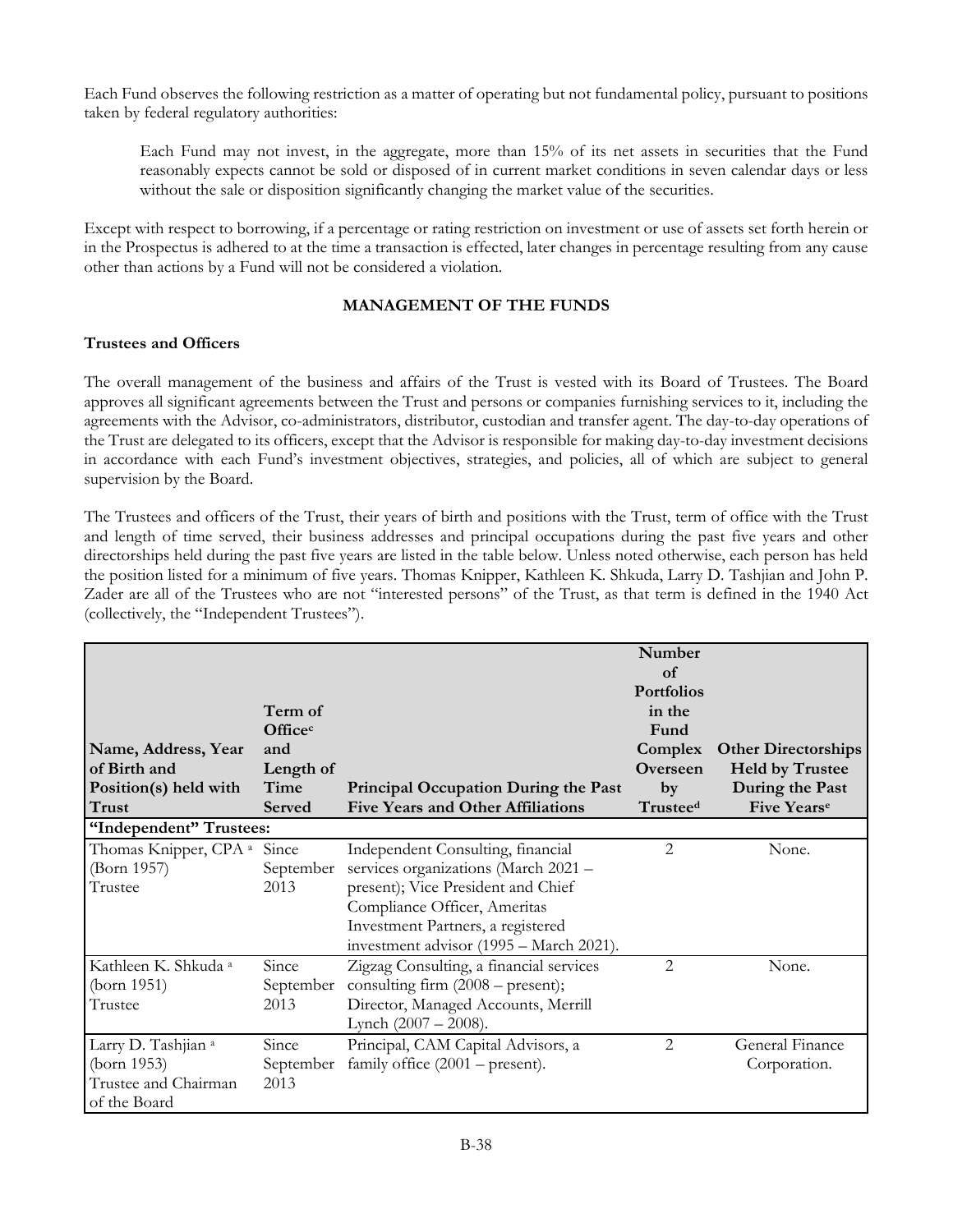| Name, Address, Year<br>of Birth and<br>Position(s) held with<br>Trust | Term of<br>Officec<br>and<br>Length of<br>Time<br><b>Served</b> | Principal Occupation During the Past<br><b>Five Years and Other Affiliations</b>                                                                                                                                                                                                                                   | Number<br>of<br>Portfolios<br>in the<br>Fund<br>Complex<br>Overseen<br>by<br>Trusteed | <b>Other Directorships</b><br><b>Held by Trustee</b><br>During the Past<br><b>Five Yearse</b>                                                                                                                                  |
|-----------------------------------------------------------------------|-----------------------------------------------------------------|--------------------------------------------------------------------------------------------------------------------------------------------------------------------------------------------------------------------------------------------------------------------------------------------------------------------|---------------------------------------------------------------------------------------|--------------------------------------------------------------------------------------------------------------------------------------------------------------------------------------------------------------------------------|
| John P. Zader <sup>a</sup><br>(born 1961)<br>Trustee                  | Since<br>September<br>2013                                      | Retired (June 2014 – present); CEO,<br>UMB Fund Services, Inc., a mutual fund<br>and hedge fund service provider, and the<br>transfer agent, fund accountant, and co-<br>administrator for the Fund (December<br>2006 - June 2014); President, Investment<br>Managers Series Trust (December 2007 -<br>June 2014). | $\overline{2}$                                                                        | <b>Investment Managers</b><br>Series Trust, a<br>registered investment<br>company (includes 53<br>portfolios);<br>361 Social<br>Infrastructure Fund, a<br>closed-end<br>investment company<br>(December 2019 -<br>April 2022). |
| <b>Interested Trustees:</b>                                           |                                                                 |                                                                                                                                                                                                                                                                                                                    |                                                                                       |                                                                                                                                                                                                                                |
| Eric M. Banhazl bt<br>(born 1957)<br>Trustee                          | Since<br>September<br>2013                                      | Chairman, Foothill Capital Management,<br>LLC, a registered investment advisor<br>(2018 – present); Chairman (2016 –<br>present), and President (2006 – 2015),<br>Mutual Fund Administration, LLC co-<br>administrator for the Fund.                                                                               | $\overline{2}$                                                                        | <b>Investment Managers</b><br>Series Trust, a<br>registered investment<br>company (includes 53<br>portfolios);<br>361 Social<br>Infrastructure Fund, a<br>closed-end<br>investment company<br>(December 2019 -<br>April 2022). |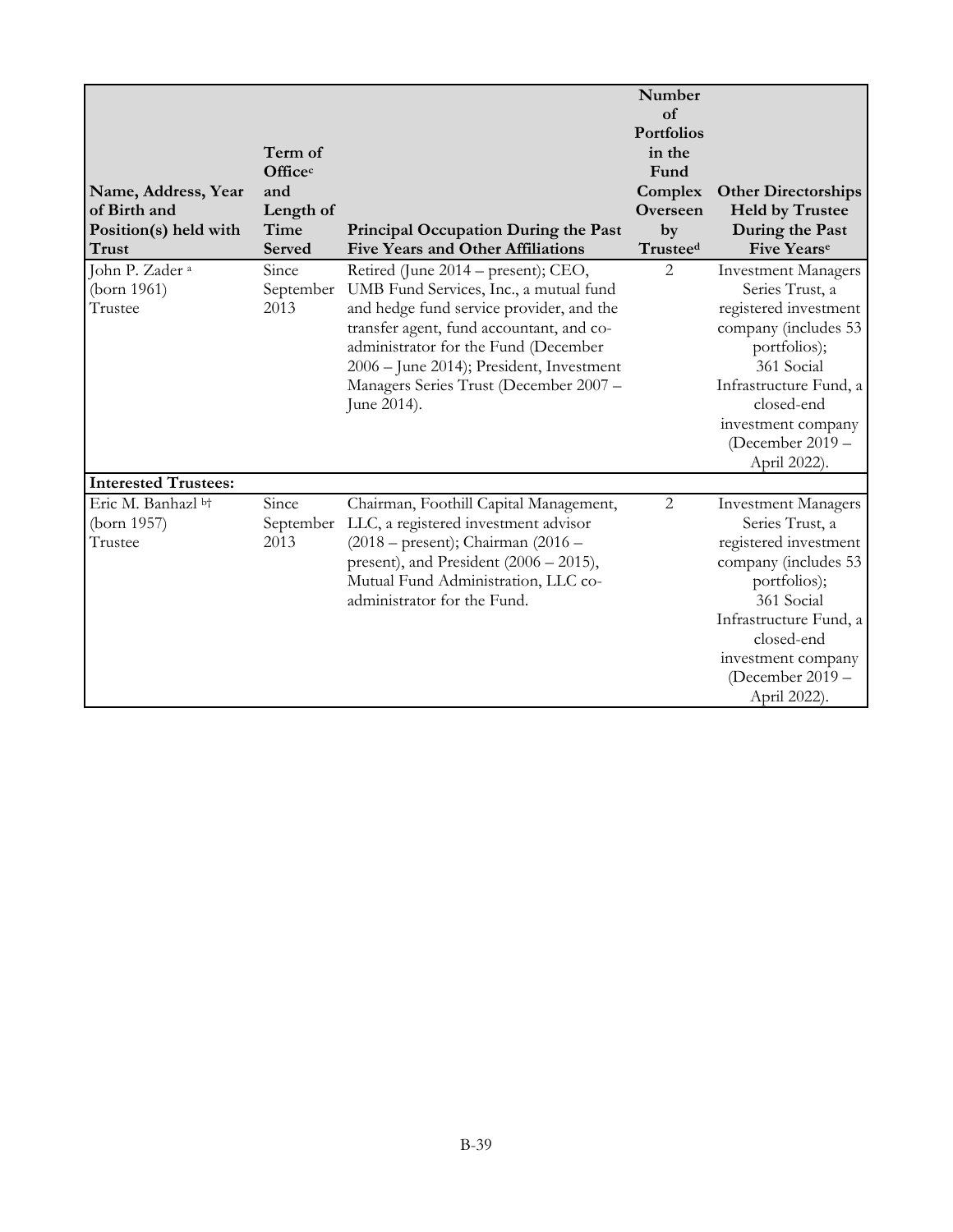| Name, Address, Year<br>of Birth and<br>Position(s) held with<br>Trust               | Term of<br>Officec<br>and<br>Length of<br>Time<br><b>Served</b> | <b>Principal Occupation During the Past</b><br><b>Five Years and Other Affiliations</b>                                                                                                                                                                                                                                                                                                                                                                       | Number<br>of<br><b>Portfolios</b><br>in the<br>Fund<br>Complex<br>Overseen<br>by<br>Trusteed | <b>Other Directorships</b><br><b>Held by Trustee</b><br>During the Past<br>Five Yearse                                                                                                                                                                                                                                                                                                                                                                                                            |
|-------------------------------------------------------------------------------------|-----------------------------------------------------------------|---------------------------------------------------------------------------------------------------------------------------------------------------------------------------------------------------------------------------------------------------------------------------------------------------------------------------------------------------------------------------------------------------------------------------------------------------------------|----------------------------------------------------------------------------------------------|---------------------------------------------------------------------------------------------------------------------------------------------------------------------------------------------------------------------------------------------------------------------------------------------------------------------------------------------------------------------------------------------------------------------------------------------------------------------------------------------------|
| Terrance P. Gallagher a*<br>(born 1958)<br>Trustee and President                    | Since July<br>2019                                              | President, Investment Managers Series<br>Trust II (September 2013 – present);<br>Executive Vice President, UMB Fund<br>Services, Inc. (2007 – present); and<br>Director of Compliance, Unified Fund<br>Services Inc. (now Huntington Fund<br>Services), a mutual fund service provider<br>$(2004 - 2007).$                                                                                                                                                    | 2                                                                                            | Cliffwater Corporate<br>Lending Fund, Agility<br>Multi-Asset Income<br>Fund, Corbin Multi-<br>Strategy Fund,<br>Aspiriant Risk-<br>Managed Real Asset<br>Fund, Aspiriant Risk-<br>Managed Capital<br>Appreciation Fund,<br><b>Infinity Core</b><br>Alternative Fund,<br>Infinity Long/Short<br>Equity Fund, LLC,<br>Keystone Private<br>Income Fund, First<br>Trust Alternative<br>Opportunities Fund,<br>and Variant<br>Alternative Income<br>Fund, each a closed-<br>end investment<br>company. |
| <b>Officers of the Trust:</b>                                                       |                                                                 |                                                                                                                                                                                                                                                                                                                                                                                                                                                               |                                                                                              |                                                                                                                                                                                                                                                                                                                                                                                                                                                                                                   |
| Rita Dam <sup>b</sup><br>(born 1966)<br>Treasurer and Assistant<br>Secretary        | $\overline{\text{Since}}$<br>September<br>2013                  | Co-Chief Executive Officer (2016 -<br>present), and Vice President (2006 -<br>2015), Mutual Fund Administration,<br>LLC; Co-President, Foothill Capital<br>Management, LLC, a registered<br>investment advisor (2018 – present);<br>Treasurer, 361 Social Infrastructure Fund<br>(December 2019 – April 2022).                                                                                                                                                | N/A                                                                                          | N/A                                                                                                                                                                                                                                                                                                                                                                                                                                                                                               |
| Joy Ausili <sup>b</sup><br>(born 1966)<br>Vice President and<br>Assistant Secretary | Since<br>January<br>2016                                        | Co-Chief Executive Officer (2016 -<br>present), and Vice President (2006-<br>2015), Mutual Fund Administration,<br>LLC; Co-President, Foothill Capital<br>Management, LLC, a registered<br>investment advisor (2018 – present);<br>Vice President and Assistant Secretary,<br>361 Social Infrastructure Fund<br>(December 2019 – April 2022); Secretary<br>and Assistant Treasurer, Investment<br>Managers Series Trust (September 2013<br>$-$ January 2016). | N/A                                                                                          | N/A                                                                                                                                                                                                                                                                                                                                                                                                                                                                                               |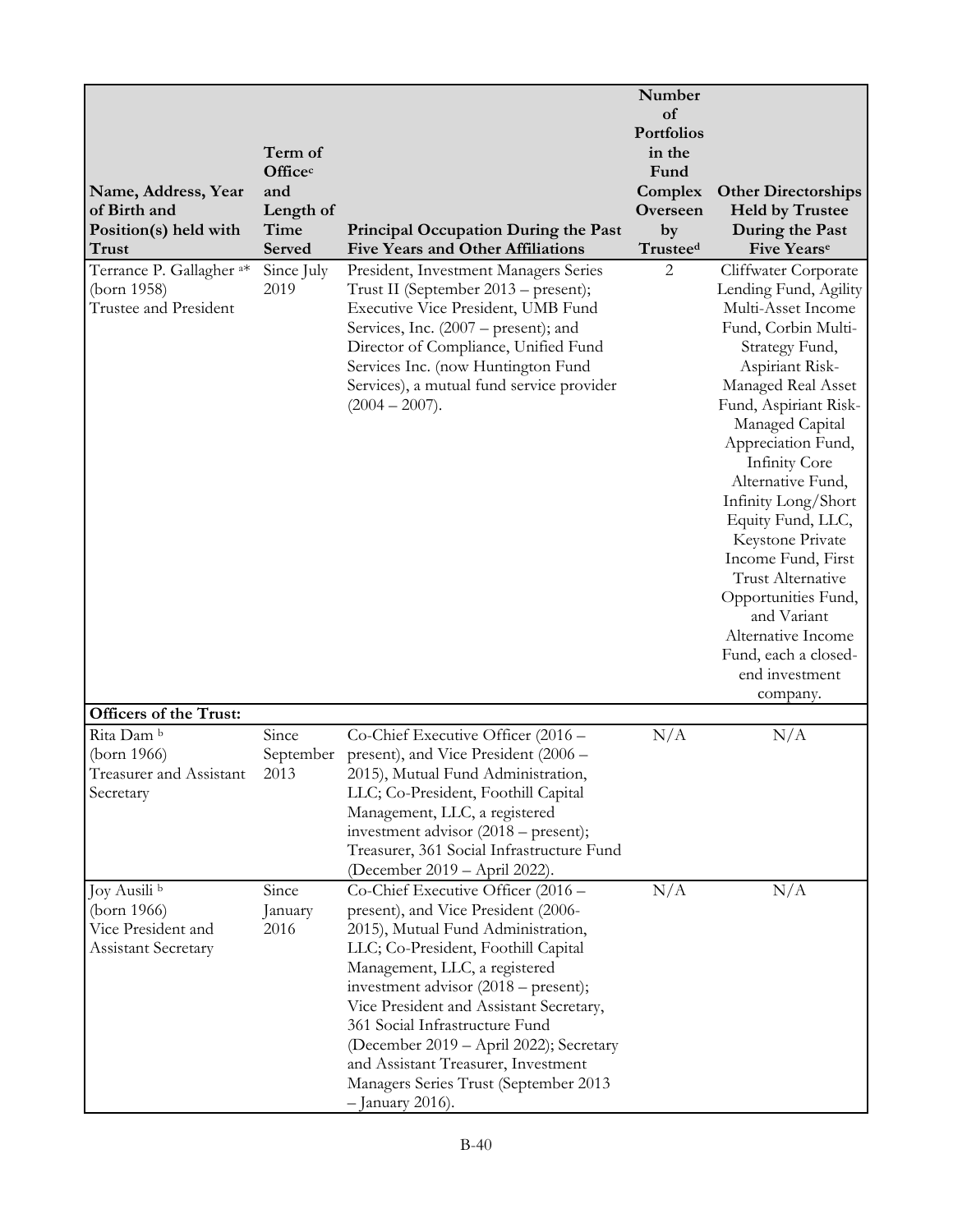| Name, Address, Year<br>of Birth and<br>Position(s) held with<br>Trust | Term of<br>Officec<br>and<br>Length of<br>Time<br><b>Served</b> | Principal Occupation During the Past<br><b>Five Years and Other Affiliations</b>                                                                                                                                                                                                                                                  | Number<br>$\alpha$ f<br><b>Portfolios</b><br>in the<br>Fund<br>Complex<br>Overseen<br>by<br>Trusteed | <b>Other Directorships</b><br><b>Held by Trustee</b><br>During the Past<br>Five Yearse |
|-----------------------------------------------------------------------|-----------------------------------------------------------------|-----------------------------------------------------------------------------------------------------------------------------------------------------------------------------------------------------------------------------------------------------------------------------------------------------------------------------------|------------------------------------------------------------------------------------------------------|----------------------------------------------------------------------------------------|
| Diane Drake b<br>(born 1967)<br>Secretary                             | Since<br>January<br>2016                                        | Senior Counsel, Mutual Fund<br>Administration, LLC (October 2015 -<br>present); Secretary, 361 Social<br>Infrastructure Fund (December 2019 -<br>April 2022); Chief Compliance Officer,<br>Foothill Capital Management, LLC, a<br>registered investment advisor (2018 -<br>2019).                                                 | N/A                                                                                                  | N/A                                                                                    |
| Martin Dziura b<br>(born 1959)<br>Chief Compliance<br>Officer         | Since<br>September<br>2013                                      | Principal, Dziura Compliance<br>Consulting, LLC (October 2014 -<br>present); Managing Director, Cipperman<br>Compliance Services (2010 - September<br>2014); Chief Compliance Officer,<br>Hanlon Investment Management (2009 -<br>2010); Vice President - Compliance,<br>Morgan Stanley Investment Management<br>$(2000 - 2009).$ | N/A                                                                                                  | N/A                                                                                    |

a Address for certain Trustees and certain officers: 235 West. Galena Street, Milwaukee, Wisconsin 53212.

b Address for Mr. Banhazl, Ms. Ausili, Ms. Dam and Ms. Drake: 2220 E. Route 66, Suite 226, Glendora, California 91740.

Address for Mr. Dziura: 309 Woodridge Lane, Media, Pennsylvania 19063.

- c Trustees and officers serve until their successors have been duly elected.
- d The Trust is comprised of 24 series managed by unaffiliated investment advisors. Each Trustee serves as Trustee of each series of the Trust. The term "Fund Complex" applies only to the series managed by the same investment advisor. The Funds do not hold themselves out as related to any other series within the Trust, for purposes of investment and investor services, nor do they share the same investment advisor with any other series.
- e "Other Directorships Held" includes only directorships of companies required to register or file reports with the SEC under the Securities Exchange Act of 1934, as amended (that is, "public companies"), or other investment companies registered under the 1940 Act.
- † Mr. Banhazl is an "interested person" of the Trust by virtue of his position with Mutual Fund Administration, LLC and Foothill Capital Management, LLC.
- Mr. Gallagher is an "interested person" of the Trust by virtue of his position with UMB Fund Services, Inc.

# **Compensation**

Each Independent Trustee receives a quarterly retainer of \$14,500, \$4,000 for each special in-person meeting attended and \$1,500 for each special telephonic meeting attended. The Trust has no pension or retirement plan. No other entity affiliated with the Trust pays any compensation to the Trustees.

The Trustees may elect to defer payment of their compensation from the Funds pursuant to the Trust's non-qualified Deferred Compensation Plan for Trustees which permits the Trustees to defer receipt of all or part of their compensation from the Trust. Amounts deferred are deemed invested in shares of one or more series of the Trust, as selected by the Trustee from time to time. A Trustee's deferred compensation account will be paid in cash at such times as elected by the Trustee, subject to certain mandatory payment provisions in the Deferred Compensation Plan. Deferral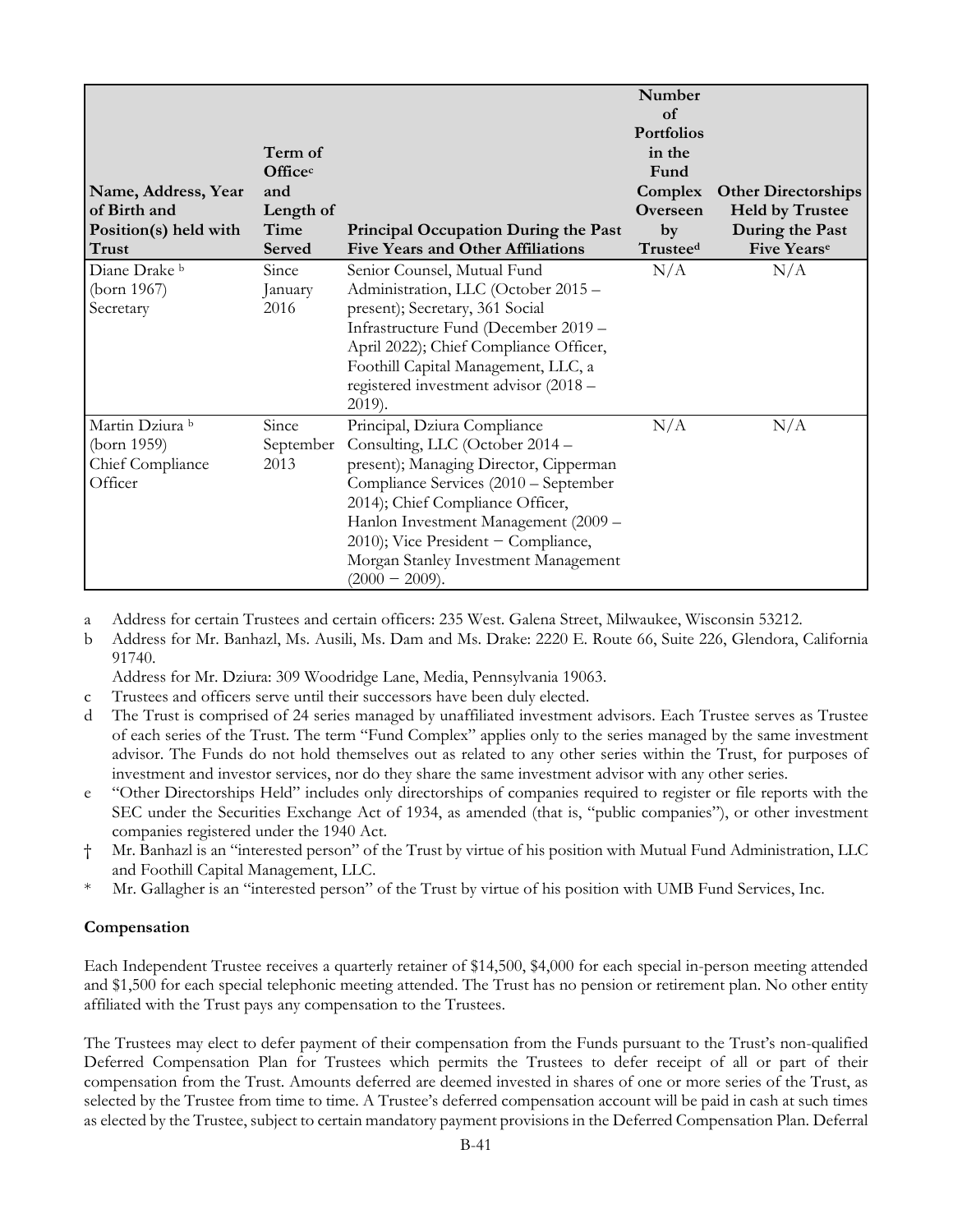and payment elections under the Deferred Compensation Plan are subject to strict requirements for modification.

|                                     | <b>Aggregate Compensation</b> |                     |                   |                 |                           |  |
|-------------------------------------|-------------------------------|---------------------|-------------------|-----------------|---------------------------|--|
|                                     | From each Fund                |                     |                   |                 |                           |  |
|                                     |                               |                     | Pension or        |                 |                           |  |
|                                     | <b>ACR Multi-</b>             | <b>ACR</b>          | <b>Retirement</b> |                 | Total                     |  |
|                                     | Strategy                      | International       | <b>Benefits</b>   | Estimated       | Compensation              |  |
|                                     | Quality                       | Quality             | Accrued as        | Annual          | from Fund and             |  |
|                                     | Return                        | Return              | Part of           | <b>Benefits</b> | <b>Fund Complex</b>       |  |
|                                     | (MQR)                         | (IQR)               | Fund's            | Upon            | Paid to                   |  |
| <b>Name of Person/Position</b>      | Fund <sup>1,3</sup>           | Fund <sup>1,3</sup> | <b>Expenses</b>   | Retirement      | Trustees <sup>1,2,3</sup> |  |
| Thomas Knipper, Independent         |                               |                     |                   |                 |                           |  |
| Trustee and Audit Committee Chair   | \$3,014                       | \$3,047             | None              | None            | \$6,061                   |  |
| Kathleen K. Shkuda, Independent     |                               |                     |                   |                 |                           |  |
| Trustee and Valuation Committee     |                               |                     |                   |                 |                           |  |
| Chair                               | \$3,014                       | \$3,047             | None              | None            | \$6,061                   |  |
| Larry D. Tashjian, Independent      |                               |                     |                   |                 |                           |  |
| Trustee and Chairman                | \$3,014                       | \$3,047             | None              | None            | \$6,061                   |  |
| John Zader, Independent Trustee and |                               |                     |                   |                 |                           |  |
| Nominating, Governance and          |                               |                     |                   |                 |                           |  |
| Regulatory Review Committee Chair   | \$3,014                       | \$3,047             | None              | None            | \$6,061                   |  |

1 For the fiscal year ended November 30, 2021.

- 2 There are currently numerous portfolios comprising the Trust. The term "Fund Complex" applies only to the series managed by the same investment advisor. The Funds do not hold themselves out as related to any other series within the Trust, for purposes of investment and investor services, nor do they share the same investment advisor with any other series. For the Funds' fiscal year ended November 30, 2021, the aggregate Independent Trustees' fees for the Trust were \$224,000.
- 3 Messrs. Knipper, Tashjian, and Zader each elected to defer payments of their compensation from the Funds under the Funds' non-qualified Deferred Compensation Plan for Trustees under which trustees may defer receipt of all or part of their compensation from the Funds. As of the fiscal year ended November 30, 2021, the total amount of deferred compensation payable to Messrs. Knipper, Tashjian, and Zader was \$57,290, \$97,692, and \$42,463, respectively.

Messers. Banhazl and Gallagher are not compensated for their service as Trustees because of their affiliation with the Trust. Officers of the Trust are not compensated by the Fund for their services.

# **Additional Information Concerning the Board and the Trustees**

The current Trustees were selected in September 2013 (July 2019 for Mr. Gallagher) with a view towards establishing a Board that would have the broad experience needed to oversee a registered investment company comprised of multiple series employing a variety of different investment strategies. As a group, the Board has extensive experience in many different aspects of the financial services and asset management industries.

The Trustees were selected to join the Board based upon the following factors, among others: character and integrity; willingness to serve and willingness and ability to commit the time necessary to perform the duties of a Trustee; as to each Trustee other than Mr. Banhazl, Mr. Gallagher and Mr. Zader (at that time), satisfying the criteria for not being classified as an "interested person" of the Trust as defined in the 1940 Act; and, as to Mr. Banhazl and Mr. Gallagher, their positions with Mutual Fund Administration, LLC and UMB Fund Services, Inc., respectively, the Trust's coadministrators. In addition, the Trustees have the following specific experience, qualifications, attributes and/or skills relevant to the operations of the Trust:

• Mr. Knipper has substantial experience with respect to the operation, administration and compliance programs of mutual funds and as a senior executive with a registered investment advisor.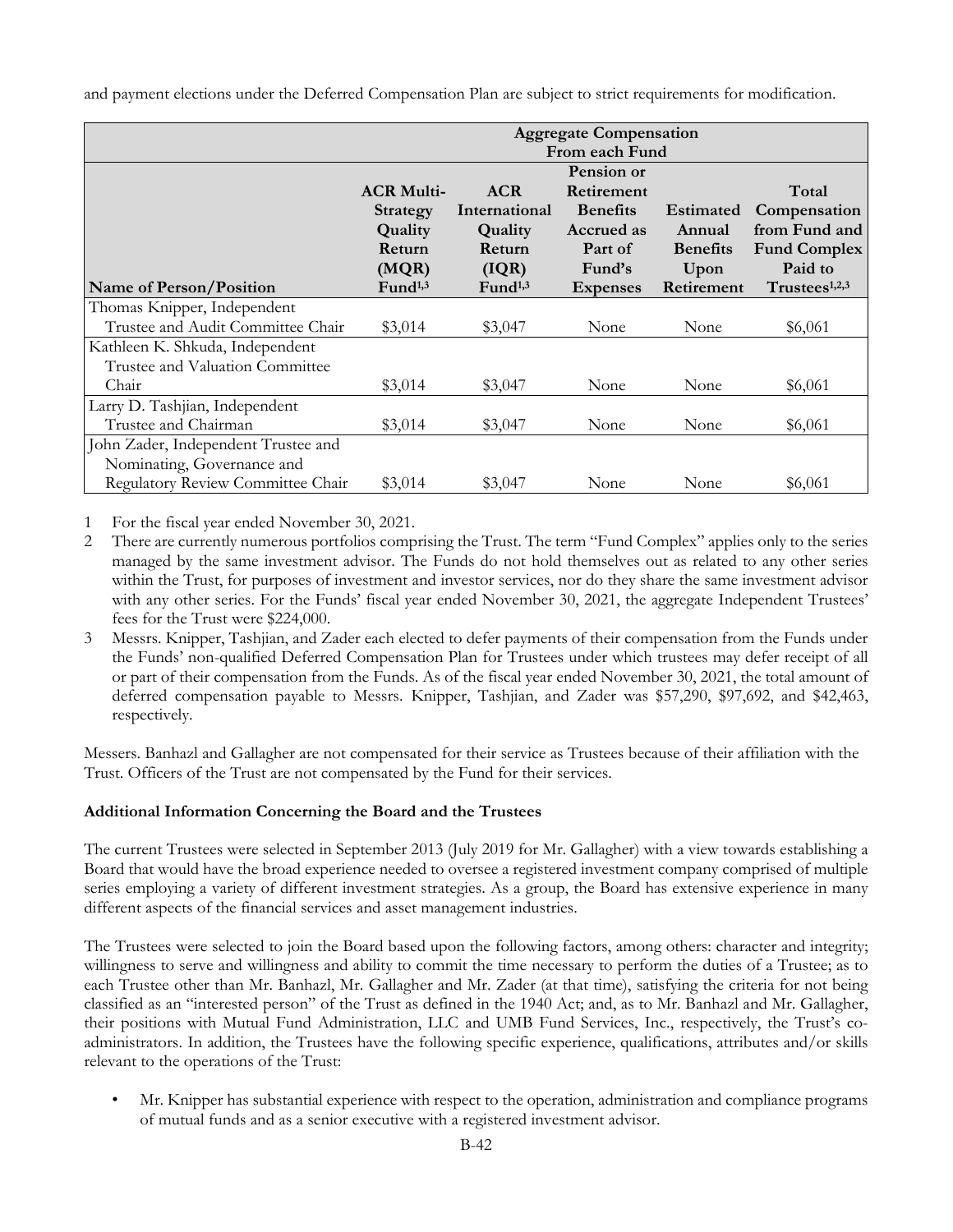- Ms. Shkuda has substantial experience in the investment management industry, including as a consultant with respect to operations and marketing of investment managers and distribution of mutual funds and other investment products.
- Mr. Tashjian has extensive leadership experience in the investment management industry, including as a principal and a chief executive officer of registered investment advisors.
- Mr. Banhazl has significant experience serving in senior executive and board positions for mutual funds and with respect to the organization and operation of mutual funds and multiple series trusts similar to the Trust.
- Mr. Zader has substantial experience serving in senior executive positions at mutual fund administrative service providers.
- Mr. Gallagher has substantial experience serving in senior executive positions at mutual fund administrative service providers.

In its periodic self-assessment of the effectiveness of the Board, the Board considers the complementary individual skills and experience of the individual Trustees primarily in the broader context of the Board's overall composition so that the Board, as a body, possesses the appropriate (and appropriately diverse) skills and experience to oversee the business of the Funds. The summaries set forth above as to the qualifications, attributes and skills of the Trustees are required by the registration form adopted by the SEC, do not constitute holding out the Board or any Trustee as having any special expertise or experience, and do not impose any greater responsibility or liability on any such person or on the Board as a whole than would otherwise be the case.

The Board of Trustees has three standing committees: the Audit Committee, the Nominating, Governance and Regulatory Review Committee (the "Nominating Committee"), and the Valuation Committee.

• The function of the Audit Committee, with respect to each series of the Trust, is to review the scope and results of the 'series' annual audit and any matters bearing on the audit or the 'series' financial statements and to assist the Board's oversight of the integrity of the 'series' pricing and financial reporting. The Audit Committee is comprised of all of the Independent Trustees and is chaired by Mr. Knipper. It does not include any Interested Trustees. The Audit Committee is expected to meet at least twice a year with respect to each series of the Trust. The Audit Committee met three times during the fiscal year ended November 30, 2021, with respect to the Funds.

The Audit Committee also serves as the Qualified Legal Compliance Committee ("QLCC") for the Trust for the purpose of compliance with Rules 205.2(k) and 205.3(c) of the Code of Federal Regulations regarding alternative reporting procedures for attorneys retained or employed by an issuer who appear and practice before the SEC on behalf of the issuer.

- The Nominating Committee is responsible for reviewing matters pertaining to composition, committees, and operations of the Board, as well as assisting the Board in overseeing matters related to certain regulatory issues. The Nominating Committee meets from time to time as needed. The Nominating Committee will consider trustee nominees properly recommended by the Trust's shareholders. Shareholders who wish to recommend a nominee should send nominations that include, among other things, biographical data and the qualifications of the proposed nominee to the Trust's Secretary. The Independent Trustees comprise the Nominating Committee, and the Committee is chaired by Mr. Zader. The Nominating Committee met once during the fiscal year ended November 30, 2021.
- The function of the Valuation Committee is to recommend to the Board for its approval methodologies for valuing securities held by any series of the Trust for which current and reliable market quotations are not readily available; monitor prices determined by officers of the Trust pursuant to such methodologies; and approve fair valued security prices that are not determined pursuant to an approved methodology. The actions of the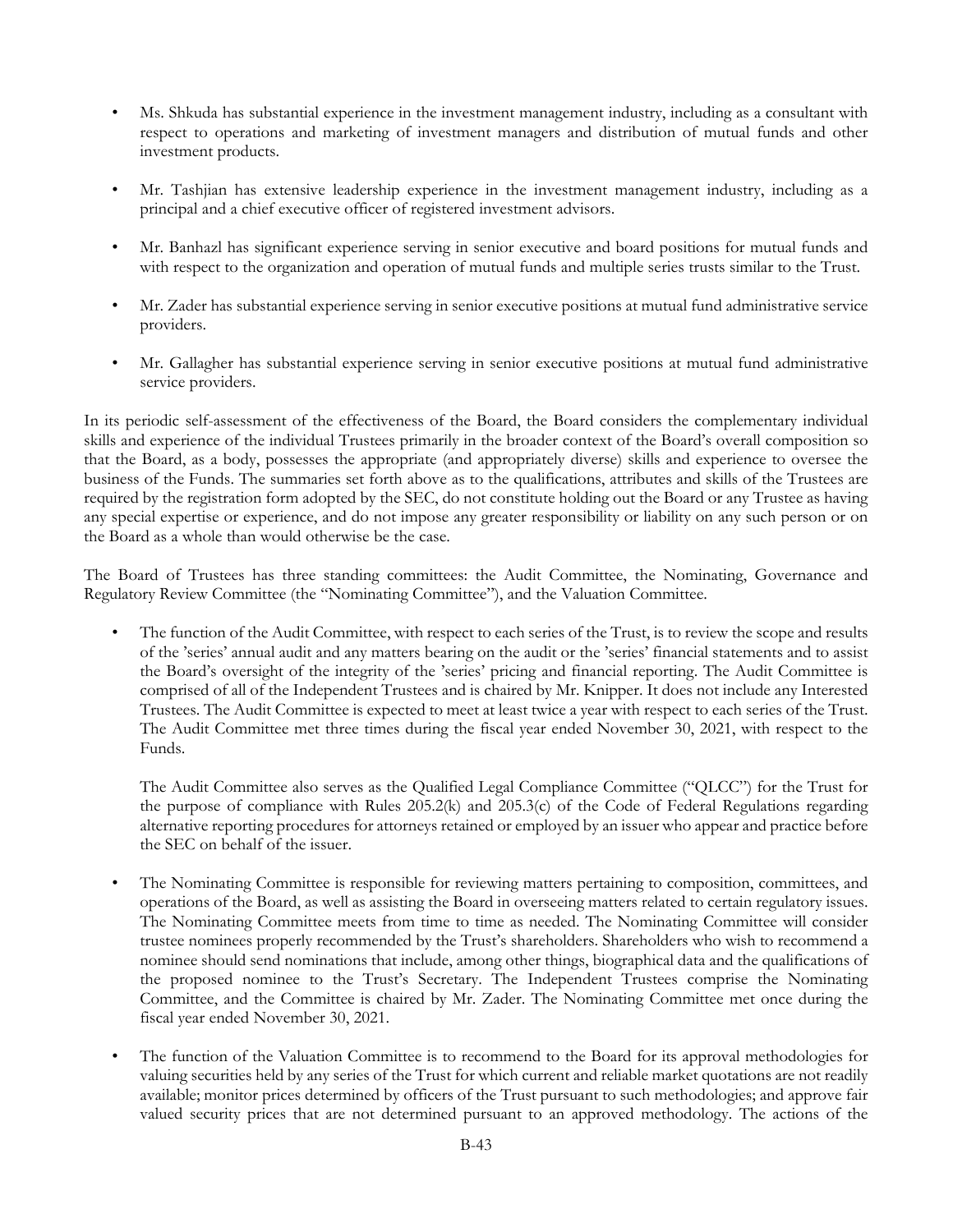Valuation Committee are subsequently reviewed by the Board. The Valuation Committee is comprised of all the Trustees and is chaired by Ms. Shkuda, but action may be taken by any one of the Trustees. The Valuation Committee meets as needed. The table below shows the number of times that the Valuation Committee met during the fiscal year ended November 30, 2021, with respect to the Funds.

| <b>Fund Name</b>                             | <b>Number of Meetings</b> |
|----------------------------------------------|---------------------------|
| ACR Multi-Strategy Quality Return (MQR) Fund |                           |
| ACR International Quality Return (IQR) Fund  |                           |

Independent Trustees comprise 67% of the Board and Larry Tashjian, an Independent Trustee, serves as Chairperson of the Board. The Chairperson serves as a key point person for dealings between the Trust's management and the other Independent Trustees. As noted above, through the committees of the Board the Independent Trustees consider and address important matters involving each series of the Trust, including those presenting conflicts or potential conflicts of interest. The Independent Trustees also regularly meet outside the presence of management and are advised by independent legal counsel. The Board has determined that its organization and leadership structure are appropriate in light of its fiduciary and oversight obligations, the special obligations of the Independent Trustees, and the relationship between the Interested Trustees and the Trust's co-administrators. The Board also believes that its structure facilitates the orderly and efficient flow of information to the Independent Trustees from management.

Consistent with its responsibility for oversight of the Funds in the interests of shareholders, the Board among other things oversees risk management of the Funds' investment programs and business affairs directly and through the Audit Committee. The Board has emphasized to the Advisor the importance of maintaining vigorous risk management programs and procedures.

Each Fund faces a number of risks, such as investment risk, valuation risk, reputational risk, risk of operational failure or lack of business continuity, and legal, compliance and regulatory risk. Risk management seeks to identify and address risks, i.e., events or circumstances that could have material adverse effects on the business, operations, shareholder services, investment performance or reputation of the Fund. Under the overall supervision of the Board, the Advisor and other service providers to each Fund employ a variety of processes, procedures and controls to identify various of those possible events or circumstances, to lessen the probability of their occurrence and/or to mitigate the effects of such events or circumstances if they do occur. Different processes, procedures and controls are employed with respect to different types of risks. Various personnel, including the Trust's Chief Compliance Officer (the "CCO"), the Advisor's management, and other service providers (such as the Funds' independent registered public accounting firm) make periodic reports to the Board or to the Audit Committee with respect to various aspects of risk management. The Board recognizes that not all risks that may affect the Funds can be identified, that it may not be practical or costeffective to eliminate or mitigate certain risks, that it may be necessary to bear certain risks (such as investment-related risks) to achieve a Fund's investment objective, and that the processes, procedures and controls employed to address certain risks may be limited in their effectiveness. Moreover, reports received by the Trustees as to risk management matters are typically summaries of the relevant information. As a result of the foregoing and other factors, the Board's risk management oversight is subject to substantial limitations.

# **Fund Shares Beneficially Owned by Trustees**

Certain information regarding ownership by the Trustees of each Fund and other series of the Trust, as of December 31, 2021, is set forth in the following table.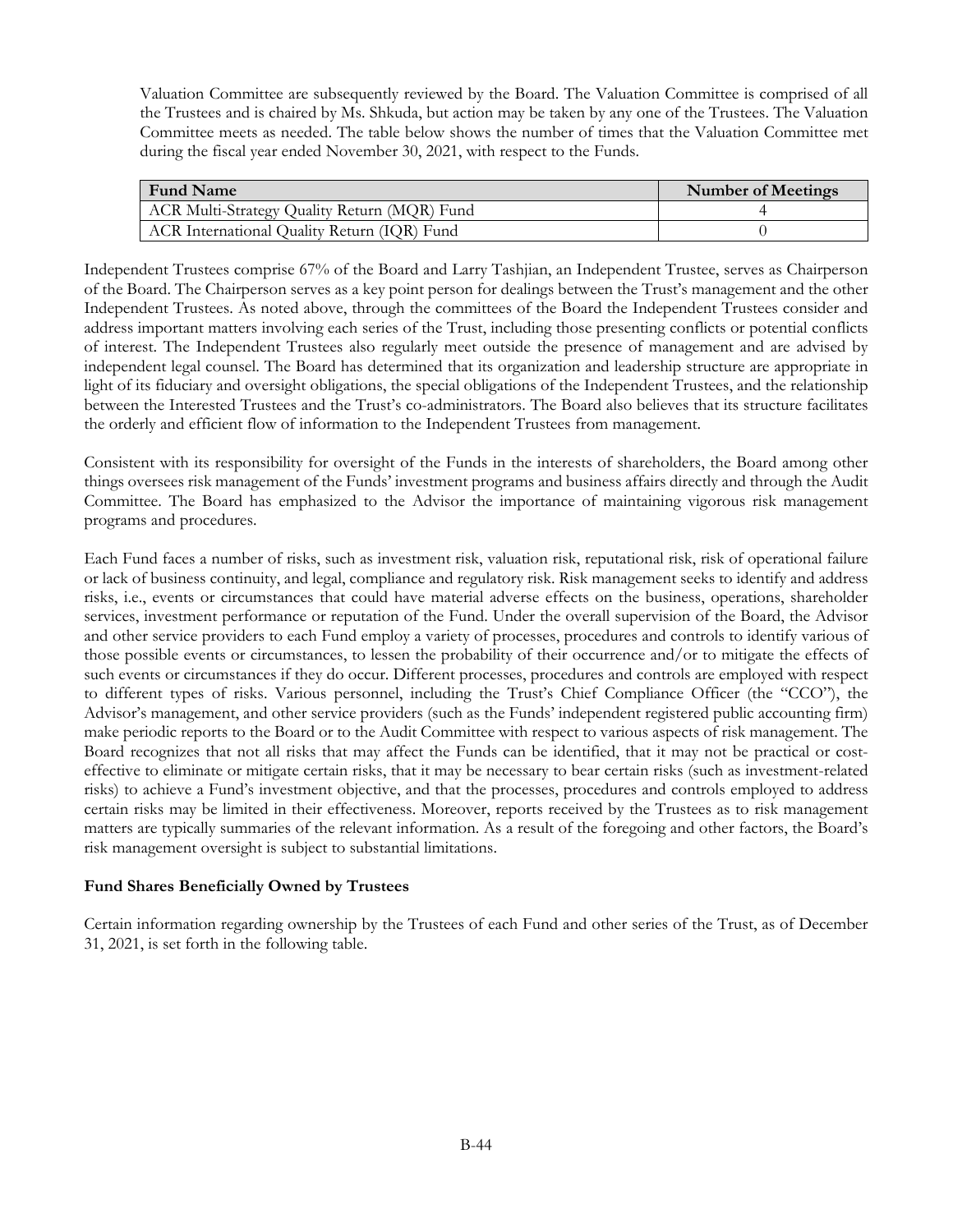|                                           |                                                         | <b>Aggregate Dollar Range of</b><br><b>Equity Securities in all</b><br><b>Registered Investment</b> |
|-------------------------------------------|---------------------------------------------------------|-----------------------------------------------------------------------------------------------------|
|                                           | <b>Dollar Range of Equity</b><br>Securities in the Fund | <b>Companies Overseen by</b><br>Trustee in Family of                                                |
| Name of Trustee                           | (\$)                                                    | <b>Investment Companies (\$)</b>                                                                    |
| Larry Tashjian, Independent Trustee       | None                                                    | None                                                                                                |
| Kathy Shkuda, Independent Trustee         | None                                                    | None                                                                                                |
| Thomas Knipper, Independent Trustee       | None                                                    | None                                                                                                |
| John P. Zader, Independent Trustee        | None                                                    | $$10,001 - $50,000$                                                                                 |
| Eric M. Banhazl, Interested Trustee       | None                                                    | Over \$100,000                                                                                      |
| Terrance P. Gallagher, Interested Trustee | None                                                    | None                                                                                                |

#### **Control Persons, Principal Shareholders, and Management Ownership**

The following table lists the control persons of each Fund as of March 2, 2022. A control person is one who owns beneficially or through controlled companies more than 25% of the voting securities of a Fund or acknowledges the existence of control.1 Shareholders with a controlling interest could affect the outcome of voting or the direction of management of a Fund.

| <b>Fund/Control Person</b>                          | <b>Jurisdiction</b> | Percentage of Total<br>Outstanding<br>Shares of a Fund as of<br>March 2, 2022 |
|-----------------------------------------------------|---------------------|-------------------------------------------------------------------------------|
|                                                     |                     |                                                                               |
| <b>ACR Multi-Strategy Quality Return (MQR) Fund</b> |                     |                                                                               |
| Charles Schwab & Co., Inc.                          | CА                  | 55.96%                                                                        |
| <b>ACR International Quality Return (IQR) Fund</b>  |                     |                                                                               |
| Charles Schwab & Co., Inc.                          | CА                  | $90.64\%$                                                                     |

<sup>1</sup> The Funds have no information regarding the beneficial owners of Fund shares owned through accounts with financial intermediaries.

The following table lists the principal shareholders of each Fund as of March 2, 2022. The principal shareholders are holders of record of 5% or more of the outstanding shares of the indicated class of a Fund, including the listed shareholders that are financial intermediaries.<sup>1</sup>

|                                                                                 |                          | Percentage of Total<br>Outstanding |
|---------------------------------------------------------------------------------|--------------------------|------------------------------------|
|                                                                                 |                          | Shares of the Class as of          |
| Fund/Class                                                                      | <b>Shareholder</b>       | March 2, 2022                      |
| ACR Multi-Strategy Quality Return (MQR) Fund - Class I Charles Schwab & Co Inc. |                          | 55.96%                             |
|                                                                                 | San Francisco, CA 94105  |                                    |
| ACR International Quality Return (IQR) Fund - Class I                           | Charles Schwab & Co Inc. | $90.64\%$                          |
|                                                                                 | San Francisco, CA 94105  |                                    |

<sup>1</sup> The Funds have no information regarding the beneficial owners of Fund shares owned through accounts with financial intermediaries.

As of March 2, 2022, the Trustees and officers of the Trust as a group did not own more than 1% of the outstanding shares of either Fund. Furthermore, neither the Independent Trustees, nor members of their immediate families, own securities beneficially or of record in the Advisor, the Funds' distributor, IMST Distributors, LLC (the "Distributor"), or any of their respective affiliates.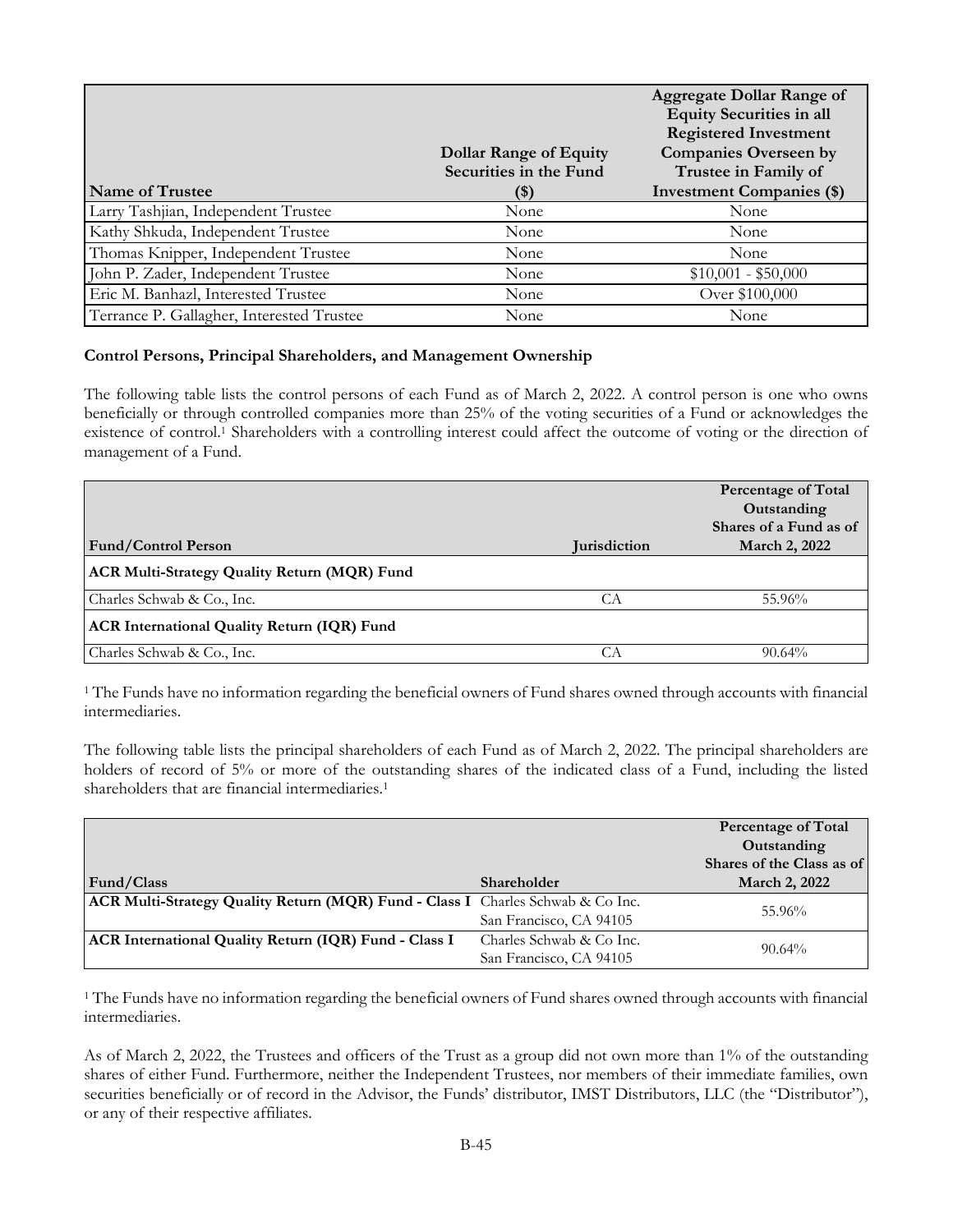# **The Advisor**

ACR Alpine Capital Research, LLC, located at 8000 Maryland Avenue, Suite 700, St. Louis, Missouri 63105, acts as investment advisor to the Fund pursuant to an Investment Advisory Agreement (the "Advisory Agreement"). The Advisor is 100% employee-owned.

Subject to such policies as the Board of Trustees may determine, the Advisor is ultimately responsible for investment decisions for each Fund. Pursuant to the terms of the Advisory Agreement, the Advisor provides each Fund with such investment advice and supervision as it deems necessary for the proper supervision of the Fund's investments. The Advisor also continuously monitors and maintains the Fund's investment criteria and determines from time to time what securities may be purchased by the Fund.

The Advisory Agreement will continue in effect with respect to a Fund from year to year only if such continuance is specifically approved at least annually by the Board or by vote of a majority of the Fund's outstanding voting securities and by a majority of the Trustees who are not parties to the Advisory Agreement or interested persons of any such party, at a meeting called for the purpose of voting on the Advisory Agreement. The Advisory Agreement is terminable without penalty by the Trust on behalf of a Fund, upon giving the Advisor 60 days' notice when authorized either by a majority vote of the Fund's shareholders or by a vote of a majority of the Board, or by the Advisor on 60 days' written notice, and will automatically terminate in the event of its "assignment" (as defined in the 1940 Act). The Advisory Agreement provides that the Advisor shall not be liable for any error of judgment or for any loss suffered by the Trust in connection with the Advisory Agreement, except for a loss resulting from a breach of fiduciary duty, or for a loss resulting from willful misfeasance, bad faith or gross negligence in the performance of its duties, or from reckless disregard by the Advisor of its duties under the Advisory Agreement.

In consideration of the services to be provided by the Advisor pursuant to the Advisory Agreement, the Advisor is entitled to receive from each Fund an investment advisory fee computed daily and paid monthly based on an annual rate equal to a percentage of the Fund's average daily net assets specified in the Prospectus.

# **Fund Expenses**

Each Fund is responsible for its own operating expenses (all of which will be borne directly or indirectly by the Fund's shareholders), including among others, legal fees and expenses of counsel to the Fund and the Fund's Independent Trustees; insurance (including Trustees' and officers' errors and omissions insurance); auditing and accounting expenses; taxes and governmental fees; listing fees; dues and expenses incurred in connection with membership in investment company organizations; fees and expenses of the Fund's custodians, administrators, transfer agents, registrars and other service providers; expenses for portfolio pricing services by a pricing agent, if any; expenses in connection with the issuance and offering of shares; expenses relating to investor and public relations; expenses of registering or qualifying securities of the Fund for public sale; brokerage commissions and other costs of acquiring or disposing of any portfolio holding of the Fund; expenses of preparation and distribution of reports, notices and dividends to shareholders; expenses of the dividend reinvestment plan; compensation and expenses of Trustees; any litigation expenses; and costs of shareholders' and other meetings.

The Advisor has contractually agreed to waive its fees and/or pay for operating expenses of each Fund to ensure that the total annual fund operating expenses (excluding, as applicable, any taxes, leverage interest, brokerage commissions, dividend and interest expenses on short sales, acquired fund fees and expenses (as determined in accordance with Form N-1A), expenses incurred in connection with any merger or reorganization, and extraordinary expenses such as litigation expenses) do not exceed the limits (as a percentage of average daily net assets) as stated below:

| Fund                                         | <b>Expense Limit as percent of</b><br>Fund's average daily net assets |
|----------------------------------------------|-----------------------------------------------------------------------|
| ACR Multi-Strategy Quality Return (MQR) Fund | $1.25\%$                                                              |
| ACR International Quality Return (IQR) Fund  | 1 1 $0\%*$                                                            |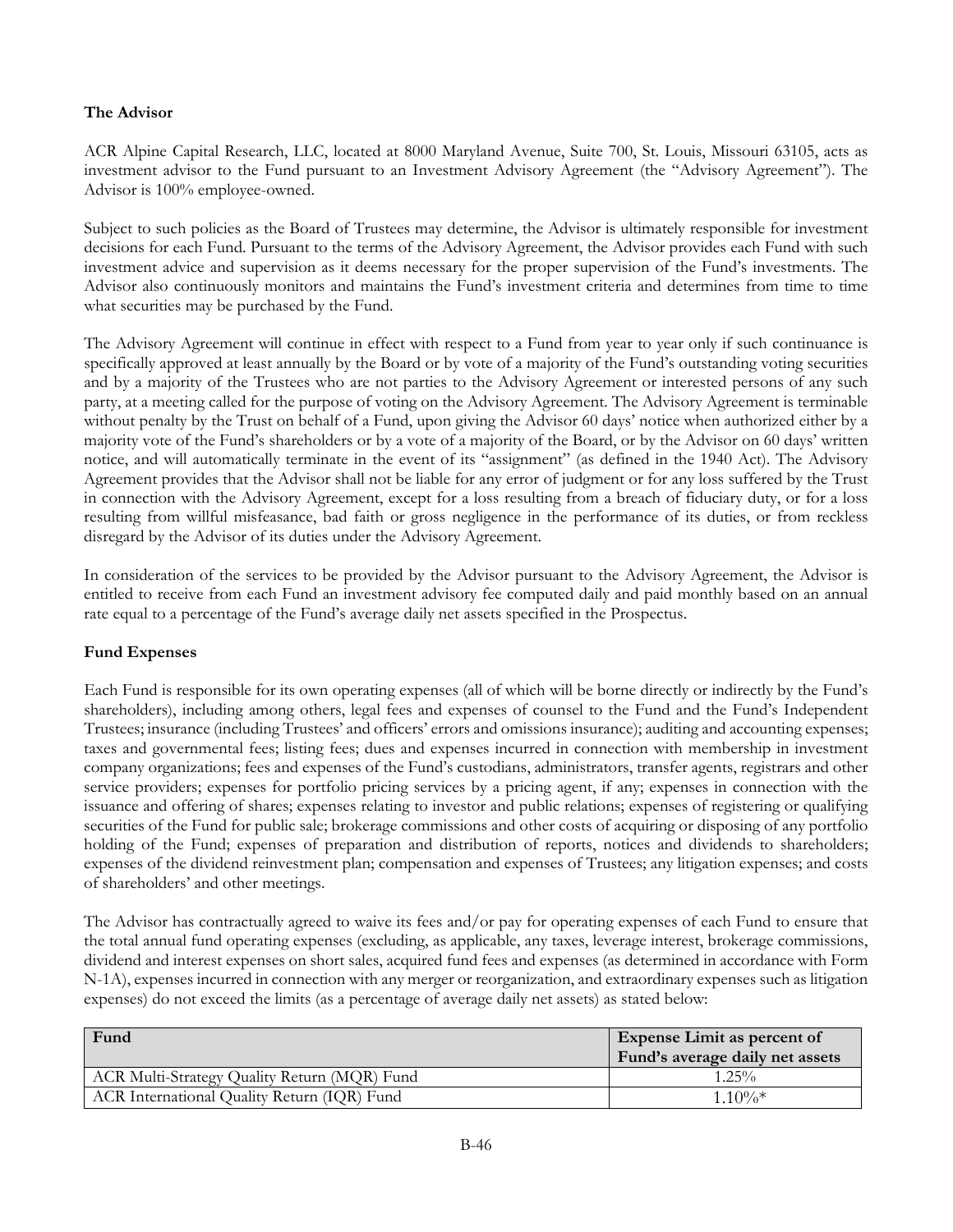\*Effective June 11, 2021, the Advisor has agreed to reduce the expense cap from 1.25% to 1.10% of the average daily net assets of the IQR Fund's Class I Shares.

This agreement is effective until March 31, 2023, and it may be terminated before that date only by the Board of Trustees.

Any reduction in advisory fees or payment of a Fund's expenses made by the Advisor in a fiscal year may be reimbursed by the Fund for a period ending three full fiscal years after the date of reduction or payment if the Advisor so requests. This reimbursement may be requested from a Fund if the reimbursement will not cause the Fund's annual expense ratio to exceed the lesser of (a) the expense limitation in effect at the time such fees were waived or 'payments made, or (b) the expense limitation in effect at the time of the reimbursement. However, the reimbursement amount may not exceed the total amount of fees waived and/or Fund expenses paid by the Advisor and will not include any amounts previously reimbursed to the Advisor by the Fund. Any such reimbursement is contingent upon the Board's subsequent review of the reimbursed amounts. The Funds must pay current ordinary operating expenses before the Advisor is entitled to any reimbursement of fees and/or Fund expenses.

Each Fund paid the following advisory fees to the Advisor for the periods indicated:

|                                              | Advisory<br>Fees | <b>Advisory</b><br><b>Fees</b> | Advisory<br>Fee |
|----------------------------------------------|------------------|--------------------------------|-----------------|
|                                              | Accrued          | Waived                         | Retained        |
| For the fiscal year ended November 30, 2021  |                  |                                |                 |
| ACR Multi-Strategy Quality Return (MQR) Fund | \$447,211        | \$182,624                      | \$264,587       |
| ACR International Quality Return (IQR) Fund  | \$547,114        | \$222,146                      | \$324,968       |
| For the fiscal year ended November 30, 2020  |                  |                                |                 |
| ACR Multi-Strategy Quality Return (MQR) Fund | \$410,906        | \$289,883                      | \$121,023       |
| ACR International Quality Return (IQR) Fund  | \$225,232        | \$222,043                      | \$3,189         |
| For the fiscal year ended November 30, 2019  |                  |                                |                 |
| ACR Multi-Strategy Quality Return (MQR) Fund | \$774,551        | \$289,828                      | \$484,723       |
| ACR International Quality Return (IQR) Fund  | \$199,684        | \$196,129                      | \$3,555         |

# **Portfolio Managers**

**Other Accounts Managed by the Portfolio Managers**. As of November 30, 2021, information on other accounts managed by the Funds' portfolio managers are as follows.

|                           |                                 | Registered                             |                          |                                        |                              |                                     |  |
|---------------------------|---------------------------------|----------------------------------------|--------------------------|----------------------------------------|------------------------------|-------------------------------------|--|
|                           |                                 | Investment                             |                          | <b>Other Pooled</b>                    |                              | Other                               |  |
|                           |                                 | Companies                              |                          | <b>Investment Vehicles</b>             |                              | <b>Accounts</b>                     |  |
| <b>Portfolio Managers</b> | Number<br>of<br><b>Accounts</b> | Total<br><b>Assets</b><br>(in Million) | Number<br>of<br>Accounts | Total<br><b>Assets</b><br>(in Million) | Number of<br><b>Accounts</b> | <b>Total Assets</b><br>(in Million) |  |
| Mark Unferth              | $\theta$                        | \$0                                    | っ                        | \$104.50                               |                              | \$0                                 |  |
| Nicholas Tompras          | $\left( \right)$                | $\$0$                                  |                          | \$76.78                                | 4,500                        | \$4,123.40                          |  |
| Willem Schilpzand         | $\left( \right)$                | $\$0$                                  | $\mathfrak{D}_{\cdot}$   | \$78.10                                | 4,500                        | \$4,123.40                          |  |
| Tim Piechowski            | 0                               | \$0                                    | 2                        | \$78.10                                | 4,533                        | \$4,147.10                          |  |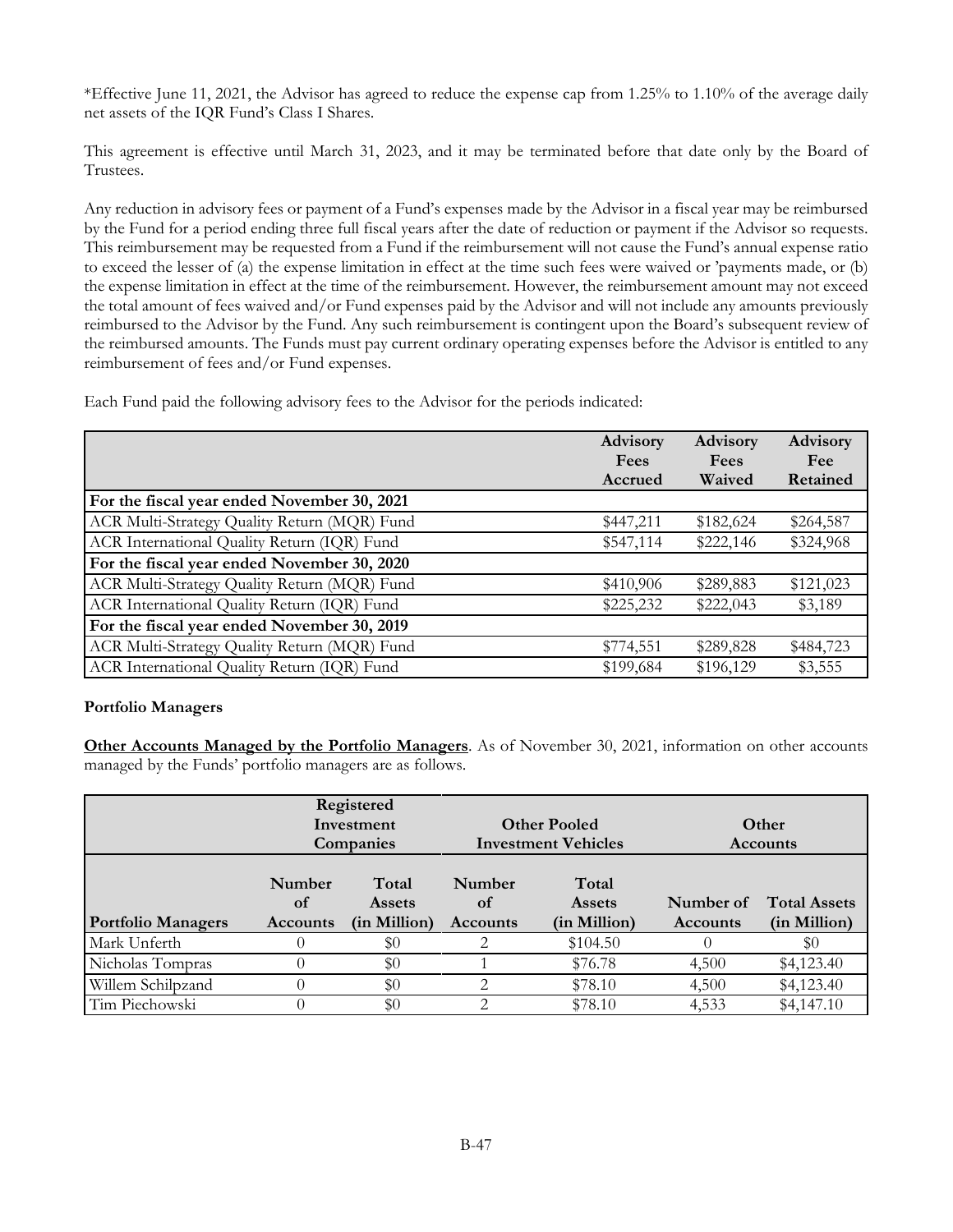|                           | Number of Accounts with Advisory Fee Based on Performance |                                 |                              |                                        |                       |                                        |
|---------------------------|-----------------------------------------------------------|---------------------------------|------------------------------|----------------------------------------|-----------------------|----------------------------------------|
|                           | Registered                                                |                                 |                              | <b>Other Pooled</b>                    |                       | Other                                  |
|                           | <b>Investment Companies</b>                               |                                 | <b>Investment Vehicles</b>   |                                        | Accounts              |                                        |
| <b>Portfolio Managers</b> | Number of<br><b>Accounts</b>                              | Total<br>Assets (in<br>Million) | Number of<br><b>Accounts</b> | Total<br><b>Assets</b><br>(in Million) | Number of<br>Accounts | Total<br><b>Assets</b><br>(in Million) |
| Mark Unferth              |                                                           | $\$0$                           |                              | \$104.50                               |                       | \$0                                    |
| Nicholas Tompras          |                                                           | $\$0$                           |                              | \$76.78                                |                       | \$0                                    |
| Willem Schilpzand         |                                                           | \$0                             |                              | \$76.78                                |                       | $\$0$                                  |
| Tim Piechowski            |                                                           | \$0                             |                              | \$76.78                                |                       | $\$0$                                  |

**Material Conflicts of Interest.** Actual or apparent conflicts of interest may arise when a portfolio manager has dayto-day management responsibilities with respect to more than one fund or other account. Where conflicts of interest arise between the Fund and other accounts managed by the portfolio manager, the Advisor will proceed in a manner that ensures that the Fund will not be treated less favorably. There may be instances where similar portfolio transactions may be executed for the same security for numerous accounts managed by the portfolio managers. In such instances, securities will be allocated in accordance with the Advisor's trade allocation policy.

**Compensation.** The portfolio managers receive a base salary and may be eligible for a bonus. The bonus is based on quantitative and qualitative measures and is generally determined on an annual basis. The quantitative measures include the portfolio manager's individual contribution, a Fund's performance vs. the performance of the appropriate benchmark and the portfolio manager's contribution to the overall portfolio performance. Both of these quantitative measures are calculated over a longer performance time horizon. The qualitative measures include quality of research and insights and contributions given to the investment team. All bonuses are paid from investment management fees earned by the Advisor.

**Ownership of the Fund by the Portfolio Managers.** The following chart sets forth the dollar range of Fund shares owned by each portfolio manager in the Funds as of November 30, 2021:

| Name of Portfolio Manager |                                   | Dollar Range of Securities in each Fund Owned |  |  |
|---------------------------|-----------------------------------|-----------------------------------------------|--|--|
|                           |                                   | (None, \$1-\$10,000, \$10,001-\$50,000,       |  |  |
|                           |                                   | \$50,001-\$100,000, \$100,001 - \$500,000,    |  |  |
|                           |                                   | \$500,001 - \$1,000,000, Over \$1,000,000)    |  |  |
|                           | <b>ACR Multi-Strategy Quality</b> | <b>ACR International Quality</b>              |  |  |
|                           | Return (MQR) Fund                 | Return (IQR) Fund                             |  |  |
| Mark Unferth              | None                              | None                                          |  |  |
| Nicholas Tompras          | Over \$1,000,000                  | Over \$1,000,000                              |  |  |
| Willem Schilpzand         | Over \$1,000,000                  | $$100,001 - $500,000$                         |  |  |
| Tim Piechowski            | $$10,001 - $50,000$               | $$100,001 - $500,000$                         |  |  |

# **Service Providers**

Pursuant to a Co-Administration Agreement (the "Co-Administration Agreement"), UMB Fund Services, Inc. ("UMBFS"), 235 West Galena Street, Milwaukee, Wisconsin 53212, and Mutual Fund Administration, LLC ("MFAC"), 2220 E. Route 66, Suite 226, Glendora, California 91740 (collectively the "Co-Administrators"), act as co-administrators for the Fund. The Co-Administrators provide certain administrative services to the Fund, including, among other responsibilities, coordinating the negotiation of contracts and fees with, and the monitoring of performance and billing of, the Fund's independent contractors and agents; preparing for signature by an officer of the Trust of all documents required to be filed for compliance with applicable laws and regulations including those of the securities laws of various states; arranging for the computation of performance data, including net asset value and yield; arranging for the maintenance of books and records of the Fund; and providing, at their own expense, office facilities, equipment and personnel necessary to carry out their duties. In this capacity, the Co-Administrators do not have any responsibility or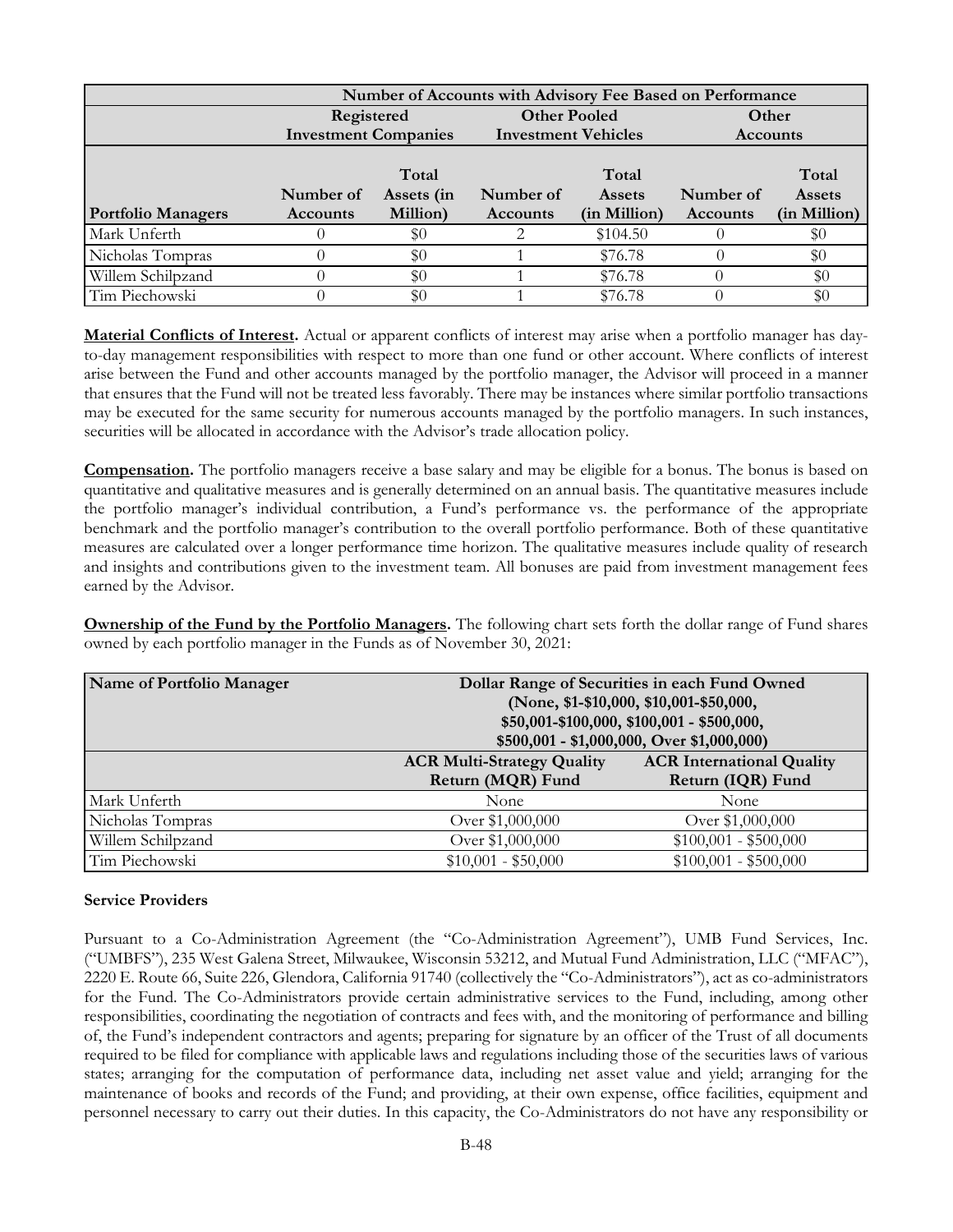authority for the management of the Fund, the determination of investment policy, or for any matter pertaining to the distribution of Fund shares. The Co-Administration Agreement provides that neither Co-Administrator shall be liable for any error of judgment or mistake of law or for any loss suffered by the Trust or its series, except for losses resulting from a Co-Administrator's willful misfeasance, bad faith or negligence in the performance of its duties or from reckless disregard by it of its obligations and duties under the Agreement.

Pursuant to the Co-Administration Agreement, the Funds pay the Co-Administrators a fee for administration services. The fee is payable monthly based on each Fund's average daily net assets. The Funds paid the following coadministration fees for the periods indicated:

|                                             | Co-Administration Fees*                               |                             |
|---------------------------------------------|-------------------------------------------------------|-----------------------------|
|                                             | <b>ACR Multi-Strategy</b><br><b>ACR</b> International |                             |
|                                             | <b>Quality Return (MQR)</b>                           | <b>Quality Return (IQR)</b> |
|                                             | Fund                                                  | Fund                        |
| For the fiscal year ended November 30, 2021 | \$87,973                                              | \$88,397                    |
| For the fiscal year ended November 30, 2020 | \$101,254                                             | \$83,838                    |
| For the fiscal year ended November 30, 2019 | \$136,561                                             | \$75,054                    |

\* Includes Fund Administration and Fund Accounting fees.

UMBFS also acts as the Trust's fund accountant, transfer agent and dividend disbursing agent pursuant to separate agreements.

UMB Bank, n.a. (the "Custodian"), an affiliate of UMBFS, is the custodian of the assets of the Fund pursuant to a custody agreement between the Custodian and the Trust, whereby the Custodian provides services for fees on a transactional basis plus out-of-pocket expenses. The Custodian's address is 928 Grand Boulevard, Kansas City, Missouri 64106. The Custodian does not participate in decisions pertaining to the purchase and sale of securities by the Fund.

Tait, Weller & Baker LLP ("Tait Weller"), Two Liberty Place, 50 S. 16th Street, Suite 2900, Philadelphia, Pennsylvania 19102-2529, is the independent registered public accounting firm for the Fund. Its services include auditing the Fund's financial statements and the performance of related tax services.

Morgan, Lewis and Bockius LLP ("Morgan Lewis"), 600 Anton Boulevard, Suite 1800, Costa Mesa, California 92626, serves as legal counsel to the Trust and the Independent Trustees.

# **Distributor and the Distribution Agreement**

IMST Distributors, LLC (the "Distributor") is the distributor (also known as the principal underwriter) of the shares of the Funds and is located at Three Canal Plaza, Suite 100, Portland, Maine 04101. The Distributor is a registered brokerdealer and is a member of FINRA. The Distributor is not affiliated with the Trust, the Advisor or any other service provider for the Funds.

Under a Distribution Agreement with the Trust dated January 1, 2013, as novated September 30, 2021 (the "Distribution Agreement"), the Distributor acts as the agent of the Trust in connection with the continuous offering of shares of the Fund. The Distributor continually distributes shares of the Funds on a best efforts basis. The Distributor has no obligation to sell any specific quantity of Fund shares. The Distributor and its officers have no role in determining the investment policies or which securities are to be purchased or sold by the Trust.

The Distributor may enter into agreements with selected broker-dealers, banks or other financial intermediaries for distribution of share of the Funds. With respect to certain financial intermediaries and related fund "supermarket" platform arrangements, the Funds and/or the Advisor, rather than the Distributor, typically enter into such agreements. These financial intermediaries may charge a fee for their services and may receive shareholder service or other fees from parties other than the Distributor. These financial intermediaries may otherwise act as processing agents and are responsible for promptly transmitting purchase, redemption and other requests to the Fund.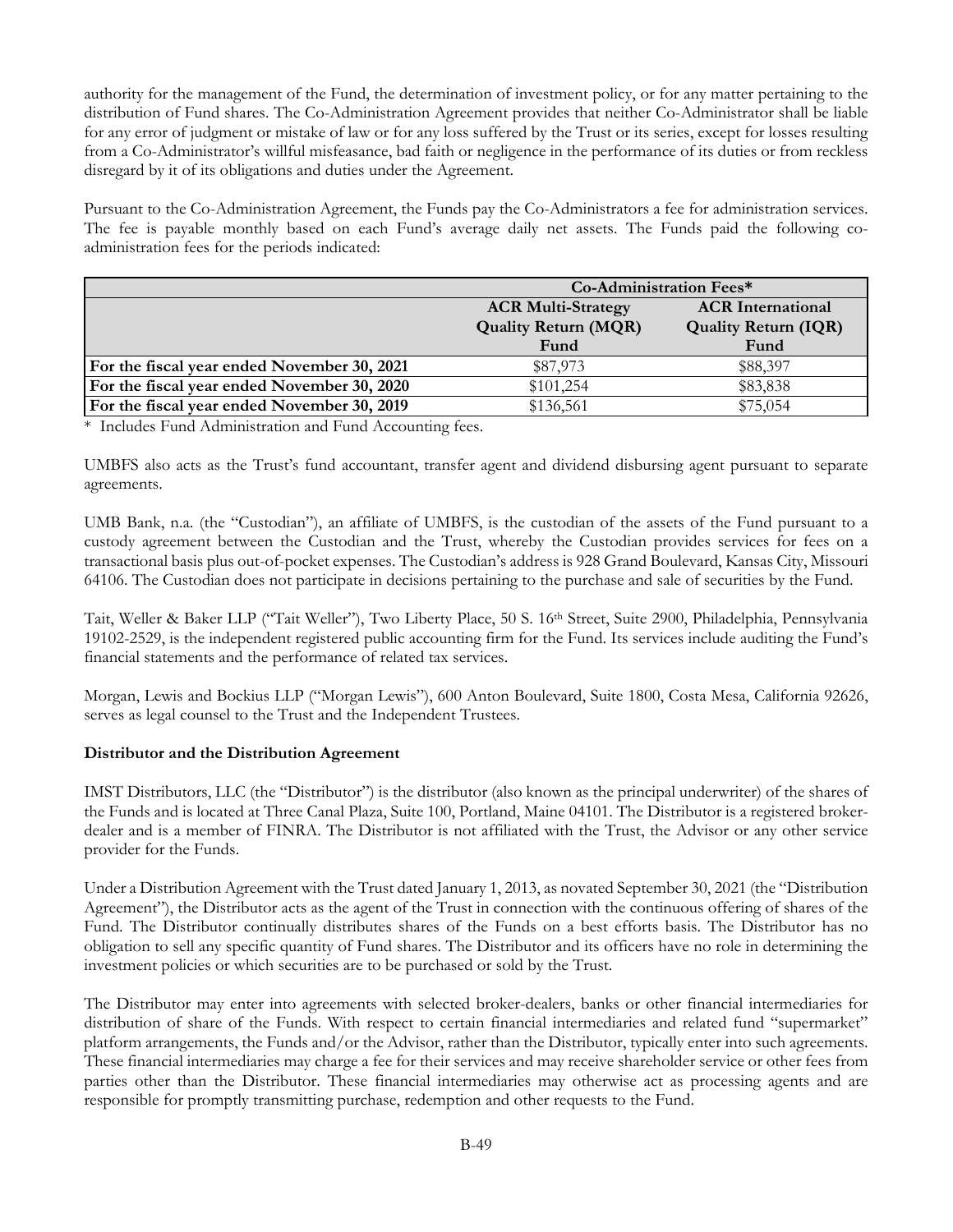Investors who purchase shares through financial intermediaries will be subject to the procedures of those intermediaries through which they purchase shares, which may include charges, investment minimums, cutoff times and other restrictions in addition to, or different from, those listed herein. Information concerning any charges or services will be provided to customers by the financial intermediary through which they purchase shares. Investors purchasing shares of a Fund through financial intermediaries should acquaint themselves with their financial intermediary's procedures and should read the Prospectus in conjunction with any materials and information provided by their financial intermediary. The financial intermediary, and not its customers, will be the shareholder of record, although customers may have the right to vote shares depending upon their arrangement with the financial intermediary. The Distributor does not receive compensation from the Fund for its distribution services except the distribution/service fees with respect to the shares of those classes for which a Rule 12b-1 distribution plan is effective. The Advisor pays the Distributor a fee for certain distribution-related services.

The Distribution Agreement will continue in effect only if such continuance is specifically approved at least annually by the Board or by vote of a majority of the applicable Fund's outstanding voting securities in accordance with the 1940 Act. The Distribution Agreement is terminable without penalty by the Trust on behalf of a Fund on no less than 60 days' written notice when authorized either by a vote of a majority of the outstanding voting securities of the Fund or by vote of a majority of the members of the Board who are not "interested persons" (as defined in the 1940 Act) of the Trust and have no direct or indirect financial interest in the operation of the Distribution Agreement, or by the Distributor, and will automatically terminate in the event of its "assignment" (as defined in the 1940 Act). The Distribution Agreement provides that the Distributor shall not be liable for any error of judgment or mistake of law or for any loss suffered by the Trust in connection with the performance of the Distributor's obligations and duties under the Distribution Agreement, except a loss resulting from the Distributor's willful misfeasance, bad faith or gross negligence in the performance of such duties and obligations, or by reason of its reckless disregard thereof.

#### **Shareholder Service Plan**

The Board has adopted, on behalf of the Funds, a Shareholder Service Plan (the "Service Plan") under which the Advisor will provide, or arrange for others (such as banks, trust companies, broker-dealers and other financial intermediaries (each, a "Service Organization")) to provide, certain specified non-distribution shareholder servicing functions for Fund shares owned by its respective customers, including but not limited to (a) establishing and maintaining accounts and records relating to customers who invest in the Fund; (b) aggregating and processing orders involving Fund shares; (c) processing dividend and other distribution payments from the Fund on behalf of customers; (d) preparing tax reports or forms on behalf of customers; (e) forwarding communications from the Fund; (f) providing sub-accounting with respect to Fund shares; (g) providing customers with a service that invests the assets of their accounts in Fund shares pursuant to specific or pre-authorized instructions; and (h) providing such other similar services as the Advisor may reasonably request to the extent it or a Service Organization is permitted to do so under applicable statutes, rules or regulations. The Funds will pay the Advisor or Service Organizations, as applicable, at an annual rate of up to 0.15% of the Fund's average daily net assets, payable monthly to Class I shares. The amount paid by the Fund to any Service Organization may be expressed in terms of a dollar amount per shareholder account in the Fund held by clients of the Service Organization, and/or in terms of percentage of the net assets of such accounts. For the fiscal year ended November 30, 2021, the ACR Multi-Strategy Quality Return (MQR) Fund and ACR International Quality Return (IQR) Fund paid \$34,284 and \$46,909, respectively, in shareholder servicing fees.

#### **Marketing and Support Payments**

The Advisor, out of its own resources and without additional cost to a Fund or its shareholders, may provide cash payments or other compensation to certain financial intermediaries who sell shares of the Fund. These payments are in addition to other fees described in the Fund's Prospectus and this SAI, and are generally provided for shareholder services or marketing support. Payments for marketing support are typically for inclusion of a Fund on sales lists, including electronic sales platforms. Investors may wish to take these payments into account when considering and evaluating recommendations to purchase shares of the Fund.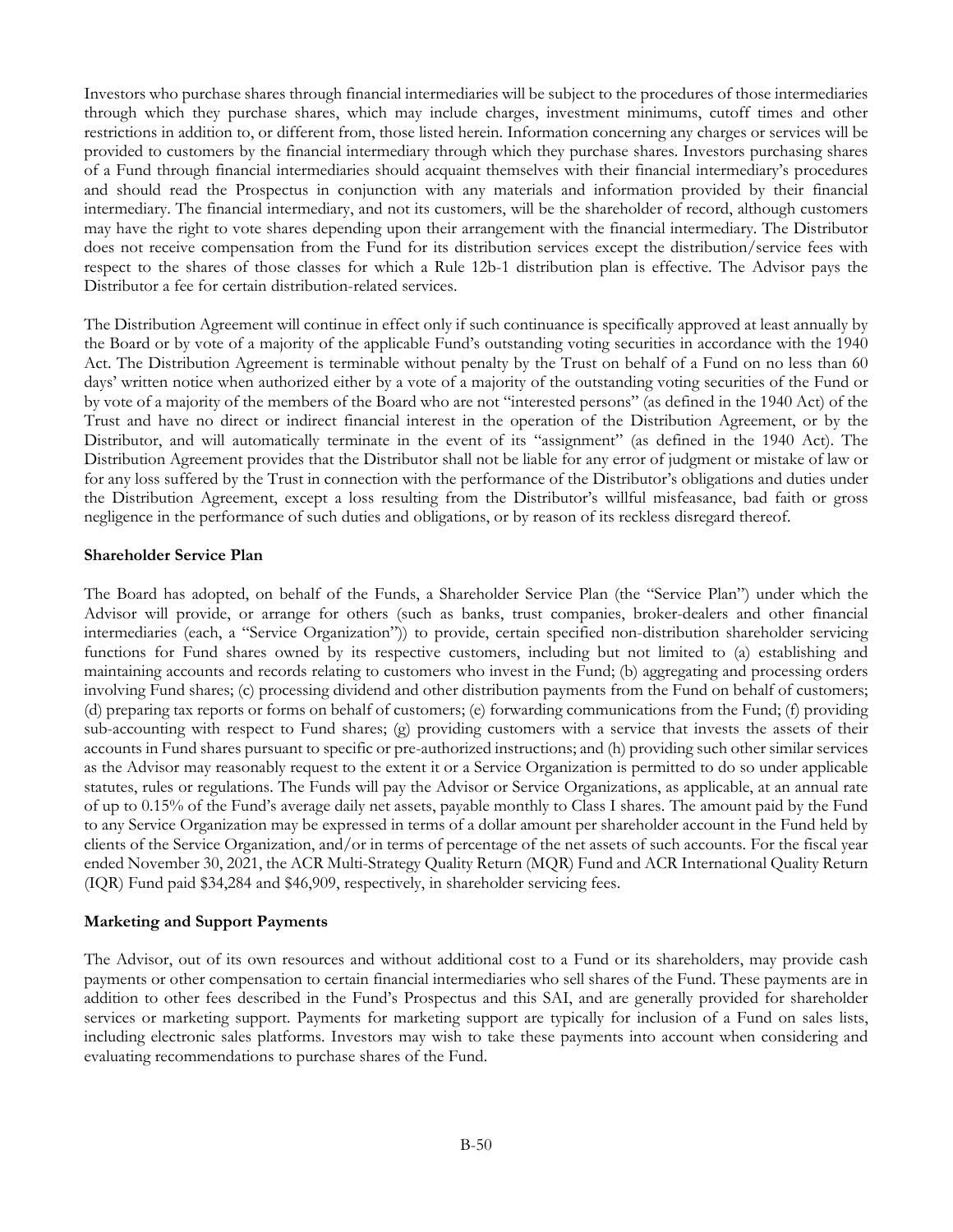# **PORTFOLIO TRANSACTIONS AND BROKERAGE**

Pursuant to the Advisory Agreement, the Advisor determines which securities are to be purchased and sold by the Funds and which broker-dealers are eligible to execute the Funds' portfolio transactions. The purchases and sales of securities in the OTC market will generally be executed by using a broker for the transaction.

Purchases of portfolio securities for the Funds also may be made directly from issuers or from underwriters. Where possible, purchase and sale transactions will be effected through dealers (including banks) that specialize in the types of securities which the Funds will be holding unless better executions are available elsewhere. Dealers and underwriters usually act as principals for their own accounts. Purchases from underwriters will include a concession paid by the issuer to the underwriter and purchases from dealers will include the spread between the bid and the asked price. If the execution and price offered by more than one dealer or underwriter are comparable, the order may be allocated to a dealer or underwriter that has provided research or other services as discussed below.

In placing portfolio transactions, the Advisor will use reasonable efforts to choose broker-dealers capable of providing the services necessary to obtain the most favorable price and execution available. The full range and quality of services available will be considered in making these determinations, such as the size of the order, the difficulty of execution, the operational facilities of the broker-dealer involved, the risk in positioning the block of securities, and other factors. In those instances where it is reasonably determined that more than one broker-dealer can offer the services needed to obtain the most favorable price and execution available, consideration may be given to those broker-dealers which furnish or supply research and statistical information to the Advisor that they may lawfully and appropriately use in their investment advisory capacities, as well as provide other services in addition to execution services. The Advisor considers such information, which is in addition to and not in lieu of the services required to be performed by it under its Advisory Agreement with the Funds, to be useful in varying degrees, but of indeterminable value.

While it is the Funds' general policy to seek to obtain the most favorable price and execution available in selecting a broker-dealer to execute portfolio transactions for the Funds, weight is also given to the ability of a broker-dealer to furnish brokerage and research services as defined in Section 28(e) of the Securities Exchange Act of 1934, as amended, to the Funds or to the Advisor, even if the specific services are not directly useful to the Funds and may be useful to the Advisor in advising other clients. In negotiating commissions with a broker or evaluating the spread to be paid to a dealer, the Funds may therefore pay a higher commission or spread than would be the case if no weight were given to the furnishing of these supplemental services, provided that the amount of such commission or spread has been determined in good faith by the Advisor to be reasonable in relation to the value of the brokerage and/or research services provided by such broker-dealer. The standard of reasonableness is to be measured in light of the Advisor's overall responsibilities to the Funds.

Investment decisions for a Fund are made independently from those of other client accounts that may be managed or advised by the Advisor. Nevertheless, it is possible that at times, identical securities will be acceptable for both the Funds and one or more of such client accounts. In such event, the position of the Funds and such client accounts in the same issuer may vary and the holding period may likewise vary. However, to the extent any of these client accounts seek to acquire the same security as the Funds at the same time, the Funds may not be able to acquire as large a position in such security as it desires, or it may have to pay a higher price or obtain a lower yield for such security. Similarly, the Funds may not be able to obtain as high a price for, or as large an execution of, an order to sell any particular security at the same time as the Advisor's other client accounts.

The Funds do not effect securities transactions through brokers in accordance with any formula, nor does it effect securities transactions through brokers for selling shares of the Fund. However, broker-dealers who execute brokerage transactions may effect purchase of shares of the Funds for their customers. The brokers may also supply the Funds with research, statistical and other services.

Each Fund paid the following brokerage commissions for the periods indicated: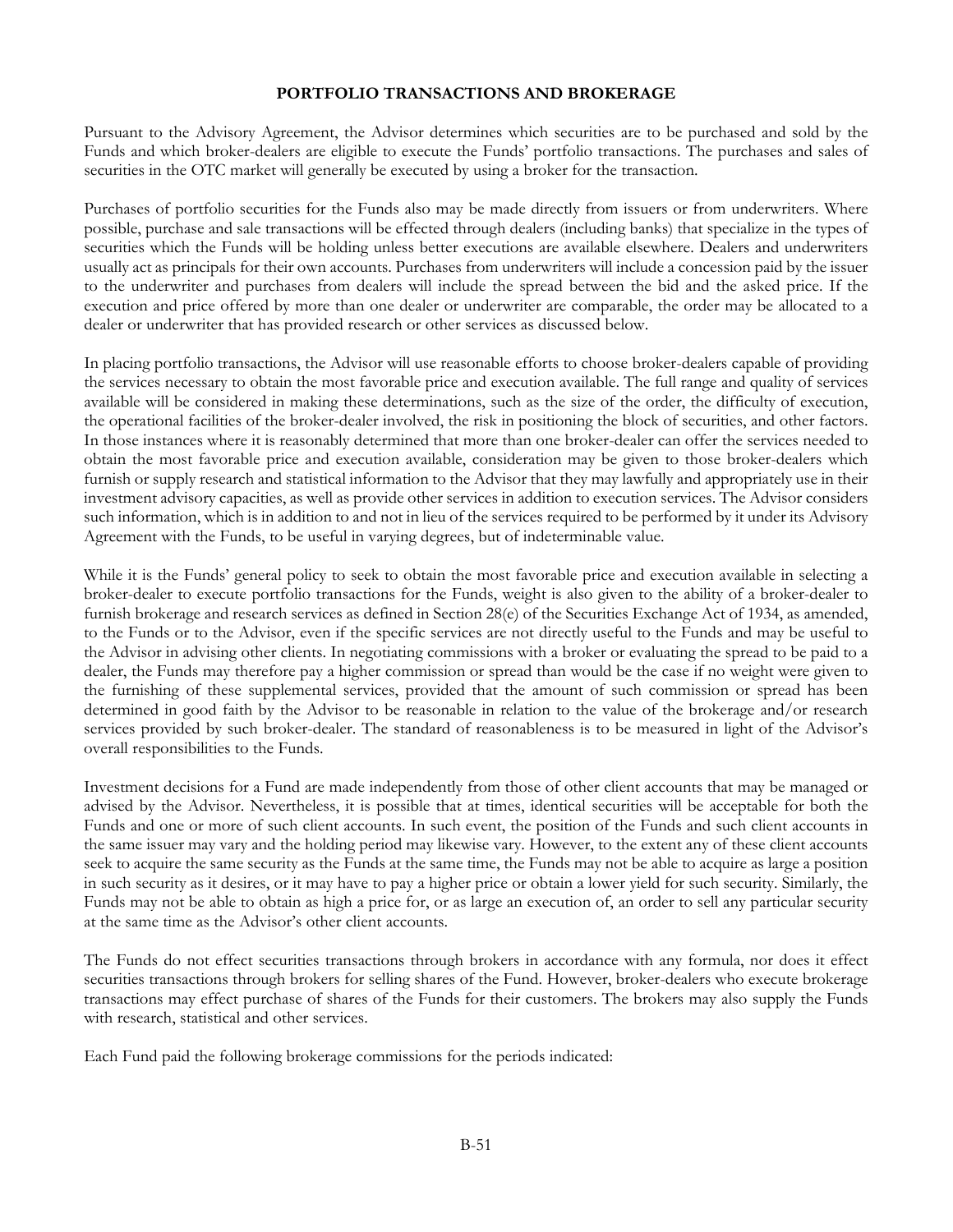|                                                          | <b>Broker</b>      |
|----------------------------------------------------------|--------------------|
|                                                          | <b>Commissions</b> |
| For the fiscal year ended November 30, 2021              |                    |
| ACR Multi-Strategy Quality Return (MQR) Fund             | \$11,642           |
| ACR International Quality Return (IQR) Fund <sup>1</sup> | \$68,001           |
| For the fiscal year ended November 30, 2020              |                    |
| ACR Multi-Strategy Quality Return (MQR) Fund             | \$23,856           |
| ACR International Quality Return (IQR) Fund              | \$18,201           |
| For the fiscal year ended November 30, 2019              |                    |
| ACR Multi-Strategy Quality Return (MQR) Fund             | \$24,848           |
| ACR International Quality Return (IQR) Fund              | \$9,274            |

1 The change in brokerage commissions in the ACR Multi-Strategy Quality Return (MQR) Fund was due to an decrease in cash flows, which resulted in decrease in portfolio turnover and rebalancing during the fiscal year ended November 30, 2021. The change in brokerage commissions in the ACR International Quality Return (IQR) Fund was due to an increase in cash flows, which resulted in an increase in cash deployment and rebalancing during the fiscal year ended November 30, 2021.

# **Holdings of Securities of the Funds' Regular Brokers and Dealers**

From time to time, a Fund may acquire and hold securities issued by its "regular brokers or dealers" or the parents of those brokers or dealers. "Regular brokers or dealers" (as such term is defined in the 1940 Act) of a Fund are the ten brokers or dealers that, during the most recent fiscal year, (i) received the greatest dollar amounts of brokerage commissions from the Fund's portfolio transactions, (ii) engaged as principal in the largest dollar amounts of the portfolio transactions of the Fund, or (iii) sold the largest dollar amounts of the Fund's shares. The following table indicates the value of each Fund's aggregate holdings, in thousands, of the securities of its regular brokers or dealers for the fiscal year ended November 30, 2021.

|                                                                 | Dollar Amount of a Fund's Aggregate Holdings<br>of Securities of Regular Broker or Dealer |
|-----------------------------------------------------------------|-------------------------------------------------------------------------------------------|
| <b>ACR Multi-Strategy Quality Return (MQR) Fund</b>             |                                                                                           |
| <b>Jefferies</b>                                                | \$2,254.8                                                                                 |
| <b>ACR International Quality Return (IQR) Fund</b> <sup>1</sup> |                                                                                           |

1 The ACR International Quality Return (IQR) Fund did not hold any securities of any "regular brokers or dealers" during the fiscal year ended November 30, 2021.

# **PORTFOLIO TURNOVER**

Although the Funds generally will not invest for short-term trading purposes, portfolio securities may be sold without regard to the length of time they have been held when, in the opinion of the Advisor, investment considerations warrant such action. Portfolio turnover rate is calculated by dividing (1) the lesser of purchases or sales of portfolio securities for the fiscal year by (2) the monthly average of the value of portfolio securities owned during the fiscal year. A 100% turnover rate would occur if all the securities in a Fund's portfolio, with the exception of securities whose maturities at the time of acquisition were one year or less, were sold and either repurchased or replaced within one year. A high rate of portfolio turnover (100% or more) generally leads to higher transaction costs and may result in a greater number of taxable transactions. To the extent net short-term capital gains are realized, any distributions resulting from such gains will generally be taxed at ordinary income tax rates for federal income tax purposes.

Each Fund's portfolio turnover rate was as follows: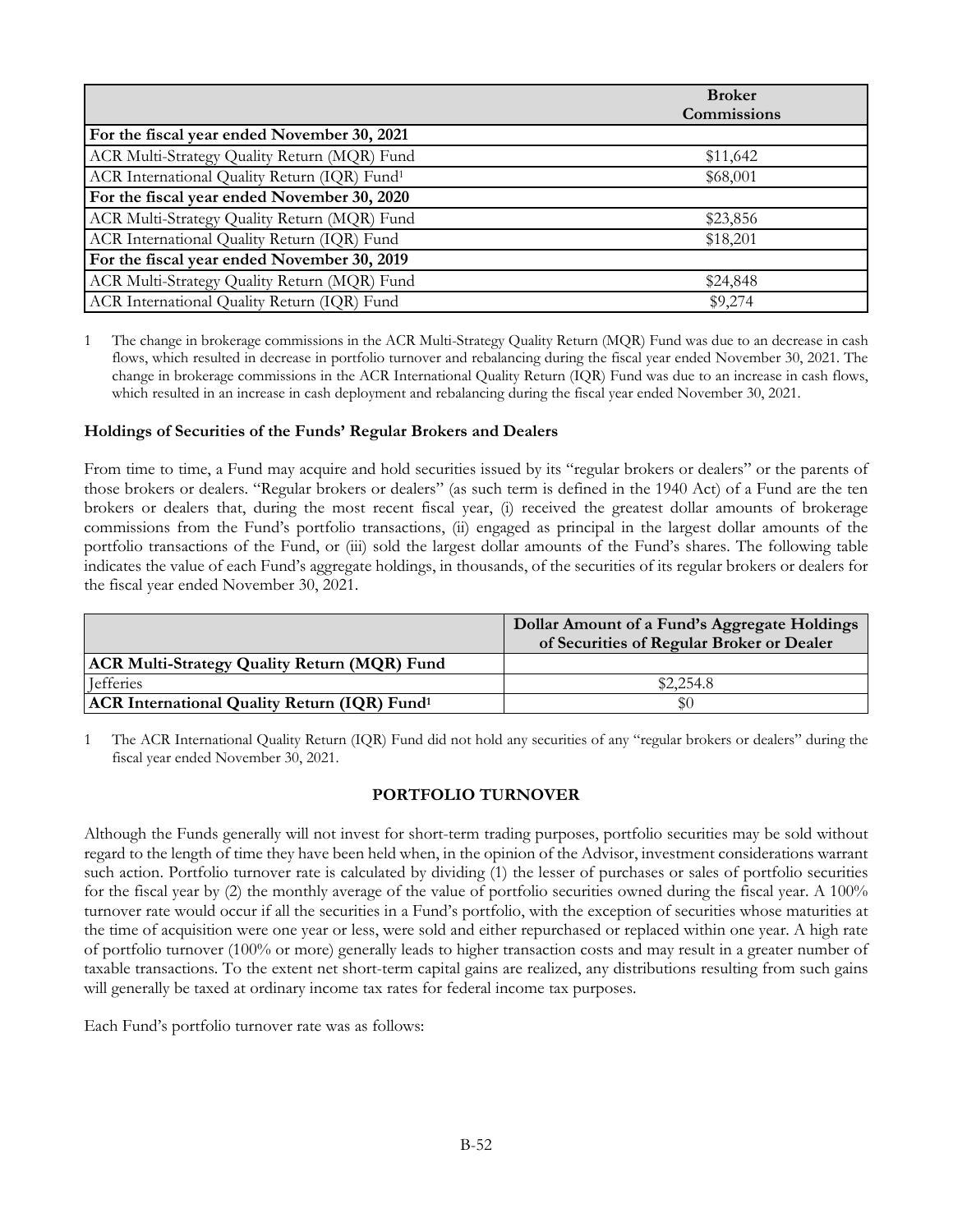|                                              |                          | <b>Fiscal Year Ended</b> |
|----------------------------------------------|--------------------------|--------------------------|
|                                              | <b>November 30, 2021</b> | <b>November 30, 2020</b> |
| ACR Multi-Strategy Quality Return (MQR) Fund | $17\%$                   | 33%                      |
| ACR International Quality Return (IQR) Fund  | $14\%$                   | $44\%$                   |

#### **PROXY VOTING POLICY**

The Board has adopted Proxy Voting Policies and Procedures (the "Trust Policies") on behalf of the Trust, which delegates the responsibility for voting the Funds' proxies to the Advisor, subject to the Board's continuing oversight. The Trust Policies require that the Advisor vote proxies received in a manner consistent with the best interests of the Funds. The Trust Policies also require the Advisor to present to the Board, at least annually, the Advisor's Proxy Voting Policies and Procedures (the "Advisor Policies") and a record of each proxy voted by the Advisor on behalf of each Fund, including a report on the resolution of all proxies identified by the Advisor as involving a conflict of interest. See Appendix B for the Trust Policies and Advisor Policies. The Trust Policies and the Advisor Policies are intended to serve as guidelines and to further the economic value of each security held by the Funds. The Trust's CCO will review the Trust Policies and Advisor Policies annually. Each proxy will be considered individually, taking into account the relevant circumstances at the time of each vote.

If a proxy proposal raises a material conflict between the Advisor's interests and a Fund's interests, the Advisor will resolve the conflict by following the Advisor's policy guidelines or the recommendation of an independent third party.

Each Fund is required to annually file Form N-PX, which lists the Fund's complete proxy voting record for the 12 month period ended June 30<sup>th</sup> of each year. Once filed, the Fund's proxy voting record will be available without charge, upon request, by calling toll-free 1-855-955-9552 and on the SEC's web site at [www.sec.gov.](http://www.sec.gov/) 

# **ANTI-MONEY LAUNDERING PROGRAM**

The Trust has established an Anti-Money Laundering Compliance Program (the "Program") as required by the Uniting and Strengthening America by Providing Appropriate Tools Required to Intercept and Obstruct Terrorism Act of 2001 ("USA PATRIOT Act"). In order to ensure compliance with this law, the Program provides for the development and implementation of internal practices, procedures and controls, designation of anti-money laundering compliance officers, an ongoing training program and an independent audit function to determine the effectiveness of the Program.

Procedures to implement the Program include, but are not limited to, determining that the Distributor and the Funds' Transfer Agent have established proper anti-money laundering procedures, reporting suspicious and/or fraudulent activity, checking shareholder names against designated government lists, including Office of Foreign Assets Control ("OFAC"), and a complete and thorough review of all new opening account applications. The Trust will not transact business with any person or entity whose identity cannot be adequately verified under the provisions of the USA PATRIOT Act.

#### **PORTFOLIO HOLDINGS INFORMATION**

The Trust has adopted policies and procedures regarding disclosure of portfolio holdings information (the "Disclosure Policy"). The Board of Trustees determined that the adoption of the Disclosure Policy, including the disclosure permitted therein, was in the best interests of the Trust. The Disclosure Policy applies to the Funds, Advisor and other internal parties involved in the administration, operation or custody of the Fund, including, but not limited to UMBFS, MFAC, the Board of Trustees, counsel to the Trust and Independent Trustees, Morgan Lewis, and the Funds' independent registered public accounting firm, Tait Weller and ICE Data Services, which assists the Funds with classifying its holdings pursuant to its liquidity risk management program (collectively, the "Service Providers"). Pursuant to the Disclosure Policy, non-public information concerning the Funds' portfolio holdings may be disclosed to its Service Providers only if such disclosure is consistent with the antifraud provisions of the federal securities laws and the fiduciary duties owed by the Funds and the Advisor to the Funds' shareholders. The Funds and their Service Providers may not receive compensation or any other consideration (which includes any agreement to maintain assets in the Funds or in other investment companies or accounts managed by the Advisor or any affiliated person of the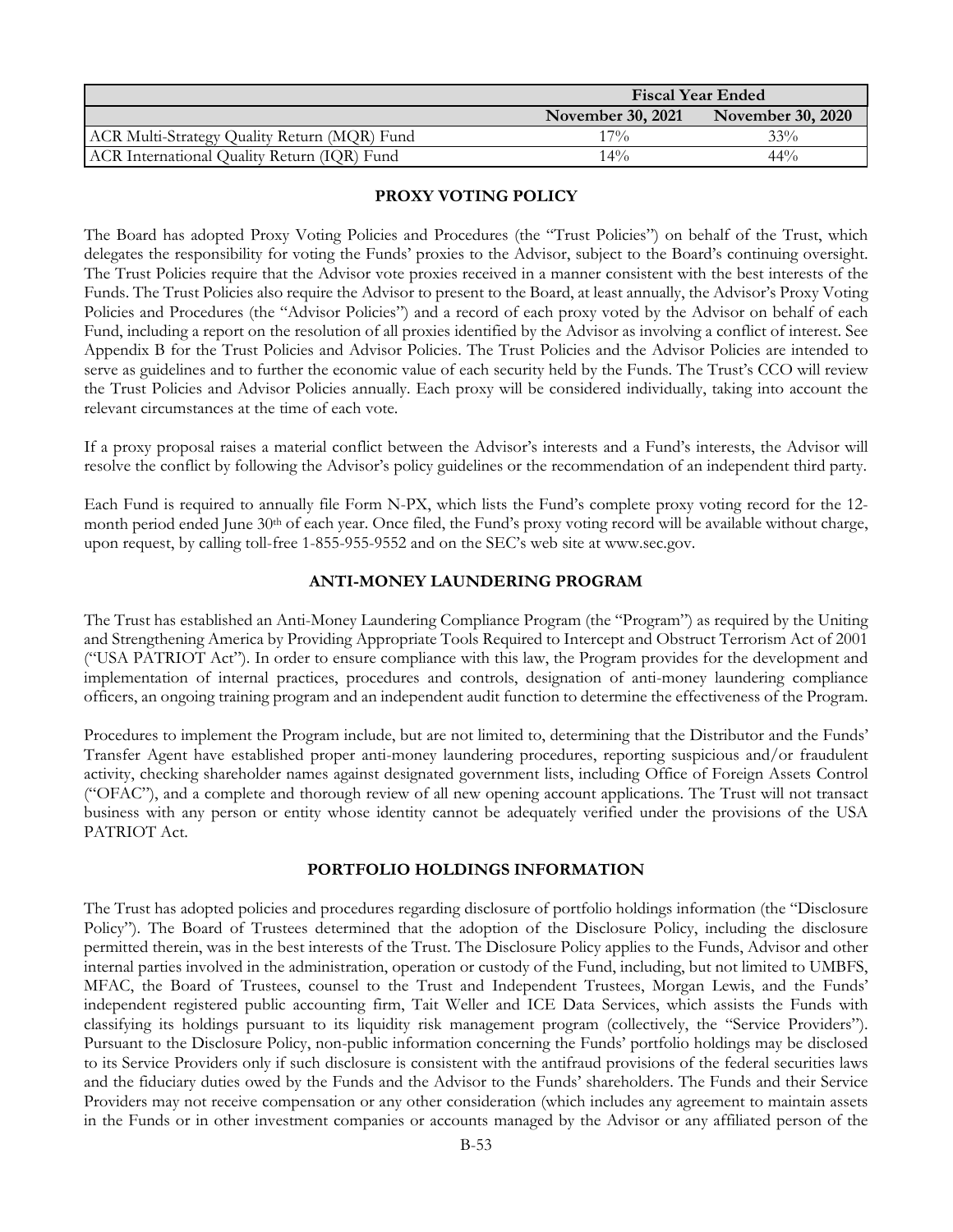Advisor) in connection with the disclosure of portfolio holdings information of the Funds. The Funds' Disclosure Policy is implemented and overseen by the CCO of the Trust, subject to the oversight of the Board of Trustees. Periodic reports regarding these procedures will be provided to the Trust's Board.

Portfolio holdings information will be deemed public when it has been (1) posted to the Funds' public website (www.mqrfund.com) or (2) disclosed in periodic regulatory filings on the SEC's website (www.sec.gov). Management of the Funds may make publicly available its portfolio holdings as of the most recent calendar quarter on the Funds' public website no earlier than five days after the date of such information (e.g., information as of January 31 may be made available no earlier than February 5).

**Non-Public Portfolio Holdings Information Policy.** All portfolio holdings information that has not been disseminated in a manner making it available to investors generally as described above is considered non-public portfolio holdings information for the purposes of the Disclosure Policy. Pursuant to the Disclosure Policy, the Funds or their Service Providers may disclose non-public portfolio holdings information to certain third parties who fall within preauthorized categories on a daily basis, with no lag time unless otherwise specified below. These third parties include: (i) the Funds' Service Providers and others who need access to such information in the performance of their contractual or other duties and responsibilities to the Funds (e.g., custodians, accountants, the Advisor, administrators, attorneys, officers and Trustees) and who are subject to duties of confidentiality imposed by law or contract, (ii) brokers who execute trades for the Funds, (iii) evaluation service providers (as described below) and (iv) shareholders receiving inkind redemptions (as described below).

**Evaluation Service Providers.** These third parties include mutual fund evaluation services, such as Morningstar, Inc. and Lipper, Inc., if the Funds have a legitimate business purpose for disclosing the information, provided that the third party expressly agrees to maintain the non-public portfolio holdings information in confidence and not to trade portfolio securities based on the non-public portfolio holdings information. Subject to the terms and conditions of any agreement between the Funds or their authorized service providers and the third party, if these conditions for disclosure are satisfied, there shall be no restriction on the frequency with which the Funds' non-public portfolio holdings information is released, and no lag period shall apply. In addition, persons who owe a duty of trust or confidence to the Funds or their Service Providers (such as legal counsel) may receive non-public portfolio holdings information without entering into a non-disclosure agreement.

**Shareholder In-Kind Distributions.** A Fund may, in certain circumstances, pay redemption proceeds to a shareholder by an in-kind distribution of portfolio securities (instead of cash). In such circumstances, pursuant to the Disclosure Policy, Fund shareholders may receive a complete listing of the portfolio holdings of the Fund up to seven (7) calendar days prior to making the redemption request provided that they represent orally or in writing that they agree to maintain the confidentiality of the portfolio holdings information and not to trade portfolio securities based on the non-public holdings information.

**Other Entities.** Pursuant to the Disclosure Policy, a Fund or the Advisor may disclose non-public portfolio holdings information to a third party who does not fall within the pre-approved categories, and who are not executing brokerdealers; however, prior to the receipt of any non-public portfolio holdings information by such third party, the recipient must have entered into a non-disclosure agreement and the disclosure arrangement must have been approved by the CCO of the Trust. The CCO will report to the Board of Trustees on a quarterly basis regarding any recipients of nonpublic portfolio holdings information approved pursuant to this paragraph. There are no other ongoing arrangements as of the date of this SAI.

The Advisor and its affiliates may provide investment advice to clients other than the Fund that have investment objectives that may be substantially similar to those of the Fund. These clients also may have portfolios consisting of holdings substantially similar to those of the Fund and generally have access to current portfolio holdings information for their accounts. These clients do not owe the Advisor or the Fund a duty of confidentiality with respect to disclosure of their portfolio holdings.

**Current Arrangements Regarding Disclosure of Portfolio Holdings.** As of the date of this SAI, the Trust or a Fund has ongoing business arrangements with the following entities which involve making portfolio holdings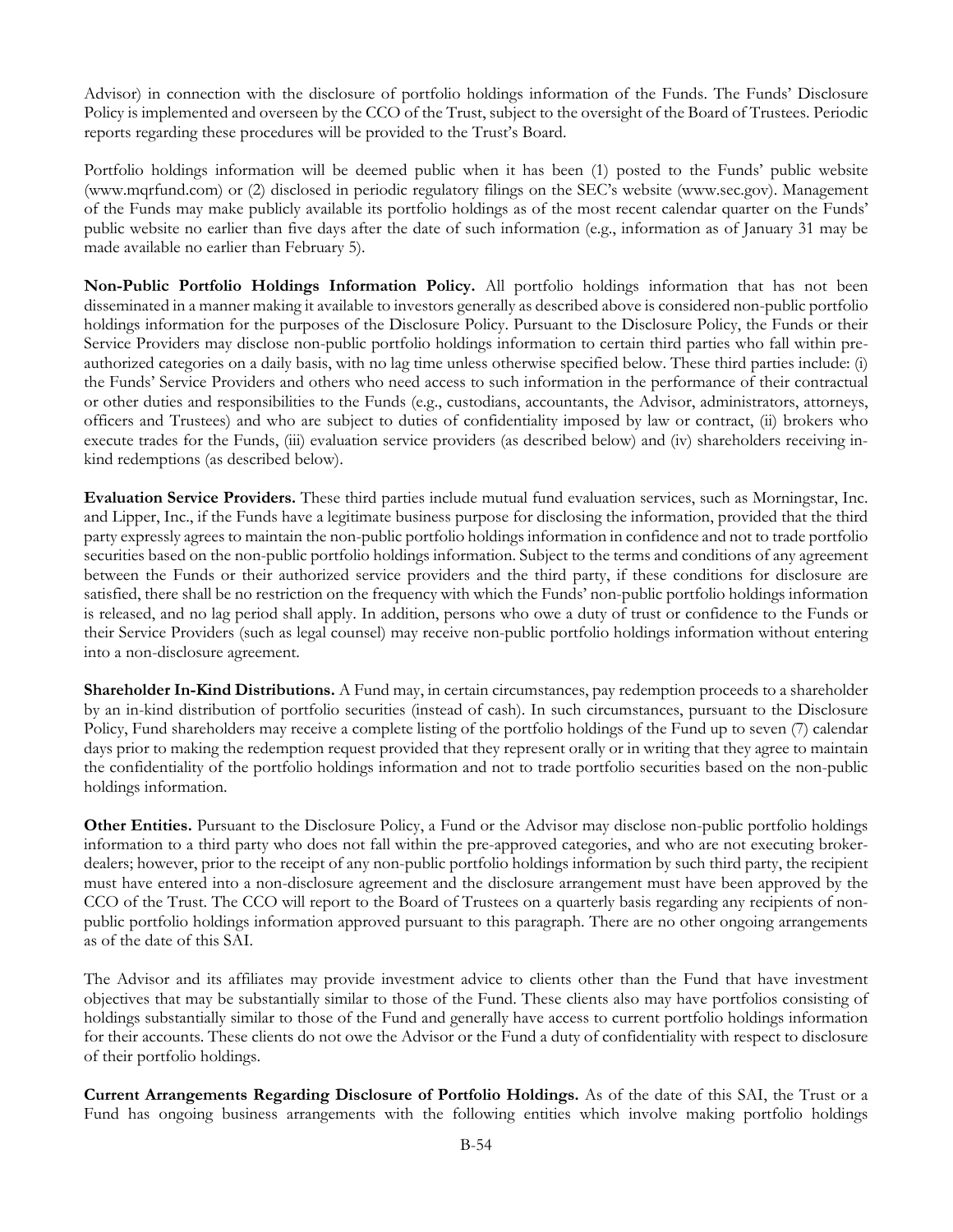information available to such entities as an incidental part of the services they provide to the Trust: (i) the Advisor, MFAC and UMBFS (the Co-Administrators) and UMB Bank, N.A. (the Custodian) pursuant to investment management, administration and custody agreements, respectively, under which the Trust's portfolio holdings information is provided daily on a real-time basis (i.e. with no time lag); (ii) Tait Weller (independent registered public accounting firm), and Morgan Lewis (attorneys), to which the Trust provides portfolio holdings information on a regular basis with varying lag times after the date of the information; (iii) Broadridge (ProxyEdge) pursuant to a proxy voting agreement with Alpine Capital Research, LLC on behalf of the ACR Multi-Strategy Quality Return (MQR) Fund and ACR International Quality Return (IQR) Fund, under which the Fund's portfolio holdings information is provided daily with no time lag; (iv) Practical Computer Application to which MFAC provides the Trust's portfolio holdings information on a daily basis for programming and database hosting services in connection with MFAC's administrative services to the Trust; (v) Donnelley Financial Solutions to which the Trust provides portfolio holdings information on a monthly basis in connection with filings of Form N-PORT; (vi) FilePoint, to which MFAC provides the Fund's portfolio holdings on a monthly basis in connection with filings of Form N-PORT; (vii) ICE Data Services, which assist the Funds with classifying their holdings pursuant to their liquidity risk management program, to which the Trust provides portfolio holdings information on a monthly basis with a one- to ten-day time lag; (viii) Morningstar, Inc., Lipper Inc., Refinitiv, Thomson Financial, Vickers Stock Research Corporation, and Bloomberg L.P., to which the Funds' portfolio holdings information is provided quarterly after the end of the previous fiscal quarter, with a 60-day time lag and no earlier than the date such information is filed on the SEC's EDGAR system on Form N-PORT (for the first and third fiscal quarters) or the Annual or Semi-Annual Report is mailed to shareholders (for the second and fourth fiscal quarters), as applicable; and (ix) Gainskeeper, Inc. and its affiliates, pursuant to an administrative agency agreement under which the Trust provides the Funds' portfolio tax lot holdings and transaction level data information on a daily basis.

#### **DETERMINATION OF NET ASSET VALUE**

The net asset value per share ("NAV") of each Fund's shares will fluctuate and is determined as of 4:00 p.m. Eastern Time, the normal close of regular trading on the New York Stock Exchange (the "NYSE"), on each day the NYSE is open for trading. The NAV of each Fund may be calculated earlier if permitted by the SEC. The NYSE annually announces the days on which it will not be open for trading. The most recent announcement indicates that the NYSE will not be open for the following holidays: New Year's Day, Martin Luther King, Jr. Day, Presidents' Day, Good Friday, Memorial Day, Juneteenth National Independence Day, Independence Day, Labor Day, Thanksgiving Day and Christmas Day. However, the NYSE may close on days not included in that announcement.

The NAV of a Fund is computed by dividing (a) the difference between the value of the Fund's securities, cash and other assets and the amount of the Fund's expenses and liabilities by (b) the number of shares outstanding (assets – liabilities  $/$  # of shares = NAV). Each Fund's NAV takes into account all of the expenses and fees of the Fund, including management fees and administration fees, which are accrued daily.

| Net Assets         | $-$ |  |
|--------------------|-----|--|
| Shares Outstanding |     |  |

Generally, the Funds' investments are valued at market value or, in the absence of a market value, at fair value as determined in good faith by the Advisor and the Trust's Valuation Committee pursuant to procedures approved by or under the direction of the Board. Pursuant to those procedures, the Board considers, among other things: 1) the last sale price on the securities exchange, if any, on which a security is primarily traded; 2) the mean between the bid and ask prices; 3) price quotations from an approved pricing service (which use information provided by market makers or estimates of market value based on similar securities), and 4) other factors as necessary to determine a fair value under certain circumstances.

The Funds' securities which are traded on securities exchanges are valued at the last sale price on the exchange on which such securities are traded, as of the close of business on the day the securities are being valued or, lacking any reported sales, at the mean between the last available bid and ask prices.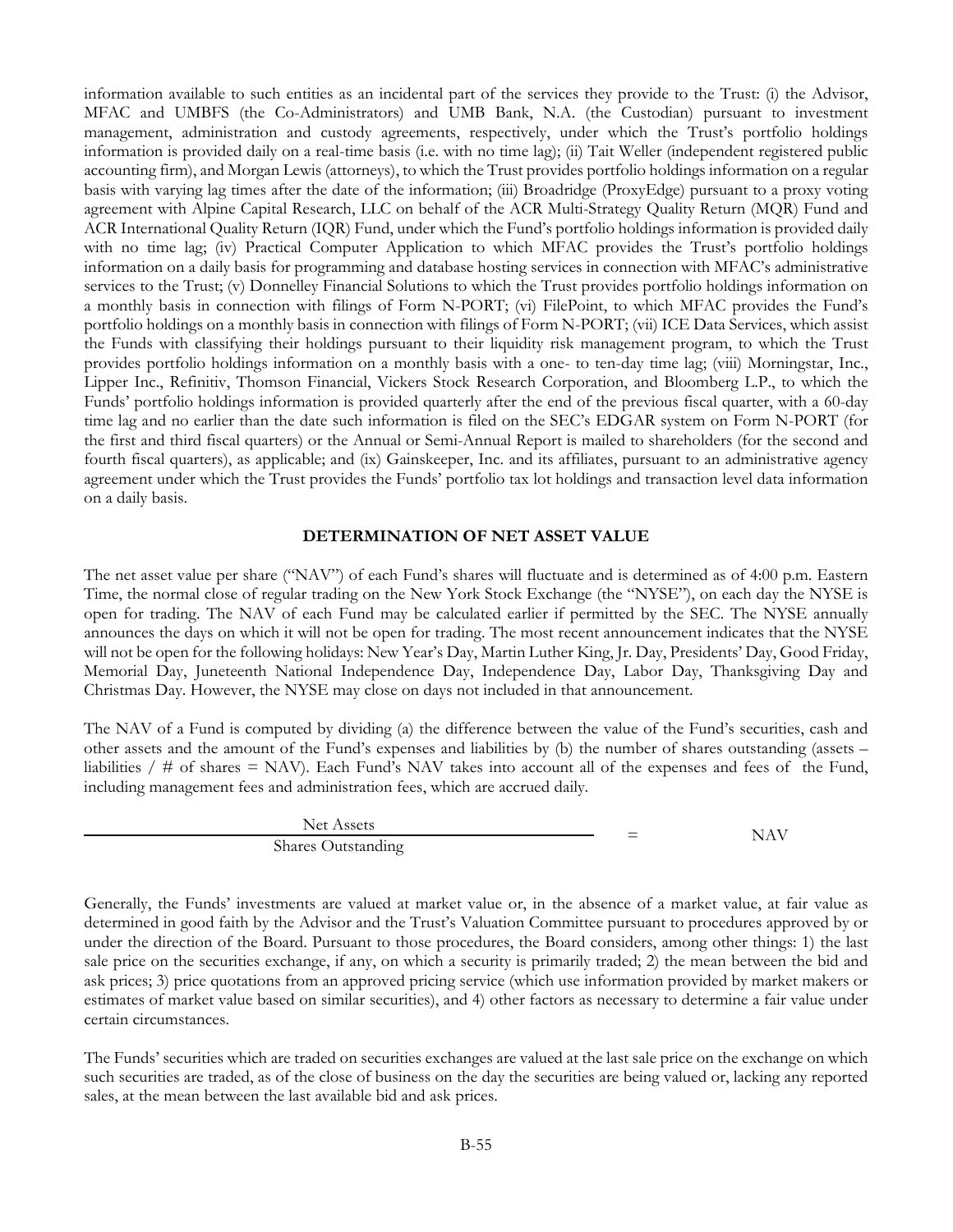Pricing services generally value debt securities assuming orderly transactions of an institutional round lot size, but such securities may be held or transactions may be conducted in such securities in smaller, odd lot sizes. Odd lots often trade at lower prices than institutional round lots.

Securities that are traded on more than one exchange are valued on the exchange determined by the Advisor to be the primary market. Securities primarily traded in the National Association of Securities Dealers Automated Quotation ("NASDAQ"), National Market System for which market quotations are readily available shall be valued using the NASDAQ Official Closing Price ("NOCP"). If the NOCP is not available, such securities shall be valued at the last sale price on the day of valuation, or if there has not been any sale on such day, at the mean between the bid and ask prices. OTC securities which are not traded in the NASDAQ National Market System are valued at the most recent trade price.

Stocks that are "thinly traded" or events occurring when a foreign market is closed but the NYSE is open (for example, the value of a security held by a Fund has been materially affected by events occurring after the close of the exchange or market on which the security is principally traded) may create a situation where a market quote would not be readily available. When a market quote is not readily available, the security's value is based on "fair value" as determined by procedures adopted by the Board. The Board will periodically review the reliability of the Fund's fair value methodology. The Funds may hold portfolio securities, such as those traded on foreign securities exchanges that trade on weekends or other days when the Funds' shares are not priced. Therefore, the value of the Funds' shares may change on days when shareholders will not be able to purchase or redeem shares.

Short-term debt obligations with remaining maturities in excess of 60 days are valued at current market prices, as discussed above. Short-term securities with 60 days or less remaining to maturity are, unless conditions indicate otherwise, amortized to maturity based on their cost to a Fund if acquired within 60 days of maturity or, if already held by the Fund on the 60th day, based on the value determined on the 61st day.

All other assets of the Funds are valued in such manner as the Board in good faith deems appropriate to reflect as their fair value.

# **PURCHASE AND REDEMPTION OF FUND SHARES**

Detailed information on the purchase and redemption of shares is included in the Funds' Prospectus. Shares of the Funds are sold at the next offering price calculated after receipt of an order for purchase. In order to purchase shares of the Funds, you must invest the initial minimum investment for the relevant class of shares. However, each Fund reserves the right, in its sole discretion, to waive the minimum initial investment amount for certain investors, or to waive or reduce the minimum initial investment for 401(k) plans or other tax-deferred retirement plans. You may purchase shares on any day that the NYSE is open for business by placing orders with the Funds.

Each Fund reserves the right to refuse any purchase requests, particularly those that would not be in the best interests of the Fund or its shareholders and could adversely affect the Fund or its operations. This includes those from any individual or group who, in the Fund's view, is likely to engage in or has a history of excessive trading (usually defined as more than four round-trip transactions out of a Fund within a calendar year). Furthermore, the Funds may suspend the right to redeem its shares or postpone the date of payment upon redemption for more than seven calendar days (i) for any period during which the NYSE is closed (other than customary weekend or holiday closings) or trading on the NYSE is restricted; (ii) for any period during which an emergency exists affecting the sale of a Fund's securities or making such sale or the fair determination of the value of the Fund's net assets not reasonably practicable; or (iii) for such other periods as the SEC may permit for the protection of a Fund's shareholders. In addition, if shares are purchased using a check and a redemption is requested before the check has cleared, the Funds may postpone payment of the redemption proceeds up to 15 days while the Fund waits for the check to clear.

# **Redemptions In Kind**

The Trust has filed an election under SEC Rule 18f-1 committing to pay in cash all redemptions by a shareholder of record up to amounts specified by the rule (the lesser of (i) \$250,000 or (ii) 1% of a Fund's assets). The Funds have reserved the right to pay the redemption price of its shares in excess of the amounts specified by the rule, either totally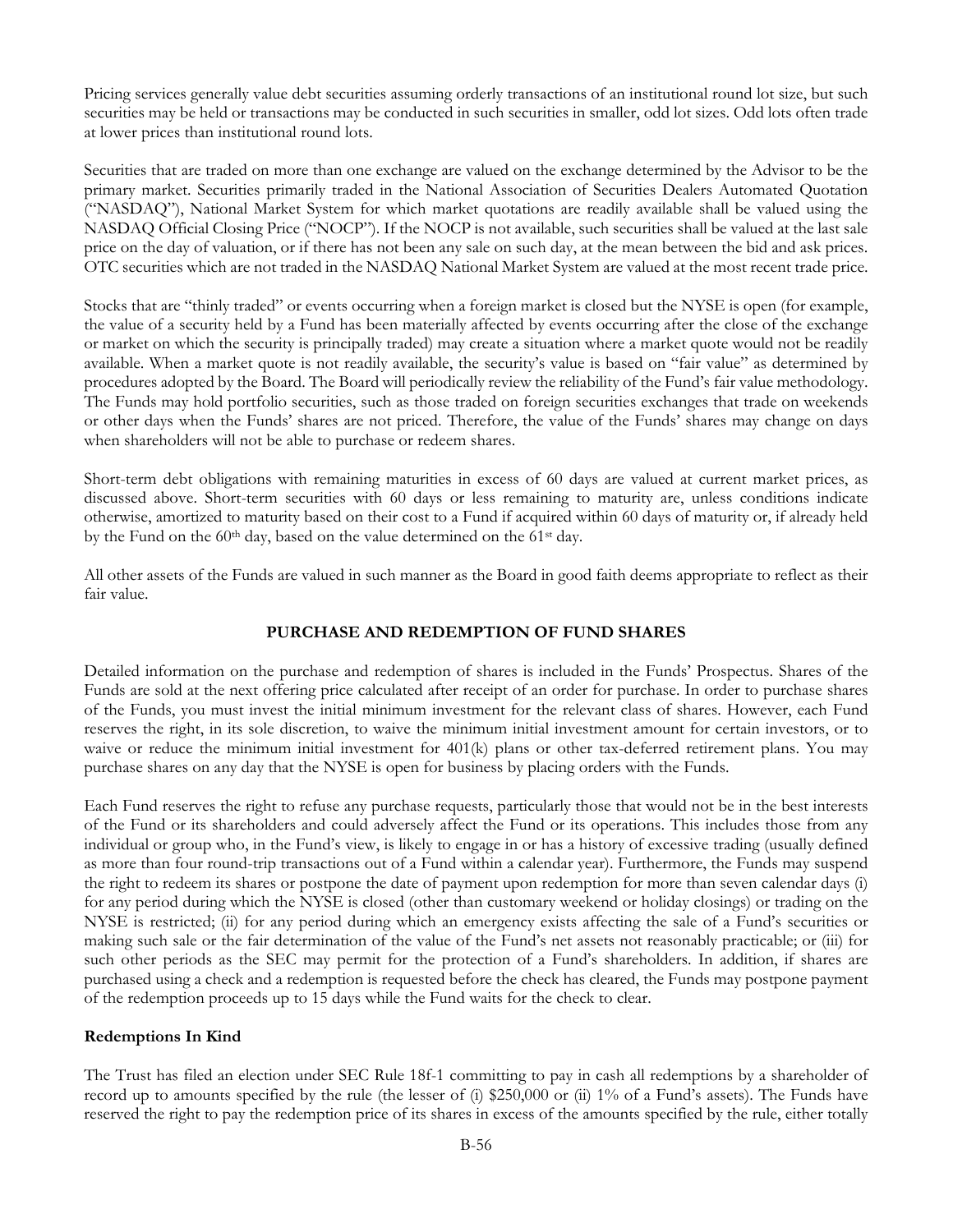or partially, by an in-kind distribution of portfolio securities (instead of cash). The securities so distributed would be valued at the same amounts as those assigned to them in calculating the NAV for the Fund shares being redeemed. If a shareholder receives an in-kind distribution, the shareholder could incur brokerage or other charges in converting the securities to cash.

The Funds do not intend to hold any significant percentage of their portfolios in illiquid securities, although each Fund, like virtually all mutual funds, may from time to time hold a small percentage of securities that are illiquid. In the unlikely event a Fund were to elect to make an in-kind redemption, each Fund expects that it would follow the normal protocol of making such distribution by way of a pro rata distribution based on its entire portfolio. If a Fund held illiquid securities, such distribution may contain a pro rata portion of such illiquid securities or the Fund may determine, based on a materiality assessment, not to include illiquid securities in the in-kind redemption. The Funds do not anticipate that it would ever selectively distribute a greater than pro rata portion of any illiquid securities to satisfy a redemption request. If such securities are included in the distribution, shareholders may not be able to liquidate such securities and may be required to hold such securities indefinitely. Shareholders' ability to liquidate such securities distributed in-kind may be restricted by resale limitations or substantial restrictions on transfer imposed by the issuers of the securities or by law. Shareholders may only be able to liquidate such securities distributed in-kind at a substantial discount from their value, and there may be higher brokerage costs associated with any subsequent disposition of these securities by the recipient.

#### **FEDERAL INCOME TAX MATTERS**

The following is a summary of certain material U.S. federal (and, where noted, state and local) income tax considerations affecting the Funds and their shareholders. The discussion is very general. Current and prospective shareholders are therefore urged to consult their own tax advisors with respect to the specific federal, state, local and foreign tax consequences of investing in the Funds. The summary is based on the laws in effect on the date of this SAI and existing judicial and administrative interpretations thereof, all of which are subject to change, possibly with retroactive effect.

Each Fund is treated as a separate entity from other series of the Trust for federal income tax purposes. Each Fund has elected to be, and intends to qualify each year for treatment as, a regulated investment company under Subchapter M of the Code by complying with all applicable requirements of the Code, including, among other things, requirements as to the sources of each Fund's income, diversification of each Fund's assets and timing of Fund distributions. To so qualify, a Fund must, among other things: (a) derive at least 90% of its gross income in each taxable year from dividends, interest, payments with respect to certain securities loans, and gains from the sale or other disposition of stock or securities or foreign currencies, or other income (including, but not limited to, gains from options, futures or forward contracts) derived with respect to its business of investing in such stock, securities or currencies, and net income derived from interests in "qualified publicly traded partnerships" (i.e., partnerships that are traded on an established securities market or tradable on a secondary market, other than partnerships that derive 90% of their income from interest, dividends, capital gains, and other traditionally permitted mutual fund income); (b) diversify its holdings so that, at the end of each quarter of the Fund's taxable year, (i) at least 50% of the market value of the Fund's assets is represented by cash, securities of other regulated investment companies, U.S. government securities and other securities, with such other securities limited, in respect of any one issuer, to an amount not greater than 5% of the Fund's assets and not greater than 10% of the outstanding voting securities of such issuer and (ii) not more than 25% of the value of its assets is invested, including through corporations in which the Fund owns a 20% or more voting stock interest, in the securities (other than U.S. government securities or securities of other regulated investment companies) of any one issuer, in the securities (other than the securities of other regulated investment companies) of any two or more issuers that the Fund controls and that are determined to be engaged in the same or similar trades or businesses or related trades or businesses, or in the securities of one or more "qualified publicly traded partnerships," and (c) distribute an amount equal to the sum of at least 90% of its investment company taxable income (computed without regard to the dividends-paid deduction) and 90% of its net tax-exempt income, if any, for the tax year (including, for purposes of satisfying this distribution requirement, certain distributions made by the Fund after the close of its taxable year that are treated as made during such taxable year).

As a regulated investment company, a Fund will not be subject to U.S. federal income tax on the portion of its taxable investment income and capital gains that it distributes to its shareholders provided that it satisfies a minimum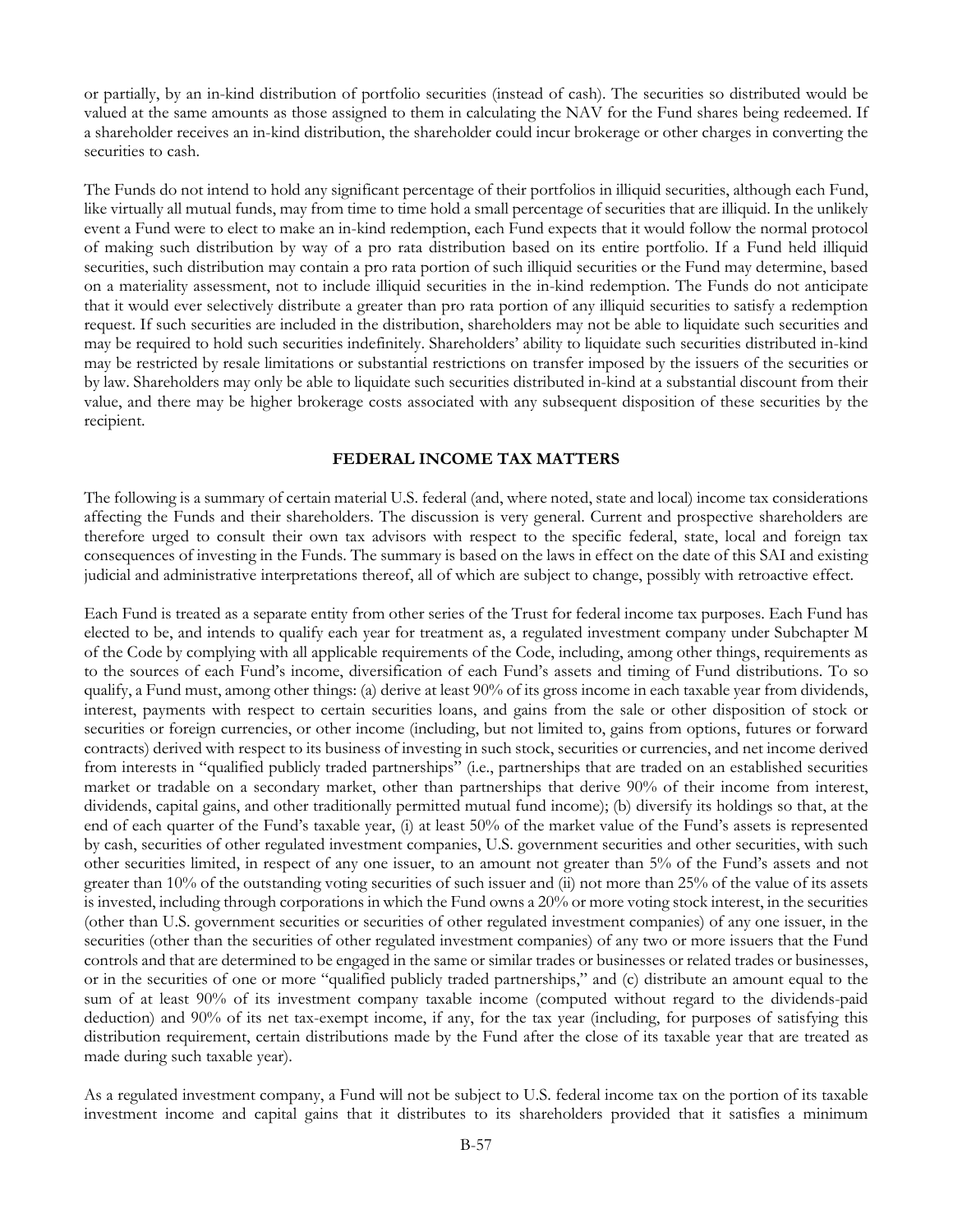distribution requirement. In order to also avoid liability for a non-deductible federal excise tax, each Fund must distribute (or be deemed to have distributed) by December 31 of each calendar year at least the sum of (i) 98% of its ordinary income for such year, (ii) 98.2% of the excess of its realized capital gains over its realized capital losses for the 12-month period generally ending on October 31 during such year and (iii) any amounts from the prior calendar year that were not distributed and on which a Fund paid no federal income tax. A Fund will be subject to income tax at the applicable corporate tax rate on any taxable income or gains that it does not distribute to its shareholders. The Funds' policy is to distribute to its shareholders all investment company taxable income (determined without regard to the deduction for dividends paid) and any net capital gain (the excess of net long-term capital gain over net short-term capital loss) for each fiscal year in a manner that complies with the distribution requirements of the Code, so that the Funds will not be subject to any federal income or excise taxes.

If, for any taxable year, a Fund were to fail to qualify as a regulated investment company or were to fail to meet certain minimum distribution requirements under the Code, it would be taxed in the same manner as an ordinary corporation and distributions to its shareholders would not be deductible by the Fund in computing its taxable income. In addition, in the event of a failure to qualify, a Fund's distributions, to the extent derived from the Fund's current or accumulated earnings and profits, including any distributions of net capital gain, would be taxable to shareholders as ordinary dividend income for federal income tax purposes. However, such dividends would be eligible, subject to any generally applicable limitations, (i) to be treated as qualified dividend income in the case of shareholders taxed as individuals and (ii) for the dividends received deduction in the case of corporate shareholders. Moreover, if a Fund were to fail to qualify as a regulated investment company in any year, it would be required to pay out its earnings and profits accumulated in that year in order to qualify again as a regulated investment company. Under certain circumstances, a Fund may be able to cure a failure to qualify as a regulated investment company, but in order to do so the Fund might incur significant Fundlevel taxes and might be forced to dispose of certain assets. If a Fund failed to qualify as a regulated investment company for a period greater than two taxable years, the Fund would generally be required to recognize any net built-in gains with respect to certain of its assets upon a disposition of such assets within five years of qualifying as a regulated investment company in a subsequent year.

Shareholders generally will be subject to federal income taxes on distributions made by a Fund whether paid in cash or additional shares. Distributions of net investment income (including interest, dividend income and net short-term capital gain in excess of any net long-term capital loss, less certain expenses), other than qualified dividend income, will be taxable to shareholders as ordinary income. Distributions of qualified dividend income generally will be taxed to noncorporate shareholders at the federal income tax rates applicable to net capital gain, provided the Fund reports the amount distributed as qualified dividend income.

In general, dividends may be reported by a Fund as qualified dividend income if they are attributable to qualified dividend income received by the Fund. Qualified dividend income generally means dividend income received from a Fund's investments in common and preferred stock of U.S. companies and stock of certain qualified foreign corporations, provided that certain holding period and other requirements are met by both the Fund and its shareholders. If 95% or more of a Fund's gross income (calculated without taking into account net capital gain derived from sales or other dispositions of stock or securities) consists of qualified dividend income, the Fund may report all distributions of such income as qualified dividend income.

A foreign corporation is treated as a qualified foreign corporation for this purpose if it is incorporated in a possession of the United States or it is eligible for the benefits of certain income tax treaties with the United States and meets certain additional requirements. Certain foreign corporations that are not otherwise qualified foreign corporations will be treated as qualified foreign corporations with respect to dividends paid by them if the stock with respect to which the dividends are paid is readily tradable on an established securities market in the United States. Passive foreign investment companies are not qualified foreign corporations for this purpose. Dividends received by a Fund from REITs generally do not qualify for treatment as qualified dividend income.

Dividends paid by a Fund may qualify in part for the dividends-received deduction available to corporate shareholders, provided the Fund reports the amount distributed as a qualifying dividend and certain holding period and other requirements under the Code are satisfied. The reported amount, however, cannot exceed the aggregate amount of qualifying dividends received by a Fund for its taxable year. Eligibility for qualified dividend income treatment and the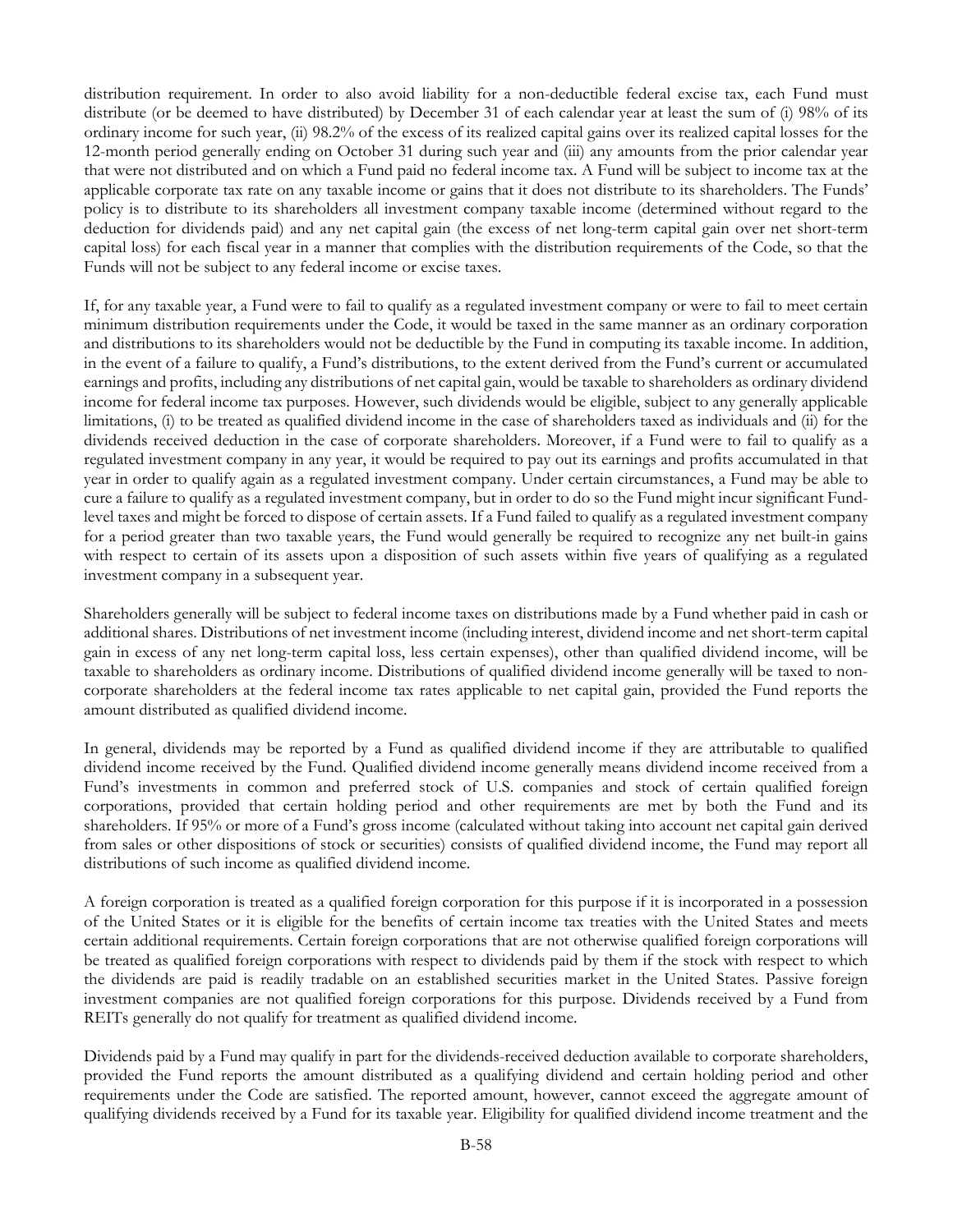dividends-received deduction may be reduced or eliminated if, among other things, (i) the shareholder is under an obligation (whether pursuant to a short sale or otherwise) to make related payments with respect to positions in substantially similar or related property or (ii) certain holding period requirements are not satisfied at both the Fund and shareholder levels. In addition, qualified dividend income treatment is not available if a shareholder elects to have the dividend income treated as investment income for purposes of the limitation on deductibility of investment interest.

If a Fund receives a dividend (other than a capital gain dividend) in respect of any share of REIT stock with a tax holding period of at least 46 days during the 91-day period beginning on the date that is 45 days before the date on which the stock becomes ex-dividend as to that dividend, then Fund dividends attributable to that REIT dividend income (as reduced by certain Fund expenses) may be reported by the Fund as eligible for the 20% deduction for "qualified REIT dividends" generally available to noncorporate shareholders under the Code. In order to qualify for this deduction, noncorporate shareholders must meet minimum holding period requirements with respect to their Fund shares.

Under Section 163(j) of the Code, a taxpayer's business interest expense is generally deductible to the extent of the taxpayer's business interest income plus certain other amounts. If the Fund earns business interest income, it may report a portion of its dividends as "Section 163(j) interest dividends," which its shareholders may be able to treat as business interest income for purposes of Section 163(j) of the Code. The Fund's "Section 163(j) interest dividend" for a tax year will be limited to the excess of its business interest income over the sum of its business interest expense and other deductions properly allocable to its business interest income. In general, the Fund's shareholders may treat a distribution reported as a Section 163(j) interest dividend as interest income only to the extent the distribution exceeds the sum of the portions of the distribution reported as other types of tax-favored income. To be eligible to treat a Section 163(j) interest dividend as interest income, a shareholder may need to meet certain holding period requirements in respect of the Fund shares and must not have hedged its position in the Fund shares in certain ways.

Distributions of net capital gain, if any, that a Fund reports as capital gain dividends will be taxable to non-corporate shareholders as long-term capital gain without regard to how long a shareholder has held shares of the Fund. The Fund may retain certain amounts of capital gains and designate them as undistributed net capital gain in a notice to its shareholders, who (i) will be required to include in income for U.S. federal income tax purposes, as long-term capital gain, their proportionate shares of the undistributed amounts so designated, (ii) will be entitled to credit their proportionate shares of the income tax paid by the Fund on those undistributed amounts against their federal income tax liabilities and to claim refunds to the extent such credits exceed their liabilities and (iii) will be entitled to increase their federal income tax basis in their shares by an amount equal to the excess of the amounts of undistributed net capital gain included in their respective income over their respective income tax credits.

For U.S. federal income tax purposes, a Fund is permitted to carry forward indefinitely a net capital loss from any taxable year to offset its capital gains, if any, in years following the year of the loss. To the extent subsequent capital gains are offset by such losses, they will not result in U.S. federal income tax liability to the Fund and may not be distributed as capital gains to shareholders. Generally, the Fund may not carry forward any losses other than net capital losses. Under certain circumstances, the Fund may elect to treat certain losses as though they were incurred on the first day of the taxable year immediately following the taxable year in which they were actually incurred.

Distributions in excess of earnings and profits will, as to each shareholder, be treated as a tax-free return of capital to the extent of the shareholder's basis in his or her Fund shares. A distribution treated as a return of capital will reduce the shareholder's basis in his or her shares, which will result in an increase in the amount of gain (or a decrease in the amount of loss) that will be recognized by the shareholder for tax purposes on a later sale of such shares. After the shareholder's basis is reduced to zero, any distributions in excess of earnings and profits will be treated as a capital gain, assuming the shareholder holds his or her shares as capital assets.

A 3.8% Medicare contribution tax generally applies to all or a portion of the net investment income of a shareholder who is an individual and not a nonresident alien for federal income tax purposes and who has adjusted gross income (subject to certain adjustments) that exceeds a threshold amount (\$250,000 if married filing jointly or if considered a "surviving spouse" for federal income tax purposes, \$125,000 if married filing separately, and \$200,000 in other cases). This 3.8% tax also applies to all or a portion of the undistributed net investment income of certain shareholders that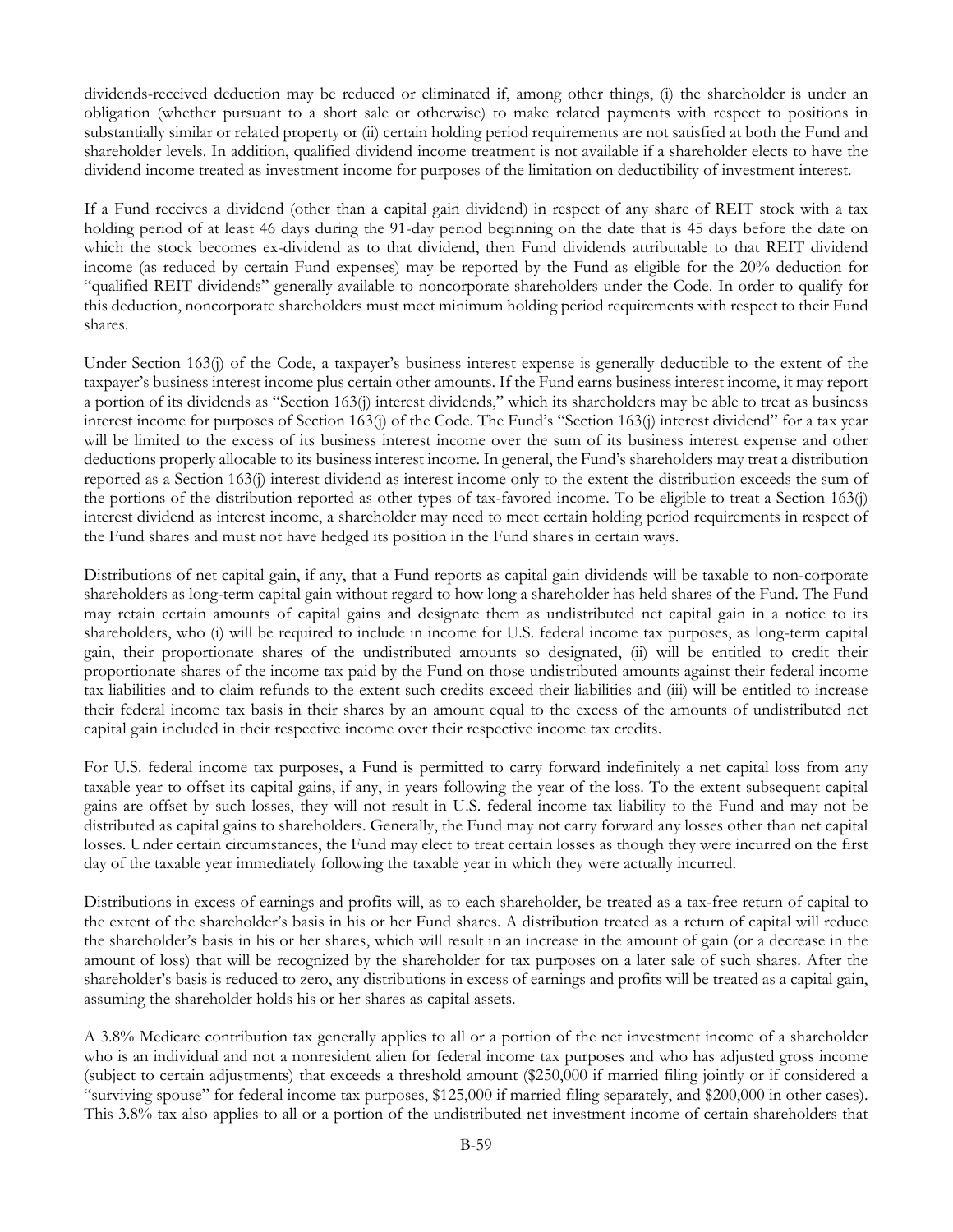are estates and trusts. For these purposes, interest, dividends and certain capital gains (among other categories of income) are generally taken into account in computing a shareholder's net investment income.

Certain tax-exempt educational institutions are subject to a 1.4% tax on net investment income. For these purposes, certain dividends and capital gain distributions, and certain gains from the disposition of Fund shares (among other categories of income), are generally taken into account in computing a shareholder's net investment income.

Distributions are generally taxable when received. However, distributions declared in October, November or December to shareholders of record on a date in such a month and paid the following January are taxable for federal income tax purposes as if received on December 31 of the calendar year in which declared. In addition, certain distributions made after the close of a taxable year of a Fund may be "spilled back" and treated for certain purposes as paid by a Fund during such taxable year. In such case, shareholders generally will be treated as having received such dividends in the taxable year in which the distributions were actually made. For purposes of calculating the amount of a regulated investment company's undistributed income and gain subject to the 4% excise tax described above, such "spilled back" dividends are treated as paid by the regulated investment company when they are actually paid.

A redemption of Fund shares may result in recognition of a taxable gain or loss. The gain or loss will generally be treated as a long-term capital gain or loss if the shares are held for more than one year, and as a short-term capital gain or loss if the shares are held for one year or less. Any loss realized upon a redemption or exchange of shares held for six months or less will be treated as a long-term capital loss to the extent of any amounts treated as distributions of long-term capital gains during such six-month period. Any loss realized upon a redemption may be disallowed under certain wash sale rules to the extent shares of a Fund or substantially identical stock or securities are purchased (through reinvestment of distributions or otherwise) within 30 days before or after the redemption.

If a shareholder recognizes a loss with respect to the Fund's shares of \$2 million or more for an individual shareholder or \$10 million or more for a corporate shareholder (or certain greater amounts over a combination of years) the shareholder must file with the Internal Revenue Service (the "IRS") a disclosure statement on IRS Form 8886. Direct shareholders of portfolio securities are in many cases exempted from this reporting requirement, but under current guidance, shareholders of a regulated investment company are not exempted. The fact that a loss is so reportable does not affect the legal determination of whether the taxpayer's treatment of the loss is proper.

A Fund's transactions in options and other similar transactions, such as futures, may be subject to special provisions of the Code that, among other things, affect the character of any income realized by the Fund from such investments, accelerate recognition of income to the Fund, defer Fund losses, affect the holding period of the Fund's securities, affect whether distributions will be eligible for the dividends received deduction or be treated as qualified dividend income and affect the determination of whether capital gain and loss is characterized as long-term or short-term capital gain or loss. These rules could therefore affect the character, amount and timing of distributions to shareholders. These provisions may also require a Fund to "mark-to-market" certain types of the positions in its portfolio (i.e., treat them as if they were closed out), which may cause the Fund to recognize income without receiving cash with which to make distributions in amounts necessary to satisfy the distribution requirements for avoiding U.S. federal income and excise taxes. A Fund will monitor these transactions and will make the appropriate entries in its books and records, and if the Fund deems it advisable, will make appropriate elections if available in order to mitigate the effect of these rules, prevent disqualification of the Fund as a regulated investment company and minimize the imposition of U.S. federal income and excise taxes.

A Fund's transactions in broad based equity index futures contracts, exchange-traded options on such indices and certain other futures contracts are generally considered "Section 1256 contracts" for federal income tax purposes. Any unrealized gains or losses on such Section 1256 contracts are treated as though they were realized at the end of each taxable year. The resulting gain or loss is treated as 60% long-term capital gain or loss and 40% short-term capital gain or loss. Gain or loss recognized on actual sales of Section 1256 contracts is treated in the same manner. As noted above, distributions of net short-term capital gain are taxable to shareholders as ordinary income while distributions of net long-term capital gain are taxable to shareholders as long-term capital gain, regardless of how long the shareholder has held shares of the Fund.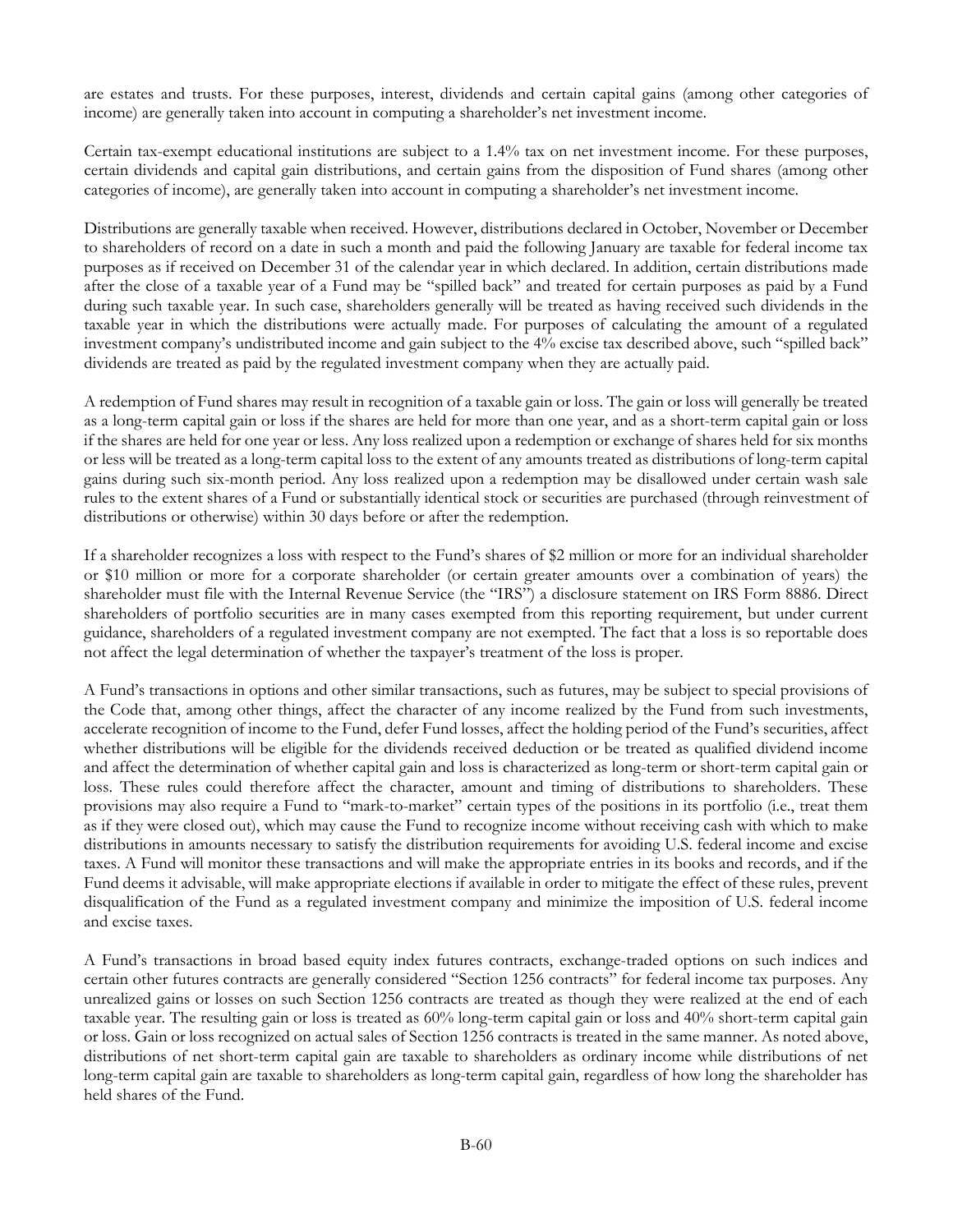A Fund's entry into a short sale transaction, an option or certain other contracts, such as futures, could be treated as the constructive sale of an appreciated financial position, causing the Fund to realize gain, but not loss, on the position.

If a Fund invests in certain pay-in-kind securities, zero coupon securities, deferred interest securities or, in general, any other securities with original issue discount (or with market discount if the Fund elects to include market discount in income currently), the Fund must accrue income on such investments for each taxable year, which generally will be prior to the receipt of the corresponding cash payments. However, a Fund must distribute, at least annually, all or substantially all of its investment company taxable income (determined without regard to the deduction for dividends paid), including such accrued income to shareholders to avoid federal income and excise taxes. Therefore, the Fund may have to sell portfolio securities (potentially under disadvantageous circumstances) to generate cash, or may have to undertake leverage by borrowing cash, to satisfy these distribution requirements. Dispositions of portfolio securities may result in additional gains and additional distribution requirements.

If a Fund invests in a market discount bond, it will be required to treat any gain recognized on the disposition of such market discount bond as ordinary income (instead of capital gain) to the extent of the accrued market discount, unless the Fund elects to include the market discount in income as it accrues as discussed above. A market discount bond is a security acquired in the secondary market at a price below its redemption value (or its adjusted issue price if it is also an original issue discount bond).

A Fund may be subject to withholding and other taxes imposed by foreign countries, including taxes on interest, dividends and capital gains with respect to its investments in those countries, which would, if imposed, reduce the yield on or return from those investments. Tax treaties between certain countries and the United States may reduce or eliminate such taxes in some cases. So long as a Fund qualifies for treatment as a regulated investment company and incurs "qualified foreign taxes," if more than 50% of its net assets at the close of its taxable year consist of stock or securities of foreign corporations, which for this purpose may include obligations of foreign governmental issuers, the Fund may elect to "pass through" to its shareholders the amount of such foreign taxes paid. If this election is made, information with respect to the amount of the foreign income taxes that are allocated to the Fund's shareholders will be provided to them and any shareholder subject to tax on dividends will be required (i) to include in ordinary gross income (in addition to the amount of the taxable dividends actually received) his/her proportionate share of the foreign taxes paid that are attributable to such dividends; and (ii) either to deduct his/her proportionate share of such foreign taxes in computing his/her taxable income or to claim that amount as a foreign tax credit (subject to applicable limitations) against U.S. income taxes.

Shareholders who do not itemize deductions for U.S. federal income tax purposes will not be able to deduct their pro rata portion of qualified foreign taxes paid by a Fund, although such shareholders will be required to include their shares of such taxes in gross income if the Fund makes the election described above. Qualified foreign taxes generally include taxes that would be treated as income taxes under U.S. tax regulations but do not include most other taxes, such as stamp taxes, securities transaction taxes, and similar taxes. No deduction for such taxes will be permitted to individuals in computing their alternative minimum tax liability.

If a Fund makes the election to pass through qualified foreign taxes and a shareholder chooses to take a credit for the foreign taxes deemed paid by such shareholder, the amount of the credit that may be claimed in any year may not exceed the same proportion of the U.S. tax against which such credit is taken that the shareholder's taxable income from foreign sources (but not in excess of the shareholder's entire taxable income) bears to his entire taxable income. For this purpose, long-term and short-term capital gains the Fund realizes and distributes to shareholders will generally not be treated as income from foreign sources in their hands, nor will distributions of certain foreign currency gains subject to Section 988 of the Code or of any other income realized by the Fund that is deemed, under the Code, to be U.S.-source income in the hands of the Fund. This foreign tax credit limitation may also be applied separately to certain specific categories of foreign-source income and the related foreign taxes. As a result of these rules, which may have different effects depending upon each shareholder's particular tax situation, certain shareholders may not be able to claim a credit for the full amount of their proportionate share of the foreign taxes paid by the Fund. Shareholders who are not liable for U.S. federal income taxes, including tax-exempt shareholders, will ordinarily not benefit from this election. If a Fund does make the election, it will provide required tax information to shareholders. The Fund generally may deduct any foreign taxes that are not passed through to its shareholders in computing its income available for distribution to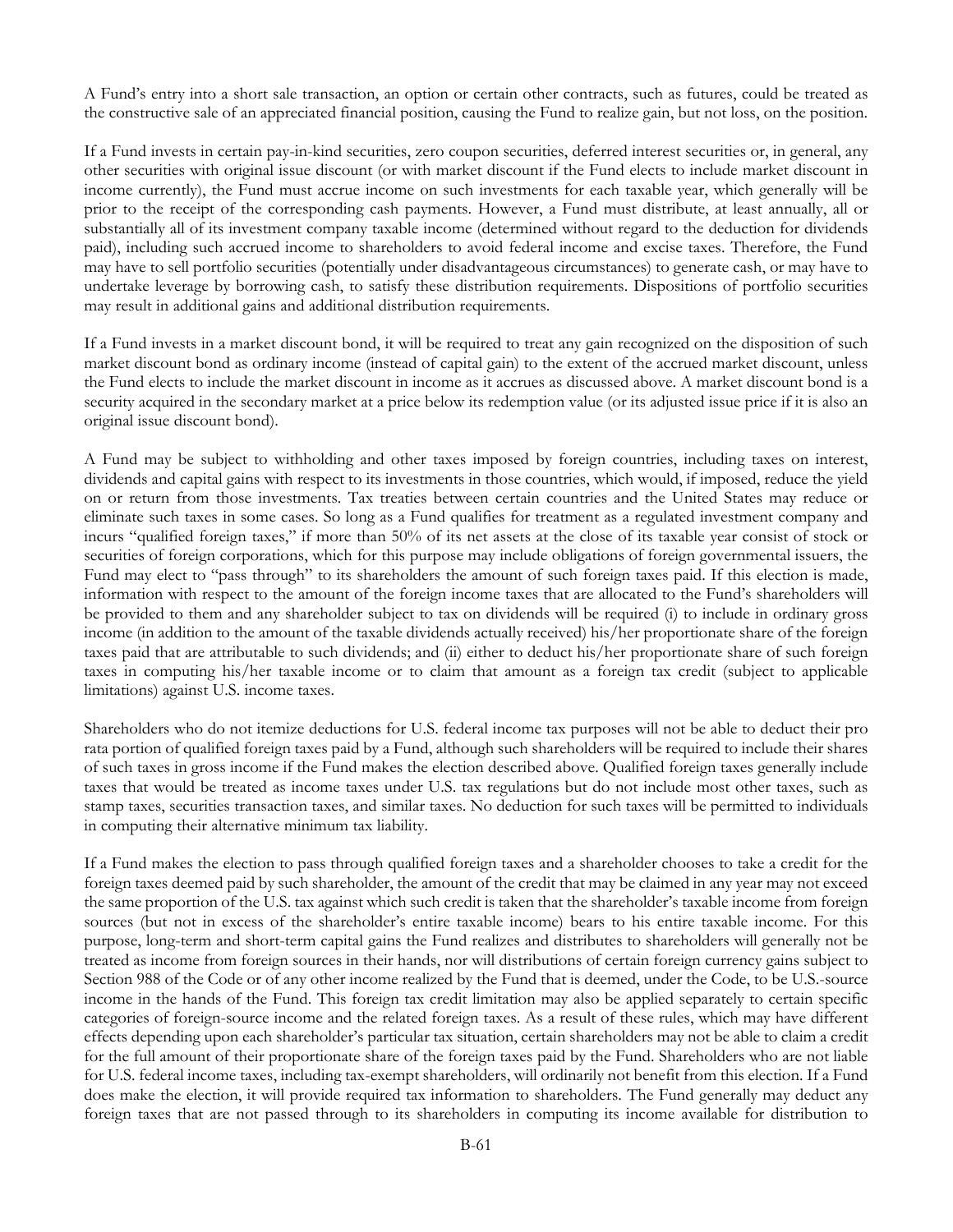shareholders to satisfy applicable tax distribution requirements. Under certain circumstances, if a Fund receives a refund of foreign taxes paid in respect of a prior year, the value of the Fund's shares could be affected, or any foreign tax credits or deductions passed through to shareholders in respect of the Fund's foreign taxes for the current year could be reduced.

Foreign exchange gains or losses realized by the Fund in connection with certain transactions involving foreign currency-denominated debt securities, certain options and futures contracts relating to foreign currency, foreign currency forward contracts, foreign currencies, or payables or receivables denominated in a foreign currency are subject to Section 988 of the Code, which generally causes such gains or losses to be treated as ordinary gain or loss and may affect the amount, timing and character of distributions to shareholders.

A Fund may purchase the securities of certain foreign companies treated as passive foreign investment companies for federal income tax purposes ("PFICs"). PFICs may be the only or primary means by which the Fund may invest in some countries. If a Fund invests in equity securities of PFICs, it may be subject to U.S. federal income tax on a portion of any "excess distribution" or gain from the disposition of such securities even if such income is distributed as a taxable dividend to shareholders. Additional charges in the nature of interest may be imposed on a Fund with respect to deferred taxes arising from such distributions or gains. Capital gains on the sale of such holdings will be deemed to be ordinary income regardless of how long such PFICs are held. A "qualified electing fund" election or a "mark to market" election may generally be available that would ameliorate these adverse tax consequences, but such elections could require the Fund to recognize taxable income or gain (subject to the distribution requirements applicable to regulated investment companies, as described above) without the concurrent receipt of cash. In order to satisfy the distribution requirements and avoid a tax on the Fund, the Fund may be required to liquidate portfolio securities that it might otherwise have continued to hold, potentially resulting in additional taxable gain or loss to the Fund. In order for the Fund to make a qualified electing fund election with respect to a PFIC, the PFIC would have to agree to provide certain tax information to the Fund on an annual basis, which it might not agree to do. A Fund may limit and/or manage its holdings in PFICs to limit its tax liability or maximize its return from these investments. Under proposed Treasury Regulations, certain income derived by a Fund for a taxable year from a PFIC with respect to which the Fund has made a qualified electing fund election would generally constitute qualifying income for purposes of the 90% test described above, only to the extent the PFIC makes distributions in respect of that income to the Fund for that taxable year. A Fund may limit and/or manage its holdings in PFIC to limit its tax liability or maximize its return from these investments.

If a sufficient percentage of the equity interests in a foreign issuer that is treated as a corporation for U.S. federal income tax purposes are held by a Fund, independently or together with certain other U.S. persons, that issuer may be treated as a "controlled foreign corporation" (a "CFC") with respect to the Fund, in which case the Fund will be required to take into account each year, as ordinary income, its share of certain portions of that issuer's income, whether or not such amounts are distributed. A Fund may have to dispose of its portfolio securities (potentially resulting in the recognition of taxable gain or loss, and potentially under disadvantageous circumstances) to generate cash, or may have to borrow the cash, to meet its distribution requirements and avoid Fund-level taxes. In addition, some Fund gains on the disposition of interests in such an issuer may be treated as ordinary income. A Fund may limit and/or manage its holdings in issuers that could be treated as CFCs in order to limit its tax liability or maximize its after-tax return from these investments.

Depreciation or other cost recovery deductions passed through to a Fund from investments in MLPs in a given year will generally reduce the Fund's taxable income, but those deductions may be recaptured in the Fund's income in one or more subsequent years. When recognized and distributed, recapture income will generally be taxable to shareholders of the Fund at the time of the distribution at ordinary income tax rates, even though those shareholders might not have held shares in the Fund at the time the deductions were taken by the Fund, and even though those shareholders will not have corresponding economic gain on their shares at the time of the recapture. In order to distribute recapture income or to fund redemption requests, a Fund may need to liquidate investments, which may lead to additional recapture income.

Noncorporate taxpayers are generally eligible for a deduction of up to 20% of "qualified publicly traded partnership income." A Fund will not be able to claim such a deduction in respect of income allocated to it by any MLPs or other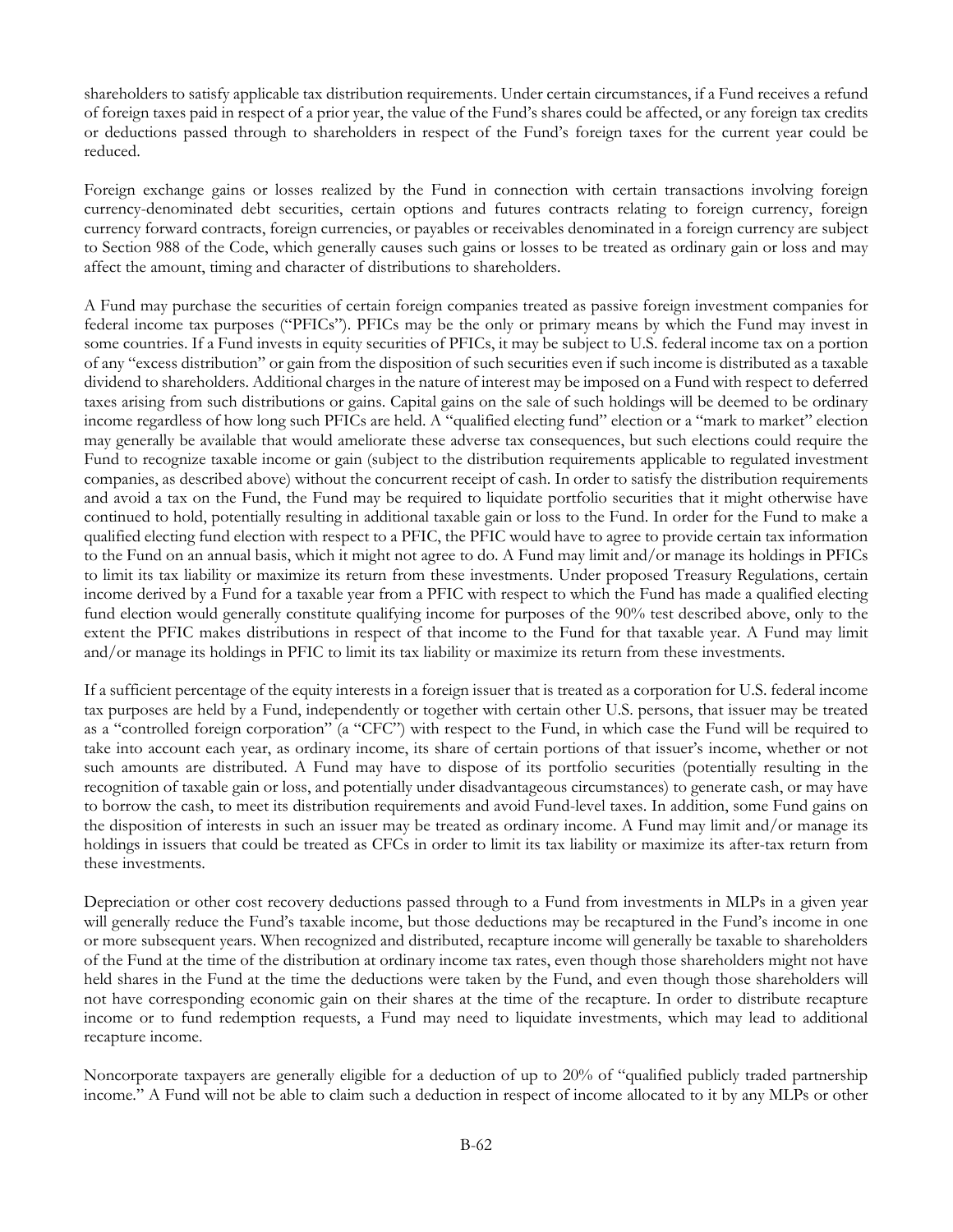publicly traded partnerships in which it invests, and absent any additional guidance, the law does not allow noncorporate shareholders to be able to claim a deduction in respect of Fund dividends attributable to any such income.

Non-U.S. persons are subject to U.S. tax on disposition of a "United States real property interest" (a "USRPI"). Gain on such a disposition is sometimes referred to as "FIRPTA gain." The Code provides a look-through rule for distributions of "FIRPTA gain" if certain requirements are met. If the look-through rule applies, certain distributions attributable to income received by a Fund, e.g., from REITs, may be treated as gain from the disposition of a USRPI, causing distributions to be subject to U.S. withholding tax at rates of up to 21%, and require non-U.S. shareholders to file nonresident U.S. income tax returns.

A Fund is required to withhold (as "backup withholding") a portion of reportable payments, including dividends, capital gain distributions and the proceeds of redemptions and exchanges or repurchases of Fund shares, paid to shareholders who have not complied with certain IRS regulations. The backup withholding rate is currently 24%. In order to avoid this withholding requirement, shareholders, other than certain exempt entities, must certify on IRS Forms W-9 or on certain other documents, that the Social Security Numbers or other Taxpayer Identification Numbers they provide are their correct numbers and that they are not currently subject to backup withholding, or that they are exempt from backup withholding. The Fund may nevertheless be required to backup withhold if it receives notice from the IRS or a broker that a number provided is incorrect or that backup withholding is applicable as a result of previous underreporting of interest or dividend income.

Ordinary dividends and certain other payments made by a Fund to non-U.S. shareholders are generally subject to withholding tax at a 30% rate (or a lower rate as may be determined in accordance with any applicable treaty). In order to obtain a reduced rate of withholding, a non-U.S. shareholder will be required to provide an IRS Form W-8BEN or similar form certifying its entitlement to benefits under a treaty. The withholding tax does not apply to regular dividends paid to a non-U.S. shareholder who provides an IRS Form W-8ECI, certifying that the dividends are effectively connected with the non-U.S. shareholder's conduct of a trade or business within the United States. Instead, the effectively connected dividends will be subject to regular U.S. income tax as if the non-U.S. shareholder were a U.S. shareholder. A non-U.S. corporation receiving effectively connected dividends may also be subject to additional "branch profits tax" imposed at a rate of 30% (or a lower treaty rate).

The 30% withholding tax described in the preceding paragraph generally will not apply to distributions of net capital gain, to redemption proceeds, or to dividends that a Fund reports as (a) interest-related dividends, to the extent such dividends are derived from the Fund's "qualified net interest income," or (b) short-term capital gain dividends, to the extent such dividends are derived from the Fund's "qualified short-term gain." "Qualified net interest income" is the Fund's net income derived from U.S.-source interest and original issue discount, subject to certain exceptions and limitations. "Qualified short-term gain" generally means the excess of the net short-term capital gain of a Fund for the taxable year over its net long-term capital loss, if any. In order to qualify for an exemption from withholding, a non-U.S. shareholder will need to comply with applicable certification requirements relating to its non-U.S. status (including, in general, furnishing an IRS Form W-8BEN or other applicable form). Backup withholding will not be applied to payments that are subject to this 30% withholding tax.

Unless certain non-U.S. entities that hold Fund shares comply with IRS requirements that will generally require them to report information regarding U.S. persons investing in, or holding accounts with, such entities, a 30% withholding tax may apply to the Funds' dividends payable to such entities. A non-U.S. shareholder may be exempt from the withholding described in this paragraph under an applicable intergovernmental agreement between the United States and a foreign government, provided that the shareholder and the applicable foreign government comply with the terms of such agreement.

This discussion and the related discussion in the Prospectus have been prepared by management of the Fund, and counsel to the Trust has expressed no opinion in respect thereof.

Shareholders and prospective shareholders of a Fund should consult their own tax advisors concerning the effect of owning shares of the Fund in light of their particular tax situations.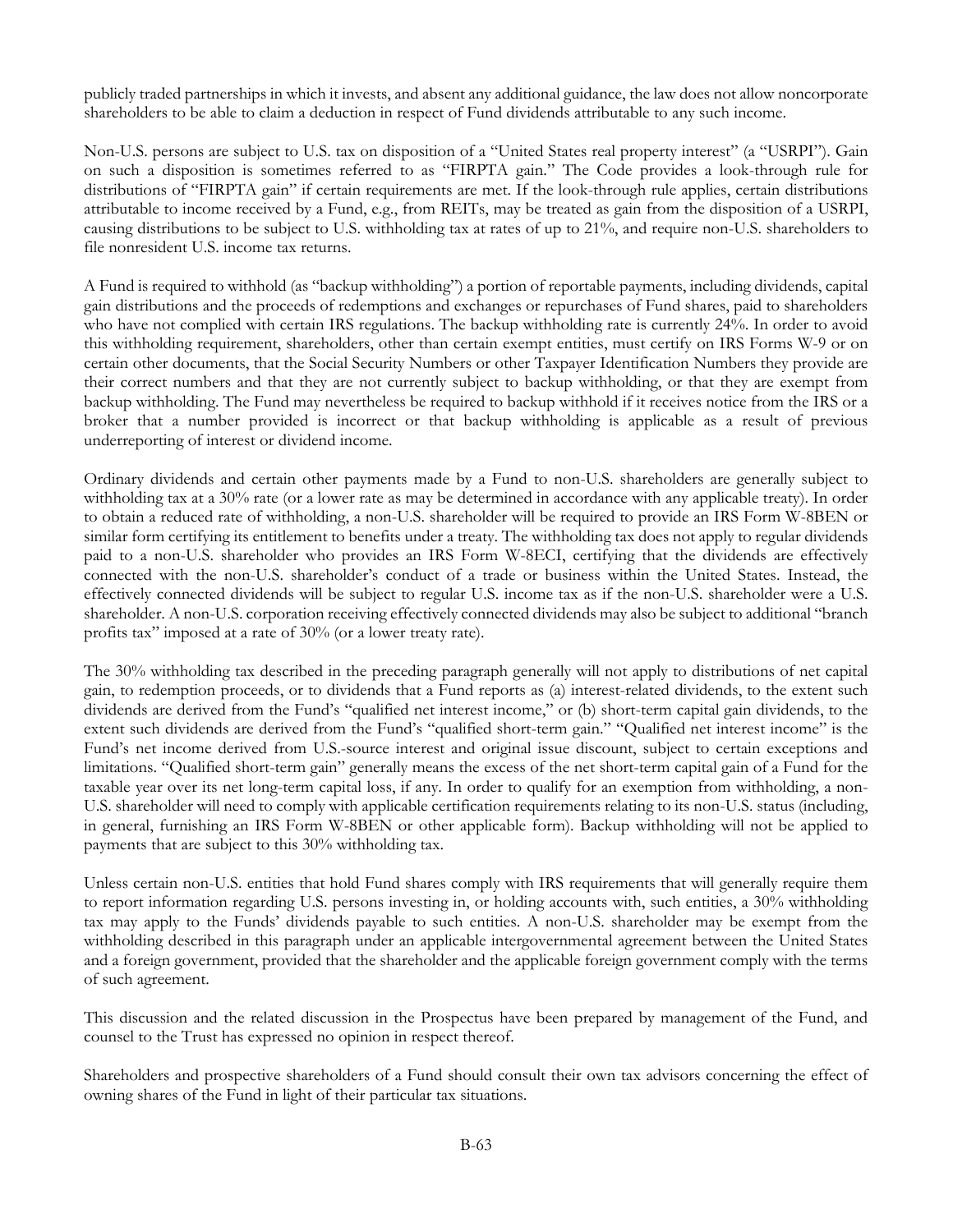# **DIVIDENDS AND DISTRIBUTIONS**

Each Fund will receive income in the form of dividends and interest earned on its investments in securities. This income, less the expenses incurred in its operations, is the Fund's net investment income, substantially all of which will be declared as dividends to the Fund's shareholders.

The amount of income dividend payments by a Fund is dependent upon the amount of net investment income received by the Fund from its portfolio holdings, is not guaranteed and is subject to the discretion of the Board. The Funds do not pay "interest" or guarantee any fixed rate of return on an investment in its shares.

Each Fund also may derive capital gains or losses in connection with sales or other dispositions of its portfolio securities. Any net gain a Fund may realize from transactions involving investments held for less than the period required for longterm capital gain or loss recognition or otherwise producing short-term capital gains and losses (taking into account any available carryover of capital losses), although a distribution from capital gains, will be distributed to shareholders with and as a part of the income dividends paid by the Fund and will generally be taxable to shareholders as ordinary income for federal income tax purposes. If during any year the Fund realizes a net gain on transactions involving investments held for more than the period required for long-term capital gain or loss recognition or otherwise producing long-term capital gains and losses, the Fund will have a net long-term capital gain. After deduction of the amount of any net shortterm capital loss, the balance (to the extent not offset by any capital losses available to be carried over) generally will be distributed and treated as long-term capital gains in the hands of the shareholders regardless of the length of time the Fund's shares may have been held by the shareholders. For more information concerning applicable capital gains tax rates, see your tax advisor.

Any dividend or distribution paid by a Fund reduces the Fund's NAV on the date paid by the amount of the dividend or distribution per share. Accordingly, a dividend or distribution paid shortly after a purchase of shares by a shareholder will generally be taxable, even if it effectively represents a partial return of the shareholder's capital.

Dividends and other distributions will be made in the form of additional shares of a Fund unless the shareholder has otherwise indicated. Investors have the right to change their elections with respect to the reinvestment of dividends and distributions by notifying the Transfer Agent in writing, but any such change will be effective only as to dividends and other distributions for which the record date is seven or more business days after the Transfer Agent has received the written request.

Each Fund's investments in partnerships, if any, including in qualified publicly traded partnerships, may result in that Fund being subject to state, local or foreign income, franchise or withholding tax liabilities.

# **GENERAL INFORMATION**

Investment Managers Series Trust II is an open-end management investment company organized as a Delaware statutory trust under the laws of the State of Delaware on August 20, 2013. The Trust has a number of outstanding series of shares of beneficial interest, each of which represents interests in a separate portfolio of securities.

The Trust's Declaration of Trust permits the Trustees to create additional series of shares, to issue an unlimited number of full and fractional shares of beneficial interest of each series, including the Funds, and to divide or combine the shares of any series into a greater or lesser number of shares without thereby changing the proportionate beneficial interest in the series. The assets belonging to a series are charged with the liabilities in respect of that series and all expenses, costs, charges and reserves attributable to that series only. Therefore, any creditor of any series may look only to the assets belonging to that series to satisfy the creditor's debt. Any general liabilities, expenses, costs, charges or reserves of the Trust which are not readily identifiable as pertaining to any particular series are allocated and charged by the Trustees to and among the existing series in the sole discretion of the Trustees. Each share represents an interest in a Fund proportionately equal to the interest of each other share. Upon a Fund's liquidation, all shareholders would share pro rata in the net assets of the Fund available for distribution to shareholders.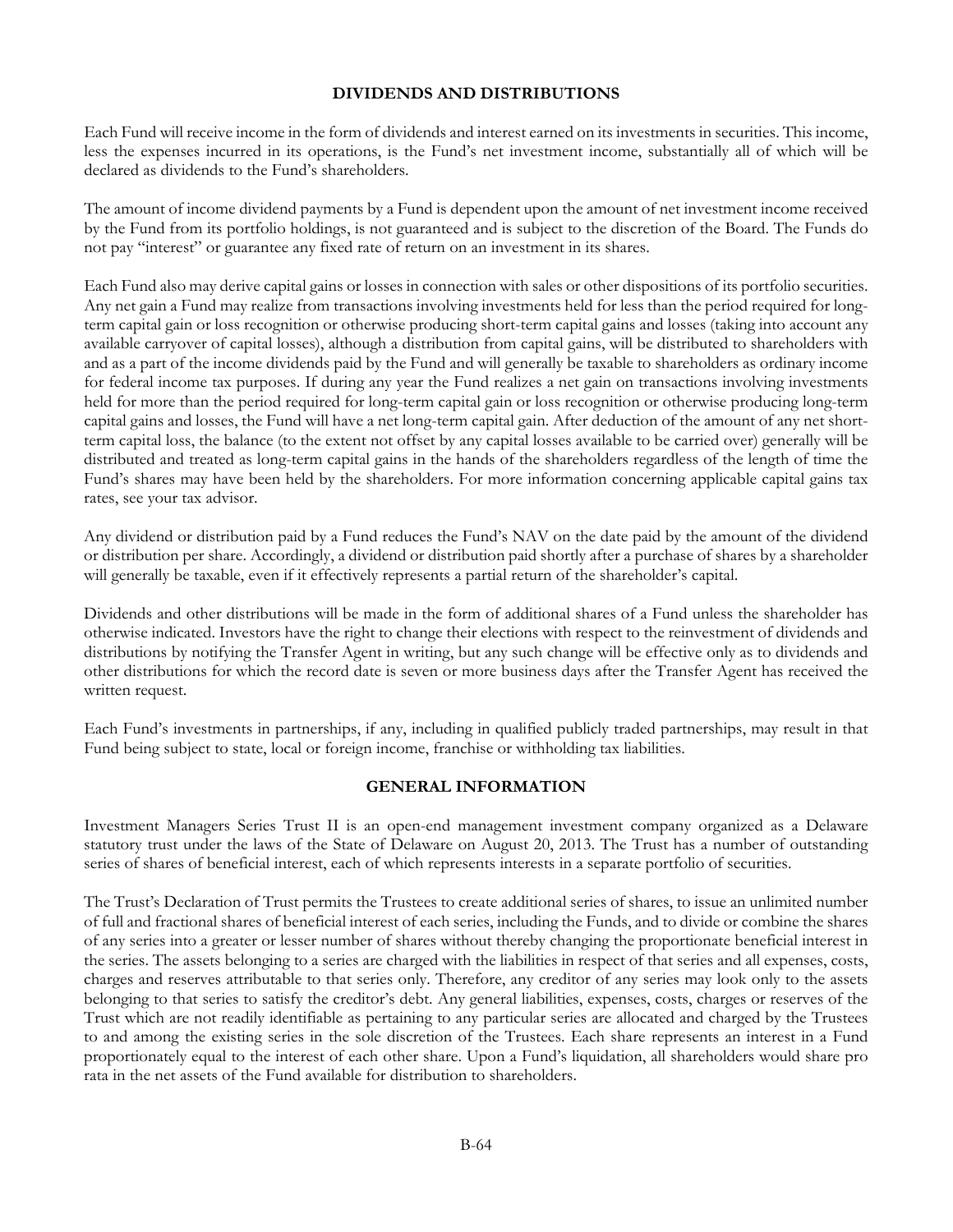The Trust may offer more than one class of shares of any series. Each share of a series or class represents an equal proportionate interest in that series or class with each other share of that series or class. With respect to each Fund, the Trust currently offers one class of shares: Class I. The Trust has reserved the right to create and issue additional series or classes.

The shares of each series or class participate equally in the earnings, dividends and assets of the particular series or class. Expenses of the Trust, which are not attributable to a specific series or class, are allocated among all the series in a manner believed by management of the Trust to be fair and equitable. Shares issued do not have pre-emptive or conversion rights. Shares when issued are fully paid and non-assessable, except as set forth below. Shareholders are entitled to one vote for each share held. Shares of each series or class generally vote together, except when required under federal securities laws to vote separately on matters that only affect a particular series or class, such as the approval of distribution plans for a particular class.

The Trust is not required to hold annual meetings of shareholders but will hold special meetings of shareholders of a series or class when, in the judgment of the Board, it is necessary or desirable to submit matters for a shareholder vote. Shareholders have, under certain circumstances, the right to communicate with other shareholders in connection with requesting a meeting of shareholders for the purpose of removing one or more trustees. Shareholders also have, in certain circumstances, the right to remove one or more trustees without a meeting. No material amendment may be made to the Trust's Declaration of Trust without the affirmative vote of the holders of a majority of the outstanding shares of each portfolio affected by the amendment.

The Trust's Declaration of Trust provides that, at any meeting of shareholders of the Trust or of any series or class, a shareholder servicing agent may vote any shares as to which such shareholder servicing agent is the agent of record for shareholders who are not represented in person or by proxy at the meeting, proportionately in accordance with the votes cast by holders of all shares of that portfolio otherwise represented at the meeting in person or by proxy as to which such shareholder servicing agent is the agent of record. Any shares so voted by a shareholder servicing agent will be deemed represented at the meeting for purposes of quorum requirements. Any series or class may be terminated (i) upon the merger or consolidation with, or the sale or disposition of all or substantially all of its assets to, another entity, if approved by the vote of the holders of two-thirds of its outstanding shares, except that if the Board recommends such merger, consolidation or sale or disposition of assets, the approval by vote of the holders of a majority of the series' or class' outstanding shares will be sufficient, or (ii) by the vote of the holders of a majority of its outstanding shares, or (iii) by the Board by written notice to the series' or class' shareholders. Unless each series and class is so terminated, the Trust will continue indefinitely.

Shareholders may send communications to the Board. Shareholders should send communications intended for the Board by addressing the communications to the Board, in care of the Secretary of the Trust and sending the communication to 2220 E. Route 66, Suite 226, Glendora, California 91740. A shareholder communication must (i) be in writing and be signed by the shareholder, (ii) provide contact information for the shareholder, (iii) identify the Fund to which it relates, and (iv) identify the class and number of shares held by the shareholder. The Secretary of the Trust may, in good faith, determine that a shareholder communication should not be provided to the Board because it does not reasonably relate to the Trust or its operations, management, activities, policies, service providers, Board, officers, shareholders or other matters relating to an investment in the Fund or is otherwise immaterial in nature. Other shareholder communications received by the Funds not directly addressed and sent to the Board will be reviewed and generally responded to by management, and will be forwarded to the Board only at management's discretion based on the matters contained therein.

The Declaration of Trust provides that no Trustee or officer of the Trust shall be subject to any personal liability in connection with the assets or affairs of the Trust or any of its series except for losses in connection with his or her willful misfeasance, bad faith, gross negligence or reckless disregard of his or her duties. The Trust has also entered into an indemnification agreement with each Trustee which provides that the Trust shall advance expenses and indemnify and hold harmless the Trustee in certain circumstances against any expenses incurred by the Trustee in any proceeding arising out of or in connection with the Trustee's service to the Trust, to the maximum extent permitted by the Delaware Statutory Trust Act, the 1933 Act and the 1940 Act, and which provides for certain procedures in connection with such advancement of expenses and indemnification.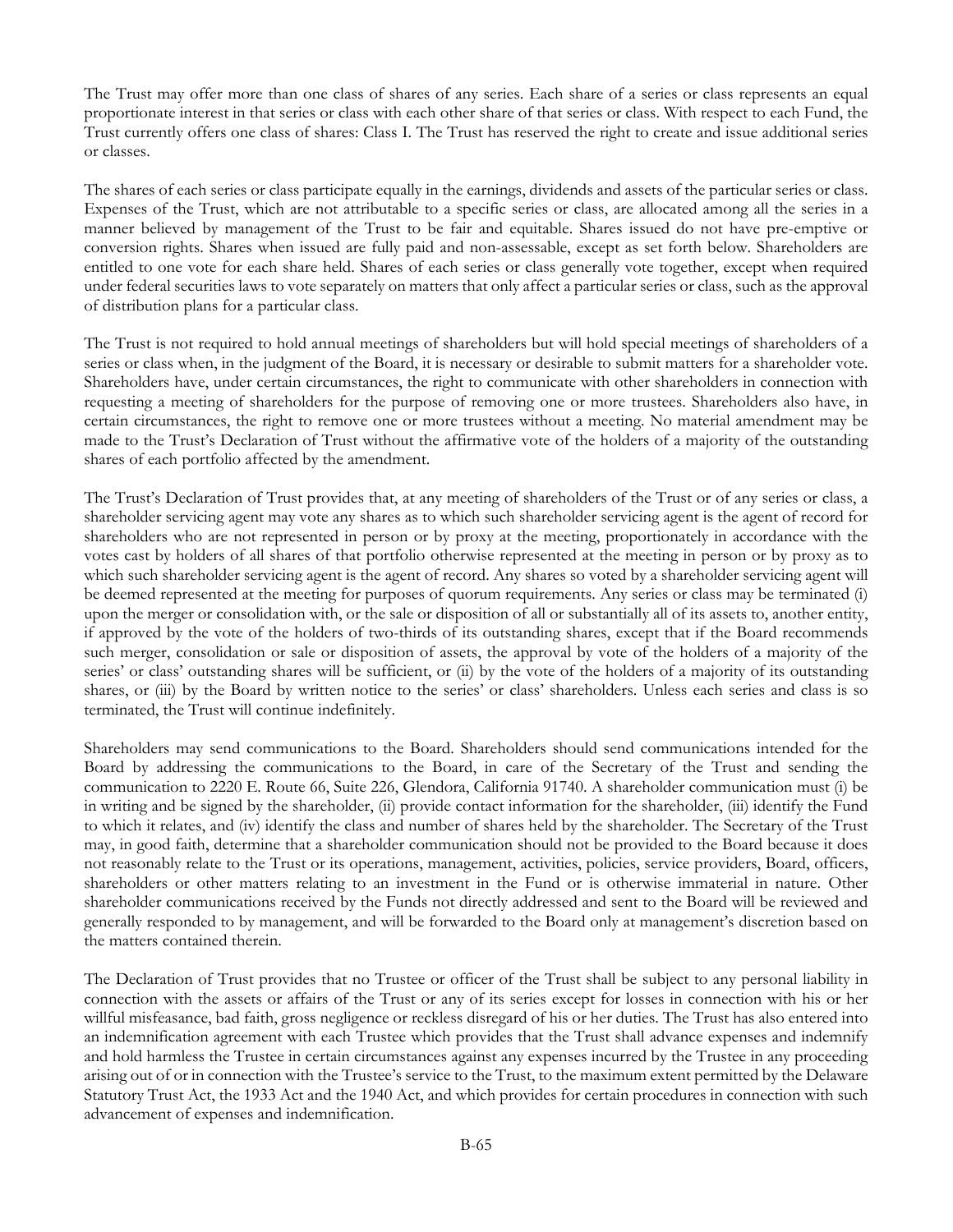The Trust's Declaration of Trust also provides that the Trust shall maintain appropriate insurance (for example, fidelity bonding and errors and omissions insurance) for the protection of the Trust, its shareholders, trustees, officers, employees and agents covering possible tort and other liabilities.

The Declaration of Trust does not require the issuance of stock certificates. If stock certificates are issued, they must be returned by the registered owners prior to the transfer or redemption of shares represented by such certificates.

Rule 18f-2 under the 1940 Act provides that as to any investment company which has two or more series outstanding and as to any matter required to be submitted to shareholder vote, such matter is not deemed to have been effectively acted upon unless approved by the holders of a "majority" (as defined in the rule) of the voting securities of each series affected by the matter. Such separate voting requirements do not apply to the election of Trustees or the ratification of the selection of accountants. The Rule contains special provisions for cases in which an advisory contract is approved by one or more, but not all, series. A change in investment policy may go into effect as to one or more series whose holders so approve the change even though the required vote is not obtained as to the holders of other affected series.

The Trust, the Advisor have adopted Codes of Ethics under Rule 17j-1 of the 1940 Act. These codes of ethics permit, subject to certain conditions, personnel of each of those entities to invest in securities that may be purchased or held by the Funds.

# **FINANCIAL STATEMENTS**

Incorporated by reference herein is the Funds' Annual Report to shareholders for the fiscal year ended November 30, 2021, which includes the "Report of Independent Registered Public Accounting Firm", "Schedule of Investments", "Statement of Assets and Liabilities", "Statement of Operations", "Statements of Changes in Net Assets", "Financial Highlights" and "Notes to Financial Statements". A copy of the Funds' Annual Report can be obtained at no charge by calling 1-855-955-9552 or writing the Funds.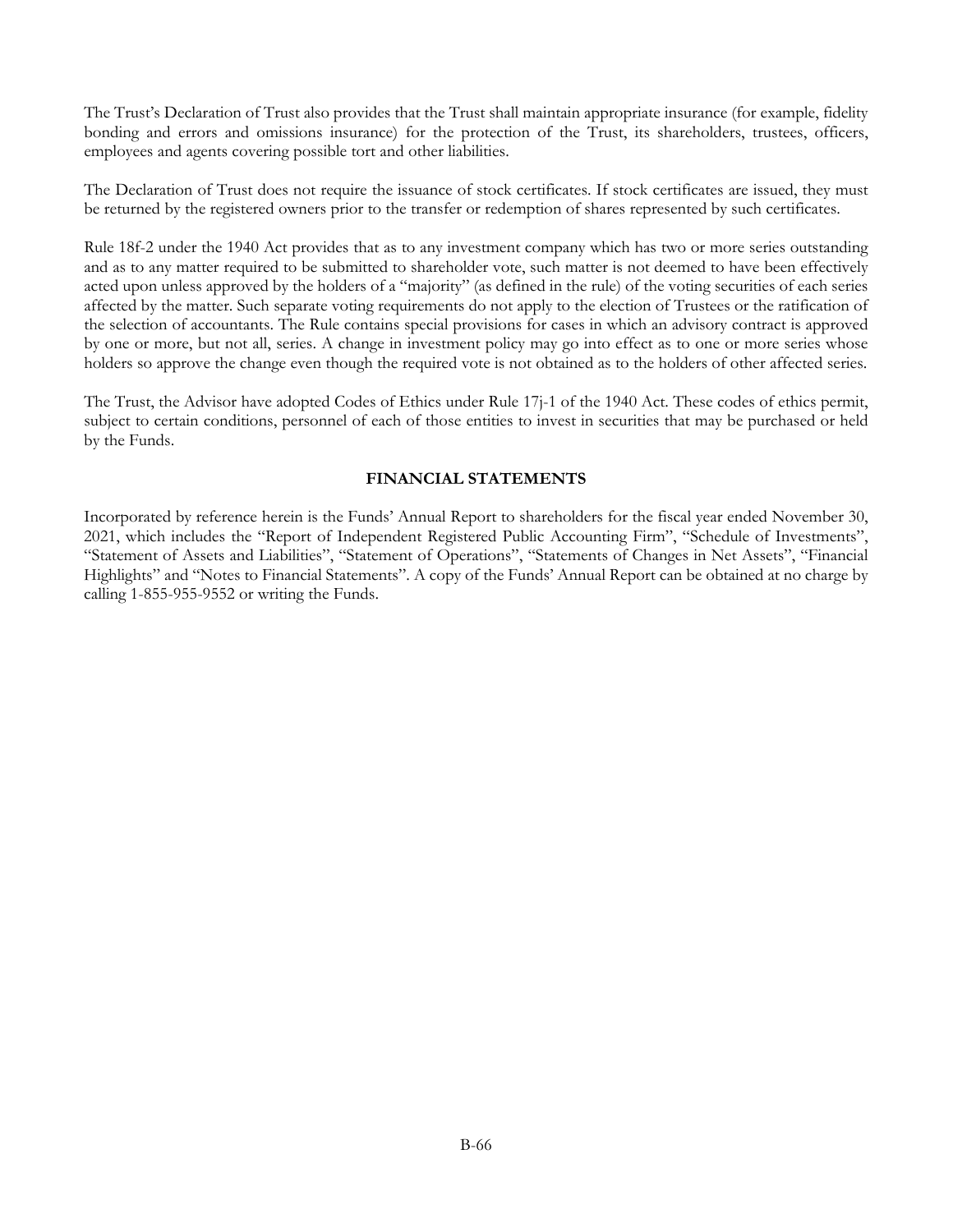# **APPENDIX A DESCRIPTION OF SECURITIES RATINGS**

# **Corporate Bonds (Including Convertible Bonds)**

**Moody's**

| Aaa          | Obligations rated Aaa are judged to be of the highest quality, with minimal credit risk.                                                                                                                                                                                                                                                                        |
|--------------|-----------------------------------------------------------------------------------------------------------------------------------------------------------------------------------------------------------------------------------------------------------------------------------------------------------------------------------------------------------------|
| Aa           | Obligations rated Aa are judged to be of high quality and are subject to very low credit risk.                                                                                                                                                                                                                                                                  |
| A            | Obligations rated A are considered upper-medium grade and are subject to low credit risk.                                                                                                                                                                                                                                                                       |
| Baa          | Obligations rated Baa are subject to moderate credit risk. They are considered medium-grade and as<br>such may possess certain speculative characteristics.                                                                                                                                                                                                     |
| Ba           | Obligations rated Ba are judged to have speculative elements and are subject to substantial credit risk.                                                                                                                                                                                                                                                        |
| B            | Obligations rated B are considered speculative and are subject to high credit risk.                                                                                                                                                                                                                                                                             |
| Caa          | Obligations rated Caa are judged to be of poor standing and are subject to very high credit risk.                                                                                                                                                                                                                                                               |
| Ca           | Obligations rated Ca are highly speculative and are likely in, or very near, default, with some prospect<br>of recovery.                                                                                                                                                                                                                                        |
| $\mathbf C$  | Obligations rated C are the lowest rated class of bonds and are typically in default, with little prospect<br>for recovery of principal or interest.                                                                                                                                                                                                            |
| <b>Note</b>  | Moody's applies numerical modifiers 1, 2, and 3 in each generic rating classification from Aa through<br>Caa. The modifier 1 indicates that the obligation ranks in the higher end of its generic rating category;<br>the modifier 2 indicates a mid-range ranking; and the modifier 3 indicates a ranking in the lower end<br>of that generic rating category. |
| S&P          |                                                                                                                                                                                                                                                                                                                                                                 |
| <b>AAA</b>   | An obligation rated AAA has the highest rating assigned by Standard & Poor's. The obligor's capacity<br>to meet its financial commitment on the obligation is extremely strong.                                                                                                                                                                                 |
| AA           | An obligation rated AA differs from the highest-rated obligations only in small degree. The obligor's<br>capacity to meet its financial commitment on the obligation is very strong.                                                                                                                                                                            |
| $\mathbf{A}$ | An obligation rated A is somewhat more susceptible to the adverse effects of changes in circumstances<br>and economic conditions than obligations in higher-rated categories. However, the obligor's capacity<br>to meet its financial commitment on the obligation is still strong.                                                                            |
| <b>BBB</b>   | An obligation rated BBB exhibits adequate protection parameters. However, adverse economic<br>conditions or changing circumstances are more likely to lead to a weakened capacity of the obligor to<br>meet its financial commitment on the obligation.                                                                                                         |
| <b>Note</b>  | Obligations rated BB, B, CCC, CC, and C are regarded as having significant speculative characteristics.<br>BB indicates the least degree of speculation and C the highest. While such obligations will likely have<br>some quality and protective characteristics, these may be outweighed by large uncertainties or major<br>exposures to adverse conditions.  |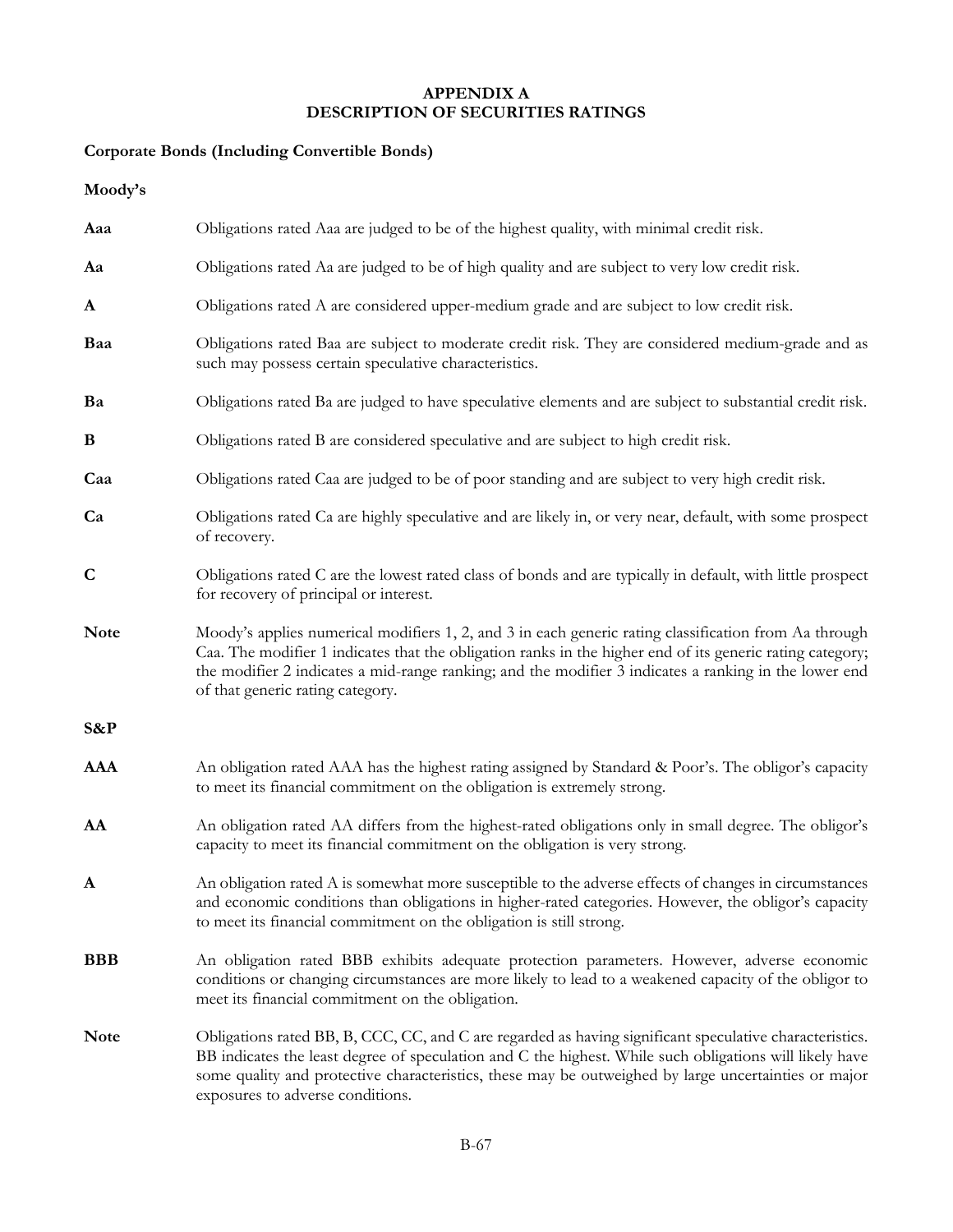| <b>BB</b>   | An obligation rated BB is less vulnerable to nonpayment than other speculative issues. However, it<br>faces major ongoing uncertainties or exposure to adverse business, financial or economic conditions,<br>which could lead to the obligor's inadequate capacity to meet its financial commitment on the<br>obligation.                                                                                                                                                                                                                                                                                                                                                                     |
|-------------|------------------------------------------------------------------------------------------------------------------------------------------------------------------------------------------------------------------------------------------------------------------------------------------------------------------------------------------------------------------------------------------------------------------------------------------------------------------------------------------------------------------------------------------------------------------------------------------------------------------------------------------------------------------------------------------------|
| B           | An obligation rated B is more vulnerable to nonpayment than obligations rated BB, but the obligor<br>currently has the capacity to meet its financial commitment on the obligation. Adverse business,<br>financial, or economic conditions will likely impair the obligor's capacity or willingness to meet its<br>financial commitment on the obligation.                                                                                                                                                                                                                                                                                                                                     |
| CCC         | An obligation rated CCC is currently vulnerable to nonpayment, and is dependent upon favorable<br>business, financial, and economic conditions for the obligor to meet its financial commitment on the<br>obligation. In the event of adverse business, financial, or economic conditions, the obligor is not likely<br>to have the capacity to meet its financial commitment on the obligation.                                                                                                                                                                                                                                                                                               |
| CC          | An obligation rated CC is currently highly vulnerable to nonpayment.                                                                                                                                                                                                                                                                                                                                                                                                                                                                                                                                                                                                                           |
| $\mathbf C$ | The C rating may be used to cover a situation where a bankruptcy petition has been filed or similar<br>action has been taken, but payments on this obligation are being continued.                                                                                                                                                                                                                                                                                                                                                                                                                                                                                                             |
| D           | An obligation rated D is in payment default. The D rating category is used when payments on an<br>obligation are not made on the date due even if the applicable grace period has not expired, unless<br>Standard & Poor's believes that such payments will be made during such grace period. The D rating<br>also will be used upon the filing of a bankruptcy petition or the taking of a similar action if payments<br>on an obligation are jeopardized.                                                                                                                                                                                                                                    |
| <b>Note</b> | Plus $(+)$ or minus $(.)$ . The ratings from AA to CCC may be modified by the addition of a plus or minus<br>sign to show relative standing within the major rating categories. The "r" symbol is attached to the<br>ratings of instruments with significant noncredit risks. It highlights risks to principal or volatility of<br>expected returns, which are not addressed in the credit rating. Examples include: obligations linked or<br>indexed to equities, currencies, or commodities; obligations exposed to severe prepayment risk-such<br>as interest-only or principal-only mortgage securities; and obligations with unusually risky interest<br>terms, such as inverse floaters. |

# **Preferred Stock**

# **Moody's**

| Aaa          | An issue that is rated "Aaa" is considered to be a top-quality preferred stock. This rating indicates good<br>asset protection and the least risk of dividend impairment within the universe of preferred stocks.                                                                   |
|--------------|-------------------------------------------------------------------------------------------------------------------------------------------------------------------------------------------------------------------------------------------------------------------------------------|
| Aa           | An issue that is rated "Aa" is considered a high-grade preferred stock. This rating indicates that there<br>is a reasonable assurance the earnings and asset protection will remain relatively well maintained in the<br>foreseeable future.                                        |
| $\mathbf{A}$ | An issue that is rated "A" is considered to be an upper-medium grade preferred stock. While risks are<br>judged to be somewhat greater than in the "Aaa" and "Aa" classification, earnings and asset protection<br>are, nevertheless, expected to be maintained at adequate levels. |
| Baa          | An issue that is rated "Baa" is considered to be a medium-grade preferred stock, neither highly<br>protected nor poorly secured. Earnings and asset protection appear adequate at present but may be<br>questionable over any great length of time.                                 |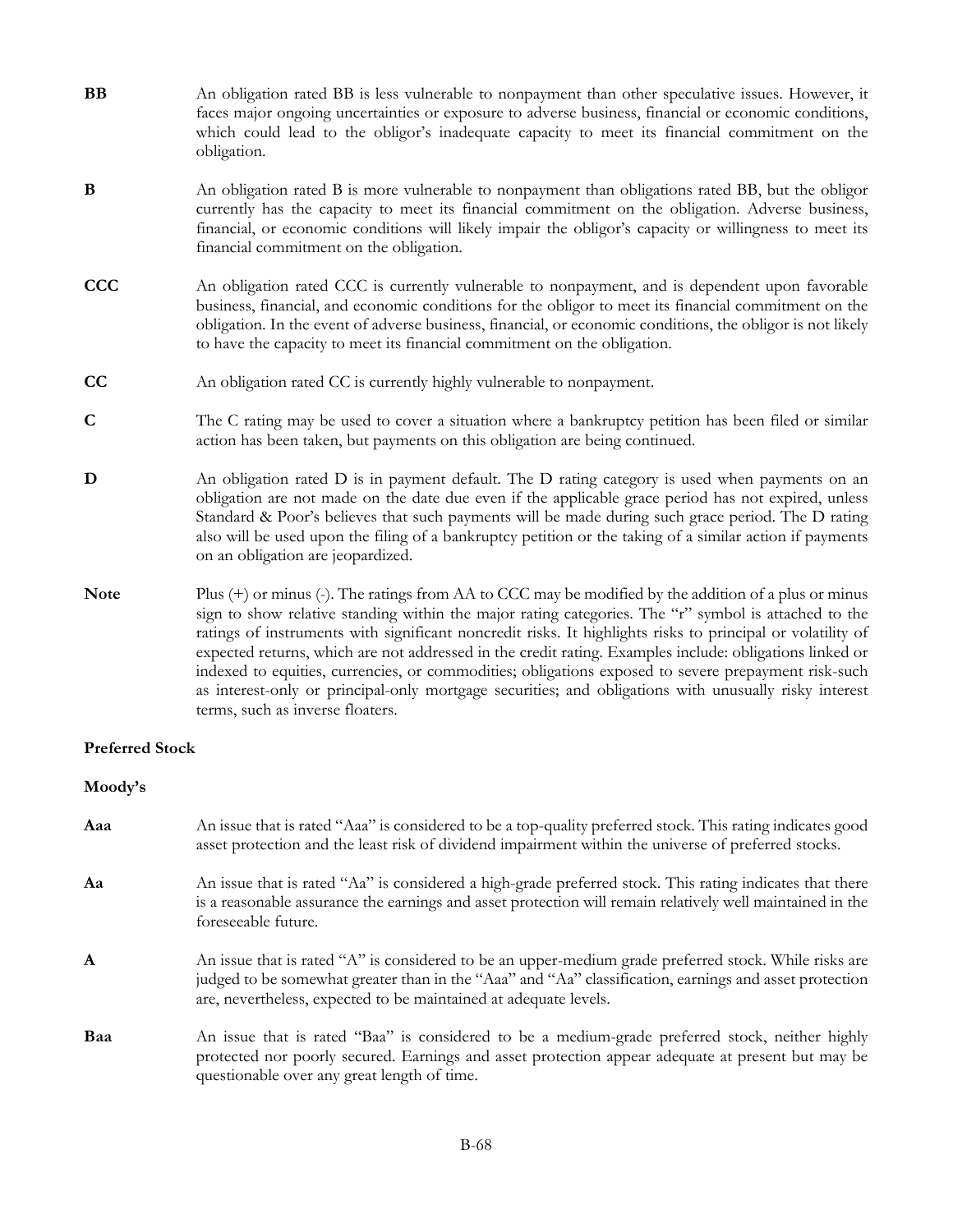| Ba          | An issue that is rated "Ba" is considered to have speculative elements and its future cannot be<br>considered well assured. Earnings and asset protection may be very moderate and not well safeguarded<br>during adverse periods. Uncertainty of position characterizes preferred stocks in this class.                                                                                                                       |
|-------------|--------------------------------------------------------------------------------------------------------------------------------------------------------------------------------------------------------------------------------------------------------------------------------------------------------------------------------------------------------------------------------------------------------------------------------|
| B           | An issue that is rated "B" generally lacks the characteristics of a desirable investment. Assurance of<br>dividend payments and maintenance of other terms of the issue over any long period of time may be<br>small.                                                                                                                                                                                                          |
| Caa         | An issue that is rated "Caa" is likely to be in arrears on dividend payments. This rating designation<br>does not purport to indicate the future status of payments.                                                                                                                                                                                                                                                           |
| Ca          | An issue that is rated "Ca" is speculative in a high degree and is likely to be in arrears on dividends<br>with little likelihood of eventual payments.                                                                                                                                                                                                                                                                        |
| $\mathbf C$ | This is the lowest rated class of preferred or preference stock. Issues so rated can thus be regarded as<br>having extremely poor prospects of ever attaining any real investment standing.                                                                                                                                                                                                                                    |
| <b>Note</b> | Moody's applies numerical modifiers 1, 2, and 3 in each rating classification: the modifier 1 indicates<br>that the security ranks in the higher end of its generic rating category; the modifier 2 indicates a mid-<br>range ranking and the modifier 3 indicates that the issue ranks in the lower end of its generic rating<br>category.                                                                                    |
| S&P         |                                                                                                                                                                                                                                                                                                                                                                                                                                |
| <b>AAA</b>  | This is the highest rating that may be assigned by Standard & Poor's to a preferred stock issue and<br>indicates an extremely strong capacity to pay the preferred stock obligations.                                                                                                                                                                                                                                          |
| AA          | A preferred stock issue rated AA also qualifies as a high-quality, fixed-income security. The capacity to<br>pay preferred stock obligations is very strong, although not as overwhelming as for issues rated AAA.                                                                                                                                                                                                             |
| A           | An issue rated A is backed by a sound capacity to pay the preferred stock obligations, although it is<br>somewhat more susceptible to the adverse effects of changes in circumstances and economic<br>conditions.                                                                                                                                                                                                              |
| <b>BBB</b>  | An issue rated BBB is regarded as backed by an adequate capacity to pay the preferred stock obligations.<br>Whereas it normally exhibits adequate protection parameters, adverse economic conditions or<br>changing circumstances are more likely to lead to a weakened capacity to make payments for a preferred<br>stock in this category than for issues in the A category.                                                 |
| BB, B, CCC  | Preferred stock rated BB, B, and CCC is regarded, on balance, as predominantly speculative with<br>respect to the issuer's capacity to pay preferred stock obligations. BB indicates the lowest degree of<br>speculation and CCC the highest. While such issues will likely have some quality and protective<br>characteristics, these are outweighed by large uncertainties or major risk exposures to adverse<br>conditions. |
| CC          | The rating CC is reserved for a preferred stock issue that is in arrears on dividends or sinking fund<br>payments, but that is currently paying.                                                                                                                                                                                                                                                                               |
| $\mathbf C$ | A preferred stock rated C is a nonpaying issue.                                                                                                                                                                                                                                                                                                                                                                                |
| D           | A preferred stock rated $D$ is a nonpaying issue with the issuer in default on debt instruments.                                                                                                                                                                                                                                                                                                                               |
| N.R.        | This indicates that no rating has been requested, that there is insufficient information on which to base<br>a rating, or that Standard & Poor's does not rate a particular type of obligation as a matter of policy.                                                                                                                                                                                                          |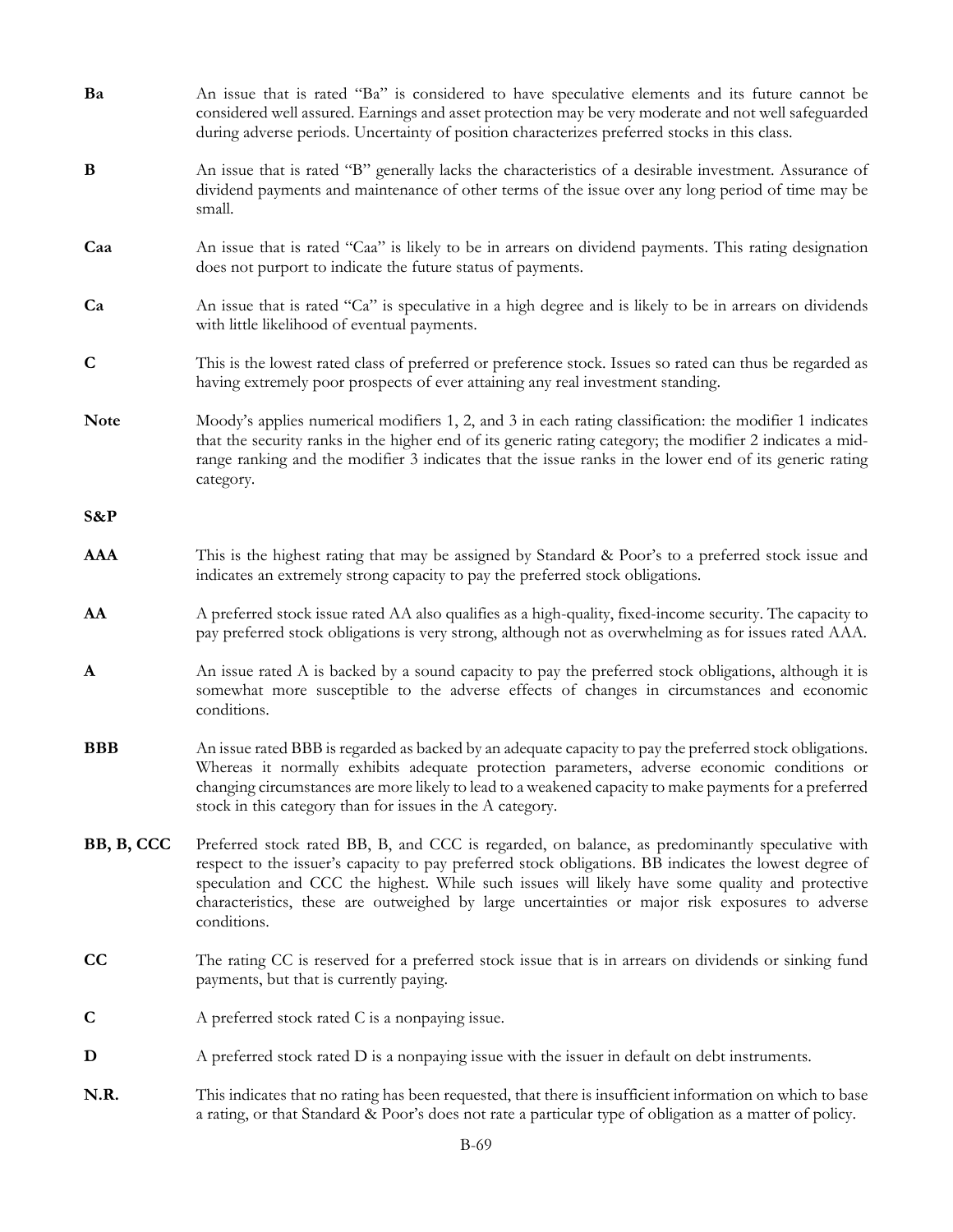**Note** Plus (+) or minus (-). To provide more detailed indications of preferred stock quality, ratings from AA to CCC may be modified by the addition of a plus or minus sign to show relative standing within the major rating categories.

#### **Short Term Ratings**

#### **Moody's**

Moody's employs the following three designations, all judged to be investment grade, to indicate the relative repayment ability of rated issuers:

- **Prime-1** Issuers rated Prime-1 (or supporting institutions) have a superior ability for repayment of senior shortterm debt obligations. Prime-1 repayment ability will often be evidenced by many of the following characteristics:
	- Leading market positions in well-established industries.
	- High rates of return on funds employed.
	- Conservative capitalization structure with moderate reliance on debt and ample asset protection.
	- Broad margins in earnings coverage of fixed financial charges and high internal cash generation.
	- Well-established access to a range of financial markets and assured sources of alternate liquidity.
- **Prime-2** Issuers rated Prime-2 (or supporting institutions) have a strong ability for repayment of senior shortterm debt obligations. This will normally be evidenced by many of the characteristics cited above but to a lesser degree. Earnings trends and coverage ratios, while sound, may be more subject to variation. Capitalization characteristics, while still appropriate, may be more affected by external conditions. Ample alternate liquidity is maintained.
- **Prime-3** Issuers rated Prime-3 (or supporting institutions) have an acceptable ability for repayment of senior short-term obligations. The effect of industry characteristics and market compositions may be more pronounced. Variability in earnings and profitability may result in changes in the level of debt protection measurements and may require relatively high financial leverage. Adequate alternate liquidity is maintained.
- **Not Prime** Issuers rated Not Prime do not fall within any of the Prime rating categories.
- **S&P**
- **A-1** A short-term obligation rated A-1 is rated in the highest category by Standard & Poor's. The obligor's capacity to meet its financial commitment on the obligation is strong. Within this category, certain obligations are designated with a plus sign (+). This indicates that the obligor's capacity to meet its financial commitment on these obligations is extremely strong.
- **A-2** A short-term obligation rated A-2 is somewhat more susceptible to the adverse effects of changes in circumstances and economic conditions than obligations in higher rating categories. However, the obligor's capacity to meet its financial commitment on the obligation is satisfactory.
- A-3 A short-term obligation rated A-3 exhibits adequate protection parameters. However, adverse economic conditions or changing circumstances are more likely to lead to a weakened capacity of the obligor to meet its financial commitment on the obligation.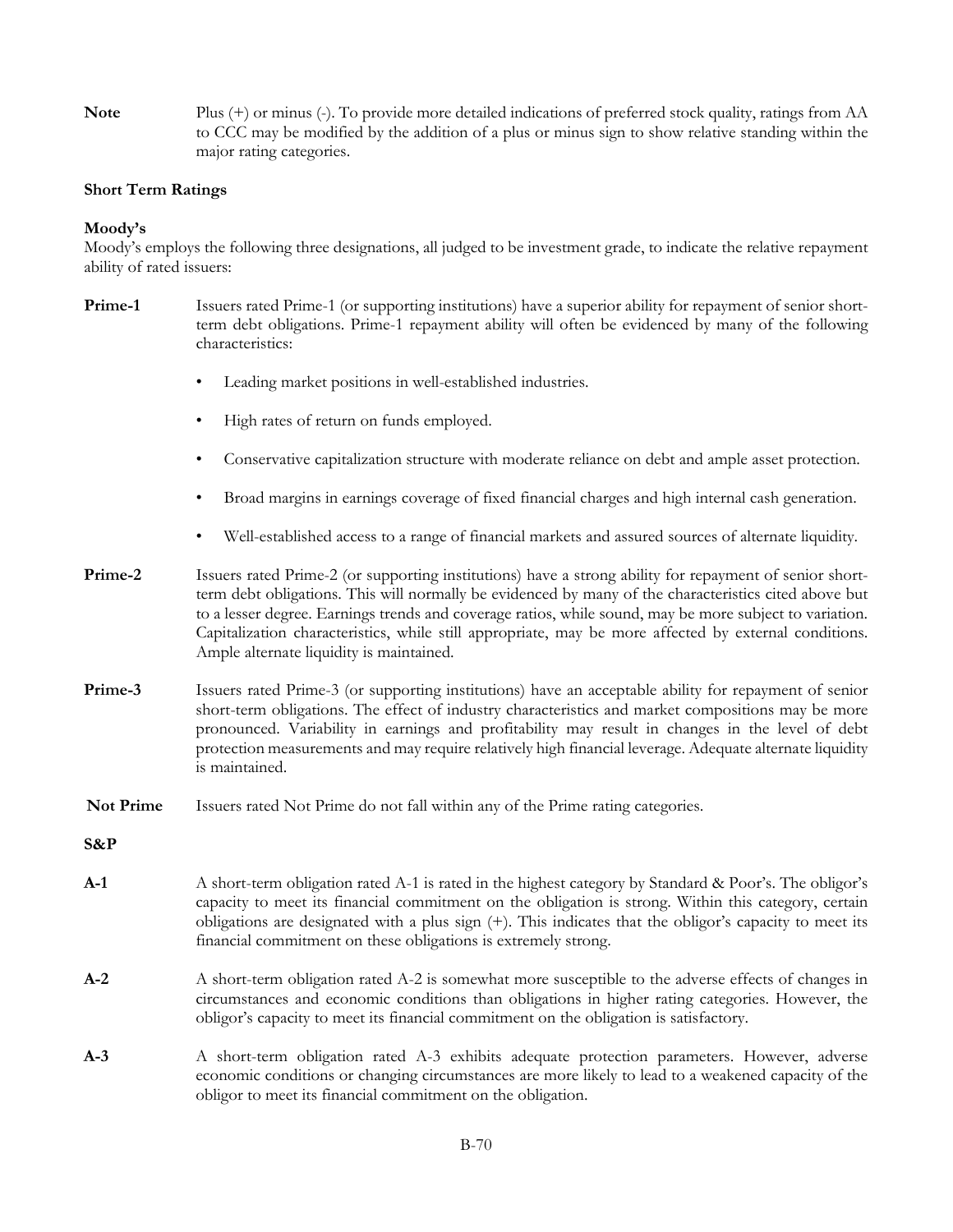- **B** A short-term obligation rated B is regarded as having significant speculative characteristics. The obligor currently has the capacity to meet its financial commitment on the obligation; however, it faces major ongoing uncertainties, which could lead to the obligor's inadequate capacity to meet its financial commitment on the obligation.
- **C** A short-term obligation rated C is currently vulnerable to nonpayment and is dependent upon favorable business, financial, and economic conditions for the obligor to meet its financial commitment on the obligation.
- **D** A short-term obligation rated D is in payment default. The D rating category is used when payments on an obligation are not made on the date due even if the applicable grace period has not expired, unless Standard & Poor's believes that such payments will be made during such grace period. The D rating also will be used upon the filing of a bankruptcy petition or the taking of a similar action if payments on an obligation are jeopardized.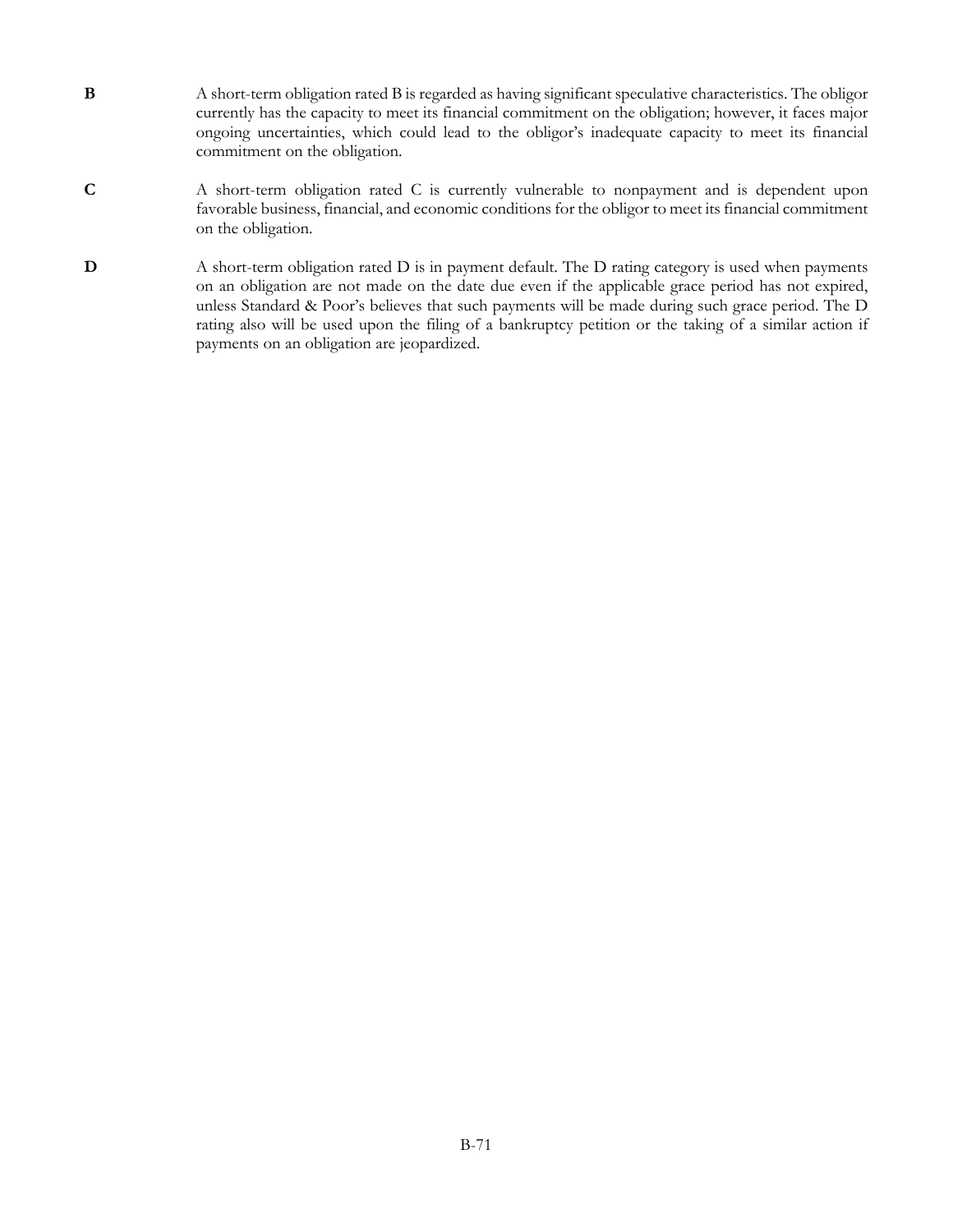### **APPENDIX B PROXY VOTING POLICIES AND PROCEDURES**

### **INVESTMENT MANAGERS SERIES TRUST II PROXY VOTING POLICIES AND PROCEDURES**

Investment Managers Series Trust II (the "Trust") is registered as an open-end investment company under the Investment Company Act of 1940, as amended ("1940 Act"). The Trust offers multiple series (each, a "Fund" and, collectively, the "Funds"). Consistent with its fiduciary duties and pursuant to Rule 30b1-4 under the 1940 Act (the "Proxy Rule"), the Board of Trustees of the Trust (the "Board") has adopted this proxy voting policy on behalf of the Trust (the "Policy") to reflect its commitment to ensure that proxies are voted in a manner consistent with the best interests of the Funds' shareholders.

#### **Delegation of Proxy Voting Authority to Fund Advisors**

The Board believes that the investment advisor of each Fund (each, an "Advisor" and, collectively, the "Advisors"), as the entity that selects the individual securities that comprise its Fund's portfolio, is the most knowledgeable and bestsuited to make decisions on how to vote proxies of portfolio companies held by that Fund. The Trust will therefore defer to, and rely on, the Advisor of each Fund to make decisions on how to cast proxy votes on behalf of such Fund. An Advisor may delegate this responsibility to a Fund's Sub-Advisor(s).

The Trust hereby designates the Advisor of each Fund as the entity responsible for exercising proxy voting authority with regard to securities held in the Fund's investment portfolio. Consistent with its duties under this Policy, each Advisor shall monitor and review corporate transactions of corporations in which the Fund has invested, obtain all information sufficient to allow an informed vote on all proxy solicitations, ensure that all proxy votes are cast in a timely fashion, and maintain all records required to be maintained by the Fund under the Proxy Rule and the 1940 Act. Each Advisor will perform these duties in accordance with the Advisor's proxy voting policy, a copy of which will be presented to the Board for its review. Each Advisor will promptly provide to the Trust's Chief Compliance Officer ("CCO") updates to its proxy voting policy as they are adopted and implemented, and the Trust's CCO will then report such updates to the Board.

### **Availability of Proxy Voting Policy and Records Available to Fund Shareholders**

If a Fund or an Advisor has a website, a copy of the Advisor's proxy voting policy and this Policy may be posted on such website. A copy of such policies and of each Fund's proxy voting record shall also be made available, without charge, upon request of any shareholder of the Fund, by calling the applicable Fund's toll-free telephone number as printed in the Fund's prospectus. The Trust's transfer agent will notify the Advisor of any such request of proxy voting procedures. The Advisor shall reply to any Fund shareholder request within three (3) business days of receipt of the request, by first-class mail or other means designed to ensure equally prompt delivery.

Each Advisor will provide a complete annual voting record, as required by the Proxy Rule, for each series of the Trust for which it acts as advisor, to the Trust's co-administrator no later than July 31<sup>st</sup> of each year. The Trust's coadministrator, MFAC, will file a report based on such record on Form N-PX on an annual basis with the Securities and Exchange Commission no later than August 31<sup>st</sup> of each year.

Each Advisor is responsible for providing its current proxy voting policies and procedures and any subsequent amendments to the Trust's CCO. SEC Form N-PX is filed with respect to each Fund by MFAC (acting as filing agent), by no later than August 31<sup>st</sup> of each year. Each such filing details all proxies voted on behalf of the Fund for the prior twelve months ended June 30th. In connection with each filing on behalf of the Fund, the Advisor's CCO must sign and return to MFAC no later than July  $30<sup>th</sup>$  a Form N-PX Certification stating that the Advisor has adopted proxy voting policies and procedures in compliance with the SEC's Proxy Voting Rule.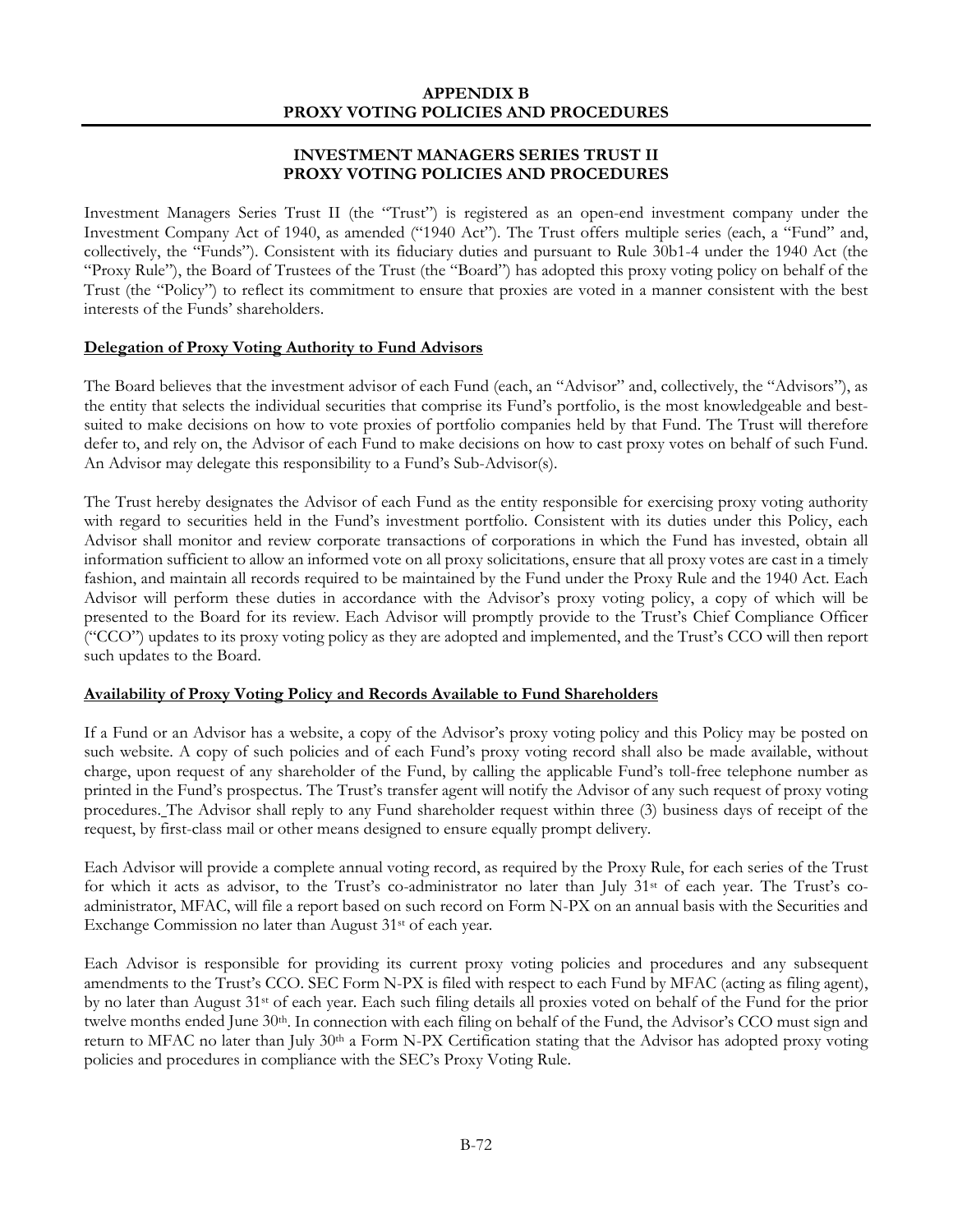# **1. Primary Objective**

ACR has a fiduciary duty under Rule 206(4)-6 of the Investment Advisers Act of 1940 and Rule 38a-1 under the Investment Company Act of 1940 to make investment decisions that are in our clients' best interests by maximizing long-term shareholder value of our client's portfolios. Proxy voting is an important part of this process, wherein we support strong corporate governance structures, shareholder rights and transparency. In evaluating proxy issues and determining our votes, we research and seek out the points of view of various parties. The views of ACR's investment professionals may vary case by case; however, our proxy voting "litmus test" has and will always be what we view as most likely maximizing the value of the securities in client portfolios. These policies and procedures also reflect the fiduciary standards and responsibilities set forth by the Department of Labor for ERISA accounts.

# **2. Proxy Voting Committee**

To help make sure that ACR votes client proxies in accordance with the procedures and in the best interests of clients, it has established a Proxy Voting Committee (the "Committee") which is responsible for overseeing (A) the proxy voting process – including ensuring that all proxies received are voted (1) in an accurate and timely manner and (2) in accordance with ACR's proxy voting guidelines, as well as (B) ACR's proxy voting agent, ProxyEdge. The Committee consists of the following ACR personnel: (i) the Investment Team, and (ii) the Chief Operating Officer. The Committee will meet as necessary to help ACR fulfill its duties to vote proxies for clients.

# **3. Role of Third Parties**

ACR does not delegate voting authority to any proxy advisory services, but rather retains complete authority for voting all proxies delegated to it. In its overall assessment of proposals, ACR references the general policy guidelines set forth by Glass, Lewis & Co. (Glass Lewis) and Institutional Shareholder Services (ISS) in order to provide a framework for analysis regarding various companies' proxy proposals. Specifically, the policy guidelines serve to assist ACR with improving its understanding of the issues surrounding company proxy proposals; however, ACR's investment professionals are ultimately responsible for providing the vote recommendation for a given proposal.

# **4. Proxy Voting Guidelines**

ACR believes that authority and accountability for setting and executing corporate policies, goals and compensation generally should rest with the board of directors and senior management. In return, we support strong investor rights that allow shareholders to hold directors and management accountable if they fail to act in the best interests of shareholders. We consult the guidelines set forth by Glass Lewis and ISS but, consistent with our principles-based approach, we may deviate from the guidelines if warranted by the specific facts and circumstances of the situation (i.e., if, under the circumstances, we believe that deviating from our stated policy is necessary to help maximize long-term shareholder value). In addition, the guidelines are not intended to address all issues that may appear on all proxy ballots. Proposals not specifically addressed by these guidelines, whether submitted by management or shareholders, will be evaluated by ACR on a case-by-case basis by reviewing the specific facts relevant to an individual company.

ACR has established several general proxy voting guidelines on various issues that are of concern to investors. Our voting guidelines generally address issues related to election of boards of directors, auditors, compensation plans and shareholder rights:

• Board of Directors and Management: There should be a majority of independent directors and audit, compensation and nominating committees should consist solely of independent directors; we will normally vote in favor of proposals that insure such independence. ACR will vote for management when (i) the company is performing well under the circumstances it faces, and (ii) management is shareholder-friendly; ACR will vote against management when these conditions are not being met. ACR abstains voting certain proxies of de minimis value.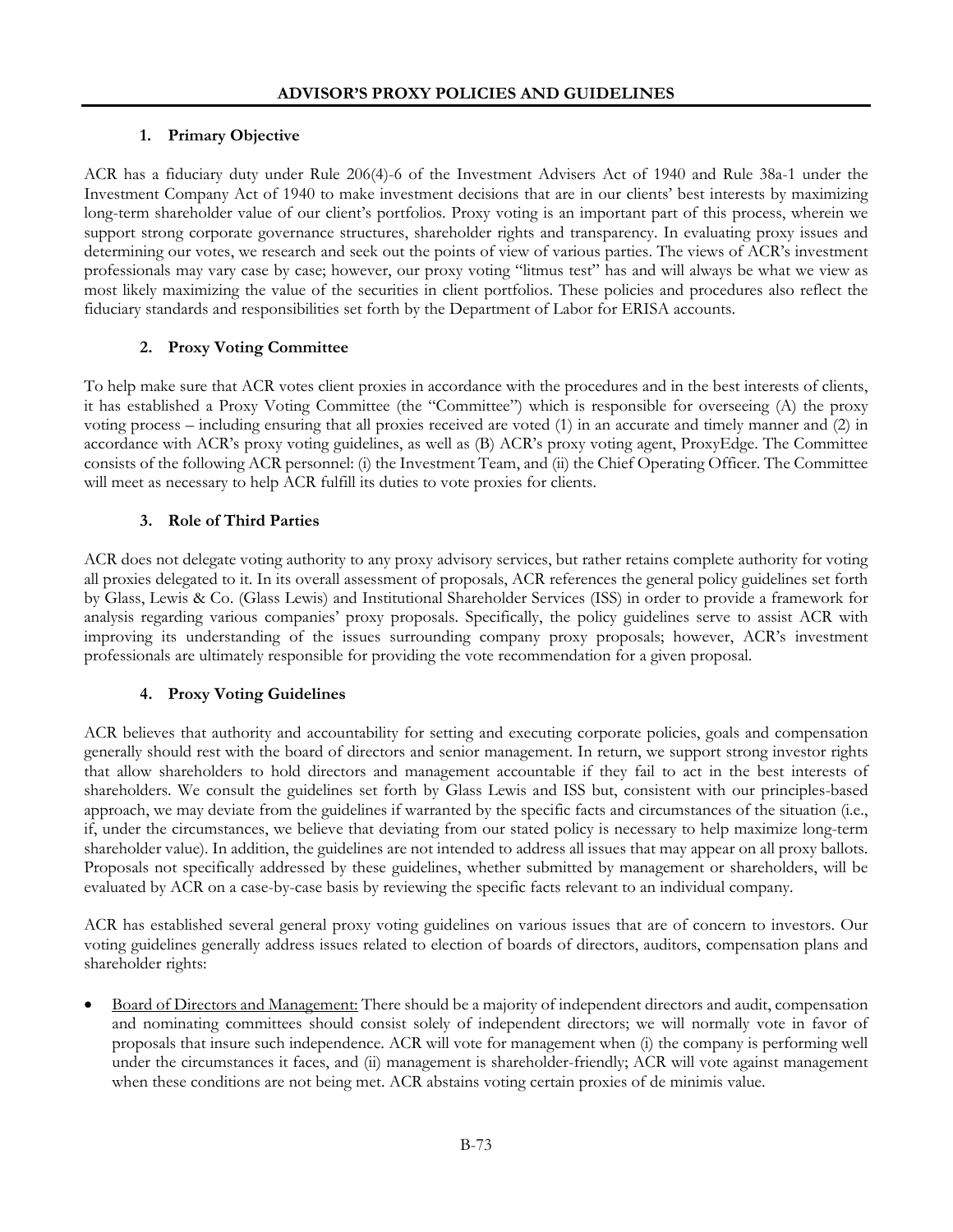- Auditors: The relationship between a public company and its auditors should be limited primarily to the audit engagement, and we will normally vote in favor of proposals to prohibit or limit fees paid to auditors for any services other than auditing and closely-related activities that do not raise any appearance of impaired independence.
- Compensation: We will vote against most general measures, including the election of board members, if we believe compensation is excessive and not in the best interests of shareholders. Exceptions are made when management can be clearly held accountable for an outstanding contribution. Appropriately designed equity-based compensation plans (approved by a company's shareholders) can be an effective way to align the interests of long-term shareholders and the interests of management, employees and directors. However, we will normally vote against plans that substantially dilute our client's ownership interest in the company or provide participants with excessive awards.
- Shareholder Rights: All shareholders of a company should have an equal voice and barriers that limit the ability of shareholders to effect corporate change and to realize the full value of their investment are not desirable. Therefore, we will normally vote against proposals for supermajority voting rights, against the adoption of poison pill plans and against proposals for different classes of stock with different voting rights.
- Moral and Ethical Issues: While employees of ACR have opinions on various moral and ethical issues, in most cases ACR will abstain in voting on these proposals. However, if there is clear indication of a conflict with our client's interests, we will vote proposals in a way we believe will increase long-term shareholder value.
- Environmental, Social and Corporate Governance ("ESG"): ACR recognizes that ESG issues can affect the valuation of the companies that we invest in on our clients' behalf. Social and environmental issues are matters related to a company's day-to-day business operations are primarily the responsibility of management. We take these factors into consideration when voting and, consistent with our fiduciary duty, vote proposals in a way we believe will increase long-term shareholder value.

# **5. General Procedure for Voting Proxies**

We have an obligation to vote proxies in a timely manner and we apply the principles in this policy to our proxy decisions. The Proxy Committee meets at least annually to review ACR's Proxy Voting Policy and to evaluate potential enhancements. Meetings may be convened more frequently (for example, to discuss a specific proxy voting proposal) at the request of any member of the Proxy Committee.

ACR employs ProxyEdge as its proxy voting agent. ProxyEdge is Broadridge Financial Solutions' client-facing website, which allows institutional shareholders the ability to manage their domestic and global proxy voting needs. Key benefits include:

- Managing, tracking, reconciling and reporting proxy voting through the electronic delivery of ballots;
- Voting electronically, eliminating paper proxies;
- Satisfying SEC requirements regarding vote reporting and record keeping; and
- Improving control and efficiencies with automated voting rules and integrated vote recommendations.

While ACR primarily uses ProxyEdge to facilitate the voting process, it occasionally receives paper ballots. ACR will follow the same Proxy Voting Guidelines as described above in Item 4, but will use web platforms such as Proxyvote.com and Proxypush.com in order to place and track these votes.

### ACR will:

- Research and make voting decisions;
- Ensure that proxies are voted and submitted in a timely manner;
- Handle other administrative functions of proxy voting;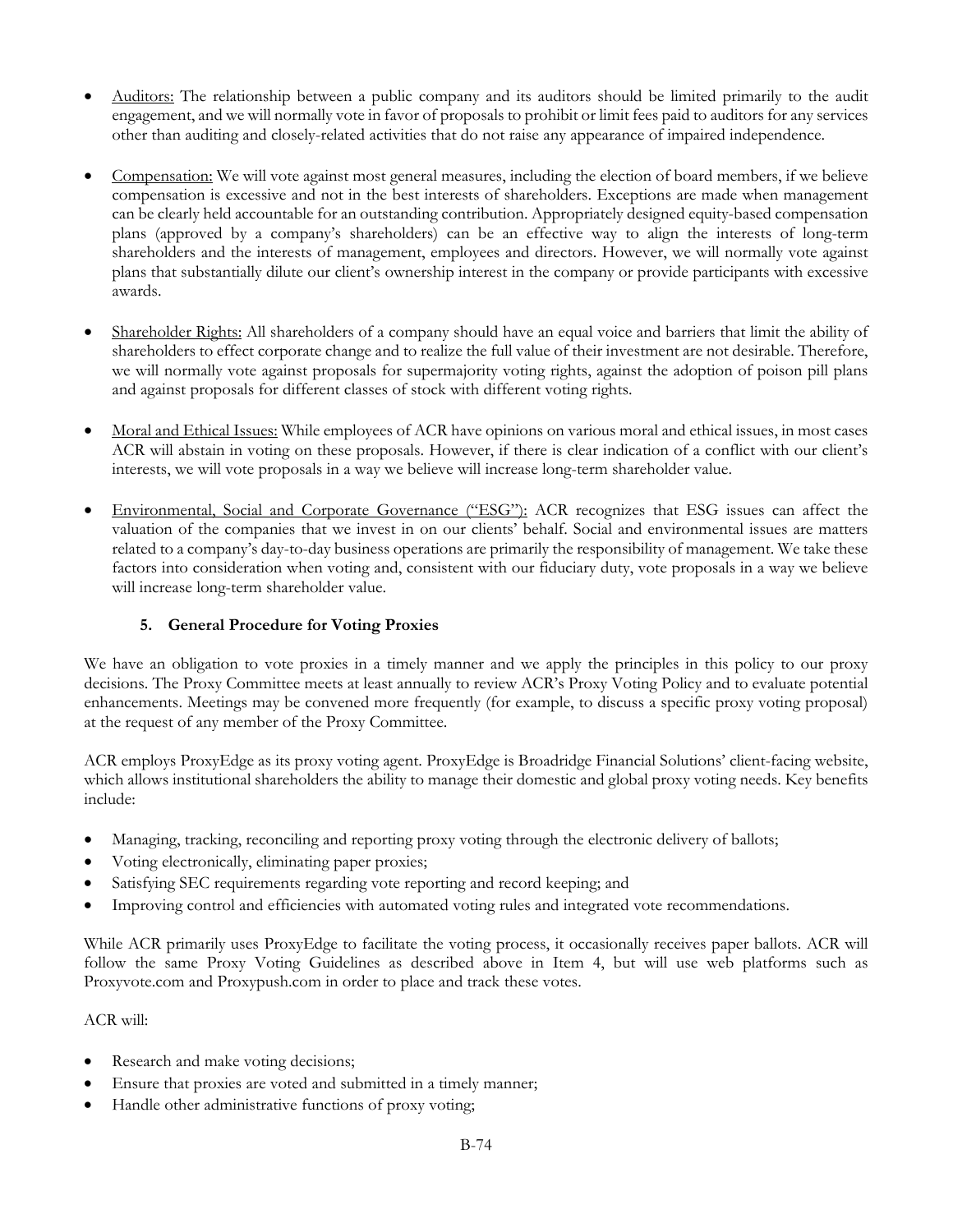- Maintain records of proxy statements received in connection with proxy votes and provide copies of such proxy statements promptly upon request;
- Maintain records of votes cast; and
- Provide recommendations with respect to proxy voting matters in general.

### Limitations on Voting

Under certain limited circumstances, it may not be appropriate for ACR to vote, or ACR may be limited in voting, proxies on behalf of clients. Examples include situations where:

- Client maintains proxy voting authority;
- Client participates in securities lending programs, whereby shares have been loaned and are not available for purposes of voting;
- The costs of voting are unjustifiably high;
- Shareblocking markets; ACR may reserve the right to not vote proxies if it deems the client's interests to be better served by not voting, in order to preserve the flexibility to sell the shares during the "blocked" period.
- Proxies are not provided on a timely basis by the issuer or the issuer's agent to ACR or ACR's proxy voting agent Proxy Edge.

### **6. Conflicts of Interest**

Our Proxy Committee, in consultation with ACR's compliance functions, will monitor and resolve any potential conflicts of interest with respect to proxy voting. As a fiduciary, ACR must always act in its clients' best interests rather than in its own interests. In situations where there may be a conflict between the two positions, ACR will always place the interests of its clients as shareowners above the interests of any client as a corporate manager. ACR will communicate with a client in writing prior to the proxy voting deadline if it encounters a circumstance under which its duty cannot be clearly identified. If ACR concludes that it has a conflict of interest in voting a particular action, it will notify the affected client(s) of the conflict and retain an independent third party to cast the relevant vote(s).

### **7. Company Management Recommendations**

When determining whether to invest in a particular company, we consider the experience and competence of the company's management team and where we believe the management's goals and shareholder goals are aligned. As a result, ACR believes that recommendations of management on any issue (particularly routine issues) should be given a fair amount of weight in determining how proxy issues should be voted. Thus, on many issues, ACR's votes are cast in accordance with the recommendations of the company's management. However, ACR will normally vote against management's position when it runs counter to the best interests of ACR's clients.

### **8. Voting Transparency**

ACR will describe its proxy voting policies and procedures in its Form ADV Part 2A and will inform clients how they may obtain information on the way ACR voted proxies with respect to the clients' portfolio securities. Clients may obtain information on how their securities were voted or a copy of ACR's policies and procedures by means of a written request addressed to ACR. ACR will also provide such records and reports as required by the Fund for the Fund to file Form N-PX.

### **9. Recordkeeping**

ACR will retain the following proxy records in accordance with the SEC's five-year retention requirement:

- These policies and procedures and any amendments;
- Each proxy statement that ACR receives;
- Each annual report that ACR receives;